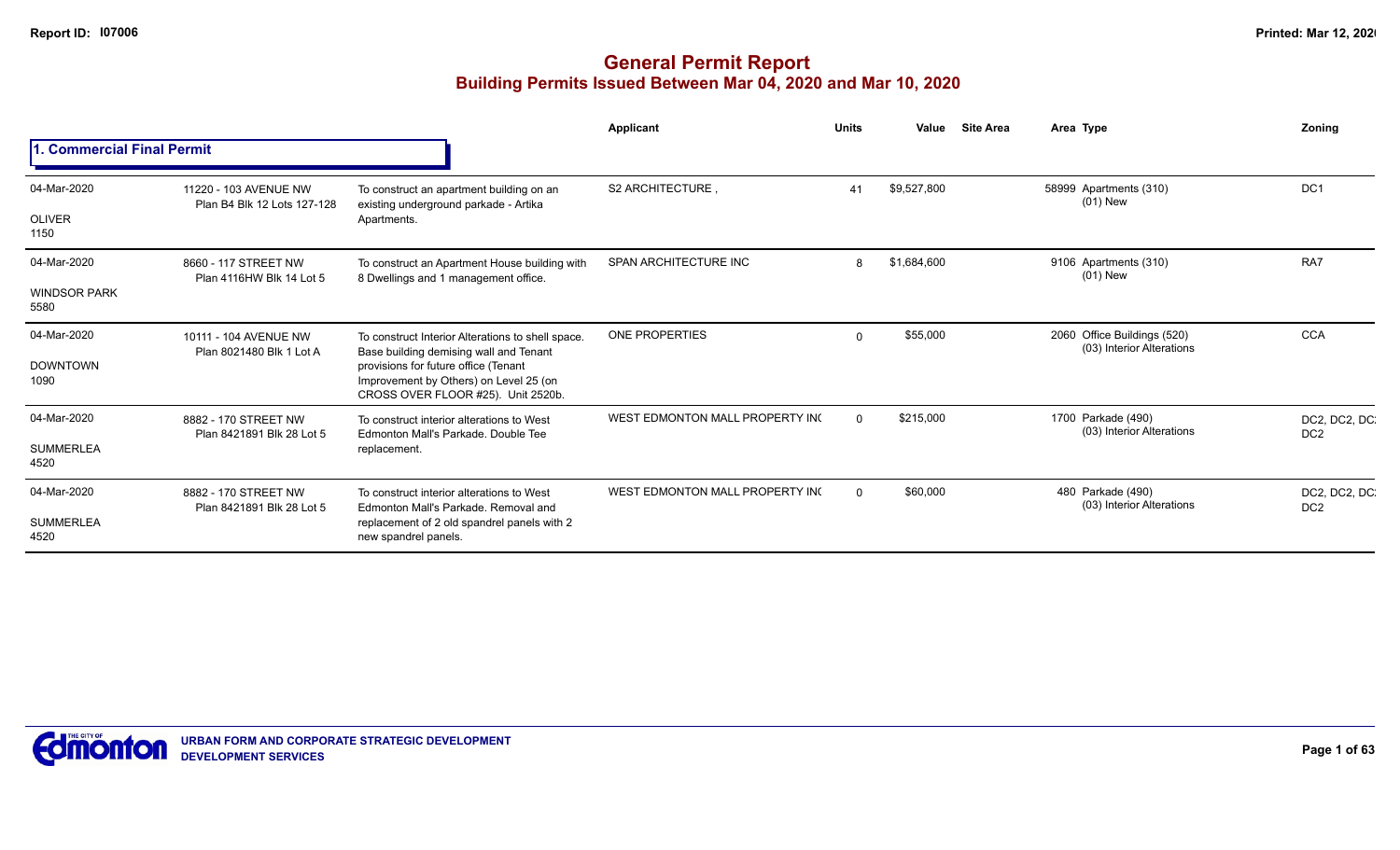|                                                   |                                                   |                                                                                                                                                                                                                                                                                                                                                                                                                                                                                                                                                                                                                                                                                                                                 | Applicant                      | <b>Units</b> | Value       | <b>Site Area</b> | Area Type                                                  | Zoning         |
|---------------------------------------------------|---------------------------------------------------|---------------------------------------------------------------------------------------------------------------------------------------------------------------------------------------------------------------------------------------------------------------------------------------------------------------------------------------------------------------------------------------------------------------------------------------------------------------------------------------------------------------------------------------------------------------------------------------------------------------------------------------------------------------------------------------------------------------------------------|--------------------------------|--------------|-------------|------------------|------------------------------------------------------------|----------------|
| 1. Commercial Final Permit                        |                                                   |                                                                                                                                                                                                                                                                                                                                                                                                                                                                                                                                                                                                                                                                                                                                 |                                |              |             |                  |                                                            |                |
| 04-Mar-2020<br><b>DOWNTOWN</b><br>1090            | 10044 - 108 STREET NW<br>Plan NB Blk 8 Lot 50     | To construct exterior alterations to entrance<br>plaza / structural floor serving group D building<br>Demolition of existing concrete toppings<br>landings, ramps, and granite pavers. Removal<br>and repair of concrete at delamination and other<br>structural repair locations determined by the<br>consultant (As per the submitted drawings by<br>the engineer). Removal and replacement of<br>existing waterproofing membrane. New<br>reinforced concrete toppings. steps, and ramps<br>as designated on drawings. Drainage system<br>modifications, (exterior to bldg) repairs, and<br>upgrades including the removal and<br>replacement of designated plaza drains and<br>connections to the existing drainage systems. | <b>CWP CONSTRUCTORS LTD</b>    | $\Omega$     | \$498,000   |                  | 8030 Office Buildings (520)<br>(03) Interior Alterations   | <b>CMU</b>     |
| 04-Mar-2020<br><b>MISTATIM INDUSTRIAL</b><br>4320 | 14010 - 164 STREET NW<br>Plan 1425752 Blk 7 Lot 1 | To construct interior alterations within an<br>existing F2 shell building - phase 1 (main floor<br>office space improvements only). Storage<br>racking, coolers, freezers, vaults, automated<br>processes equipment, catwalk, upper platform<br>and future tenant improvement require separate<br>permits. - Whirlwind.                                                                                                                                                                                                                                                                                                                                                                                                         | DAWSON WALLACE CONSTRUCTION    | $\Omega$     | \$3,000,000 |                  | Manufacturing Buildings (430)<br>(03) Interior Alterations | IL, IL, IL, IL |
| 04-Mar-2020<br><b>DOWNTOWN</b><br>1090            | 10044 - 108 STREET NW<br>Plan NB Blk 8 Lot 50     | To construct temporary HOARDING for exterior<br>alterations under project number:<br>344462771-002; "PHASE 1 ONLY" EXISTING<br>WITHOUT PERMITS. Start date Jan 23, 2020,<br>HOARDING EXPIRES on MARCH 31, 2020                                                                                                                                                                                                                                                                                                                                                                                                                                                                                                                  | <b>CWP CONSTRUCTORS LTD</b>    | $\mathbf 0$  | \$15,000    |                  | 1504 Hoarding (910)<br>(03) Exterior Alterations           | <b>CMU</b>     |
| 04-Mar-2020<br><b>OLIVER</b><br>1150              | 9717 - 111 STREET NW<br>Plan NB Blk 10 Lots 1-6   | To construct Interior Alteration to an existing<br>parkade - Parkade delam repairs                                                                                                                                                                                                                                                                                                                                                                                                                                                                                                                                                                                                                                              | MIDWEST PROPERTY MANAGEMENT LF | $\mathbf 0$  | \$30,000    |                  | 129 Apartments (310)<br>(03) Interior Alterations          | RA9            |

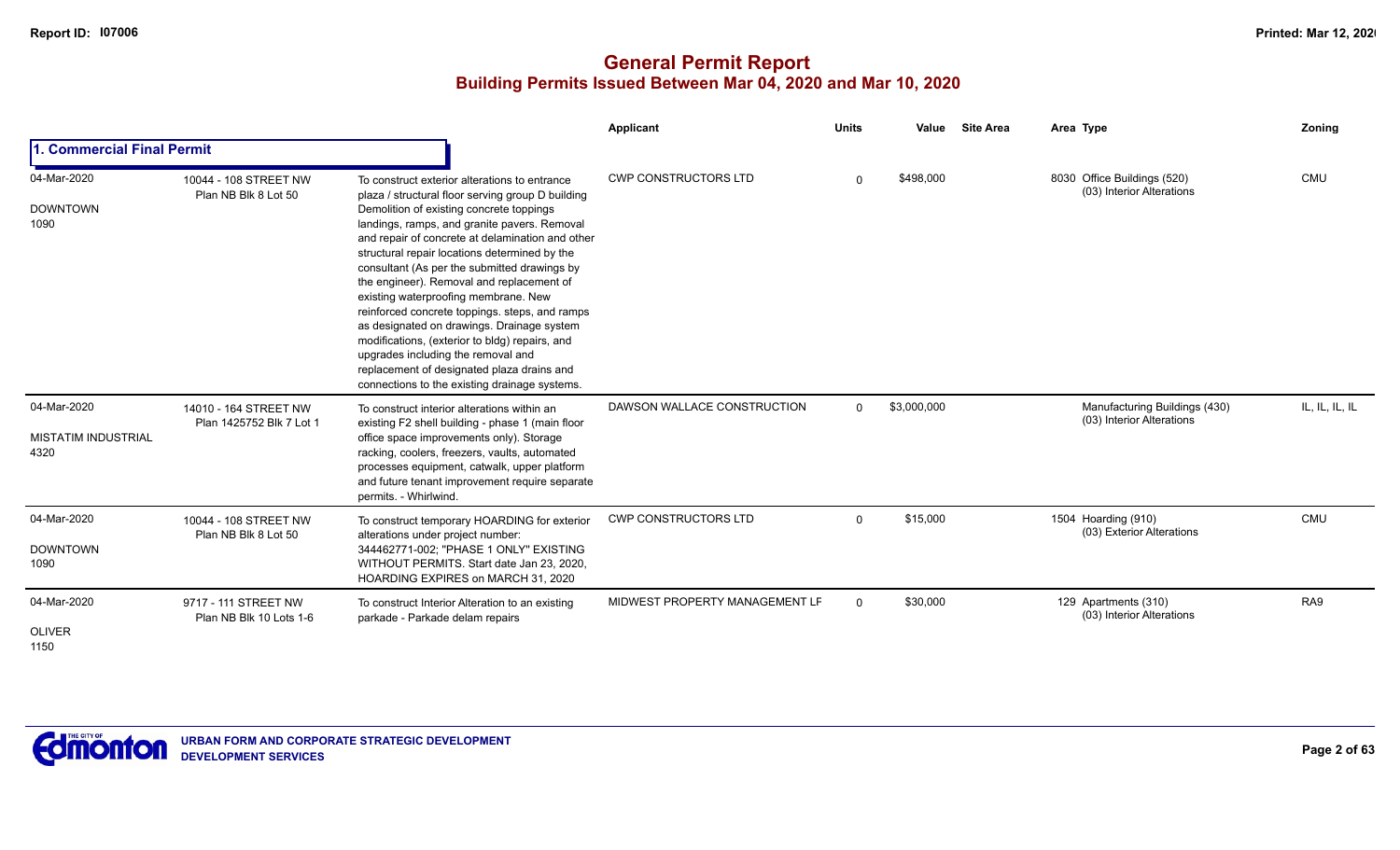|                                    |                                                           |                                                                                                                                                                  | Applicant                                        | <b>Units</b> | Value     | <b>Site Area</b> | Area Type                                                             | Zoning          |
|------------------------------------|-----------------------------------------------------------|------------------------------------------------------------------------------------------------------------------------------------------------------------------|--------------------------------------------------|--------------|-----------|------------------|-----------------------------------------------------------------------|-----------------|
| <b>Commercial Final Permit</b>     |                                                           |                                                                                                                                                                  |                                                  |              |           |                  |                                                                       |                 |
| 04-Mar-2020<br><b>DOWNTOWN</b>     | 10044 - 108 STREET NW<br>Plan NB Blk 8 Lot 50             | To construct temporary HOARDING for exterior<br>alterations under project number:<br>344462771-002<br>"PHASE 2 ONLY"                                             | <b>CWP CONSTRUCTORS LTD</b>                      | $\Omega$     | \$15,000  |                  | 1820 Hoarding (910)<br>(03) Exterior Alterations                      | <b>CMU</b>      |
| 1090                               |                                                           | HOARDING EXPIRES on APRIL 30, 2020                                                                                                                               |                                                  |              |           |                  |                                                                       |                 |
| 04-Mar-2020                        | 10604 - 170 STREET NW<br>Plan 0426838 Blk 3 Lot 2A        | To construct Interior Alteration for a new<br>personal services - Brownude                                                                                       | BROWNUDE INC O/A BROWNUDE<br>PERMANENT COSMETICS | $\Omega$     | \$30,000  |                  | 1330 Retail and Shops (510)<br>(03) Interior Alterations              | CB <sub>2</sub> |
| <b>MCNAMARA INDUSTRIAL</b><br>4300 |                                                           |                                                                                                                                                                  |                                                  |              |           |                  |                                                                       |                 |
| 04-Mar-2020                        | 205, 11523 - 100 AVENUE NW<br>Plan 1223405 Blk 15 Lot 100 | To complete interior alterations: Demolition of<br>existing interior finishes, and complete interior<br>alterations (new millwork, drywall, paint,               | <b>RESCOM INC.</b>                               | $\mathbf 0$  | \$150,000 |                  | 1184 Office Buildings (520)<br>(03) Interior Alterations              |                 |
| <b>OLIVER</b><br>1150              |                                                           | flooring, mechanical and electrical).<br>- Edward Jones - Le Marchand Mansion Suite<br>205                                                                       |                                                  |              |           |                  |                                                                       |                 |
| 04-Mar-2020                        | 2403 - 104 STREET NW<br>Plan 8020073 Blk 23 Lot 93        | To perform repairs/maintenance to a commercial<br>building. Repairs to the concrete parkade                                                                      | TRIMOUNT CONSTRUCTION LTD.                       | $\Omega$     | \$546,000 |                  | 945 Apartments (310)<br>(03) Interior Alterations                     | DC <sub>2</sub> |
| <b>ERMINESKIN</b><br>5180          |                                                           | structure, selective demolition of structural slab.<br>replacement of slab, repair 4 columns. Includes<br>plumbing and electrical work.                          |                                                  |              |           |                  |                                                                       |                 |
| 04-Mar-2020                        | 316 - WINDERMERE ROAD NW<br>Plan 1620168 Unit 283         | To change the use from E (retail) to A2<br>(assembly) and construct interior alterations -                                                                       | 2203945 ALBERTA LTD O/A CODE NINJA!              | $\Omega$     | \$175,000 |                  | 1744 Indoor Recreational Buildings (560)<br>(03) Interior Alterations | DC <sub>2</sub> |
| WINDERMERE<br>5570                 | 320 - WINDERMERE ROAD NW<br>Plan 1620168 Unit 196         | tenant improvement within mixed use<br>commercial building - proposed after-school<br>child activity centre which focuses on<br>computer programming and gaming. |                                                  |              |           |                  |                                                                       |                 |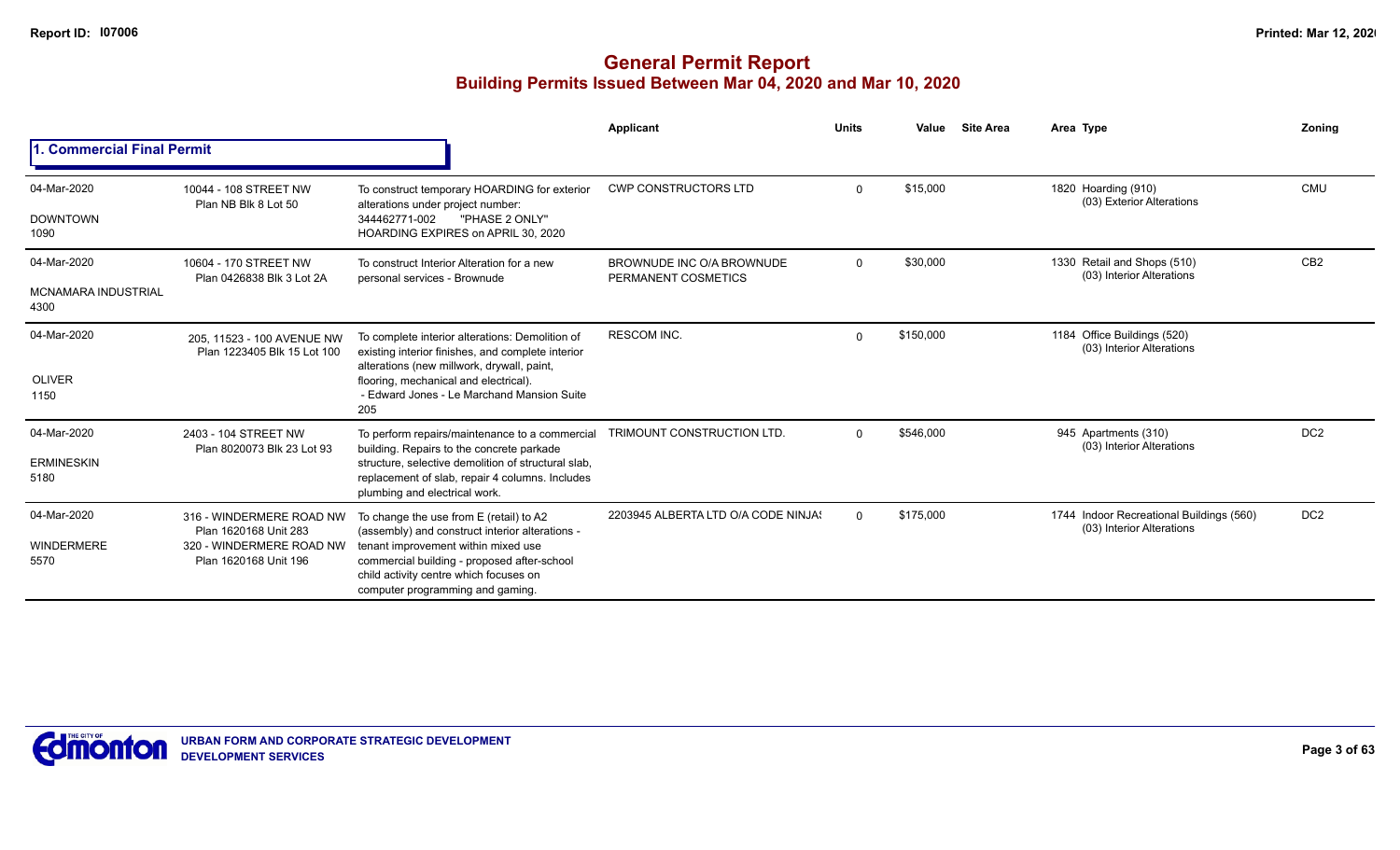|                                                               |                                                   |                                                                                                                                                                                                                                                                                                                                         | Applicant                                         | Units    | Value       | <b>Site Area</b> | Area Type                                                             | Zoning                          |
|---------------------------------------------------------------|---------------------------------------------------|-----------------------------------------------------------------------------------------------------------------------------------------------------------------------------------------------------------------------------------------------------------------------------------------------------------------------------------------|---------------------------------------------------|----------|-------------|------------------|-----------------------------------------------------------------------|---------------------------------|
| <b>1. Commercial Final Permit</b>                             |                                                   |                                                                                                                                                                                                                                                                                                                                         |                                                   |          |             |                  |                                                                       |                                 |
| 04-Mar-2020<br><b>DOWNTOWN</b><br>1090                        | 9920 - 108 STREET NW<br>Plan NB Blk 8 Lot 63      | To construct Interior Alteration - Forestry<br>Building Tranche 2: Floor 3-6 (Interior alterations<br>for floors 3-6 including the build of new offices,<br>meeting rooms, open workstation zones, data<br>rooms, elevator lobbies, kitchenettes, barrier<br>free washrooms, new ceilings, lighting, HVAC,<br>electrical & exit signs.) | KASIAN ARCHITECTURE AND INTERIOR<br><b>DESIGN</b> | $\Omega$ | \$5,100,000 |                  | 52915 Office Buildings (520)<br>(03) Interior Alterations             | <b>CMU</b>                      |
|                                                               |                                                   | NOTE: Base building washrooms are not in<br>scope. Building envelope will remain intact                                                                                                                                                                                                                                                 |                                                   |          |             |                  |                                                                       |                                 |
| 04-Mar-2020<br>MCINTYRE INDUSTRIAL<br>6430                    | 4940 - 87 STREET NW<br>Plan 8521039 Blk 8 Lot 5B  | To change the Use from General Industrial (F2<br>occupancy) to an Automotive and Minor<br>Recreation Vehicle Sales/Rentals, XYZ Motors<br>Inc. (D occupancy)                                                                                                                                                                            | XYZ MOTORS LTD.                                   | $\Omega$ | \$500       |                  | 3175 Storage Buildings, Warehouses (460)<br>(03) Interior Alterations | IB                              |
| 04-Mar-2020<br><b>CENTRAL MCDOUGALL</b><br>1030               | 10504 - 101 STREET NW<br>Plan B3 Blk 1 Lot 227    | To change the use from restaurant to a<br>cannabis retail (Group A2 to E) and to construct<br>interior alterations (construct cannabis storage<br>room, update interior finishes) - The Bud King.                                                                                                                                       | <b>DOCTOR GREEN CANNABIS</b><br>CORPORATION       | $\Omega$ | \$10,000    |                  | 743 Mixed Use (522)<br>(03) Interior Alterations                      | CB <sub>2</sub>                 |
| 05-Mar-2020<br><b>SUMMERLEA</b><br>4520                       | 8882 - 170 STREET NW<br>Plan 8421891 Blk 28 Lot 5 | To construct interior alterations in a shopping<br>mall (reduce the size of the CRU turn over back<br>half of the CRU to WEM and renovate the front<br>half for a new tenant) - The Love Boutique                                                                                                                                       | <b>WEST EDMONTON MALL</b>                         | $\Omega$ | \$70,000    |                  | 1845 Retail and Shops (510)<br>(03) Interior Alterations              | DC2, DC2, DC<br>DC <sub>2</sub> |
| 05-Mar-2020<br><b>DOWNTOWN</b><br>1090                        | 10820 - 100 AVENUE NW<br>Plan NB Blk 8 Lot 32     | To demo and construct Interior Alteration to an<br>existing office building - 10th Floor Peace Hill<br>Trust                                                                                                                                                                                                                            | N/A                                               | $\Omega$ | \$945,000   |                  | 13595 Office Buildings (520)<br>(03) Interior Alterations             | <b>CMU</b>                      |
| 05-Mar-2020<br><b>SOUTH EDMONTON</b><br><b>COMMON</b><br>6195 | 9711 - 23 AVENUE NW<br>Plan 0020087 Blk 6 Lot 3   | To construct a temporary garden centre,<br>fenced off area and tents in an existing<br>Superstore parking lot to be open from April 19 -<br>July 31st, 2020.                                                                                                                                                                            | N/A                                               | $\Omega$ | \$80,000    |                  | Temporary Structures (999)<br>$(01)$ New                              | DC2, DC2                        |

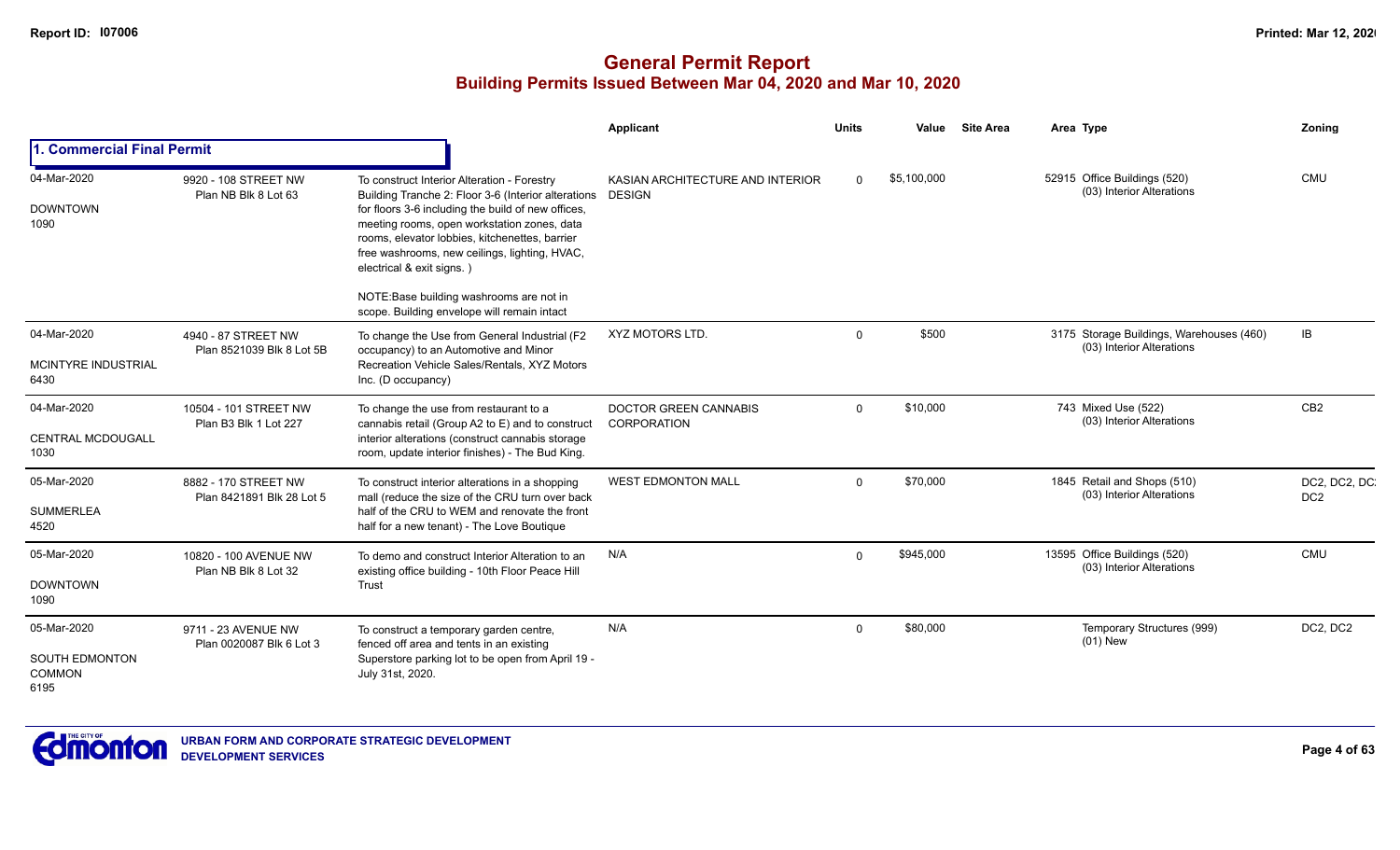|                                                      |                                                                     |                                                                                                                                                                                                                                   | <b>Applicant</b>                                          | Units    | Value     | <b>Site Area</b> | Area Type                                                             | Zoning          |
|------------------------------------------------------|---------------------------------------------------------------------|-----------------------------------------------------------------------------------------------------------------------------------------------------------------------------------------------------------------------------------|-----------------------------------------------------------|----------|-----------|------------------|-----------------------------------------------------------------------|-----------------|
| <b>1. Commercial Final Permit</b>                    |                                                                     |                                                                                                                                                                                                                                   |                                                           |          |           |                  |                                                                       |                 |
| 05-Mar-2020<br><b>MCNAMARA INDUSTRIAL</b><br>4300    | 17204 - 107 AVENUE NW<br>Plan 0422416 Blk 7 Lot 16                  | To construct interior alterations to part of a<br>General Industrial use building. Structural<br>repairs to building, repair structural columns<br>with Carbon Fiber, demo and replace damaged<br>section of exterior block wall. | ONSIDE RESTORATION                                        | $\Omega$ | \$80,000  |                  | 12497 Mixed Use (522)<br>(03) Interior Alterations                    | IM              |
| 05-Mar-2020<br><b>BONAVENTURE INDUSTRIAL</b><br>4050 | 12912 - ST ALBERT TRAIL NW<br>Plan 9926339 Blk 2 Lot 13             | To construct Interior Alteration for a new tenant<br>- Antex Western office fitup. Addition of a few<br>walls into existing space                                                                                                 | ANTEX WESTERN LTD                                         | $\Omega$ | \$20,000  |                  | 1800 Storage Buildings, Warehouses (460)<br>(03) Interior Alterations | IB              |
| 05-Mar-2020<br><b>TERRA LOSA</b><br>4540             | 17703 - 98A AVENUE NW<br>Plan 9021691 Blk 5 Lot 1                   | To construct Interior Alteration to extend space<br>including new demising walls.                                                                                                                                                 | TDS CHILDREN TUTORING CONSULTING<br>SERVICES INC          | $\Omega$ | \$12,000  |                  | 350 Office Buildings (520)<br>(03) Interior Alterations               | DC <sub>2</sub> |
| 05-Mar-2020<br><b>GARNEAU</b><br>5200                | 8402 - 109 STREET NW<br>Plan 782AT Blk 145 Lots E.F                 | To construct Interior Alteration for an office -<br>109 Garneau Offices                                                                                                                                                           | CANADIAN CIVIL & CONCRETE<br><b>CONTRACTORS GROUP LTD</b> | $\Omega$ | \$120,000 |                  | 1528 Office Buildings (520)<br>(03) Interior Alterations              | CB1             |
| 05-Mar-2020<br><b>SPRUCE AVENUE</b><br>1230          | 1 - KINGSWAY GARDEN MALL<br><b>NW</b><br>Plan 1620578 Blk 7 Lot 277 | To construct Interior Alteration to an exiting food<br>court space - A&W Kingsway - Interior<br>alterations to A&W in Kingsway Garden Mall.<br>(Changes to counter and layout of front of<br>house.)                              | 1142930 ALBERTA LTD O/A A & W                             | $\Omega$ | \$30,000  |                  | 585 Restaurants and Bars (540)<br>(03) Interior Alterations           | CSC, CB2        |
| 05-Mar-2020<br><b>GLENWOOD</b><br>4180               | 9917 - 170 STREET NW<br>Plan 9524440 Blk 10 Lot 11A                 | To construct Interior Alteration for a massage<br>shop - Tingting massage                                                                                                                                                         | SPAN ARCHITECTURE INC                                     | $\Omega$ | \$75,000  |                  | 2300 Retail and Shops (510)<br>(03) Interior Alterations              | DC <sub>2</sub> |
| 05-Mar-2020<br><b>SPRUCE AVENUE</b><br>1230          | 1 - KINGSWAY GARDEN MALL<br><b>NW</b><br>Plan 1620578 Blk 7 Lot 277 | To construct interior alterations within retail<br>building - tenant improvement to existing food<br>services kiosk "Shumka" -                                                                                                    | <b>RICHKING INTERIORS INC.</b>                            | $\Omega$ | \$28,000  |                  | 116 Restaurants and Bars (540)<br>(03) Interior Alterations           | CSC, CB2        |

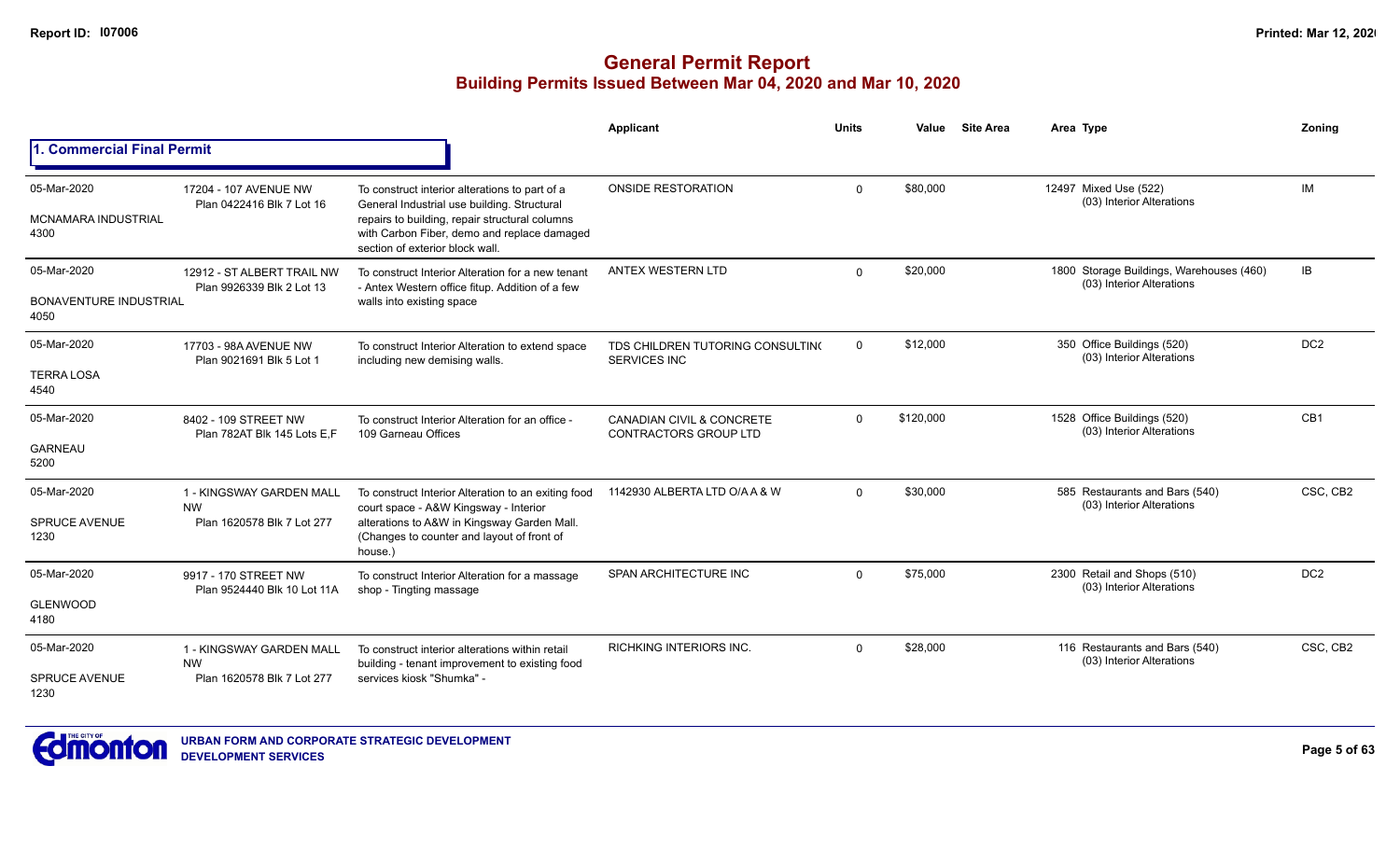|                                                                          |                                                                    |                                                                                                                                                                                                                                                                                                                | Applicant                                                        | <b>Units</b> | Value       | <b>Site Area</b> | Area Type                                                | Zoning          |
|--------------------------------------------------------------------------|--------------------------------------------------------------------|----------------------------------------------------------------------------------------------------------------------------------------------------------------------------------------------------------------------------------------------------------------------------------------------------------------|------------------------------------------------------------------|--------------|-------------|------------------|----------------------------------------------------------|-----------------|
| 1. Commercial Final Permit                                               |                                                                    |                                                                                                                                                                                                                                                                                                                |                                                                  |              |             |                  |                                                          |                 |
| 05-Mar-2020<br><b>SOUTH EDMONTON</b><br><b>COMMON</b><br>6195            | 1641 - 102 STREET NW<br>Plan 0523297 Blk 18 Lot 4                  | To construct interior alterations to mixed use<br>commercial building - landlord work - remove<br>interior finishes to half of D use suite and<br>construct new demising wall - return said<br>portion to shell conditions - removed HVAC to<br>supply/return plenums, install new electrical<br>service/meter | <b>TRIUMPH CONSTRUCTION &amp;</b><br>MANAGEMENT INC, KYLE GAUDET | $\Omega$     | \$70,000    |                  | 2546 Office Buildings (520)<br>(03) Interior Alterations | DC2, DC2        |
| 05-Mar-2020<br><b>WEST JASPER PLACE</b><br>4580                          | 14915 - STONY PLAIN ROAD<br><b>NW</b><br>Plan 9023127 Blk 61 Lot 8 | To construct Interior Alteration for a nail salon -<br>Jasmine Nail and Lash Bar                                                                                                                                                                                                                               | VINNY LAM CONSTRUCTION LTD, ** NO<br><b>TICKETS ON FILE**</b>    | $\Omega$     | \$100.000   |                  | 1297 Retail and Shops (510)<br>(03) Interior Alterations | DC <sub>2</sub> |
| 05-Mar-2020<br><b>GARNEAU</b><br>5200                                    | 11145 - 87 AVENUE NW<br>Plan I23A Blk 166 Lots 23-24               | To Construct Exterior Alteration to an existing<br>parkade - Campus Parkade Transformer move -<br>Move the existing transformer south of the<br>building across the lane to the Building parkade<br>within property lines.                                                                                     | MIDWEST PROPERTY MANAGEMENT LF                                   | $\Omega$     | \$250,000   |                  | 517 Parkade (490)<br>(03) Interior Alterations           | RA9             |
| 05-Mar-2020<br><b>DOWNTOWN</b><br>1090                                   | 10104 - 103 AVENUE NW<br>Plan 8021480 Blk 1 Lot B                  | To construct interior alteration to a Suite in a<br>commercial mixed use building, 24th floor.<br>Tenant fit-up.                                                                                                                                                                                               | N/A                                                              | $\Omega$     | \$250,000   |                  | 3500 Office Buildings (520)<br>(03) Interior Alterations | <b>CCA</b>      |
| 05-Mar-2020<br><b>CENTRAL MCDOUGALL</b><br>1030                          | 10240 - KINGSWAY NW<br>Plan 1619KS Blk 2 Lot 313                   | To construct Interior Alterations to an existing<br>hospital - Royal Alexander Hospital PET CT Suite INCORPORATED<br>- (Renovation of an existing Hospital area to<br>accommodate a new PET CT Suite on Level 1 of<br>the Diagnostic Treatment Centre Building<br>4008H)                                       | <b>WESTERN MEDICAL CANADA</b>                                    | $\Omega$     | \$1,700,000 |                  | 1894 Hospitals (640)<br>(03) Interior Alterations        | US              |
| 05-Mar-2020<br><b>HERITAGE VALLEY</b><br><b>TOWN CENTRE AREA</b><br>5464 | 11835 - 26 AVENUE SW<br>Plan 1522818 Blk 3 Lot 1                   | To construct a temporary garden centre,<br>fenced off area and tents in an existing<br>Superstore parking lot to be open from April 19 -<br>July 31st, 2020.                                                                                                                                                   | N/A                                                              | $\Omega$     | \$80,000    |                  | Temporary Structures (999)<br>$(01)$ New                 | TC-C            |

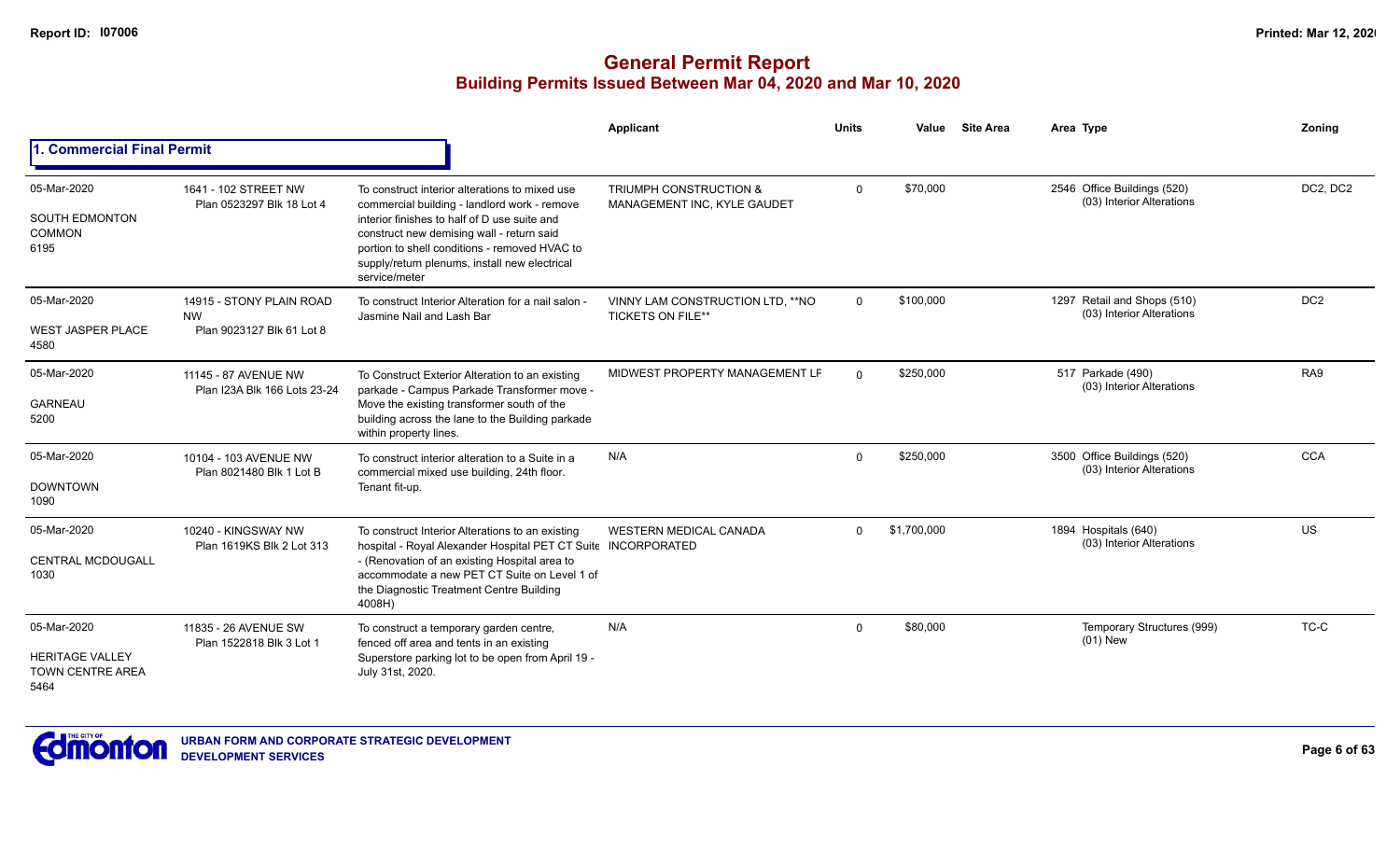|                                                                          |                                                                                               |                                                                                                                                                                                                               | Applicant                                             | <b>Units</b> | Value        | <b>Site Area</b> | Area Type                                                    | Zoning     |
|--------------------------------------------------------------------------|-----------------------------------------------------------------------------------------------|---------------------------------------------------------------------------------------------------------------------------------------------------------------------------------------------------------------|-------------------------------------------------------|--------------|--------------|------------------|--------------------------------------------------------------|------------|
| 1. Commercial Final Permit                                               |                                                                                               |                                                                                                                                                                                                               |                                                       |              |              |                  |                                                              |            |
| 06-Mar-2020<br><b>WEST JASPER PLACE</b><br>4580                          | 15121 - STONY PLAIN ROAD<br><b>NW</b><br>Plan 5756KS Blk 42 Lots<br>2U, 19U, 20, 21U, 22      | To change the use and complete interior<br>alterations from a retail store (Group "E") to an<br>Indoor Participant Recreation Services (circuit<br>training studio, (Group "A2"))<br>- Functional 45 Training | TECK SITE SERVICES, SHANE KOZMINU                     | $\Omega$     | \$90,000     |                  | 3412 Retail and Shops (510)<br>(03) Interior Alterations     | RA7, CB1   |
| 06-Mar-2020<br><b>DOWNTOWN</b><br>1090                                   | 10025 - JASPER AVENUE NW<br>Plan 882RS Lot 10A<br>10020 - 100 STREET NW<br>Plan 384TR Lot 12A | To construct exterior alterations to high rise<br>office building - selective glazing replacement -<br>ATB Place (North Tower - West and South<br>elevations only; South Tower - all 4 elevations)            | <b>MARIO GLASS INC.</b>                               | $\Omega$     | \$460,000    |                  | Office Buildings (520)<br>(03) Exterior Alterations          | <b>CCA</b> |
| 06-Mar-2020<br><b>HERITAGE VALLEY</b><br><b>TOWN CENTRE AREA</b><br>5464 | 11803 - 26 AVENUE SW<br>Plan 1522818 Blk 3 Lot 2                                              | To construct Interior Alteration for a new<br>restaurant - Prime Time Donair & Poutine                                                                                                                        | <b>GSKSC GROUP INC</b>                                | $\Omega$     | \$100,000    |                  | 1377 Restaurants and Bars (540)<br>(03) Interior Alterations | TC-C       |
| 06-Mar-2020<br><b>SOUTH EDMONTON</b><br><b>COMMON</b><br>6195            | 2121 - 101 STREET NW<br>Plan 0324383 Blk 12 Lot 3                                             | To change the use from Personal Service to<br>Mercantile/Retail and to construct interior<br>alterations, "WORK AUTHORITY".                                                                                   | DEHAAN DESIGN CO INC                                  | $\Omega$     | \$225,000    |                  | 2842 Mixed Use (522)<br>(03) Interior Alterations            | DC2, DC2   |
| 06-Mar-2020<br><b>CHARLESWORTH</b><br>6661                               | 5207 - 4 AVENUE SW<br>Plan 1424936 Blk 22 Lot 134                                             | To construct a 4 storey apartment building<br>above underground parkade - The View at<br>Charlesworth.                                                                                                        | <b>KASIAN ARCHITECTURE</b>                            | 143          | \$27,687,500 |                  | 39632 Apartments (310)<br>$(01)$ New                         | RA7, RA8   |
| 06-Mar-2020<br><b>QUEEN MARY PARK</b><br>1180                            | 10510 - 111 STREET NW<br>Plan 1320011 Blk 11 Lot 121A                                         | To construct interior alterations to a mixed use<br>building - Landlords work - Makeup air units,<br>gas lines.                                                                                               | RUPERTS LAND CONSULTING INC., FRE<br><b>YAKIMCHUK</b> | $\Omega$     | \$40,000     |                  | Mixed Use (522)<br>(03) Interior Alterations                 | DC1        |

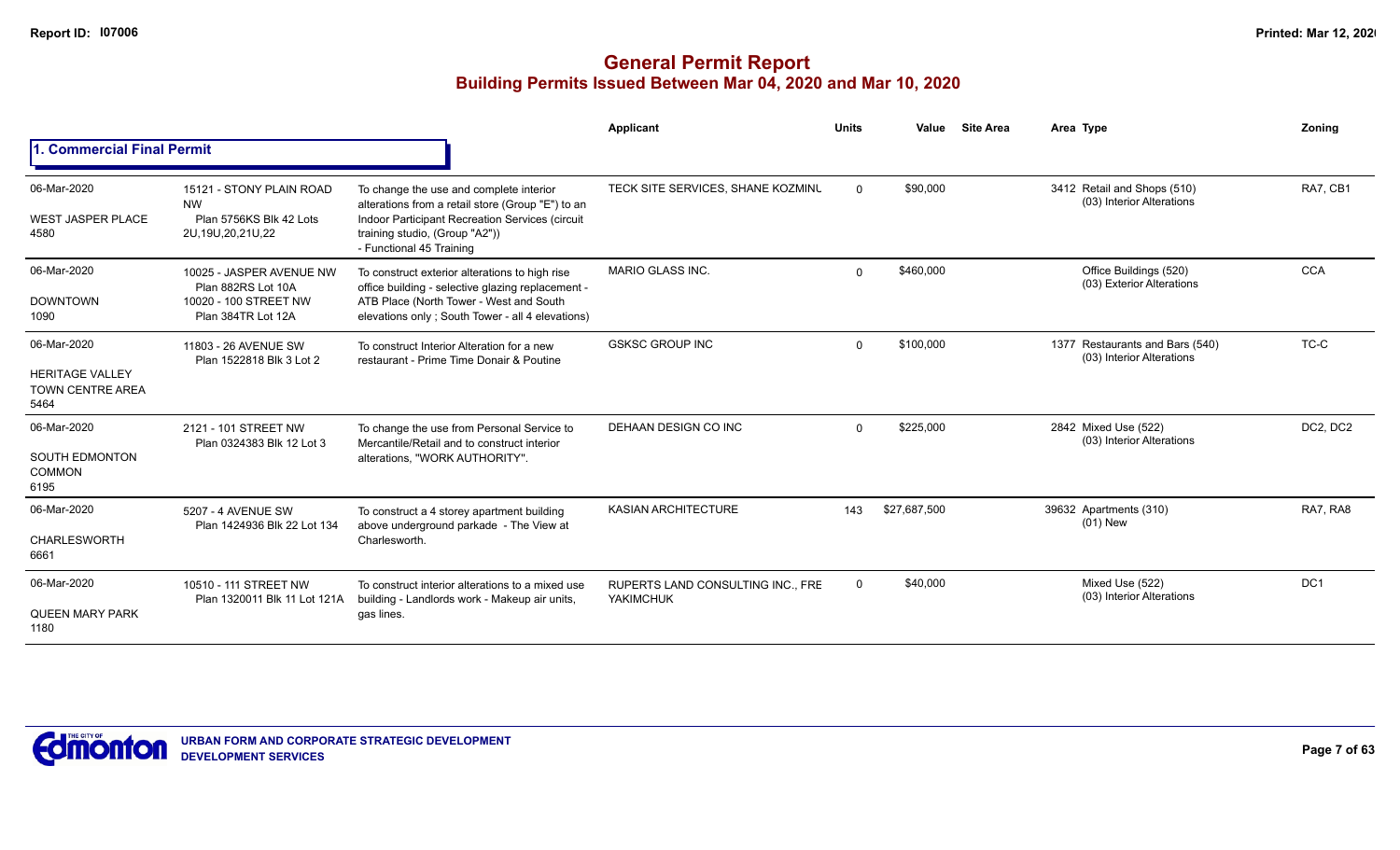|                                    |                                                             |                                                                                                                                                                                 | Applicant                                    | <b>Units</b> | Value     | <b>Site Area</b> | Area Type                                                               | Zonina                           |
|------------------------------------|-------------------------------------------------------------|---------------------------------------------------------------------------------------------------------------------------------------------------------------------------------|----------------------------------------------|--------------|-----------|------------------|-------------------------------------------------------------------------|----------------------------------|
| 1. Commercial Final Permit         |                                                             |                                                                                                                                                                                 |                                              |              |           |                  |                                                                         |                                  |
| 06-Mar-2020                        | <b>7 - SIR WINSTON CHURCHILL</b><br><b>SQUARE NW</b>        | To construct interior alterations to a commercial<br>Assembly use building, "Edmonton Public                                                                                    | <b>CITY OF EDMONTON</b>                      |              | \$700,000 |                  | 6803 Libraries/Museums/Art Galleries (630)<br>(03) Interior Alterations | <b>CCA</b>                       |
| <b>DOWNTOWN</b><br>1090            | Plan 4390NY Blk E                                           | Library ". Develop 4 studios/sound rooms, 1<br>machine room (3d printer, lazer cutter, book<br>binder) and 1 clean room.                                                        |                                              |              |           |                  |                                                                         |                                  |
| 06-Mar-2020                        | 10105 - 109 STREET NW<br>Condo Common Area (Plan            | To construct Interior Alteration for a new<br>cannabis retail. - Choom                                                                                                          | UCG UNIVERSAL CONSULTING GROUP<br><b>LTD</b> | $\Omega$     | \$100,000 |                  | 1857 Mixed Use (522)<br>(03) Interior Alterations                       | <b>JAMSC</b>                     |
| <b>DOWNTOWN</b><br>1090            | 0225840)<br>10888 - JASPER AVENUE NW<br>Plan 0225840 Unit 1 |                                                                                                                                                                                 |                                              |              |           |                  |                                                                         |                                  |
| 06-Mar-2020                        | 6251C - ANDREWS LOOP SW<br>Condo Common Area (Plan          | To construct interior alterations within a CRU in<br>a commercial mixed use building for health                                                                                 | <b>ACCESS PHARMACY LTD.</b>                  | $\Omega$     | \$55,000  |                  | 1080 Retail and Shops (510)<br>(03) Interior Alterations                | DC <sub>1</sub>                  |
| <b>AMBLESIDE</b><br>5505           | 1623758)<br>6255 - ANDREWS LOOP SW<br>Plan 1623758 Unit 2   | services - tenant improvement - "ACCESS<br>PHARMACY"                                                                                                                            |                                              |              |           |                  |                                                                         |                                  |
| 06-Mar-2020                        | 8882 - 170 STREET NW<br>Plan 8421891 Blk 28 Lot 5           | WEM - To construct interior alteration in a<br>shopping mall - Lammle's (temporary                                                                                              | <b>WEST EDMONTON MALL</b>                    | $\Omega$     | \$500     |                  | 3720 Retail and Shops (510)<br>(03) Interior Alterations                | DC2, DC2, DC.<br>DC <sub>2</sub> |
| <b>SUMMERLEA</b><br>4520           |                                                             | re-location).                                                                                                                                                                   |                                              |              |           |                  |                                                                         |                                  |
| 06-Mar-2020                        | 15107 - 123 AVENUE NW<br>Plan 8020574 Blk 5 Lot 1           | To construct Interior Alteration to an existing<br>suite - UGSC Tenant Improvement - Minor office LTD.                                                                          | SEAGATE CONTRACT MANAGEMENT                  | $\Omega$     | \$65,000  |                  | 5880 Office Buildings (520)<br>(03) Interior Alterations                | IB                               |
| <b>MITCHELL INDUSTRIAL</b><br>4330 |                                                             | revisions, new flooring and paint.                                                                                                                                              |                                              |              |           |                  |                                                                         |                                  |
| 06-Mar-2020                        | 10650 - 82 AVENUE NW<br>Plan I Blk 65 Lots 13-15            | To construct interior alterations to a Suite in a<br>commercial mixed use building, "Nova                                                                                       | RICK BALBI ARCHITECT LTD.                    | $\Omega$     | \$200,000 |                  | 3223 Retail and Shops (510)<br>(03) Interior Alterations                | CB <sub>2</sub>                  |
| <b>STRATHCONA</b><br>5480          |                                                             | Cannabis". New tenant fit-up, demo/construct<br>interior partition walls, construct new 1 hour<br>rated demising wall, update emergency lighting,<br>new barrier-free bathroom. |                                              |              |           |                  |                                                                         |                                  |

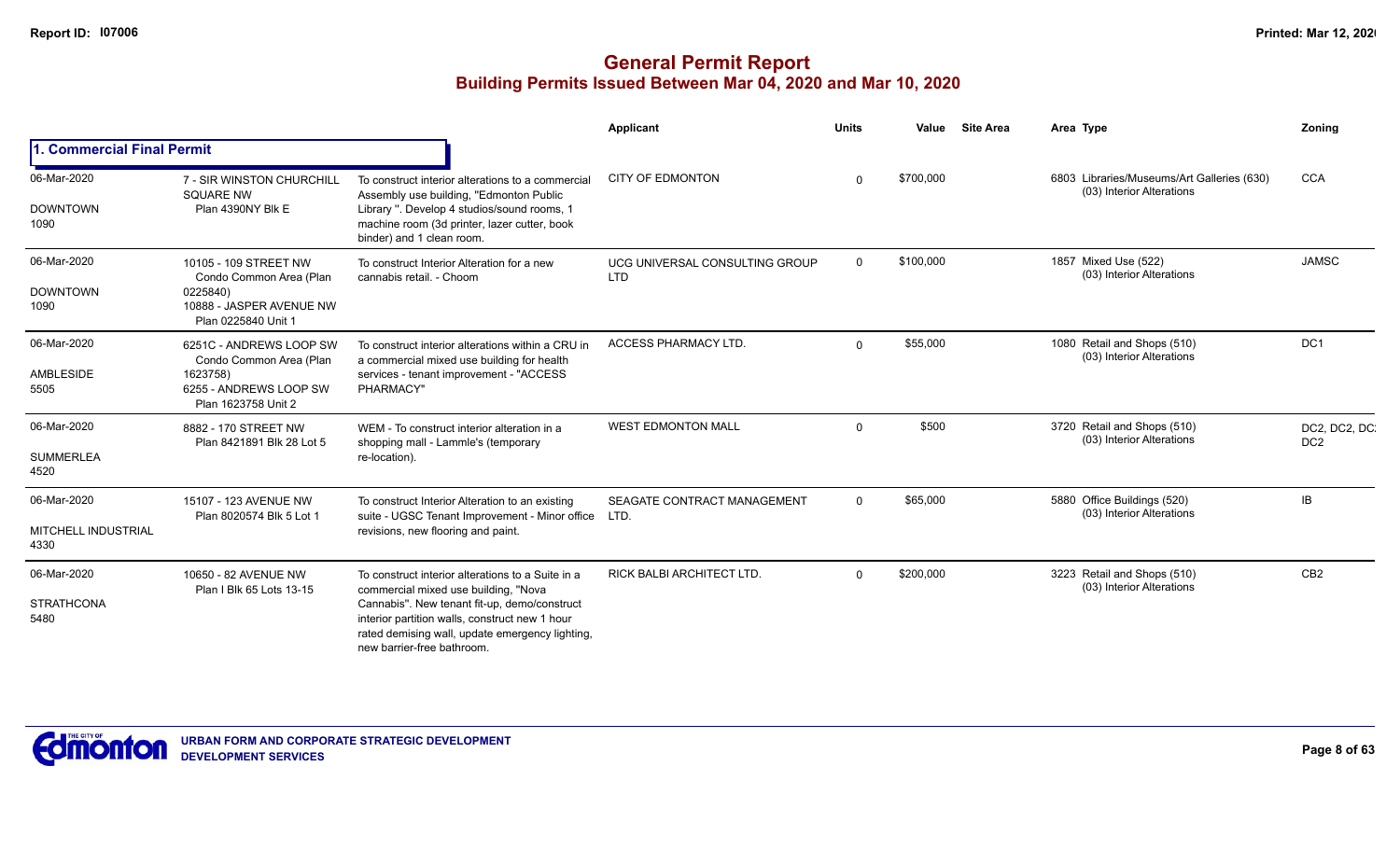|                                           |                                                                                                                                                                                                                           |                                                                                                                                                                                                                                                                                                                        | Applicant                       | <b>Units</b> | Value     | <b>Site Area</b> | Area Type                                                    | Zoning          |
|-------------------------------------------|---------------------------------------------------------------------------------------------------------------------------------------------------------------------------------------------------------------------------|------------------------------------------------------------------------------------------------------------------------------------------------------------------------------------------------------------------------------------------------------------------------------------------------------------------------|---------------------------------|--------------|-----------|------------------|--------------------------------------------------------------|-----------------|
| <b>. Commercial Final Permit</b>          |                                                                                                                                                                                                                           |                                                                                                                                                                                                                                                                                                                        |                                 |              |           |                  |                                                              |                 |
| 06-Mar-2020<br>WESTMOUNT<br>3440          | 10150 - CLIFTON PLACE NW<br>Plan 577MC Blk 39 Lot 7<br>10150 - CLIFTON PLACE NW<br>Plan 577MC Blk 39 Lot 8<br>10150 - CLIFTON PLACE NW<br>Plan 577MC Blk 39 Lot 9<br>10150 - CLIFTON PLACE NW<br>Plan 577MC Blk 39 Lot 10 | To install a Crane for the construction of a 22<br>Story Hi-Rise building, "Clifton Place". (NAV<br>Canada to November 4, 2020)                                                                                                                                                                                        | <b>CLARK BUILDERS</b>           | $\Omega$     | \$187,000 |                  | Temporary Structures (999)<br>(12) Move Building OnSite      | DC <sub>2</sub> |
| 06-Mar-2020<br><b>DOWNTOWN</b><br>1090    | 10111 - 104 AVENUE NW<br>Plan 8021480 Blk 1 Lot A                                                                                                                                                                         | To construct interior alterations in an office<br>tower (demising wall only, tenant improvement<br>permit by tenants) on CROSS OVER FLOOR<br>#21 - Edmonton Tower.                                                                                                                                                     | <b>ONE PROPERTIES</b>           | $\Omega$     | \$65,000  |                  | 14970 Office Buildings (520)<br>(03) Interior Alterations    | <b>CCA</b>      |
| 06-Mar-2020<br><b>CANORA</b><br>4090      | 15450 - 105 AVENUE NW<br>Plan 0225385 Blk X Lot 2                                                                                                                                                                         | To construct exterior alterations to an Assembly<br>use building, "Turkish Canadian Society".<br>Remove granular roofing, construct new roof<br>slope, apply new roof membrane.                                                                                                                                        | <b>TURKISH CANADIAN SOCIETY</b> | $\Omega$     | \$58,100  |                  | 0 Religious Buildings (660)<br>(03) Exterior Alterations     | US              |
| 06-Mar-2020<br><b>EMPIRE PARK</b><br>5170 | 5015 - 111 STREET NW<br>Plan 0725320 Blk D Lot 4A                                                                                                                                                                         | Southgate Centre Unit #927 - To construct<br>Interior Alteration to an existing food court kiosk<br>- NEW ASIAN VILLAGE - To construct interior<br>alterations to an existing food court kiosk.<br>Cosmetic work only including new finishes &<br>electrical work. Unit #927, New Asian Village<br>@ Southgate Centre. | PLANWORKS ARCHITECTURE INC      | $\Omega$     | \$40,000  |                  | 372 Malls, Office/Retail (512)<br>(03) Interior Alterations  | DC <sub>2</sub> |
| 06-Mar-2020<br><b>PEMBINA</b><br>3340     | 13150 - 137 AVENUE NW<br>Plan 0420355 Blk A Lot 11                                                                                                                                                                        | To construct Interior Alteration to bring space<br>back to shell - North City Center Demo - (Demo<br>existing walls inside space. Approximately 72<br>Linear feet.)                                                                                                                                                    | ALL PRO CONSTRUCTION LTD.       | $\Omega$     | \$12,000  |                  | 1590 Malls, Office/Retail (512)<br>(03) Interior Alterations | DC <sub>2</sub> |
| 06-Mar-2020<br><b>SUMMERSIDE</b><br>6213  | 4303 - SAVARYN DRIVE SW<br>Plan 1125456 Blk 42 Lot 50                                                                                                                                                                     | To construct Interior Alteration (Initial fitup) on<br>the second floor - Mac and Mitch Homes office<br>building- Tenant improvement of office space<br>for future tenant.                                                                                                                                             | <b>BEC LIMITED</b>              | $\Omega$     | \$30,000  |                  | 1860 Office Buildings (520)<br>(03) Interior Alterations     | EIB, EIB        |

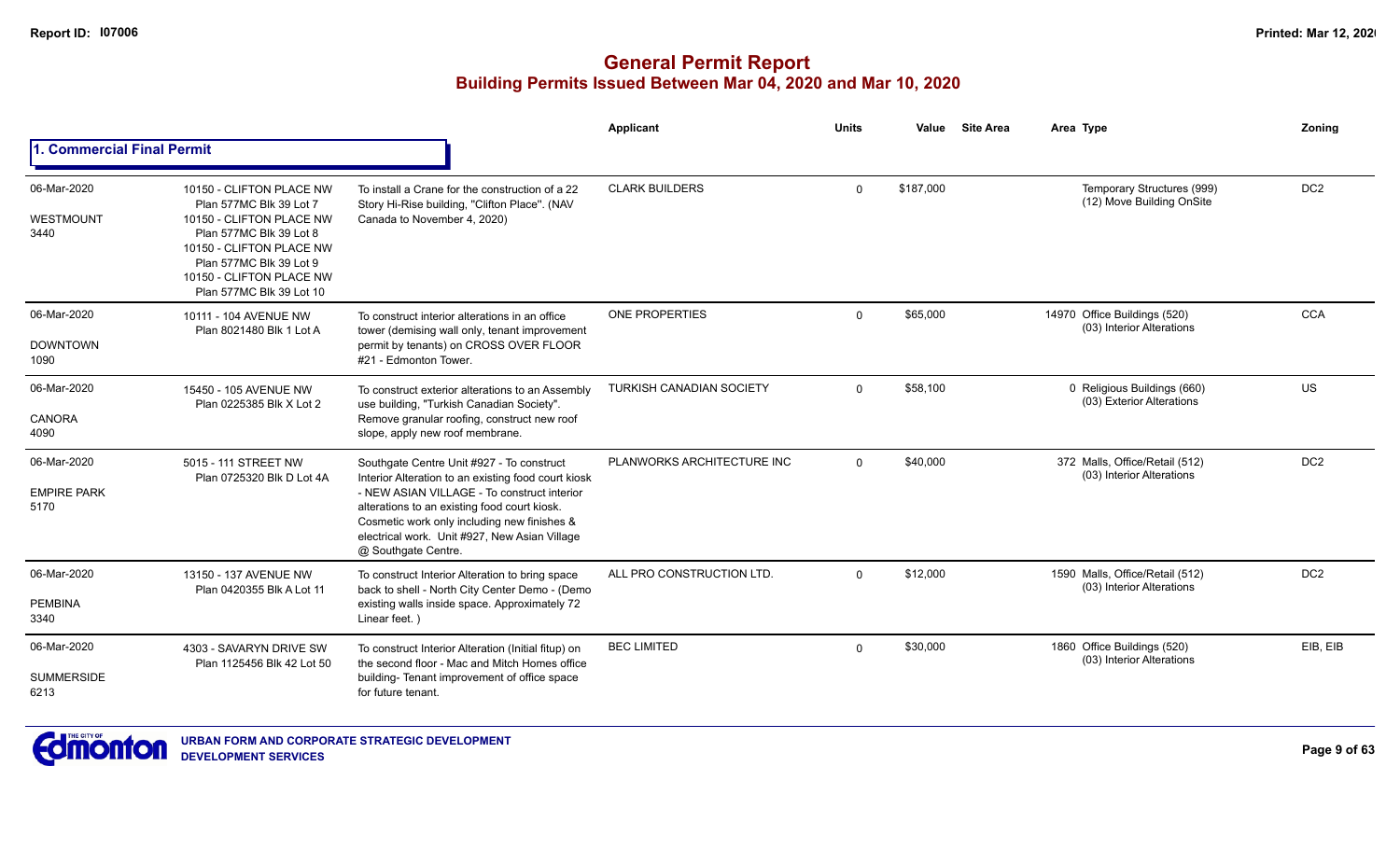|                                                    |                                                                      |                                                                                                                                                                                                                                                                | <b>Applicant</b>                                            | <b>Units</b> | Value     | <b>Site Area</b> | Area Type                                                   | Zoning                  |
|----------------------------------------------------|----------------------------------------------------------------------|----------------------------------------------------------------------------------------------------------------------------------------------------------------------------------------------------------------------------------------------------------------|-------------------------------------------------------------|--------------|-----------|------------------|-------------------------------------------------------------|-------------------------|
| 1. Commercial Final Permit                         |                                                                      |                                                                                                                                                                                                                                                                |                                                             |              |           |                  |                                                             |                         |
| 06-Mar-2020<br><b>EMPIRE PARK</b><br>5170          | 5015 - 111 STREET NW<br>Plan 0725320 Blk D Lot 4A                    | To construct interior alterations within retail<br>building (Southgate mall) Tenant improvement<br>of a quick serve food establishment - "Dairy<br>Queen/Orange Julius"                                                                                        | RIDDELL KURCZABA ARCHITECTURE                               | $\Omega$     | \$140,000 |                  | 393 Malls, Office/Retail (512)<br>(03) Interior Alterations | DC <sub>2</sub>         |
| 06-Mar-2020<br><b>GRIESBACH</b><br>3111            | 6865 - AD ASTRA BOULEVARD<br><b>NW</b><br>Plan 1623246 Blk 34 Lot 43 | To construct interior alterations with retail<br>building & adding a new MAU. Original tenant fit<br>up for Take out food service with max 10 seats<br>(Specialty Food Service) & 2hrs FSR demising<br>wall as per plans (on gridline 10)                      | 1548260 ALBERTA LTD, O/A ALTA<br><b>GENERAL CONTRACTING</b> | $\Omega$     | \$70,000  |                  | 1405 Retail and Shops (510)<br>(03) Interior Alterations    | CB <sub>1</sub>         |
| 06-Mar-2020<br><b>OLIVER</b><br>1150               | 11904 - 104 AVENUE NW<br>Plan 1425753 Blk 21 Lot 2                   | To construct Interior Alteration for a new bakery<br>- Doughnut Party Brewery District - (Retail<br>shop, commercial kitchen.)                                                                                                                                 | <b>GRAYLINE DESIGN</b>                                      | $\Omega$     | \$150,000 |                  | 1335 Mixed Use (522)<br>(03) Interior Alterations           | DC <sub>1</sub>         |
| 06-Mar-2020<br><b>GRIESBACH</b><br>3111            | 503 - GRIESBACH PARADE NW<br>Plan 1523747 Blk 27 Lot 5               | To construct interior alterations within existing<br>shell retail building - original tenant fitup for<br>CANNABIS RETAIL - "NOVA CANNABIS" - One -<br>1Hr demising wall, existing RTU, 1 BF<br>washroom.                                                      | <b>RICK BALBI ARCHITECT LTD.</b>                            | $\Omega$     | \$200,000 |                  | 1268 Retail and Shops (510)<br>(03) Interior Alterations    | GVC, GVC,<br>RA8g, RA8g |
| 06-Mar-2020<br><b>KENNEDALE INDUSTRIAL</b><br>2380 | 12904 - 50 STREET NW<br>Plan 8267ET Blk Z Lot 1                      | To construct interior alterations to a Suite in a<br>commercial Mixed use building, "Crossroads<br>Psychological". Re-configure interior partition<br>walls, update interior finishes. Includes<br>Electrical and HVAC updates to suit<br>re-configured space. | RKC CONTRACTING SERVICES LTD.<br>LARRY                      | $\Omega$     | \$20,000  |                  | 527 Mixed Use (522)<br>(03) Interior Alterations            | CB <sub>2</sub>         |
| 09-Mar-2020<br><b>MEYONOHK</b><br>6470             | <b>NW</b><br>Plan 7621055 Blk 22 Lot 1                               | 1502 - LAKEWOOD ROAD WEST To change the use of a single suite within mixed<br>use commercial building from retail to<br>business/personal services, and construct<br>interior alterations - single washroom max 10<br>occupants                                | SILHOUETTE HAIR DESIGN                                      | $\Omega$     | \$30,000  |                  | 876 Office Buildings (520)<br>(03) Interior Alterations     | <b>CNC</b>              |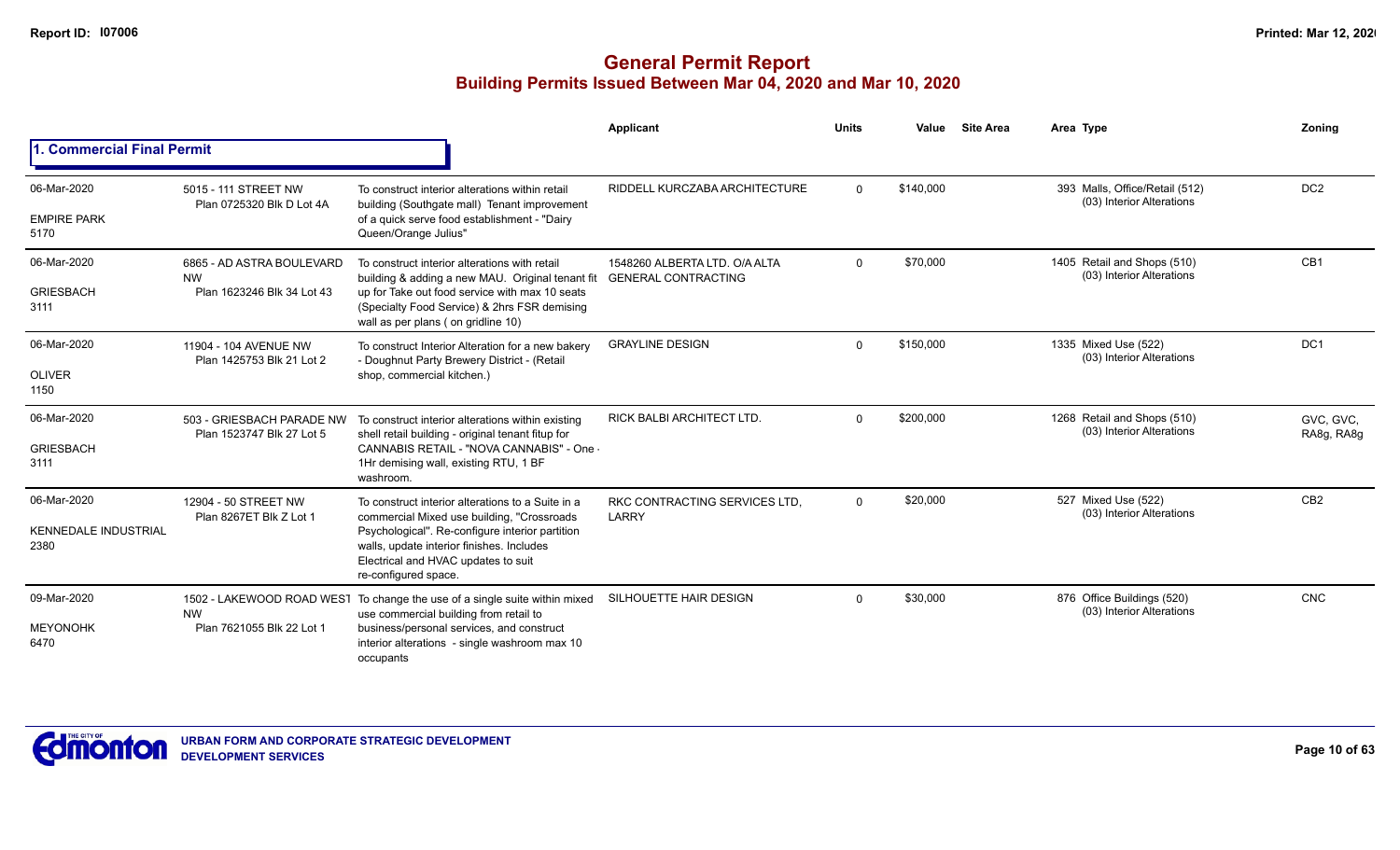|                                    |                                                               |                                                                                                          | Applicant                                           | Units        | Value     | <b>Site Area</b> | Area Type                                                   | Zoning          |
|------------------------------------|---------------------------------------------------------------|----------------------------------------------------------------------------------------------------------|-----------------------------------------------------|--------------|-----------|------------------|-------------------------------------------------------------|-----------------|
| 1. Commercial Final Permit         |                                                               |                                                                                                          |                                                     |              |           |                  |                                                             |                 |
| 09-Mar-2020                        | 14940 - 131 AVENUE NW<br>Plan 0224531 Blk 104 Lot 5           | To construct a General Industrial use Cold<br>Storage building.                                          | <b>SCOTT BUILDERS</b>                               | $\mathbf{0}$ | \$840,100 |                  | Storage Buildings, Warehouses (460)<br>$(01)$ New           | <b>IM</b>       |
| <b>MISTATIM INDUSTRIAL</b><br>4320 |                                                               |                                                                                                          |                                                     |              |           |                  |                                                             |                 |
| 09-Mar-2020                        | 9499 - 137 AVENUE NW<br>Plan 6594MC Blk 27                    | To construct Interior Alterations for a new<br>restaurant - Prime Times Donair & Poutine -               | <b>GSKSC GROUP INC</b>                              | $\mathbf{0}$ | \$60,000  |                  | 298 Restaurants and Bars (540)<br>(03) Interior Alterations | <b>CSC</b>      |
| <b>GLENGARRY</b><br>2290           |                                                               | canopy hook up with exiting exhaust fan duct.                                                            |                                                     |              |           |                  |                                                             |                 |
| 09-Mar-2020                        | 5003 - ELLERSLIE ROAD SW<br>Plan 1422177 Blk 30 Lot 3         | To construct original tenant fitup within shell<br>space for A2 occupancy - "Dream Tea"                  | <b>DREAM TEA INTERNATIONAL</b>                      | $\mathbf{0}$ | \$250,000 |                  | 1131 Retail and Shops (510)<br>(03) Interior Alterations    | DC <sub>1</sub> |
| WALKER<br>6662                     |                                                               |                                                                                                          |                                                     |              |           |                  |                                                             |                 |
| 09-Mar-2020                        | 1 - KINGSWAY GARDEN MALL<br><b>NW</b>                         | KGM - CRU 702 - To construct Interior Alteration<br>for a new retail store - Mobile Care                 | <b>MARKHAM HIGH TECH ARCHITECT</b>                  | $\mathbf{0}$ | \$50,000  |                  | 1006 Retail and Shops (510)<br>(03) Interior Alterations    | CSC, CB2        |
| <b>SPRUCE AVENUE</b><br>1230       | Plan 1620578 Blk 7 Lot 277                                    |                                                                                                          |                                                     |              |           |                  |                                                             |                 |
| 09-Mar-2020                        | 10504C - 184 STREET NW<br>Condo Common Area                   | To construct Interior Alteration to build a 1 hour<br>demising wall (Grid Line 8) - Element Building A - | RIDDELL KURCZABA ARCHITECTURE                       | $\mathbf{0}$ | \$1,200   |                  | Office Buildings (520)<br>(03) Interior Alterations         | <b>IB</b>       |
| POUNDMAKER INDUSTRIAL<br>4410      | (Plan1923217)<br>10532 - 184 STREET NW<br>Plan 1923217 Unit 7 | <b>Unit 107</b>                                                                                          |                                                     |              |           |                  |                                                             |                 |
| 09-Mar-2020                        | 13150 - 137 AVENUE NW                                         | To construct interior alterations within 2 storey<br>D use building - demolition of approximately 28'    | ALL PRO CONSTRUCTION LTD                            | $\Omega$     | \$11,000  |                  | 300 Retail and Shops (510)<br>(03) Interior Alterations     | DC <sub>2</sub> |
| <b>PEMBINA</b><br>3340             | Plan 0420355 Blk A Lot 11                                     | of existing walls.<br>Construct 40' of new Demising wall from floor<br>to deck.                          |                                                     |              |           |                  |                                                             |                 |
| 09-Mar-2020                        | 6404 - CARTMELL PLACE SW<br>Plan 1820642 Blk 28 Lot 50        | To construct Interior Alterations and a demising<br>wall                                                 | AADI DEVELOPMENTS LTD O/A ANTRIX<br><b>PROJECTS</b> | 0            | \$70,000  |                  | 1722 Retail and Shops (510)<br>(03) Interior Alterations    | CB2, CB2        |
| <b>CHAPPELLE AREA</b><br>5462      |                                                               | for a first tenant fit-up in an existing building<br>- BELL 360 (hair salon & beauty retail store)       |                                                     |              |           |                  |                                                             |                 |

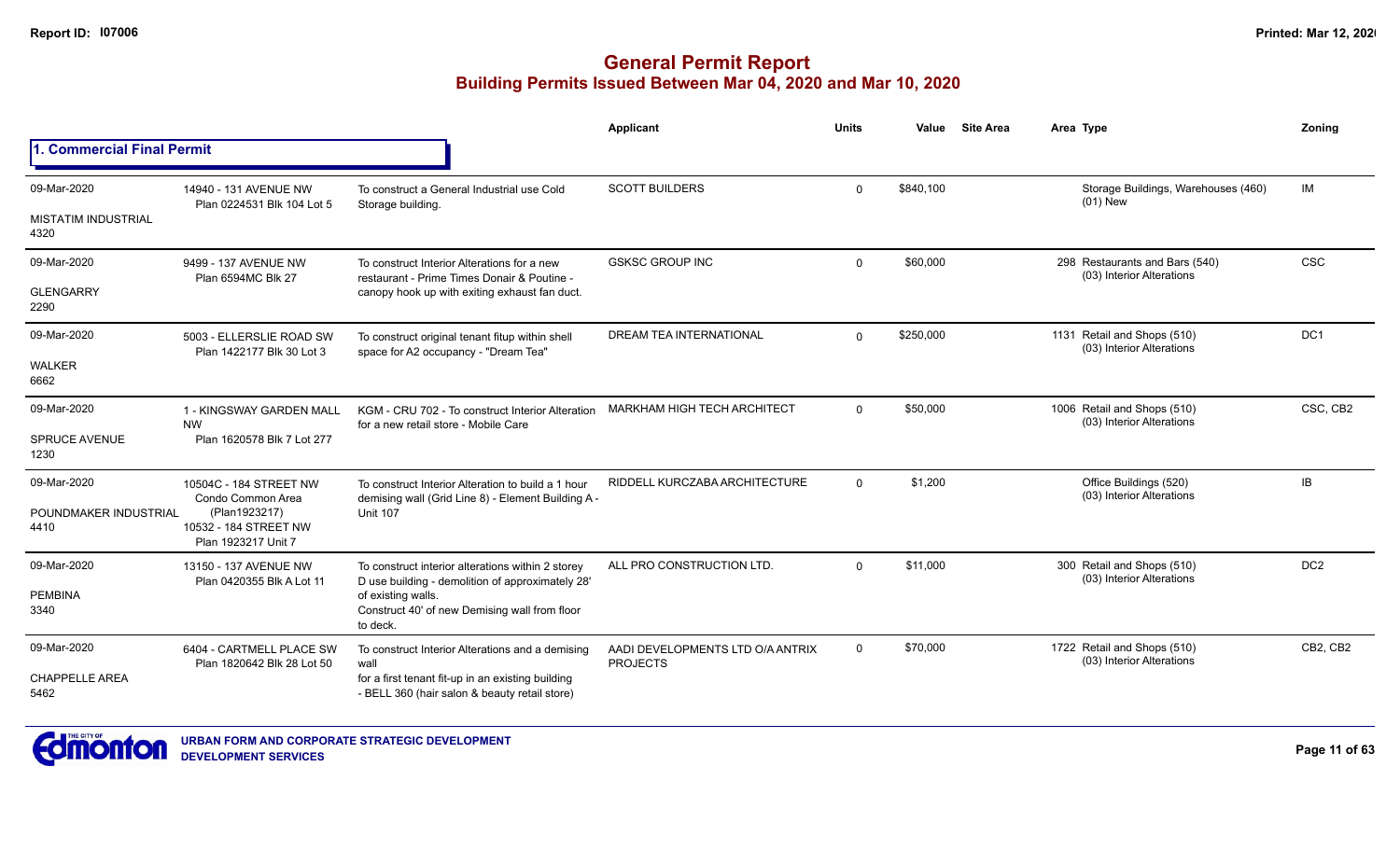|                                                          |                                                                     |                                                                                                                                                                                                                                                                                                                     | Applicant                                                        | Units        | Value     | <b>Site Area</b> | Area Type                                                              | Zoning          |
|----------------------------------------------------------|---------------------------------------------------------------------|---------------------------------------------------------------------------------------------------------------------------------------------------------------------------------------------------------------------------------------------------------------------------------------------------------------------|------------------------------------------------------------------|--------------|-----------|------------------|------------------------------------------------------------------------|-----------------|
| 1. Commercial Final Permit                               |                                                                     |                                                                                                                                                                                                                                                                                                                     |                                                                  |              |           |                  |                                                                        |                 |
| 09-Mar-2020                                              | 12110 - 154 STREET NW<br>Plan 0523352 Blk 1 Lot 28                  | To construct Interior Alteration - adding a<br>demising wall to create a new unit - Mitchell                                                                                                                                                                                                                        | PLANWORKS ARCHITECTURE INC                                       | $\mathbf{0}$ | \$3,000   |                  | Retail and Shops (510)<br>(03) Interior Alterations                    | IL              |
| MITCHELL INDUSTRIAL<br>4330                              |                                                                     | Building 2, 2 hour Demising Wall Grid line 2                                                                                                                                                                                                                                                                        |                                                                  |              |           |                  |                                                                        |                 |
| 09-Mar-2020                                              | 539 - MISTATIM WAY NW<br>Plan 1721717 Blk 2 Lot 4                   | To construct Interior Alterations for future office<br>(finishing interior)                                                                                                                                                                                                                                         | VIVID 1 CONCEPTS LTD O/A VIVID HOME                              | $\Omega$     | \$50,000  |                  | 2504 Office Buildings (520)<br>(03) Interior Alterations               | CB <sub>2</sub> |
| <b>MISTATIM INDUSTRIAL</b><br>4320                       |                                                                     |                                                                                                                                                                                                                                                                                                                     |                                                                  |              |           |                  |                                                                        |                 |
| 09-Mar-2020                                              | 4420 - CALGARY TRAIL NW<br>Plan 1820228 Blk 30 Lot 16               | To construct Interior Alteration for a pizza<br>restaurant                                                                                                                                                                                                                                                          | <b>GSKSC GROUP INC</b>                                           | $\mathbf{0}$ | \$85,000  |                  | 1250 Restaurants and Bars (540)<br>(03) Exterior Alterations           | DC <sub>2</sub> |
| <b>EMPIRE PARK</b><br>5170                               |                                                                     | - Red Swan Pizza                                                                                                                                                                                                                                                                                                    |                                                                  |              |           |                  |                                                                        |                 |
| 09-Mar-2020                                              | 1 - KINGSWAY GARDEN MALL<br><b>NW</b><br>Plan 1620578 Blk 7 Lot 277 | To construct interior alterations within retail<br>building - tenant improvement to food service                                                                                                                                                                                                                    | SYNCHRO ARCHITETCURE INC                                         | $\Omega$     | \$40,000  |                  | 365 Restaurants and Bars (540)<br>(03) Interior Alterations            | CSC, CB2        |
| <b>SPRUCE AVENUE</b><br>1230                             |                                                                     | kiosk in Kingsway Mall "Gangnam"                                                                                                                                                                                                                                                                                    |                                                                  |              |           |                  |                                                                        |                 |
| 09-Mar-2020                                              | 10848 - 214 STREET NW<br>Plan 7621294 Blk 2 Lot 4                   | To construct an addition (new vestibule at main<br>floor breezeway), exterior (new walkway                                                                                                                                                                                                                          | <b>FILLMORE CONSTRUCTION</b><br>MANAGEMENT INC (USE THIS ACCOUN' | $\Omega$     | \$993,000 |                  | 18120 Storage Buildings, Warehouses (460)<br>(03) Exterior Alterations | IM              |
| <b>WINTERBURN INDUSTRIAL</b><br><b>AREA EAST</b><br>4650 |                                                                     | between two buildings on 2nd floor) and<br>interior alterations to a General Industrial<br>building (office renovation 2nd floor and portion<br>on main floor) - Corrpro                                                                                                                                            |                                                                  |              |           |                  |                                                                        |                 |
| 09-Mar-2020                                              | 4410 - 17 STREET NW<br>Plan 0620021 Blk 21 Lot 10                   | To construct Interior Alteration - Real Canadian<br>Superstore #1569 - Interior Renovation -                                                                                                                                                                                                                        | <b>NEJMARK ARCHITECT</b>                                         | $\Omega$     | \$990,000 |                  | 70708 Retail and Shops (510)<br>(03) Interior Alterations              | DC2, CSC        |
| <b>LARKSPUR</b><br>6390                                  |                                                                     | Interior renovation of the existing grocery store,<br>including new fixtures, floor, decor, finishes<br>throughout sales area, new PC Express cooler<br>& interior pony walls for new PC Express area.<br>Exterior scope includes 3 new PC Express<br>parking stall signage in existing parking stall<br>locations. |                                                                  |              |           |                  |                                                                        |                 |

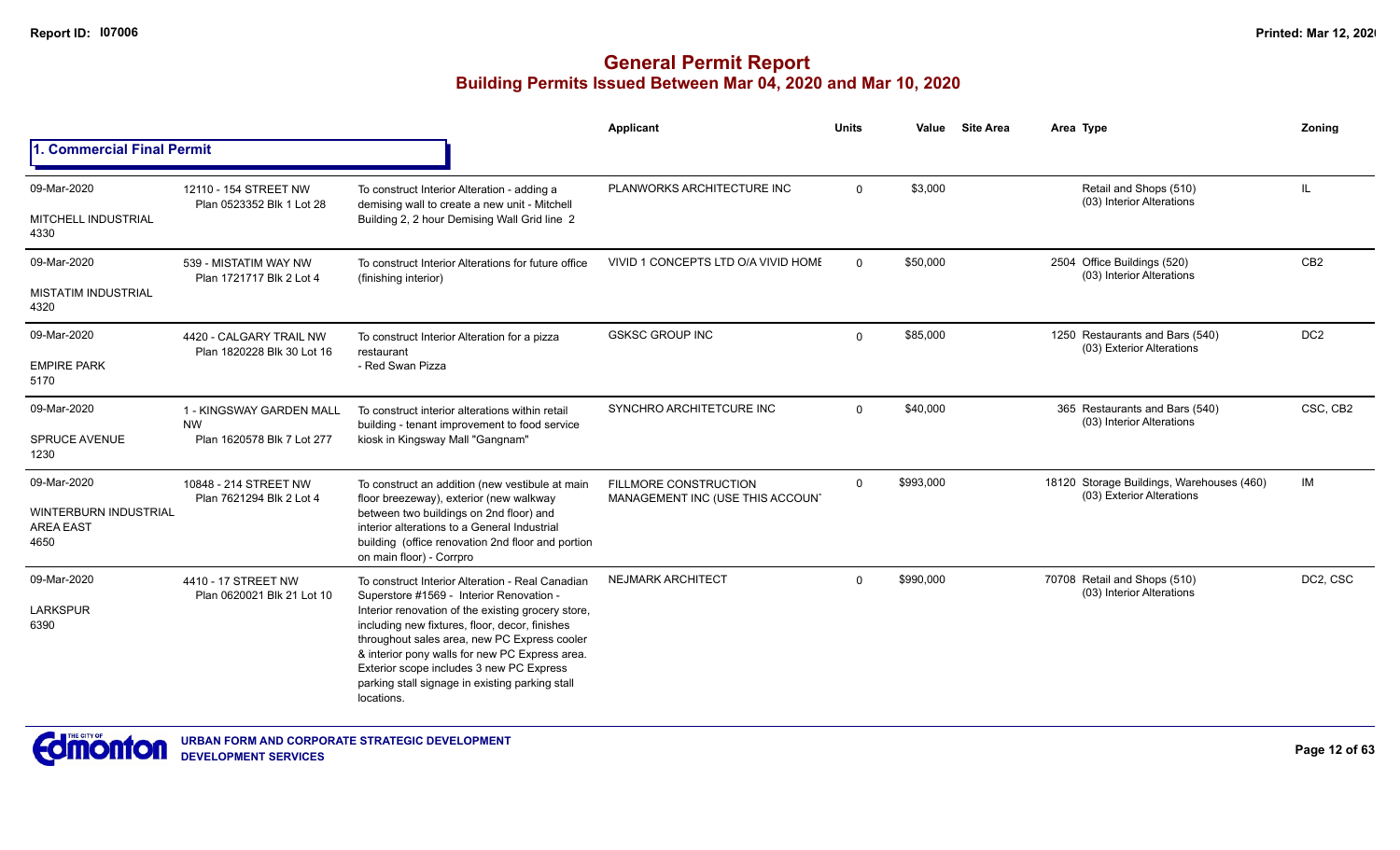|                                                  |                                                                                                           |                                                                                                                                                                                                                                                                                                                                    | <b>Applicant</b>                      | <b>Units</b> | Value     | <b>Site Area</b> | Area Type                                                | Zoning          |
|--------------------------------------------------|-----------------------------------------------------------------------------------------------------------|------------------------------------------------------------------------------------------------------------------------------------------------------------------------------------------------------------------------------------------------------------------------------------------------------------------------------------|---------------------------------------|--------------|-----------|------------------|----------------------------------------------------------|-----------------|
| <b>Commercial Final Permit</b>                   |                                                                                                           |                                                                                                                                                                                                                                                                                                                                    |                                       |              |           |                  |                                                          |                 |
| 09-Mar-2020<br><b>HAZELDEAN</b><br>6290          | 9851C - 70 AVENUE NW<br>Condo Common Area (Plan<br>1921718)<br>9853 - 70 AVENUE NW<br>Plan 1921718 Unit 2 | To construct Interior Alterations for a new<br>accounting firm (Initial Fitup) - Main floor<br>Accounting office                                                                                                                                                                                                                   | PHD HOMES LTD                         | $\Omega$     | \$30,000  |                  | 1950 Office Buildings (520)<br>(03) Interior Alterations | <b>CNC</b>      |
| 09-Mar-2020<br><b>TERRA LOSA</b><br>4540         | 9760 - 174 STREET NW<br>Plan 9920927 Unit 4                                                               | To construct exterior Alterations (remove<br>existing stucco, repair wall framing, remove &<br>re-install windows & patio doors, remove and<br>replace balcony membranes, install new<br>rain-screen stucco) to an existing apartment<br>- Henday Village Targeted Building Envelope<br>Restoration<br>(2 Buildings - 9730 & 9760) | <b>SHAMROCK BUILDING SERVICES LTD</b> | $\Omega$     | \$100,000 |                  | 2700 Apartment Condos (315)<br>(03) Interior Alterations | RA7             |
| 09-Mar-2020<br><b>PARSONS INDUSTRIAL</b><br>6570 | 2504 - 91 STREET NW<br>Plan 0422514 Blk 13 Lot 3                                                          | To install a fence to create a TEMPORARY<br>outdoor retail area (permit valid from April 15/20<br>to June 30/20) - Costco garden centre.                                                                                                                                                                                           | COSTCO WHOLE CORPORATION #258         | $\Omega$     | \$2.500   |                  | Retail and Shops (510)<br>(03) Exterior Alterations      | DC <sub>2</sub> |
| 09-Mar-2020<br><b>STRATHCONA</b><br>5480         | 10108 - 83 AVENUE NW<br>Condo Common Area (Plan<br>1221187)                                               | To construct exterior alterations to a Apartment<br>building, "Masterpiece Off Whyte". Replace<br>existing cladding with non-combustible EIFS and<br>Fiber Reinforced Cement Board Cladding<br>System on all side/elevations. No change in<br>existing openings.                                                                   | A&G CONSTRUCTION                      | $\Omega$     | \$454,400 |                  | 7200 Apartment Condos (315)<br>(03) Exterior Alterations | RA7, RA7        |
| 09-Mar-2020<br><b>DOWNTOWN</b><br>1090           | 10123 - 99 STREET NW<br>Plan 7621103 Blk H Lot 1                                                          | To construct Interior Alteration to an office on<br>the 18th floor of Sun Life Place.                                                                                                                                                                                                                                              | SPACE STUDIO INC                      | $\Omega$     | \$185,000 |                  | 3670 Office Buildings (520)<br>(03) Interior Alterations | <b>CCA</b>      |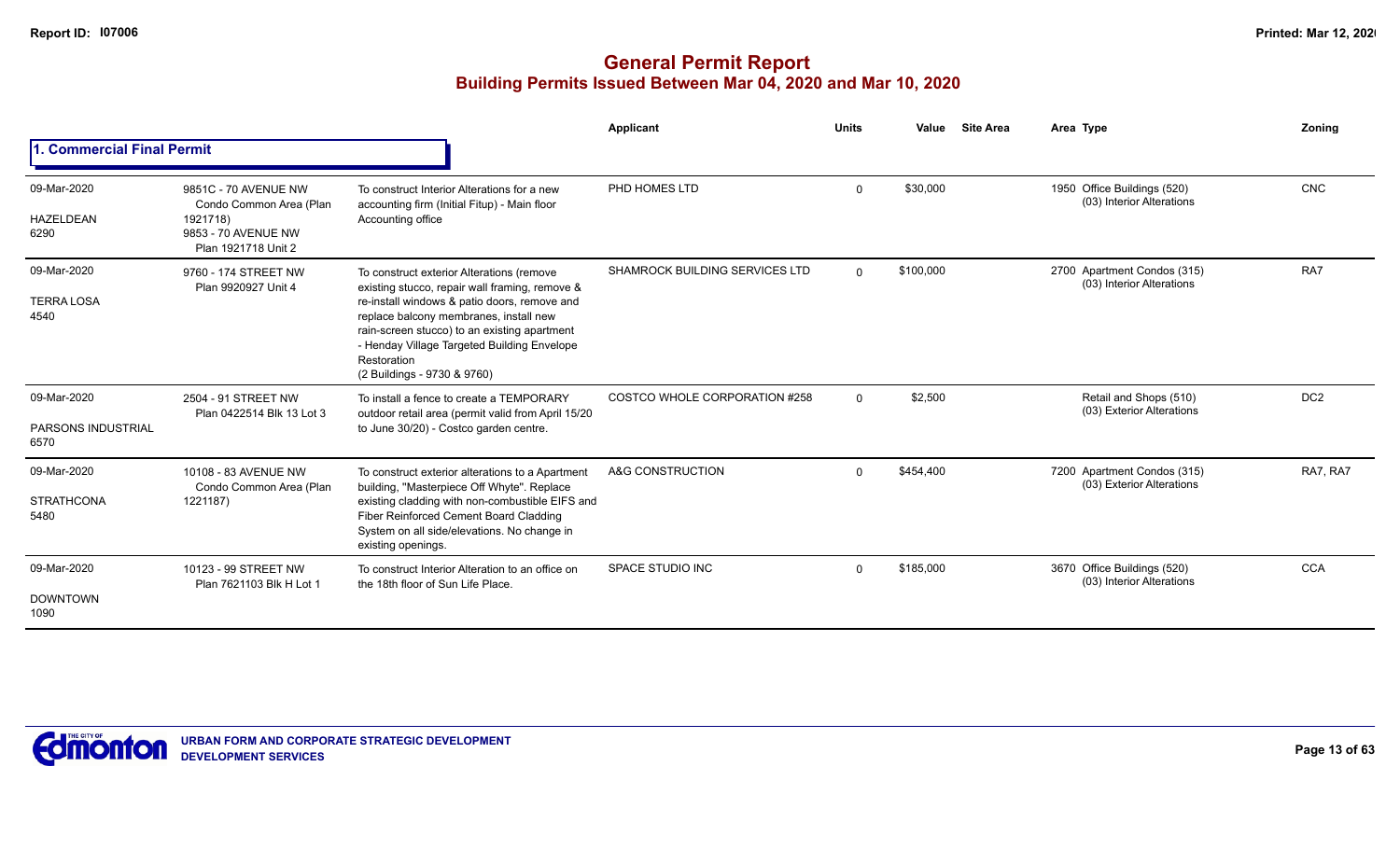|                                                                  |                                                             |                                                                                                                                                                                                                                                                                                                                                                                                                                                                                                    | Applicant                      | <b>Units</b> | Value       | <b>Site Area</b> | Area Type                                                             | Zoning     |
|------------------------------------------------------------------|-------------------------------------------------------------|----------------------------------------------------------------------------------------------------------------------------------------------------------------------------------------------------------------------------------------------------------------------------------------------------------------------------------------------------------------------------------------------------------------------------------------------------------------------------------------------------|--------------------------------|--------------|-------------|------------------|-----------------------------------------------------------------------|------------|
| 1. Commercial Final Permit                                       |                                                             |                                                                                                                                                                                                                                                                                                                                                                                                                                                                                                    |                                |              |             |                  |                                                                       |            |
| 09-Mar-2020<br><b>STRATHCONA</b><br>5480                         | <b>NW</b><br>Condo Common Area (Plan<br>0524877)            | 10649 - SASKATCHEWAN DRIVE To construct interior alterations to a commercial<br>Residential Apartment building, "Lord Strathcona LTD<br>Manor". Repair of waterproofing membranes<br>around existing mechanical structure in NE<br>corner of parkade, new EIFS, drainage system<br>modifications, repair and tie-in of existing traffic<br>deck coating membranes around drain<br>penetrations, installation of new galvanized<br>metal grating, repairs to existing parging,<br>concrete repairs. | CHANCELOT CONCRETE RESTORATION | $\Omega$     | \$75,000    |                  | 108 Apartments (310)<br>(03) Interior Alterations                     | RA9        |
| 10-Mar-2020<br><b>CHAPPELLE AREA</b><br>5462                     | 8305 - CHAPPELLE WAY SW<br>Plan 1723606 Blk 24 Lot 1        | To construct a General Retail use building,<br>"Chappelle Plaza Building F".<br>****Development still under review, no<br>building/suite/entry yet 343210322-002****                                                                                                                                                                                                                                                                                                                               | <b>SYNERGY PROJECTS</b>        | $\Omega$     | \$1,100,000 |                  | Malls, Office/Retail (512)<br>$(01)$ New                              | CSC, CSC   |
| 10-Mar-2020<br><b>OLIVER</b><br>1150                             | 9835 - 113 STREET NW<br>Condo Common Area (Plan<br>9023143) | To construct exterior alterations to residential<br>condo high rise - waterproofing balcony slabs,<br>select structural repair to concrete surface                                                                                                                                                                                                                                                                                                                                                 | <b>RJC ENGINEERS</b>           | $\Omega$     | \$150,000   |                  | Apartment Condos (315)<br>(03) Exterior Alterations                   | RA9, RF6   |
| 10-Mar-2020<br><b>DOWNTOWN</b><br>1090                           | 10025 - JASPER AVENUE NW<br>Plan 882RS Lot 10A              | To construct interior alterations to a Business<br>and Personal Services use building. Return<br>floors 6-8 and partial 9 to shell spaces awaiting<br>future fit-ups.                                                                                                                                                                                                                                                                                                                              | WOLSKI DESIGN GROUP LTD.       | $\Omega$     | \$750,000   |                  | Retail and Shops (510)<br>(03) Interior Alterations                   | <b>CCA</b> |
| 10-Mar-2020<br>WINTERBURN INDUSTRIAL<br><b>AREA WEST</b><br>4670 | Plan 0525860 Blk 2 Lot 2B                                   | 11404 - WINTERBURN ROAD NV To construct Interior Alteration to an existing<br>suite - Axum Ventures Window Mart Wall<br>Penetration - Create 2 openings through<br>demising wall.                                                                                                                                                                                                                                                                                                                  | AXUM VENTURES INC              | $\Omega$     | \$20,000    |                  | 20 Storage Buildings, Warehouses (460)<br>(03) Interior Alterations   | IB         |
| 10-Mar-2020<br><b>MISTATIM INDUSTRIAL</b><br>4320                | 14940 - 131 AVENUE NW<br>Plan 0224531 Blk 104 Lot 5         | To construct interior alterations (demo interior<br>office partition walls and modify previous<br>existing mezzanine w/o permits) within existing<br>general industrial building<br>- Kenroc Drywall Supplies                                                                                                                                                                                                                                                                                      | <b>SCOTT BUILDERS</b>          | $\Omega$     | \$123,800   |                  | 3000 Storage Buildings, Warehouses (460)<br>(03) Interior Alterations | IM         |

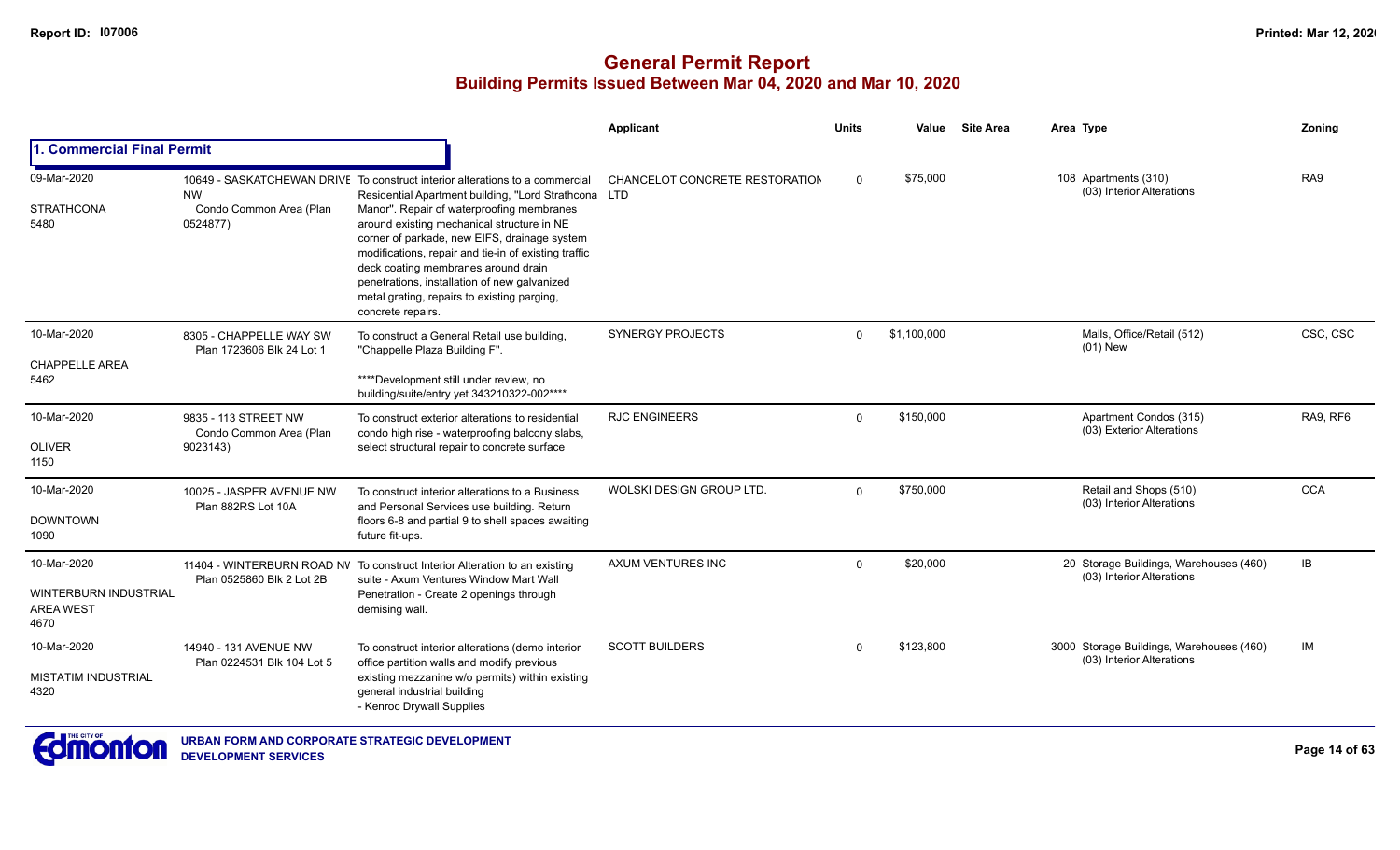|                                                             |                                                                         |                                                                                                                                                                                                                            | Applicant                                               | <b>Units</b> | Value     | <b>Site Area</b> | Area Type                                                              | Zonina          |
|-------------------------------------------------------------|-------------------------------------------------------------------------|----------------------------------------------------------------------------------------------------------------------------------------------------------------------------------------------------------------------------|---------------------------------------------------------|--------------|-----------|------------------|------------------------------------------------------------------------|-----------------|
| 1. Commercial Final Permit                                  |                                                                         |                                                                                                                                                                                                                            |                                                         |              |           |                  |                                                                        |                 |
| 10-Mar-2020<br>PAPASCHASE INDUSTRIAL<br>6560                | 4404 - 97 STREET NW<br>Plan 7721481 Blk 7 Lot 18                        | To construct Interior Alteration for a lab -<br>SolidEarth Lab - Develop the back of the office<br>into a laboratory space. The work will include<br>constructing 8' stub walls and work benches<br>for the lab equipment. | SOLIDEARTH GEOTECHNCIAL INC.                            | $\mathbf 0$  | \$10,000  |                  | 2530 Laboratory/Research Centres (580)<br>(03) Interior Alterations    | <b>IB</b>       |
| 10-Mar-2020<br><b>CALGARY TRAIL SOUTH</b><br>5120           | 4210 - GATEWAY BOULEVARD<br><b>NW</b><br>Plan 9422309 Blk 5 Lot 4       | To construct interior alterations to a Suite in a<br>commercial mixed use building. Constructing<br>interior partition wall creating additional room<br>within Suite, update HVAC system, update<br>electrical.            | <b>SAMARA</b>                                           | $\Omega$     | \$55,000  |                  | 500 Retail and Shops (510)<br>(03) Interior Alterations                | CB <sub>2</sub> |
| 10-Mar-2020<br><b>MCCONACHIE AREA</b><br>2521               | 1440 - MCCONACHIE<br><b>BOULEVARD NW</b><br>Plan 1821486 Blk 24 Lot 118 | To construct interior alterations (original tenant<br>fitup of group E Specialty Foods takeout suite,<br>adding 1 demising wall and 1 RTU) within shell<br>retail building<br>- Little Ceasars                             | ELIAS ENTERPRISES INC. O/A WOLFE<br><b>CONSTRUCTION</b> | $\Omega$     | \$130,000 |                  | 1122 Retail and Shops (510)<br>(03) Interior Alterations               | CB1. CB1        |
| 10-Mar-2020<br><b>TERRACE HEIGHTS</b><br>6730               | 5804 - TERRACE ROAD NW<br>Plan 9220704 Blk 2A Lot 5                     | TO construct Interior Alteration for a new tenant<br>- EASY FINANCIAL                                                                                                                                                      | <b>DEHAAN DESIGN CO INC</b>                             | $\mathbf 0$  | \$75,000  |                  | 1579 Office Buildings (520)<br>(03) Interior Alterations               | <b>CSC</b>      |
| 10-Mar-2020<br><b>MORRIS INDUSTRIAL</b><br>6540             | 4308 - 81 AVENUE NW<br>Plan 7520086 Blk 3 Lot 5                         | TO construct Interior Alteration - Eastern Acres<br>I, Building 1 - Aquateck Main Floor Interior<br>Renovation - Interior Renovation: minor demo.<br>painting, rolling fire shutter, new flooring to<br>washrooms          | <b>BALCON CONSTRUCTION LTD.</b>                         | $\mathbf 0$  | \$27,400  |                  | 19859 Storage Buildings, Warehouses (460)<br>(03) Interior Alterations | IB              |
| 10-Mar-2020<br>STRATHCONA INDUSTRIAL<br><b>PARK</b><br>6700 | 4282 - 91A STREET NW<br>Plan 7721479 Blk 22 Lot 1                       | To construct interior alterations to a General<br>Industrial use building. Construct a new interior<br>exit corridor, includes electrical                                                                                  | N/A                                                     | $\Omega$     | \$10,000  |                  | 146 Laboratory/Research Centres (580)<br>(03) Interior Alterations     | IB              |

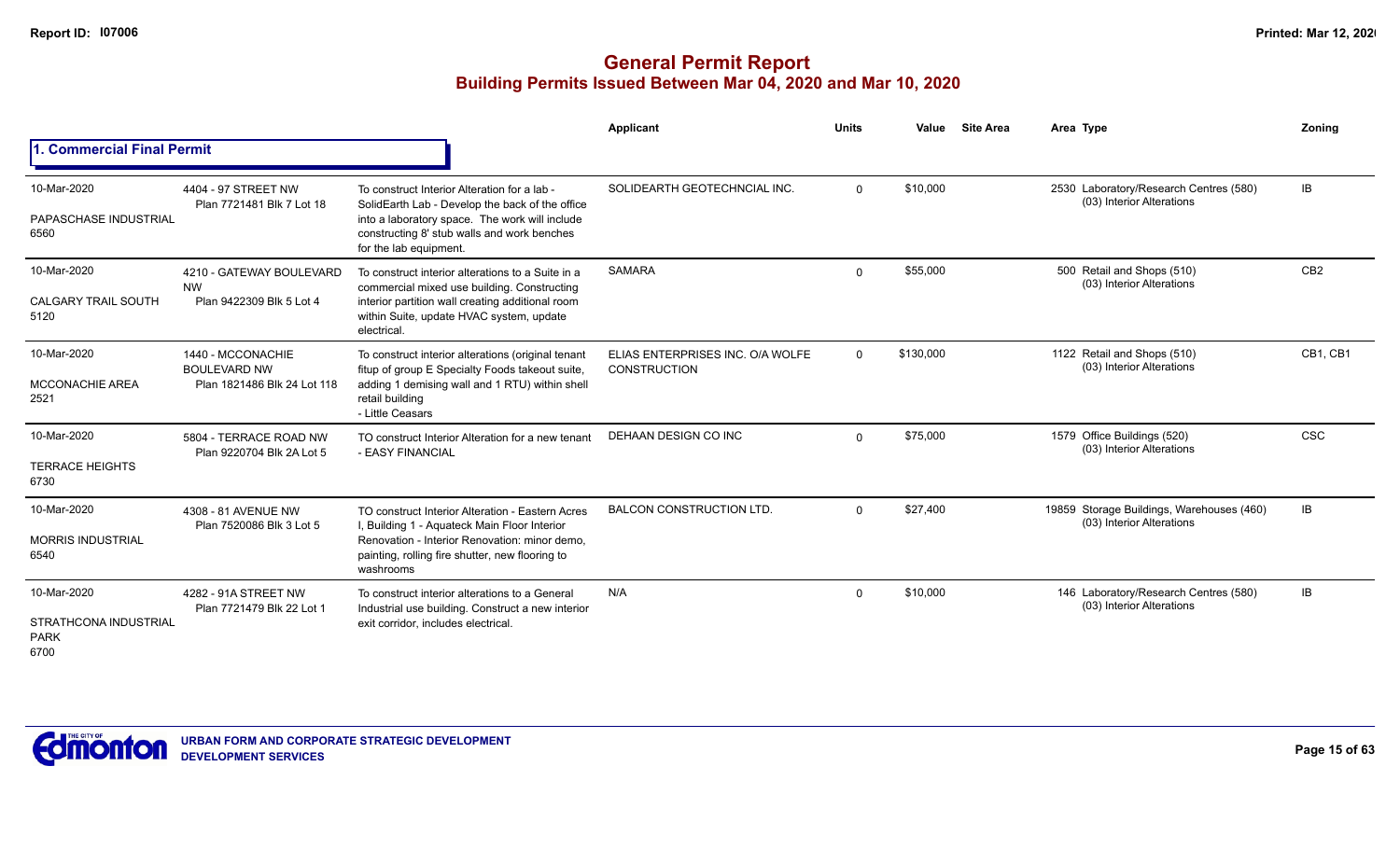|                                                    |                                                                                                   |                                                                                                                                                                                                                           | Applicant                      | <b>Units</b>   | Value     | <b>Site Area</b> | Area Type                                                             | Zoning          |
|----------------------------------------------------|---------------------------------------------------------------------------------------------------|---------------------------------------------------------------------------------------------------------------------------------------------------------------------------------------------------------------------------|--------------------------------|----------------|-----------|------------------|-----------------------------------------------------------------------|-----------------|
| 1. Commercial Final Permit                         |                                                                                                   |                                                                                                                                                                                                                           |                                |                |           |                  |                                                                       |                 |
| 10-Mar-2020                                        | 11403 - KINGSWAY NW<br>Plan 4259TR Blk 21 Lot 1R                                                  | To construct a temporary garden centre,<br>fenced off area and tents in an existing                                                                                                                                       | N/A                            | 0              | \$80,000  |                  | Temporary Structures (999)<br>$(01)$ New                              | CB <sub>2</sub> |
| PRINCE RUPERT<br>1170                              |                                                                                                   | Superstore parking lot to be open from April 19 -<br>July 31st, 2020.                                                                                                                                                     |                                |                |           |                  |                                                                       |                 |
| 10-Mar-2020                                        | 4950 - 137 AVENUE NW<br>Plan 9320300 Blk 26 Lot 4                                                 | To construct a temporary garden centre,<br>fenced off area and tents in an existing                                                                                                                                       | N/A                            | $\Omega$       | \$80,000  |                  | Temporary Structures (999)<br>$(01)$ New                              | <b>CSC</b>      |
| <b>CLAREVIEW TOWN CENTRE</b><br>2145               |                                                                                                   | Superstore parking lot to be open from April 19 -<br>July 31st, 2020.                                                                                                                                                     |                                |                |           |                  |                                                                       |                 |
| 10-Mar-2020                                        | 12350 - 137 AVENUE NW<br>Plan 8522444 Blk 35 Lot 34                                               | To construct a temporary garden centre,<br>fenced off area and tents in an existing                                                                                                                                       | N/A                            | $\Omega$       | \$80,000  |                  | Temporary Structures (999)<br>$(01)$ New                              | <b>CSC</b>      |
| <b>BARANOW</b><br>3020                             |                                                                                                   | Superstore parking lot to be open from April 19 -<br>July 31st, 2020.                                                                                                                                                     |                                |                |           |                  |                                                                       |                 |
| 10-Mar-2020<br><b>RIVER VALLEY CAMERON</b><br>4467 | 3900 - E L SMITH ROAD NW<br>Plan 1840TR Blk C                                                     | To construct interior alterations to General<br>Industrial use building, "EPCOR". Minor<br>abatement, removal of concrete process slab,<br>no alterations to building structural components.<br>(Phase 1 of Construction) | PCL CONSTRUCTION MANAGEMENT IN | $\Omega$       | \$50,000  |                  | 1722 Storage Buildings, Warehouses (460)<br>(03) Interior Alterations | PU, A           |
| 6. House Building Permit                           |                                                                                                   |                                                                                                                                                                                                                           |                                |                |           |                  |                                                                       |                 |
| 04-Mar-2020                                        | 2008 - 51 STREET SW<br>Plan 1624336 Blk 6 Lot 62                                                  | To construct a Single Detached House with<br>fireplace, rear uncovered deck (3.05m x 3.05m)                                                                                                                               | MORRISON HOMES (EDMONTON) LTD  |                | \$181,900 |                  | 1582 Single Detached House (110)<br>(01) Building - New               | <b>RPL</b>      |
| WALKER<br>6662                                     |                                                                                                   | and Unenclosed Front Porch.                                                                                                                                                                                               |                                |                |           |                  | 2-storey                                                              |                 |
| 04-Mar-2020<br><b>WALKER</b><br>6662               | SW<br>Plan 1624309 Blk 21 Lot 43<br>2358 - WONNACOTT CRESCENT<br>SW<br>Plan 1624309 Blk 21 Lot 44 | 2356 - WONNACOTT CRESCEN To construct a Semi-detached House with front<br>attached Garages and Unenclosed Front<br>Porches.                                                                                               | <b>BEDROCK HOMES LTD</b>       | $\overline{2}$ | \$356,500 |                  | 3100 Semi-Detached House (210)<br>(01) Building - New<br>2-storey     | RF4             |

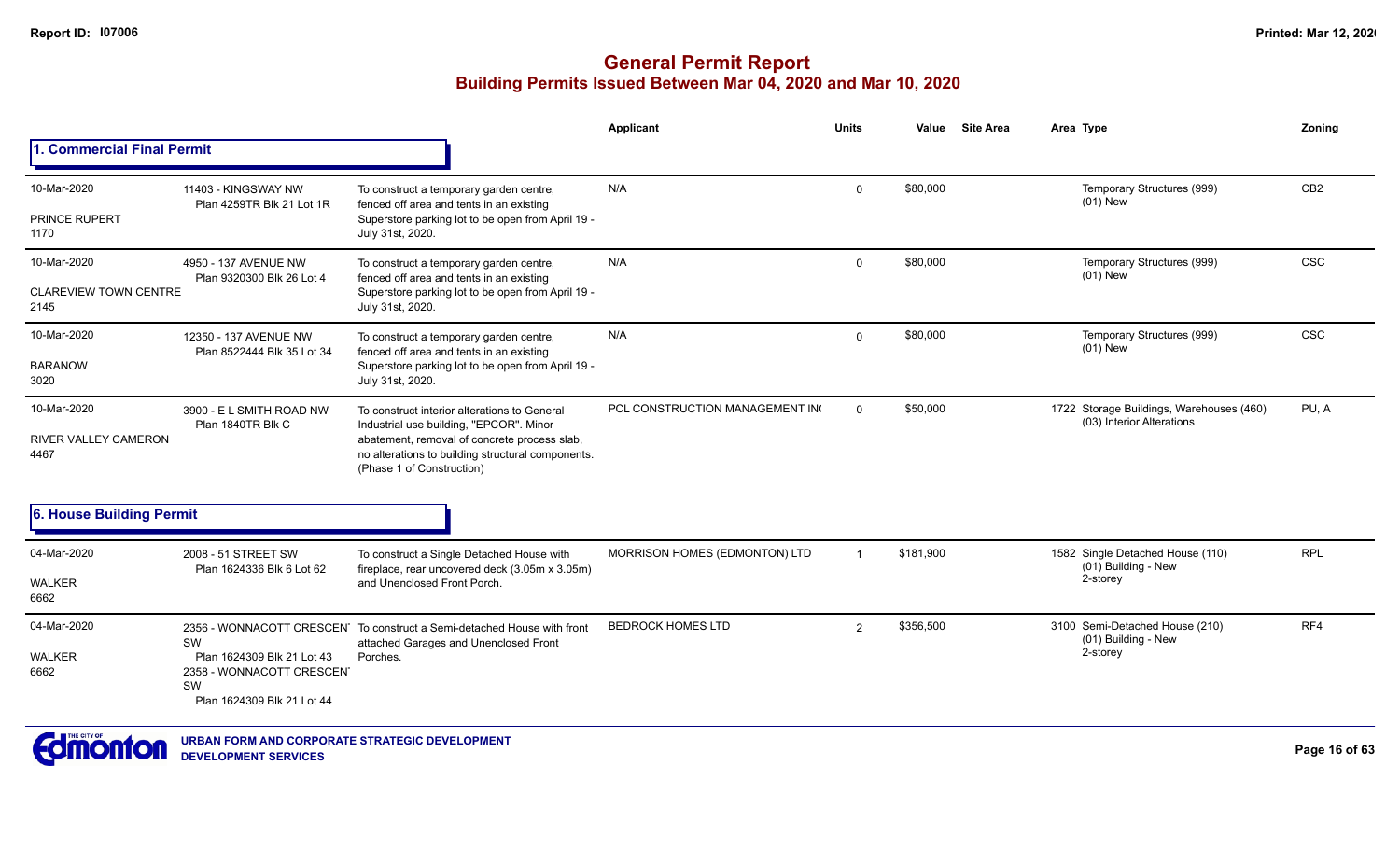|                                   |                                                     |                                                                                                   | Applicant                               | <b>Units</b>   | Value     | <b>Site Area</b> | Area Type                                                           | Zoning      |
|-----------------------------------|-----------------------------------------------------|---------------------------------------------------------------------------------------------------|-----------------------------------------|----------------|-----------|------------------|---------------------------------------------------------------------|-------------|
| 6. House Building Permit          |                                                     |                                                                                                   |                                         |                |           |                  |                                                                     |             |
| 04-Mar-2020<br><b>SECORD</b>      | 9917 - 222A STREET NW<br>Plan 1820330 Blk 21 Lot 85 | To construct a Single Detached House with<br>front attached Garage and Unenclosed Front<br>Porch. | STERLING HOMES EDMONTON LTD.            |                | \$179,000 |                  | 1492 Single Detached House (110)<br>(01) Building - New<br>2-storey | <b>RMD</b>  |
| 4487                              |                                                     |                                                                                                   |                                         |                |           |                  |                                                                     |             |
| 04-Mar-2020                       | 9941 - 222A STREET NW<br>Plan 1820330 Blk 21 Lot 91 | To construct a Single Detached House with<br>front attached Garage and Unenclosed Front           | STERLING HOMES EDMONTON LTD.            |                | \$179,000 |                  | 1492 Single Detached House (110)<br>(01) Building - New             | <b>RMD</b>  |
| <b>SECORD</b><br>4487             |                                                     | Porch.                                                                                            |                                         |                |           |                  | 2-storey                                                            |             |
| 04-Mar-2020                       | 2477 - KELLY CIRCLE SW<br>Plan 1723548 Blk 13 Lot 5 | To construct a Single Detached House with<br>Unenclosed Front Porch.                              | LANDMARK LEGACY HOMES INC               |                | \$172,100 |                  | 1434 Single Detached House (110)<br>(01) Building - New             | <b>RPL</b>  |
| <b>KESWICK AREA</b><br>5576       |                                                     |                                                                                                   |                                         |                |           |                  | 2-storey                                                            |             |
| 04-Mar-2020                       | 2656 - DONAGHEY CRESCENT<br>SW                      | To construct a Single Detached House with<br>front attached Garage, Unenclosed Front Porch        | PACESETTER HOMES LTD                    |                | \$214,200 |                  | 1785 Single Detached House (110)<br>(01) Building - New<br>2-storey | <b>RMD</b>  |
| <b>DESROCHERS AREA</b><br>5463    | Plan 1923442 Blk 20 Lot 57                          | and walkout Basement.                                                                             |                                         |                |           |                  |                                                                     |             |
| 04-Mar-2020                       | 1413 - CHERNIAK WAY SW<br>Plan 1923129 Blk 7 Lot 10 | To construct a Semi-Detached House with front<br>attached Garages, Unenclosed Front Porches       | ROHIT COMMUNITIES INC                   | $\overline{2}$ | \$388,700 |                  | 3239 Semi-Detached House (210)<br>(01) Building - New               | <b>RMD</b>  |
| CAVANAGH<br>5467                  | 1415 - CHERNIAK WAY SW<br>Plan 1923129 Blk 7 Lot 11 | and rear uncovered decks (lot 10: 3.05m x<br>3.05m, lot 11: 3.66m x 2.44m).                       |                                         |                |           |                  | 2-storey                                                            |             |
| 04-Mar-2020                       | 16523 - 31 AVENUE SW                                | To construct a Single Detached House with                                                         | ROHIT COMMUNITIES INC                   |                | \$198,800 |                  | 1657 Single Detached House (110)<br>(01) Building - New             | <b>RMD</b>  |
| <b>GLENRIDDING RAVINE</b><br>5579 | Plan 1922383 Blk 2 Lot 56                           | front attached Garage and Unenclosed Front<br>Porch.                                              |                                         |                |           |                  | 2-storey                                                            |             |
| 04-Mar-2020                       | 538 - PATERSON WAY SW<br>Plan 1821022 Blk 15 Lot 5  | To construct a Single Detached House with<br>Unenclosed Front Porch.                              | <b>BROOKFIELD RESIDENTIAL PROPERTIE</b> |                | \$172,100 |                  | 1434 Single Detached House (110)<br>(01) Building - New             | <b>HVLD</b> |
| PAISLEY<br>5469                   |                                                     |                                                                                                   |                                         |                |           |                  | 2-storey                                                            |             |

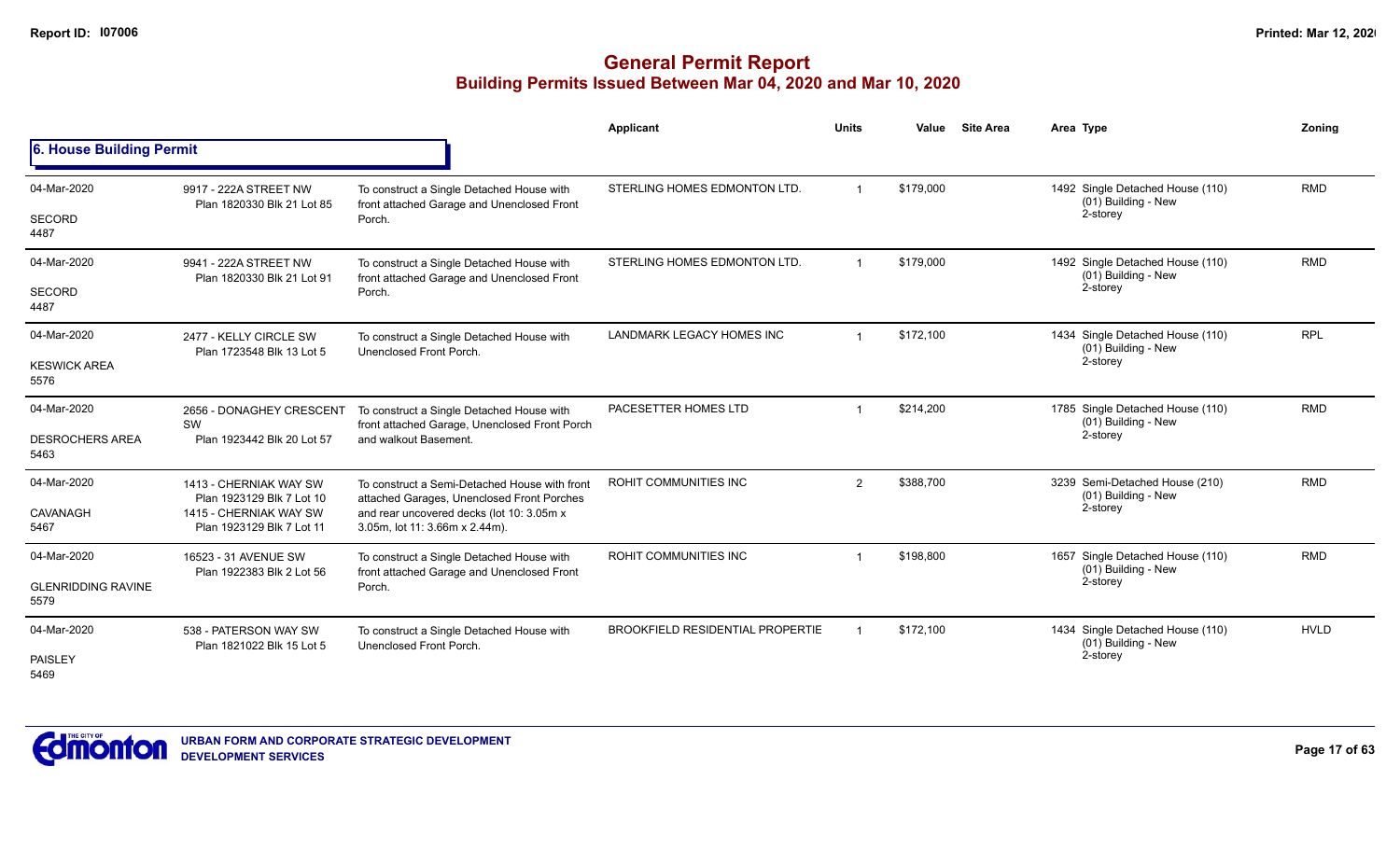|                                               |                                                      |                                                                                                                                                                                    | Applicant                     | <b>Units</b>   | Value     | <b>Site Area</b> | Area Type                                                           | Zoning          |
|-----------------------------------------------|------------------------------------------------------|------------------------------------------------------------------------------------------------------------------------------------------------------------------------------------|-------------------------------|----------------|-----------|------------------|---------------------------------------------------------------------|-----------------|
| 6. House Building Permit                      |                                                      |                                                                                                                                                                                    |                               |                |           |                  |                                                                     |                 |
| 04-Mar-2020                                   | 22827 - 96 AVENUE NW<br>Plan 1920924 Blk 18 Lot 95   | To construct a Single Detached House with<br>front attached Garage and Unenclosed Front                                                                                            | PACESETTER HOMES LTD          |                | \$198,200 |                  | 1652 Single Detached House (110)<br>(01) Building - New             | <b>RMD</b>      |
| <b>SECORD</b><br>4487                         |                                                      | Porch.                                                                                                                                                                             |                               |                |           |                  | 2-storey                                                            |                 |
| 04-Mar-2020                                   | 19311 - 27 AVENUE NW<br>Plan 1923051 Blk 15 Lot 6    | To construct a Single Detached House with<br>Unenclosed Front Porch.                                                                                                               | STERLING HOMES EDMONTON LTD.  | $\overline{1}$ | \$149,500 |                  | 1246 Single Detached House (110)<br>(01) Building - New             | <b>RPL</b>      |
| THE UPLANDS<br>4464                           |                                                      |                                                                                                                                                                                    |                               |                |           |                  | 2-storey                                                            |                 |
| 04-Mar-2020                                   | 12168 - 177 AVENUE NW<br>Plan 1425124 Blk 108 Lot 85 | To construct a Single Detached House with<br>front attached Garage and Unenclosed Front                                                                                            | STERLING HOMES EDMONTON LTD.  |                | \$179,000 |                  | 1492 Single Detached House (110)<br>(01) Building - New             | DC <sub>1</sub> |
| <b>RAPPERSWILL</b><br>3370                    |                                                      | Porch.                                                                                                                                                                             |                               |                |           |                  | 2-storey                                                            |                 |
| 04-Mar-2020                                   | 7711 - 88 AVENUE NW<br>Plan 1622027 Blk 7 Lot 36     | To construct a Single Detached House with<br>front attached Garage, Basement development                                                                                           | <b>METRO ENTERPRISES</b>      |                | \$258,800 |                  | 2157 Single Detached House (110)<br>(01) Building - New             | RF <sub>1</sub> |
| <b>IDYLWYLDE</b><br>6320                      |                                                      | (NOT to be used as an additional Dwelling) (1<br>bathroom, mechanical room, storage room),<br>covered deck, fireplace, uncovered deck and<br>veranda.                              |                               |                |           |                  | 2-storey                                                            |                 |
| 05-Mar-2020                                   | 2011 - 61 STREET NW<br>Plan 9523244 Blk 1 Lot 34     | To construct a Single Detached House with<br>front attached Garage, Unenclosed Front                                                                                               | <b>GLOBAL NETWORKS CANADA</b> | $\overline{2}$ | \$317,100 |                  | 2757 Single Detached House (110)<br>(01) Building - New             | RF <sub>1</sub> |
| <b>MEYOKUMIN</b><br>6460                      |                                                      | Porch, rear uncovered deck (5.08 m x 1.68 m),<br>partially covered rear deck (5.08 m x 1.37 m)<br>and a Secondary Suite in the Basement - 3<br>bedroom, bathroom, mechanical room. |                               |                |           |                  | 2-storey                                                            |                 |
| 05-Mar-2020<br><b>MCCONACHIE AREA</b><br>2521 | 17522 - 64A STREET NW<br>Plan 1922870 Blk 25 Lot 23  | To construct a Single Detached House with<br>front attached Garage, fireplace, Unenclosed<br>Front Porch and rear uncovered deck (4.88m x<br>$1.98m$ ).                            | <b>SANGAM HOMES LTD</b>       |                | \$305,800 |                  | 2659 Single Detached House (110)<br>(01) Building - New<br>2-storey | <b>RMD</b>      |

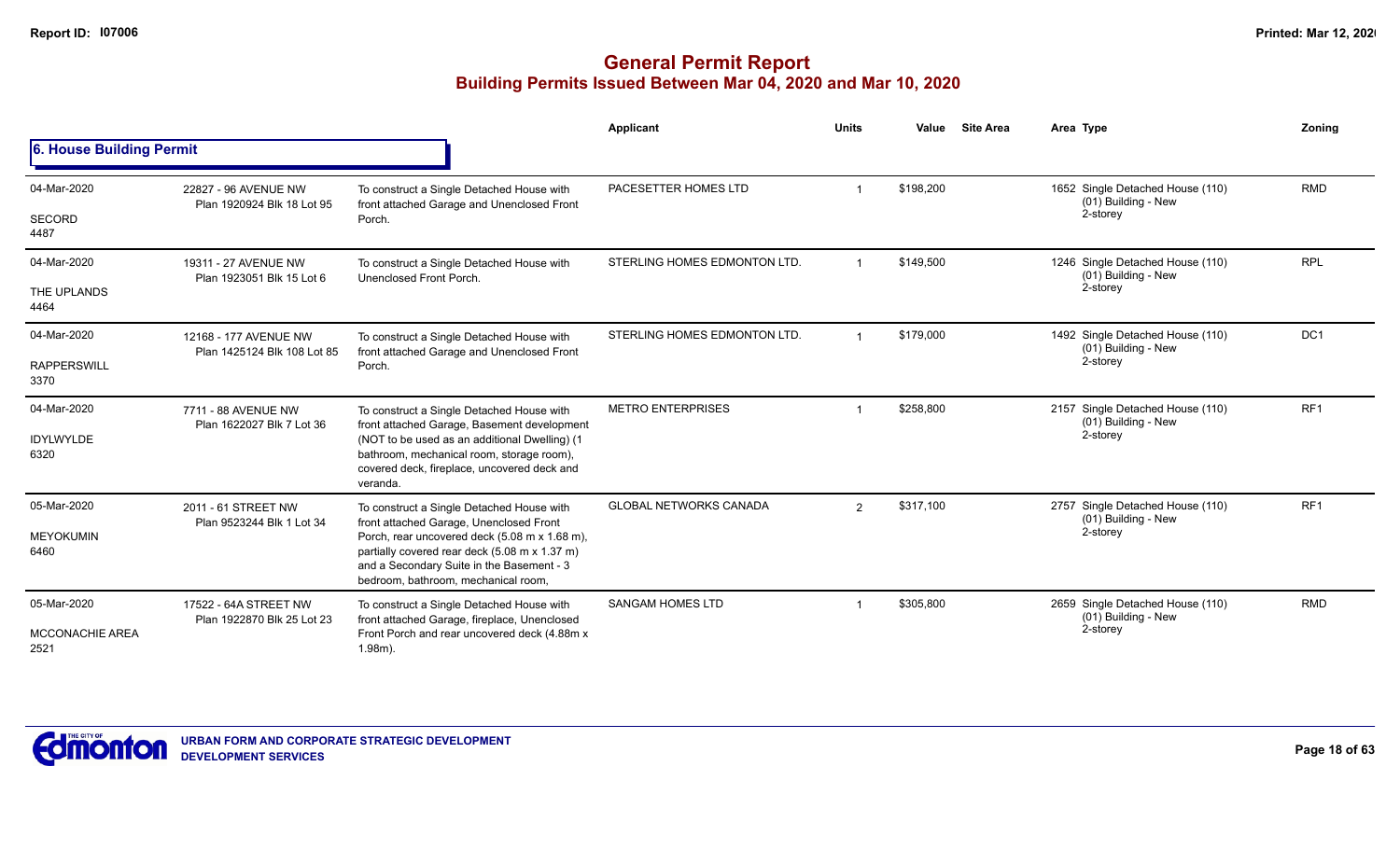|                                                  |                                                                                                          |                                                                                                                                                                                               | <b>Applicant</b>              | <b>Units</b> | Value     | <b>Site Area</b> | Area Type                                                             | <b>Zonina</b>   |
|--------------------------------------------------|----------------------------------------------------------------------------------------------------------|-----------------------------------------------------------------------------------------------------------------------------------------------------------------------------------------------|-------------------------------|--------------|-----------|------------------|-----------------------------------------------------------------------|-----------------|
| 6. House Building Permit                         |                                                                                                          |                                                                                                                                                                                               |                               |              |           |                  |                                                                       |                 |
| 05-Mar-2020<br><b>KESWICK AREA</b><br>5576       | 7710 - KORULUK LANE SW<br>Plan 1920145 Blk 9 Lot 8<br>7708 - KORULUK LANE SW<br>Plan 1920145 Blk 9 Lot 9 | To construct a Semi-detached House with rear<br>attached Garages, Unenclosed Front Porches,<br>rear Balconies with privacy screen (above<br>garage), and side doors.                          | <b>VICTORY HOMES LTD</b>      | 2            | \$381,900 |                  | 3321 Semi-Detached House (210)<br>(01) Building - New<br>2-storey     | DC1, DC1        |
| 05-Mar-2020<br><b>CY BECKER</b><br>2611          | 3918 - 171A AVENUE NW<br>Plan 1425758 Blk 15 Lot 36                                                      | To construct a Single Detached House with<br>front attached Garage, Unenclosed Front<br>Porch, rear uncovered deck (2.44 m x 4.27 m),<br>and to develop a Secondary Suite in the<br>Basement. | PRIME ROSE HOMES LTD          | 2            | \$270,000 |                  | 2348 Single Detached House (110)<br>(01) Building - New<br>2-storey   | <b>RSL</b>      |
| 05-Mar-2020<br><b>LAUREL</b><br>6444             | 1774 - 25A STREET NW<br>Plan 1722382 Blk 9 Lot 76                                                        | To construct a Single To construct a Single<br>Detached House with Unenclosed Front Porch.                                                                                                    | <b>HOMES BY AVI</b>           |              | \$169,000 |                  | 1408 Single Detached House (110)<br>(01) Building - New<br>2-storey   | DC <sub>1</sub> |
| 05-Mar-2020<br><b>BONNIE DOON</b><br>6040        | 8832 - 93 STREET NW<br>Plan 2020045 Blk 4 Lot 21A                                                        | To construct a Single Detached House with<br>Unenclosed Front Porch, front uncovered deck<br>(5.13m x 1.52m), rear uncovered deck (5.13m x<br>2.44m), and fireplace.                          | <b>JUSTIN GRAY HOMES LTD</b>  |              | \$194,300 |                  | 1619 Single Detached House (110)<br>$(01)$ Building - New<br>2-storey | RF <sub>3</sub> |
| 05-Mar-2020<br><b>GLENRIDDING RAVINE</b><br>5579 | 16515 - 31 AVENUE SW<br>Plan 1922383 Blk 2 Lot 54                                                        | To construct a Single Detached House with<br>front attached Garage and Unenclosed Front<br>Porch.                                                                                             | ROHIT COMMUNITIES INC         |              | \$265,000 |                  | 2208 Single Detached House (110)<br>(01) Building - New<br>2-storey   | <b>RMD</b>      |
| 05-Mar-2020<br><b>GLENRIDDING RAVINE</b><br>5579 | 2064 - 160 STREET SW<br>Plan 1723622 Blk 18 Lot 2                                                        | To construct a Single Detached House with<br>front attached Garage, fireplace, uncovered<br>deck (3.35M X 3.05M) and Unenclosed Front<br>Porch.                                               | MORRISON HOMES (EDMONTON) LTD |              | \$216,600 |                  | 1805 Single Detached House (110)<br>(01) Building - New<br>2-storey   | DC <sub>1</sub> |
| 05-Mar-2020<br><b>EDGEMONT</b><br>4462           | 1625 - ERKER WAY NW<br>Plan 1920341 Blk 4 Lot 23                                                         | To construct a Single Detached House with<br>front attached Garage, Unenclosed Front<br>Porch, rear uncovered deck (3.96m x 3.00m),<br>Secondary Suite, fireplace and walkout<br>Basement.    | PROMINENT HOMES EDMONTON LTD  | 2            | \$271,800 |                  | 2265 Single Detached House (110)<br>(01) Building - New<br>2-storey   | <b>RSL</b>      |

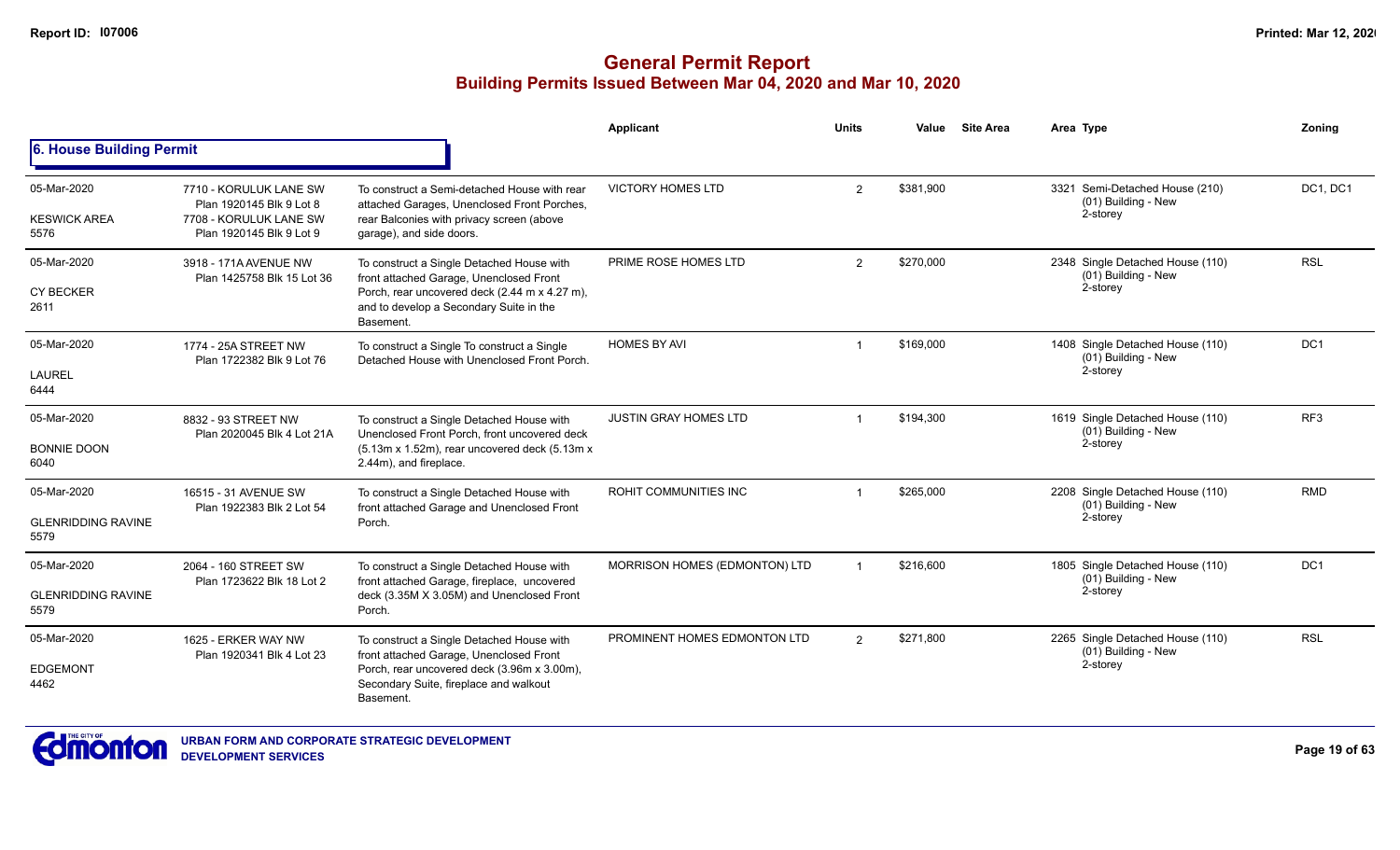|                                               |                                                                                                        |                                                                                                                                                                                                                 | Applicant                    | <b>Units</b>         | Value     | <b>Site Area</b> | Area Type                                                           | Zoning          |
|-----------------------------------------------|--------------------------------------------------------------------------------------------------------|-----------------------------------------------------------------------------------------------------------------------------------------------------------------------------------------------------------------|------------------------------|----------------------|-----------|------------------|---------------------------------------------------------------------|-----------------|
| 6. House Building Permit                      |                                                                                                        |                                                                                                                                                                                                                 |                              |                      |           |                  |                                                                     |                 |
| 05-Mar-2020<br><b>SUMMERSIDE</b><br>6213      | Plan 1820913 Blk 47 Lot 5                                                                              | 4468 - SUZANNA CRESCENT SV To construct a Single Detached House with<br>front attached Garage, Unenclosed Front<br>Porch, rear uncovered deck (4.52m x 3.35m),<br>fireplace, Secondary Suite and side entrance. | FIVE STAR HOMES INC          | $\overline{2}$       | \$394,300 |                  | 3286 Single Detached House (110)<br>(01) Building - New<br>2-storey | <b>RSL</b>      |
| 05-Mar-2020<br><b>LAUREL</b><br>6444          | 1212 - 26 STREET NW<br>Plan 1922494 Blk 8 Lot 67                                                       | To construct a Single Detached House with<br>front attached Garage, Unenclosed Front Porch<br>and SIDE DOOR.                                                                                                    | STERLING HOMES EDMONTON LTD. | $\blacktriangleleft$ | \$300,800 |                  | 2507 Single Detached House (110)<br>(01) Building - New<br>2-storey | <b>RSL</b>      |
| 05-Mar-2020<br><b>MAPLE</b><br>6441           | 209 - 39A AVENUE NW<br>Plan 1822333 Blk 15 Lot 13<br>205 - 39A AVENUE NW<br>Plan 1822333 Blk 15 Lot 14 | To construct a Semi-Detached House with front<br>attached Garage, Unenclosed Front Porch and<br>rear Uncovered Decks (Lot 14, 3.81m x 2.74m<br>& Lot 13, 3.81m x 2.74m).                                        | <b>SJS HOMES LTD</b>         | $\overline{2}$       | \$400,100 |                  | 3334 Semi-Detached House (210)<br>(01) Building - New<br>2-storey   | <b>RMD</b>      |
| 05-Mar-2020<br>CAVANAGH<br>5467               | 713 - CONROY COURT SW<br>Plan 1822496 Blk 14 Lot 17                                                    | To construct a Single Detached House with<br>front attached Garage and Unenclosed Front<br>Porch.                                                                                                               | <b>ROHIT COMMUNITIES INC</b> |                      | \$226,300 |                  | 1886 Single Detached House (110)<br>(01) Building - New<br>2-storey | <b>RMD</b>      |
| 05-Mar-2020<br><b>MCCONACHIE AREA</b><br>2521 | 17721 - 63A STREET NW<br>Plan 1922721 Blk 31 Lot 26                                                    | To construct a Single Detached House with<br>Unenclosed Front Porch.                                                                                                                                            | STERLING HOMES EDMONTON LTD. | $\overline{1}$       | \$149,500 |                  | 1246 Single Detached House (110)<br>(01) Building - New<br>2-storey | <b>RPL</b>      |
| 05-Mar-2020<br><b>STILLWATER</b><br>4468      | 20115 - 15 AVENUE NW<br>Plan 1923445 Blk 7 Lot 43                                                      | To construct a Single Detached House with<br>front attached Garage and Unenclosed Front<br>Porch.                                                                                                               | <b>MATTAMY CORP</b>          | $\mathbf 1$          | \$173,300 |                  | 1444 Single Detached House (110)<br>(01) Building - New<br>2-storey | <b>SLD</b>      |
| 05-Mar-2020<br><b>STRATHEARN</b><br>6710      | 9526 - 86 STREET NW<br>Plan 2528HW Blk 4 Lot 57                                                        | To construct a Single Detached House with rear<br>covered deck (4.27m x 4.42m), fireplace and<br>Unenclosed Front Porch.                                                                                        | N/A                          |                      | \$289,700 |                  | 2414 Single Detached House (110)<br>(01) Building - New             | RF <sub>1</sub> |

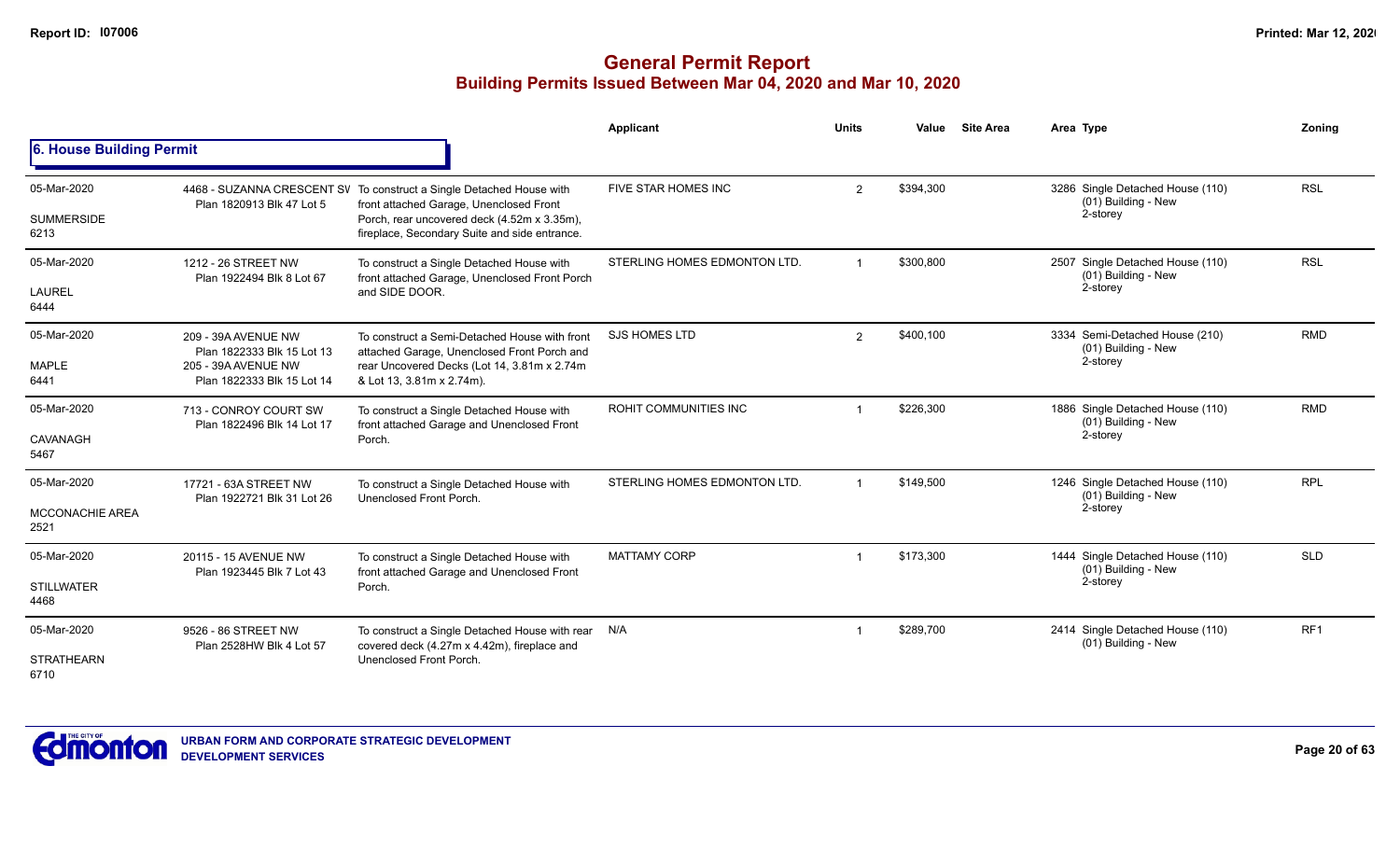|                                                            |                                                      |                                                                                                                                                             | Applicant                                      | <b>Units</b>            | Value     | <b>Site Area</b> | Area Type                                                           | Zonina          |
|------------------------------------------------------------|------------------------------------------------------|-------------------------------------------------------------------------------------------------------------------------------------------------------------|------------------------------------------------|-------------------------|-----------|------------------|---------------------------------------------------------------------|-----------------|
| 6. House Building Permit                                   |                                                      |                                                                                                                                                             |                                                |                         |           |                  |                                                                     |                 |
| 05-Mar-2020<br>THE ORCHARDS AT<br><b>ELLERSLIE</b><br>6216 | 1591 - PLUM CIRCLE SW<br>Plan 1923076 Blk 21 Lot 116 | To construct a Single Detached House with<br>front attached Garage, Unenclosed Front<br>Porch, rear uncovered deck (3.96m x 3.05m)<br>and walkout Basement. | <b>BROOKFIELD RESIDENTIAL PROPERTIE</b>        |                         | \$255,600 |                  | 2130 Single Detached House (110)<br>(01) Building - New<br>2-storey | <b>RMD</b>      |
| 05-Mar-2020<br><b>CHARLESWORTH</b><br>6661                 | 524 - 35 STREET SW<br>Plan 1923068 Blk 15 Lot 4      | To construct a Single Detached House with<br>Unenclosed Front Porch and fireplace.                                                                          | <b>BEDROCK HOMES LTD</b>                       |                         | \$164.400 |                  | 1370 Single Detached House (110)<br>(01) Building - New<br>2-storey | <b>RLD</b>      |
| 05-Mar-2020<br>THE ORCHARDS AT<br><b>ELLERSLIE</b><br>6216 | SW<br>Plan 1822450 Blk 16 Lot 86                     | 2987 - CHOKECHERRY COMMO To construct a Single Detached House with<br>front attached Garage, Unenclosed Front<br>Porch, fireplace and side entrance.        | <b>HOMES BY AVI</b>                            |                         | \$236,200 |                  | 1968 Single Detached House (110)<br>(01) Building - New             | <b>RMD</b>      |
| 05-Mar-2020<br><b>CRYSTALLINA NERA WEST</b><br>2463        | 18127 - 76 STREET NW<br>Plan 1323419 Blk 7 Lot 24    | To construct a Single Detached House with<br>Unenclosed Front Porch, rear uncovered deck<br>$(3.05m \times 3.05m)$ and side door.                           | <b>VALENCIA HOMES LTD</b>                      |                         | \$218,600 |                  | 1822 Single Detached House (110)<br>(01) Building - New<br>2-storey | <b>RPL</b>      |
| 05-Mar-2020<br>ALBERTA AVENUE<br>1010                      | 11326 - 95A STREET NW<br>Plan RN43 Blk 15 Lot 23     | To construct a Semi-detached House with<br>Unenclosed Front Porches and electric<br>fireplaces.                                                             | <b>VIDA NOVA HOMES LTD</b>                     | $\overline{2}$          | \$252,800 |                  | 2198 Semi-Detached House (210)<br>(01) Building - New<br>2-storey   | RF <sub>3</sub> |
| 05-Mar-2020<br><b>LAUREL</b><br>6444                       | 1811 - 24 STREET NW<br>Plan 1920713 Blk 14 Lot 10    | To construct a Single Detached House with<br>Unenclosed front Porch.                                                                                        | 1309312 ALBERTA LTD O/A GOLDEN<br><b>HOMES</b> | $\overline{\mathbf{1}}$ | \$208,900 |                  | 1741 Single Detached House (110)<br>(01) Building - New<br>2-storey | <b>RPL</b>      |
| 05-Mar-2020<br><b>PAISLEY</b><br>5469                      | 536 - PATERSON WAY SW<br>Plan 1821022 Blk 15 Lot 4   | To construct a Single Detached House with<br>Unenclosed Front Porch.                                                                                        | <b>BROOKFIELD RESIDENTIAL PROPERTIE</b>        |                         | \$201,800 |                  | 1682 Single Detached House (110)<br>(01) Building - New<br>2-storey | <b>HVLD</b>     |

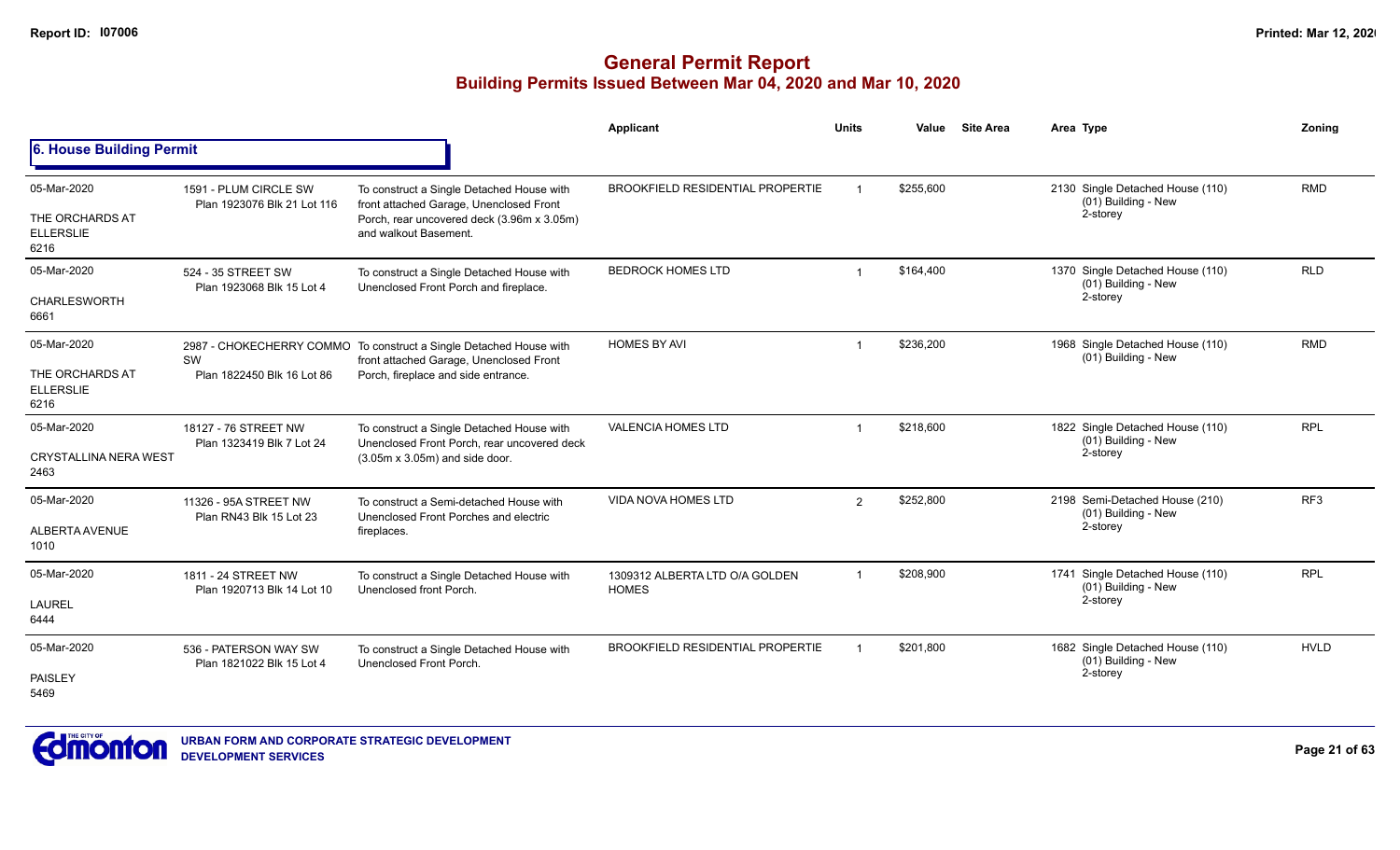|                                             |                                                          |                                                                                                                     | <b>Applicant</b>                        | <b>Units</b>            | Value     | <b>Site Area</b> | Area Type                                               | Zonina          |
|---------------------------------------------|----------------------------------------------------------|---------------------------------------------------------------------------------------------------------------------|-----------------------------------------|-------------------------|-----------|------------------|---------------------------------------------------------|-----------------|
| 6. House Building Permit                    |                                                          |                                                                                                                     |                                         |                         |           |                  |                                                         |                 |
| 05-Mar-2020                                 | 19333 - 26A AVENUE NW<br>Plan 1923051 Blk 16 Lot 3       | To construct a Single Detached House with                                                                           | STERLING HOMES EDMONTON LTD.            | $\overline{1}$          | \$213,400 |                  | 1778 Single Detached House (110)<br>(01) Building - New | DC <sub>1</sub> |
| THE UPLANDS<br>4464                         |                                                          | front attached Garage, Unenclosed Front<br>Porch, and side door.                                                    |                                         |                         |           |                  |                                                         |                 |
| 05-Mar-2020                                 | 532 - 35 STREET SW<br>Plan 1923068 Blk 15 Lot 6          | To construct a Single Detached House with<br>Unenclosed Front Porch.                                                | <b>BEDROCK HOMES LTD</b>                | $\overline{1}$          | \$164,400 |                  | 1370 Single Detached House (110)<br>(01) Building - New | <b>RLD</b>      |
| <b>CHARLESWORTH</b><br>6661                 |                                                          |                                                                                                                     |                                         |                         |           |                  | 2-storey                                                |                 |
| 05-Mar-2020                                 | 7911 - 174 AVENUE NW<br>Plan 1525206 Blk 6 Lot 25        | To construct a Single Detached House with                                                                           | <b>BEDROCK HOMES LTD</b>                | $\overline{\mathbf{A}}$ | \$291,800 |                  | 2432 Single Detached House (110)<br>(01) Building - New | <b>RSL</b>      |
| <b>SCHONSEE</b><br>2700                     |                                                          | front attached Garage, Unenclosed Front Porch<br>and fireplace.                                                     |                                         |                         |           | 2-storey         |                                                         |                 |
| 05-Mar-2020                                 | 7646 - CREIGHTON PLACE SW<br>Plan 1723183 Blk 10 Lot 135 | To construct a Semi-Detached House with front                                                                       | PROMINENT HOMES EDMONTON LTD            | $\overline{2}$          | \$370,600 |                  | 3088 Semi-Detached House (210)<br>(01) Building - New   | <b>RMD</b>      |
| <b>CHAPPELLE AREA</b><br>5462               | 7648 - CREIGHTON PLACE SW<br>Plan 1723183 Blk 10 Lot 136 | attached Garages, Unenclosed Front Porches,<br>rear uncovered decks (both lots - 2.74m x<br>3.05m), and side doors. |                                         |                         |           |                  | 2-storey                                                |                 |
| 05-Mar-2020                                 | 9240 - 224 STREET NW<br>Plan 1920570 Blk 14 Lot 167      | To construct a Single Detached House with<br>front attached Garage and Unenclosed Front                             | <b>CRIMSON COVE HOMES INC</b>           | 1                       | \$198,200 |                  | 1652 Single Detached House (110)<br>(01) Building - New | <b>RMD</b>      |
| <b>SECORD</b><br>4487                       |                                                          | Porch.                                                                                                              |                                         |                         |           |                  |                                                         |                 |
| 05-Mar-2020                                 | 13004 - 211 STREET NW                                    | To construct a Single Detached House with<br>front attached Garage, Unenclosed Front                                | JAYMAN MASTERBUILT INC                  |                         | \$271,300 |                  | 2261 Single Detached House (110)<br>(01) Building - New | DC <sub>1</sub> |
| <b>TRUMPETER AREA</b><br>4471               | Plan 1823379 Blk 17 Lot 10                               | Porch, and to install a Renewable Energy<br>Device (6 Solar-electric (PV) panels on the<br>roof).                   |                                         |                         |           |                  | 2-storey                                                |                 |
| 05-Mar-2020                                 | SW                                                       | 2929 - CHOKECHERRY COMMO To construct a Single Detached House with<br>front attached Garage, Unenclosed Front Porch | <b>BROOKFIELD RESIDENTIAL PROPERTIE</b> |                         | \$256,800 |                  | 2140 Single Detached House (110)<br>(01) Building - New | <b>RMD</b>      |
| THE ORCHARDS AT<br><b>ELLERSLIE</b><br>6216 | Plan 1822463 Blk 16 Lot 111                              | and fireplace.                                                                                                      |                                         |                         |           |                  | 2-storey                                                |                 |

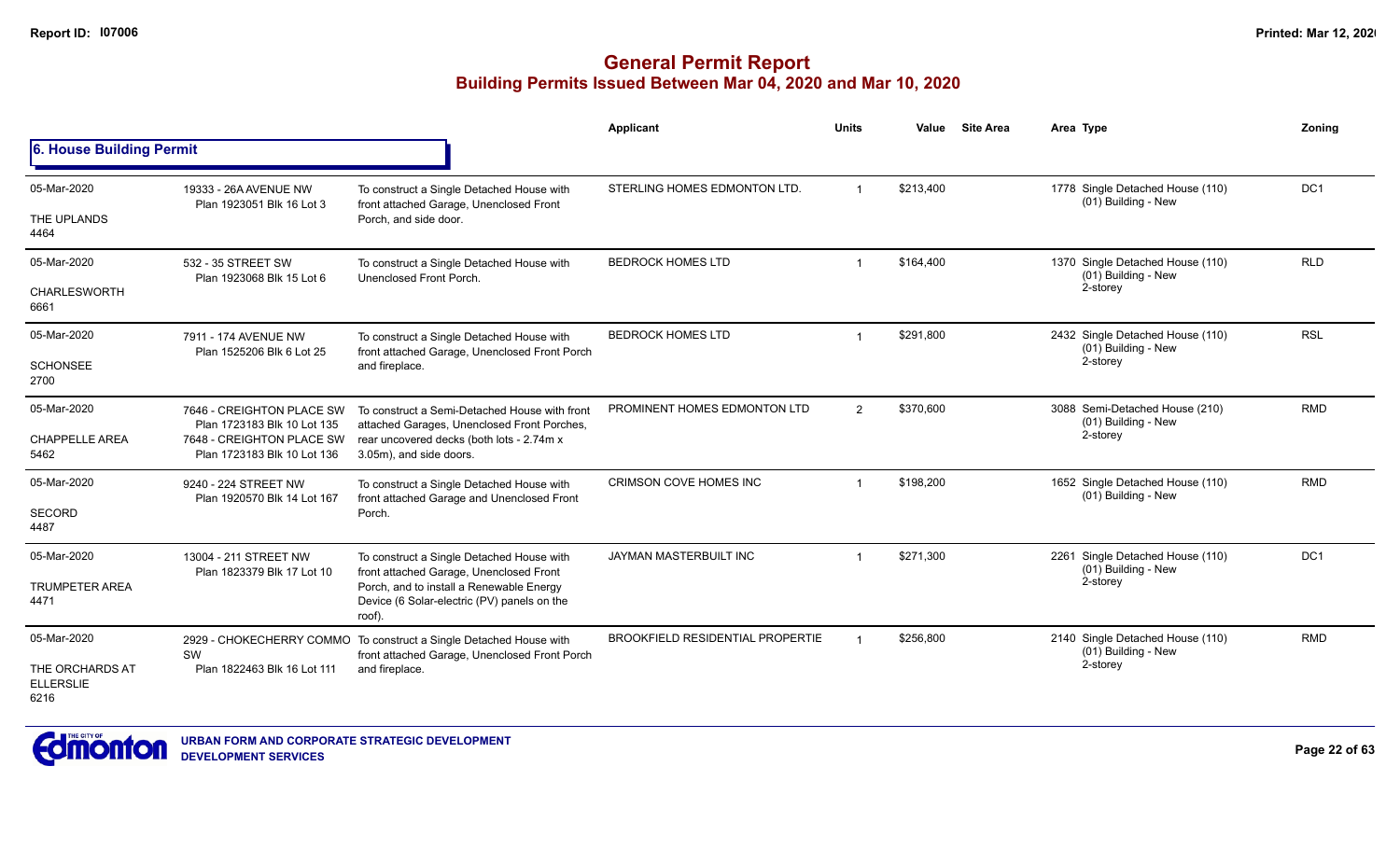|                                |                                                     |                                                                                                 | Applicant                     | <b>Units</b> | Value     | <b>Site Area</b> | Area Type                                               | Zoning          |
|--------------------------------|-----------------------------------------------------|-------------------------------------------------------------------------------------------------|-------------------------------|--------------|-----------|------------------|---------------------------------------------------------|-----------------|
| 6. House Building Permit       |                                                     |                                                                                                 |                               |              |           |                  |                                                         |                 |
| 05-Mar-2020                    | 5258 - 23 AVENUE SW<br>Plan 1922598 Blk 11 Lot 29   | To construct a Single Detached House with<br>front attached Garage and Unenclosed Front         | <b>LANDMARK CLASSIC INC</b>   |              | \$279,600 |                  | 2330 Single Detached House (110)<br>(01) Building - New | <b>RSL</b>      |
| <b>WALKER</b><br>6662          |                                                     | Porch.                                                                                          |                               |              |           |                  | 2-storey                                                |                 |
| 05-Mar-2020                    | 22923 - 96 AVENUE NW<br>Plan 1920924 Blk 18 Lot 104 | To construct a Single Detached House with<br>front attached Garage and Unenclosed Front         | STERLING HOMES EDMONTON LTD.  | $\mathbf{1}$ | \$213,400 |                  | 1778 Single Detached House (110)<br>(01) Building - New | <b>RMD</b>      |
| SECORD<br>4487                 |                                                     | Porch.                                                                                          |                               |              |           |                  | 2-storey                                                |                 |
| 05-Mar-2020                    | 19329 - 26A AVENUE NW<br>Plan 1923051 Blk 16 Lot 4  | To construct a Single Detached House with<br>front attached Garage and Unenclosed Front         | STERLING HOMES EDMONTON LTD.  | $\mathbf 1$  | \$179,000 |                  | 1492 Single Detached House (110)<br>(01) Building - New | DC <sub>1</sub> |
| THE UPLANDS<br>4464            |                                                     | Porch.                                                                                          |                               |              |           |                  |                                                         |                 |
| 05-Mar-2020                    | 16335 - 84 STREET NW<br>Plan 1723074 Blk 118 Lot A  | To construct a 4 Unit - 3 storey Row House w/<br>attached garages and balconies . (Building 14, | ROHIT COMMUNITIES INC         |              | \$534,400 |                  | 4453 Row House Condo (335)<br>(01) Building - New       | CS <sub>3</sub> |
| <b>BELLE RIVE</b><br>2050      |                                                     | Units 32-35)                                                                                    |                               |              |           |                  | 3-storey                                                |                 |
| 05-Mar-2020                    | 16335 - 84 STREET NW<br>Plan 1723074 Blk 118 Lot A  | To construct a 4 Unit - 2 storey Row House w/<br>attached garages and uncovered decks.          | ROHIT COMMUNITIES INC         |              | \$548,200 |                  | 4568 Row House Condo (335)<br>(01) Building - New       | CS <sub>3</sub> |
| <b>BELLE RIVE</b><br>2050      |                                                     | (Building 22, Units 47-50)                                                                      |                               |              |           |                  | 2-storey                                                |                 |
| 06-Mar-2020                    | 12220 - 112 AVENUE NW<br>Plan 5456AH Blk 11 Lot 20  | To construct a 4 Dwelling unit Row House with<br>Unenclosed Front Porch(s), balconies           | <b>FRANKEN HOLDINGS LTD</b>   |              | \$690,000 |                  | 6000 Row House (330)<br>(01) Building - New             | RF <sub>3</sub> |
| <b>INGLEWOOD</b><br>3240       |                                                     |                                                                                                 |                               |              |           |                  | 3-storey                                                |                 |
| 06-Mar-2020                    | 962 - MCCONACHIE<br><b>BOULEVARD NW</b>             | To construct a Single Detached House with<br>front attached Garage and Unenclosed Front         | MORRISON HOMES (EDMONTON) LTD |              | \$215,400 |                  | 1795 Single Detached House (110)<br>(01) Building - New | <b>RMD</b>      |
| <b>MCCONACHIE AREA</b><br>2521 | Plan 1723088 Blk 10 Lot 38                          | Porch.                                                                                          |                               |              |           |                  | 2-storey                                                |                 |

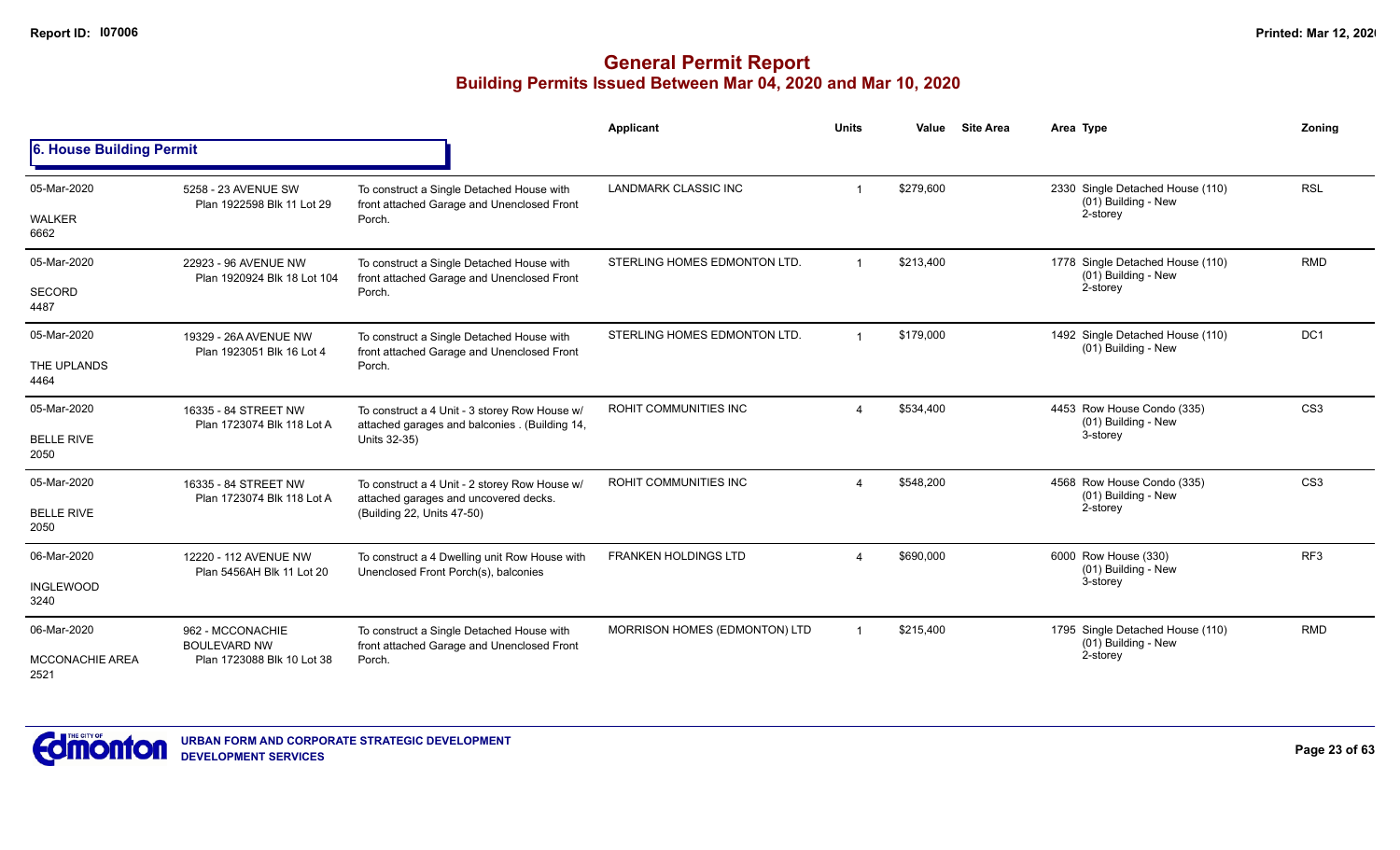|                                                            |                                                                                                                                                                      |                                                                                                                                                                                                                     | Applicant                     | <b>Units</b>   | Value     | <b>Site Area</b> | Area Type                                                           | Zonina                  |
|------------------------------------------------------------|----------------------------------------------------------------------------------------------------------------------------------------------------------------------|---------------------------------------------------------------------------------------------------------------------------------------------------------------------------------------------------------------------|-------------------------------|----------------|-----------|------------------|---------------------------------------------------------------------|-------------------------|
| 6. House Building Permit                                   |                                                                                                                                                                      |                                                                                                                                                                                                                     |                               |                |           |                  |                                                                     |                         |
| 06-Mar-2020<br><b>MAPLE</b><br>6441                        | 2174 - MAPLE ROAD NW<br>Plan 1922185 Blk 2 Lot 17<br>2172 - MAPLE ROAD NW<br>Plan 1922185 Blk 2 Lot 18                                                               | To construct a Semi-Detached House with<br>Unenclosed Front Porches, rear uncovered<br>decks (lot 17 - 2.59m x 2.74m, lot 18 - 2.9m x<br>2.74m), and side doors.                                                    | <b>AKASH HOMES LTD</b>        | $\overline{2}$ | \$344,600 |                  | 2872 Semi-Detached House (210)<br>(01) Building - New               | <b>RMD</b>              |
| 06-Mar-2020<br><b>EDGEMONT</b><br>4462                     | 7120 - EDGEMONT WAY NW<br>Plan 1922854 Blk 12 Lot 22<br>7122 - EDGEMONT WAY NW<br>Plan 1922854 Blk 12 Lot 23<br>7124 - EDGEMONT WAY NW<br>Plan 1922854 Blk 12 Lot 24 | To construct a 3 Dwelling unit Row House with<br>Unenclosed Front Porches, and rear uncovered<br>decks (each - 2.44 m x 3.05 m).                                                                                    | <b>ROHIT COMMUNITIES INC</b>  | 3              | \$522,700 |                  | 4356 Row House (330)<br>(01) Building - New<br>2-storey             | RMD, RMD,<br><b>RSL</b> |
| 06-Mar-2020<br><b>MCCONACHIE AREA</b><br>2521              | 5746 - 175B AVENUE NW<br>Plan 1525713 Blk 22 Lot 15                                                                                                                  | To construct a Single Detached House with<br>front attached Garage, Unenclosed Front<br>Porch, rear covered deck (4.57m x 3.51m) and<br>fireplace.                                                                  | MORRISON HOMES (EDMONTON) LTD | -1             | \$304,200 |                  | 2535 Single Detached House (110)<br>(01) Building - New<br>2-storey | <b>RSL</b>              |
| 06-Mar-2020<br>THE ORCHARDS AT<br><b>ELLERSLIE</b><br>6216 | 2299 - CHOKECHERRY CLOSE<br>SW<br>Plan 1822444 Blk 30 Lot 23                                                                                                         | To construct a Single Detached House with<br>Unenclosed Front Porch.                                                                                                                                                | DAYTONA HOMES INC             |                | \$204,800 |                  | 1707 Single Detached House (110)<br>(01) Building - New<br>2-storey | <b>RMD</b>              |
| 06-Mar-2020<br><b>KLARVATTEN</b><br>2440                   | 18144 - 89 STREET NW<br>Plan 1922067 Blk 31 Lot 29                                                                                                                   | To construct a Single Detached House with<br>front attached Garage, Unenclosed Front Porch<br>and fireplace.                                                                                                        | <b>BEDROCK HOMES LTD</b>      |                | \$313,400 |                  | 2612 Single Detached House (110)<br>(01) Building - New<br>2-storey | <b>RSL</b>              |
| 06-Mar-2020<br><b>EDGEMONT</b><br>4462                     | 1787 - ERKER WAY NW<br>Plan 1920341 Blk 1 Lot 14                                                                                                                     | To construct a Single Detached House with<br>front attached Garage, Unenclosed Front Porch<br>and Basement development (NOT to be used as<br>an additional Dwelling). 1 bedroom, bath, family<br>area and Mech room | STERLING HOMES EDMONTON LTD.  | $\overline{1}$ | \$213,400 |                  | 1778 Single Detached House (110)<br>(01) Building - New             | DC <sub>1</sub>         |

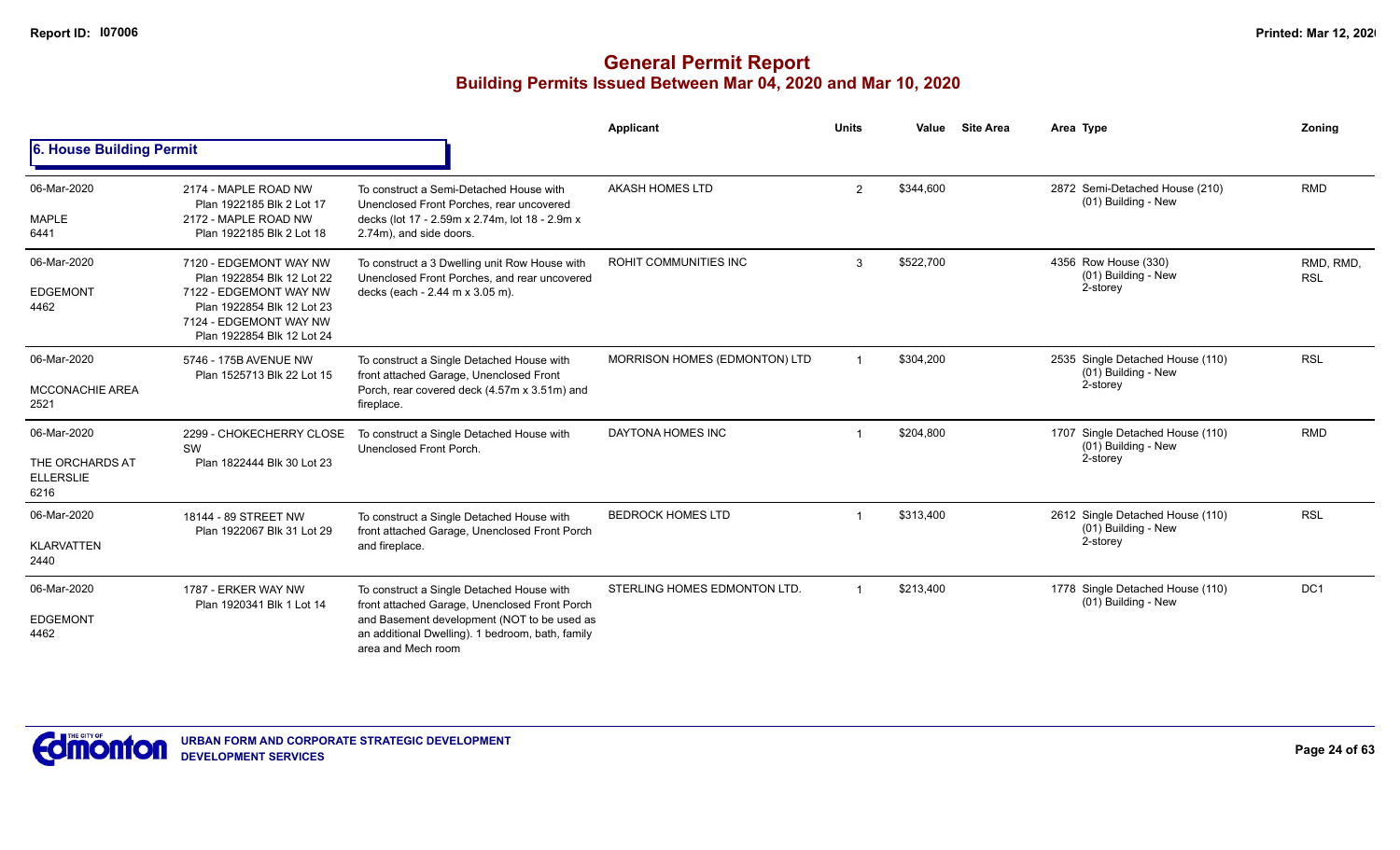## **General Permit Report Building Permits Issued Between Mar 04, 2020 and Mar 10, 2020**

|                                      |                                                         |                                                                                                                                                                  | <b>Applicant</b>                                | <b>Units</b> | Value     | <b>Site Area</b> | Area Type                                                 | Zonina     |
|--------------------------------------|---------------------------------------------------------|------------------------------------------------------------------------------------------------------------------------------------------------------------------|-------------------------------------------------|--------------|-----------|------------------|-----------------------------------------------------------|------------|
| <b>6. House Building Permit</b>      |                                                         |                                                                                                                                                                  |                                                 |              |           |                  |                                                           |            |
| 06-Mar-2020                          | 7352 - 178 AVENUE NW                                    | To construct a Single Detached House with                                                                                                                        | DAYTONA HOMES INC                               |              | \$207,400 |                  | 1728 Single Detached House (110)<br>(01) Building - New   | RPL, RPL   |
| <b>CRYSTALLINA NERA WEST</b><br>2463 | Plan 1920842 Blk 9 Lot 25                               | Unenclosed Front Porch.                                                                                                                                          |                                                 |              |           |                  | 2-storey                                                  |            |
| 06-Mar-2020 HAYS                     | 648 - HOWATT DRIVE SW<br>Plan 1324082 Blk 2 Lot 22      | To construct a Single Detached House with<br>front attached Garage, 2 balconies, Basement                                                                        | ROOHUJJAL HOMES LTD                             |              | \$430,800 |                  | 3590 Single Detached House (110)<br>(01) Building - New   | <b>RSL</b> |
| <b>RIDGE AREA</b><br>5465            |                                                         | development (NOT to be used as an additional<br>Dwelling), 2 rear covered decks (5.72 m x 3.05<br>m & 3.48 m x 1.83 m), fireplace and<br>Unenclosed Front Porch. |                                                 |              |           |                  | 2-storey                                                  |            |
| 06-Mar-2020                          | 1515 - DARBY BAY SW<br>Plan 1823252 Blk 2 Lot 95        | To construct a Single Detached House with<br>front attached Garage and Unenclosed Front                                                                          | PACESETTER HOMES LTD                            |              | \$270,600 |                  | 2255 Single Detached House (110)<br>(01) Building - New   | <b>RMD</b> |
| <b>DESROCHERS AREA</b><br>5463       |                                                         | Porch.                                                                                                                                                           |                                                 |              |           |                  | 2-storey                                                  |            |
| 06-Mar-2020                          | 7554 - CREIGHTON PLACE SW<br>Plan 1723183 Blk 10 Lot 93 | To construct a Semi-Detached House with front                                                                                                                    | <b>KIRKLAND HOMES LTD</b>                       | 2            | \$325,100 |                  | 2709 Semi-Detached House (210)<br>(01) Building - New     | <b>RMD</b> |
| <b>CHAPPELLE AREA</b><br>5462        | 7556 - CREIGHTON PLACE SW<br>Plan 1723183 Blk 10 Lot 94 | attached Garages and Unenclosed Front<br>Porches.                                                                                                                |                                                 |              |           |                  |                                                           |            |
| 06-Mar-2020                          | 5206 - ANDISON LINK SW<br>Plan 1623844 Blk 20 Lot 121   | To construct a Semi-Detached House with front<br>attached Garages and Unenclosed Front                                                                           | <b>ACTIVE HOMES LTD</b>                         | 2            | \$408,600 |                  | 3405 Semi-Detached House (210)<br>(01) Building - New     | <b>RMD</b> |
| <b>ALLARD</b><br>5458                | 5204 - ANDISON LINK SW<br>Plan 1623844 Blk 20 Lot 122   | Porches.                                                                                                                                                         |                                                 |              |           |                  |                                                           |            |
| 06-Mar-2020                          | 4032 - 5 STREET NW<br>Plan 1623032 Blk 6 Lot 143        | To construct a Single Detached House with                                                                                                                        | <b>COVENTRY HOMES INC.</b>                      |              | \$213,800 |                  | 1782 Single Detached House (110)<br>$(01)$ Building - New | <b>RSL</b> |
| <b>MAPLE</b><br>6441                 |                                                         | front attached Garage, Unenclosed Front<br>Porch, fireplace and side entrance.                                                                                   |                                                 |              |           |                  | 2-storey                                                  |            |
| 06-Mar-2020                          | 17519 - 65 STREET NW<br>Plan 1922870 Blk 25 Lot 36      | To construct a Semi-Detached House with front<br>attached Garages, Unenclosed Front Porches,                                                                     | 1110722 ALBERTA LTD O/A FINESSE<br><b>HOMES</b> | 2            | \$398,500 |                  | 3321 Semi-Detached House (210)<br>(01) Building - New     | <b>RMD</b> |
| <b>MCCONACHIE AREA</b><br>2521       | 17521 - 65 STREET NW<br>Plan 1922870 Blk 25 Lot 37      | rear uncovered decks (4.17m x 2.44m) and<br>side entrances.                                                                                                      |                                                 |              |           |                  | 2-storey                                                  |            |



**URBAN FORM AND CORPORATE STRATEGIC DEVELOPMENT DEVELOPMENT SERVICES**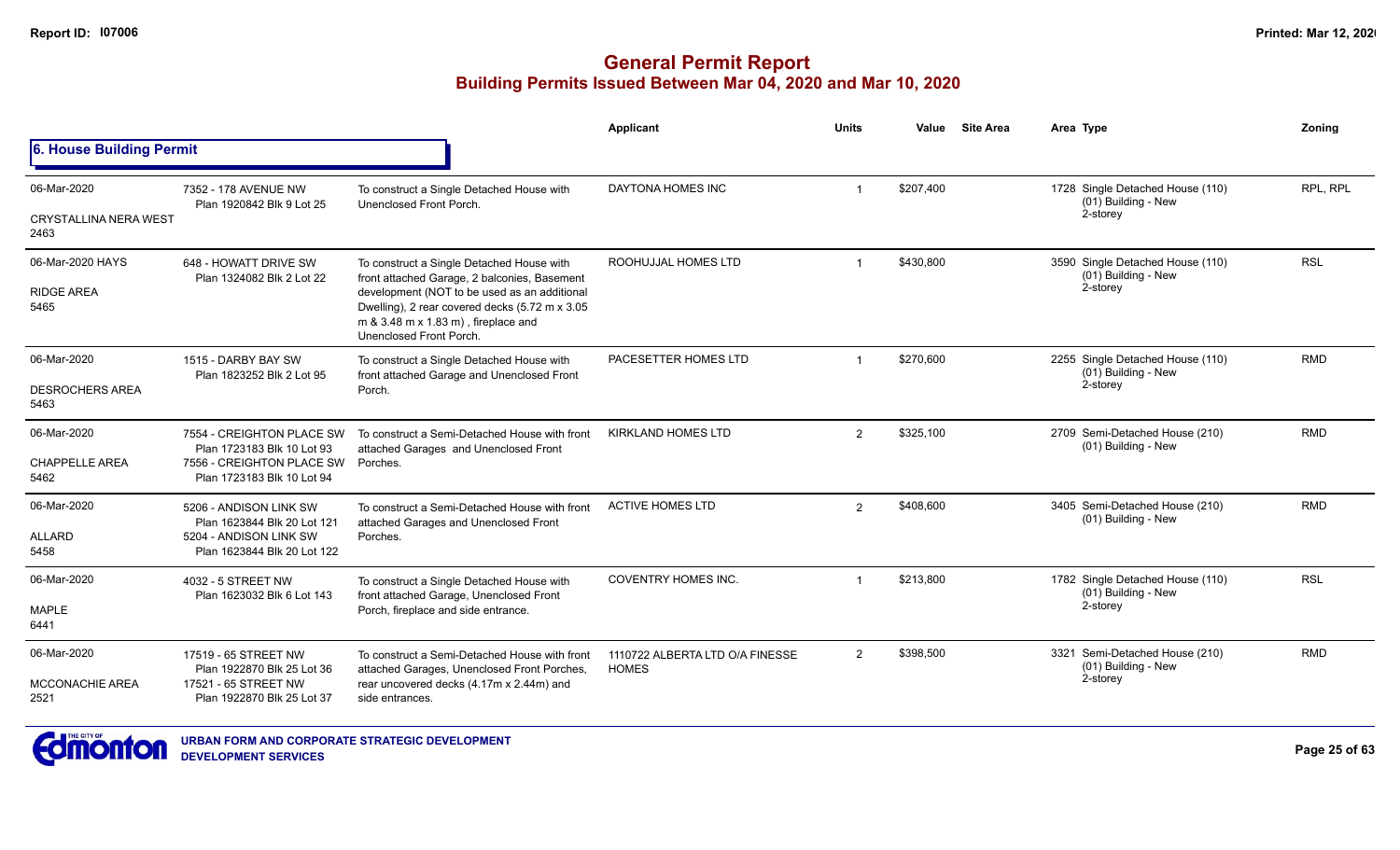|                                               |                                                              |                                                                                                                                                                                                                                                                                 | <b>Applicant</b>                | <b>Units</b>   | Value     | <b>Site Area</b> | Area Type                                                           | Zonina          |
|-----------------------------------------------|--------------------------------------------------------------|---------------------------------------------------------------------------------------------------------------------------------------------------------------------------------------------------------------------------------------------------------------------------------|---------------------------------|----------------|-----------|------------------|---------------------------------------------------------------------|-----------------|
| 6. House Building Permit                      |                                                              |                                                                                                                                                                                                                                                                                 |                                 |                |           |                  |                                                                     |                 |
| 06-Mar-2020<br>WESTMOUNT<br>3440              | 10951 - 129 STREET NW<br>Plan 2020137 Blk 2 Lot 25B          | To construct a Single Detached House with<br>Basement development (NOT to be used as an<br>additional Dwelling) (1 Bed, 1 Bath, Rec Room,<br>Utility) and uncovered deck.                                                                                                       | <b>URBANAGE HOMES</b>           |                | \$213,600 |                  | 1857 Single Detached House (110)<br>(01) Building - New<br>2-storey | RF <sub>1</sub> |
| 06-Mar-2020<br><b>SECORD</b><br>4487          | 22339 - 94 AVENUE NW<br>Plan 1723442 Blk 14 Lot 47           | To construct a Single Detached House with<br>front attached Garage, Unenclosed Front<br>Porch, rear uncovered deck (3.66 m x 2.44 m),<br>fireplace and to develop a Secondary Suite in<br>the Basement. Utility room, 2 bedroom,<br>bathroom, storage room, kitchen/family room | CRIMSON COVE HOMES INC          | $\overline{2}$ | \$230,900 |                  | 2008 Single Detached House (110)<br>(01) Building - New<br>2-storey | <b>RMD</b>      |
| 06-Mar-2020<br><b>DESROCHERS AREA</b><br>5463 | 2700 - DONAGHEY CRESCENT<br>SW<br>Plan 1923457 Blk 20 Lot 77 | To construct a Single Detached House with<br>front attached Garage, fireplace, Unenclosed<br>Front Porch, rear uncovered deck (3.68m x<br>3.05m) and to install a Renewable Energy<br>Device to a Single Detached House (6<br>Solar-electric (PV) panels on the roof).          | JAYMAN MASTERBUILT INC          |                | \$313,400 |                  | 2612 Single Detached House (110)<br>(01) Building - New<br>2-storey | <b>RMD</b>      |
| 06-Mar-2020<br><b>WINDERMERE</b><br>5570      | 723 - 180 STREET SW<br>Plan 1520722 Blk 14 Lot 21            | To construct a Single Detached House with<br>front attached Garage, Unenclosed Front<br>Porch, rear uncovered deck (8.69m x 3.05m),<br>and side entrance.                                                                                                                       | SUPER TEC HOMES LTD             |                | \$377,500 |                  | 3146 Single Detached House (110)<br>(01) Building - New<br>2-storey | <b>RSL</b>      |
| 09-Mar-2020<br><b>FRASER</b><br>2280          | 264 - FRASER WAY NW<br>Plan 1325000 Blk 115 Lot 15           | To construct a Single Detached House with<br>Unenclosed Front Porch, rear uncovered deck<br>(3.96m x 3.66m), and Basement development<br>(Not to be used as an additional Dwelling)(2<br>bedrooms, 1 bathroom, mechanical room).                                                | N/A                             |                | \$262,800 |                  | 2285 Single Detached House (110)<br>(01) Building - New<br>2-storey | RSL, RSL        |
| 09-Mar-2020<br><b>SECORD</b><br>4487          | 22238 - 99A AVENUE NW<br>Plan 1820330 Blk 23 Lot 106         | To construct a Single Detached House with<br>front attached Garage, Unenclosed Front<br>Porch, rear uncovered deck (2.49m x 3.96m),<br>fireplace and walkout Basement.                                                                                                          | OXEYE INC O/A MILL STREET HOMES |                | \$206,400 |                  | 1720 Single Detached House (110)<br>(01) Building - New<br>2-storey | <b>RMD</b>      |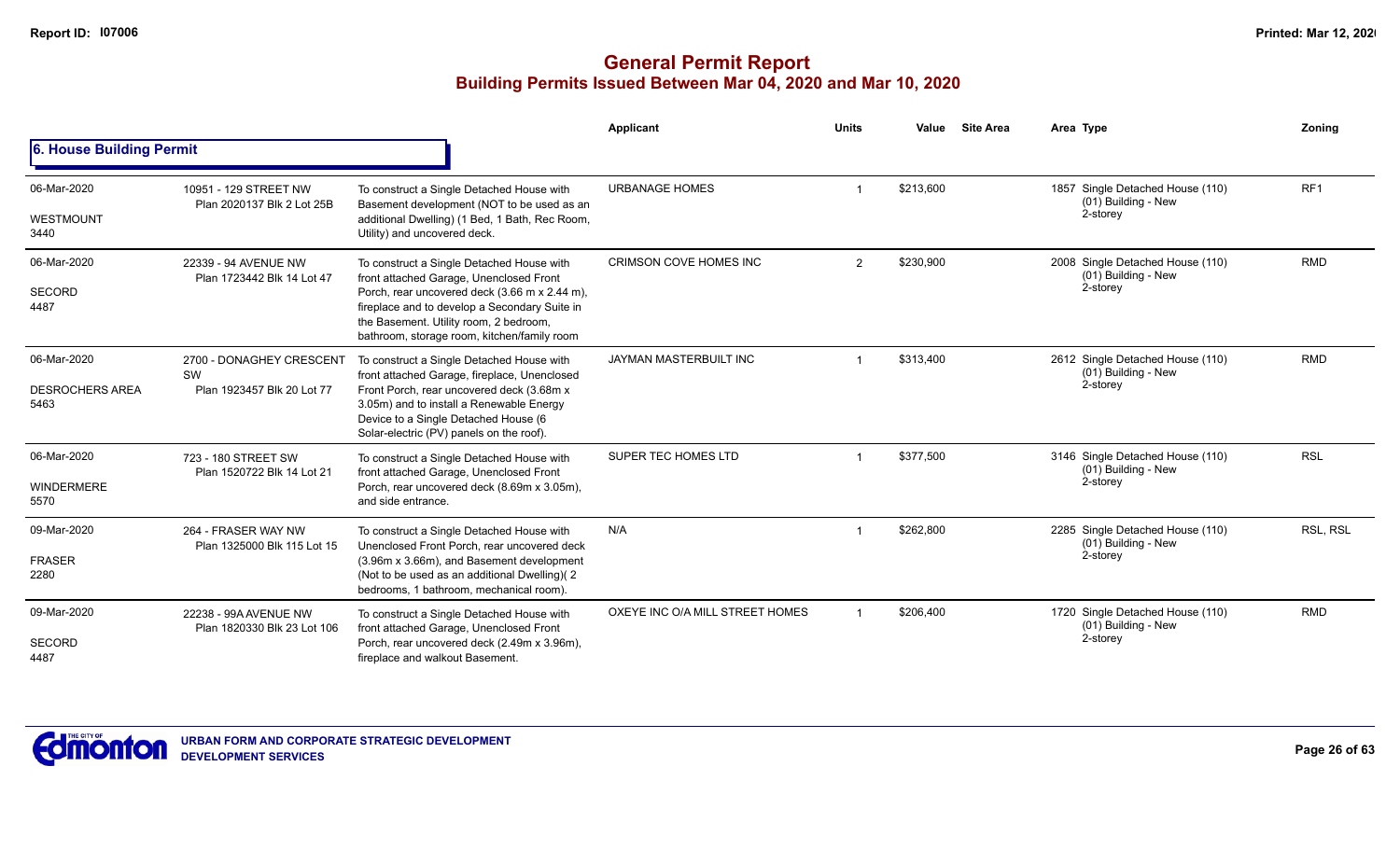|                                             |                                                       |                                                                                                                  | Applicant                              | <b>Units</b>                | Value     | <b>Site Area</b>                                      | Area Type                                               | Zoning          |
|---------------------------------------------|-------------------------------------------------------|------------------------------------------------------------------------------------------------------------------|----------------------------------------|-----------------------------|-----------|-------------------------------------------------------|---------------------------------------------------------|-----------------|
| 6. House Building Permit                    |                                                       |                                                                                                                  |                                        |                             |           |                                                       |                                                         |                 |
| 09-Mar-2020                                 | 22242 - 99A AVENUE NW<br>Plan 1820330 Blk 23 Lot 107  | To construct a Single Detached House with<br>front attached Garage, Unenclosed Front                             | OXEYE INC O/A MILL STREET HOMES        | $\overline{1}$              | \$205,900 |                                                       | 1716 Single Detached House (110)<br>(01) Building - New | <b>RMD</b>      |
| SECORD<br>4487                              |                                                       | Porch, fireplace, rear uncovered deck (2.49m x<br>3.96m) and walkout Basement.                                   |                                        |                             |           |                                                       | 2-storey                                                |                 |
| 05-Mar-2020                                 | 3720 - 4 STREET NW<br>Plan 1922185 Blk 5 Lot 9        | To construct a Semi-Detached House with front<br>attached Garages, Unenclosed Front Porches,                     | <b>LOOK MASTER BUILDER EDMONTON IN</b> | \$342,800<br>$\overline{2}$ |           | 2857 Semi-Detached House (210)<br>(01) Building - New | <b>RMD</b>                                              |                 |
| <b>MAPLE</b><br>6441                        | 3718 - 4 STREET NW<br>Plan 1922185 Blk 5 Lot 10       | rear uncovered decks (3.05m x 3.05m), and<br>side entrances.                                                     |                                        |                             |           |                                                       | 2-storey                                                |                 |
| 06-Mar-2020                                 | 16004 - 98 AVENUE NW<br>Plan 2106HW Blk 17 Lot 16     | To construct a 4 Dwelling unit Row House with<br>uncovered deck (1.83m x 3.05m) and                              | LIBERTY PALACE DEVELOPMENTS LTD        |                             | \$604,900 |                                                       | 5260 Row House (330)<br>(01) Building - New             | RF <sub>3</sub> |
| <b>GLENWOOD</b><br>4180                     |                                                       | Unenclosed Front Porch(s).                                                                                       |                                        |                             |           |                                                       |                                                         |                 |
| 06-Mar-2020                                 | <b>SW</b>                                             | 2961 - CHOKECHERRY COMMO To construct a Single Detached House with<br>front attached Garage and Unenclosed Front | <b>HOMES BY AVI</b>                    |                             | \$266,600 |                                                       | 2222 Single Detached House (110)<br>(01) Building - New | <b>RMD</b>      |
| THE ORCHARDS AT<br><b>ELLERSLIE</b><br>6216 | Plan 1822463 Blk 16 Lot 99                            | Porch.                                                                                                           |                                        |                             |           |                                                       | 2-storey                                                |                 |
| 06-Mar-2020                                 | 7324 - MORGAN ROAD NW<br>Plan 1423823 Blk 12 Lot 3    | To construct a Single Detached House with<br>Unenclosed Front Porch.                                             | <b>COVENTRY HOMES INC.</b>             |                             | \$204,700 |                                                       | 1706 Single Detached House (110)<br>(01) Building - New | <b>GLG</b>      |
| <b>GRIESBACH</b><br>3111                    |                                                       |                                                                                                                  |                                        |                             |           |                                                       | 2-storey                                                |                 |
| 06-Mar-2020                                 | 6333 - CARTMELL ROAD SW<br>Plan 1820782 Blk 28 Lot 25 | To construct a Semi-Detached House with front<br>attached Garages, Unenclosed Front Porches,                     | KLAIR CUSTOM HOMES (EDMONTON) L'       | 3                           | \$395,300 |                                                       | 3294 Semi-Detached House (210)<br>(01) Building - New   | RF4             |
| <b>CHAPPELLE AREA</b><br>5462               | 6335 - CARTMELL ROAD SW<br>Plan 1820782 Blk 28 Lot 26 | Secondary Suite (6335), fireplaces and side<br>entrances.                                                        |                                        |                             |           |                                                       |                                                         |                 |
| 06-Mar-2020                                 | Plan 1823329 Blk 2 Lot 42                             | 3418 - CHECKNITA TERRACE S\ To construct a Single Detached House with<br>front attached Garage, Unenclosed Front | <b>CAMERON HOMES INC</b>               |                             | \$213,800 |                                                       | 1782 Single Detached House (110)<br>(01) Building - New | <b>RSL</b>      |
| <b>CAVANAGH</b><br>5467                     |                                                       | Porch, and rear uncovered deck (3.66 m x 3.05<br>m).                                                             |                                        |                             |           |                                                       | 2-storey                                                |                 |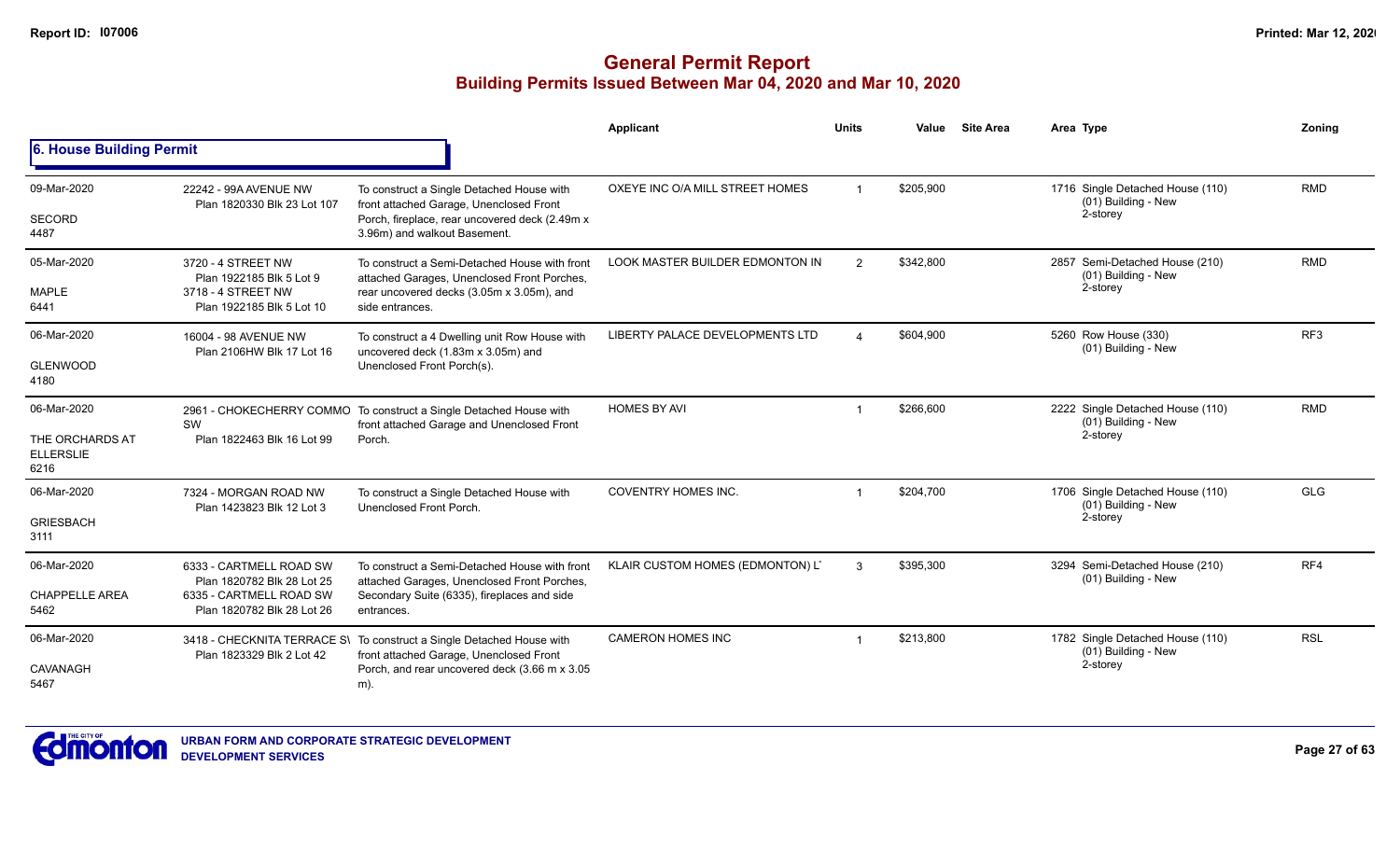|                                                            |                                                       |                                                                                                                                                                     | <b>Applicant</b>                        | <b>Units</b> | Value     | <b>Site Area</b> | Area Type                                                             | Zoning          |
|------------------------------------------------------------|-------------------------------------------------------|---------------------------------------------------------------------------------------------------------------------------------------------------------------------|-----------------------------------------|--------------|-----------|------------------|-----------------------------------------------------------------------|-----------------|
| 6. House Building Permit                                   |                                                       |                                                                                                                                                                     |                                         |              |           |                  |                                                                       |                 |
| 06-Mar-2020<br><b>KING EDWARD PARK</b><br>6360             | 8145 - 82 AVENUE NW<br>Plan 3374HW Blk 35 Lot 28A     | To construct 3 Dwellings of Row House with<br>Secondary Suites - upper floor (each suites<br>has 2 bedrooms, 1 bathroom, kitchen /living<br>area)                   | ONE80 INFILL BY BEDROCK HOMES           | 6            | \$510,500 |                  | 4439 Row House (330)<br>(01) Building - New<br>2-storey               | RF <sub>3</sub> |
| 09-Mar-2020<br>THE ORCHARDS AT<br><b>ELLERSLIE</b><br>6216 | Plan 1822450 Blk 18 Lot 46                            | 3113 - CHOKECHERRY BEND S\ To construct a Single Detached House with<br>Unenclosed Front Porch and rear landing.                                                    | <b>BROOKFIELD RESIDENTIAL PROPERTIE</b> |              | \$170,400 |                  | 1420 Single Detached House (110)<br>(01) Building - New<br>2-storey   | <b>RMD</b>      |
| 09-Mar-2020<br><b>MCCONACHIE AREA</b><br>2521              | 17713 - 63A STREET NW<br>Plan 1922721 Blk 31 Lot 24   | To construct a Single Detached House with<br>Unenclosed Front Porch and side entrance.                                                                              | STERLING HOMES EDMONTON LTD.            |              | \$170,000 |                  | 1417 Single Detached House (110)<br>(01) Building - New<br>2-storey   | <b>RPL</b>      |
| 09-Mar-2020<br><b>CY BECKER</b><br>2611                    | 3904 - 171 AVENUE NW<br>Plan 1425758 Blk 14 Lot 17    | To construct a Single Detached House with<br>front attached Garage, Unenclosed Front<br>Porch, rear uncovered deck (4.11m x 3.05m),<br>fireplace and side entrance. | EDMONTON LUXURY HOMES INC               |              | \$283,200 |                  | 2360 Single Detached House (110)<br>(01) Building - New<br>2-storey   | <b>RSL</b>      |
| 09-Mar-2020<br><b>CAVANAGH</b><br>5467                     | Plan 1822233 Blk 6 Lot 33                             | 2735 - COLLINS CRESCENT SW To construct a Single Detached House with<br>front attached Garage, Unenclosed Front Porch<br>and side door.                             | STERLING HOMES EDMONTON LTD.            |              | \$213,400 |                  | 1778 Single Detached House (110)<br>(01) Building - New<br>2-storey   | <b>RMD</b>      |
| 09-Mar-2020<br><b>STILLWATER</b><br>4468                   | 20120 - 20 AVENUE NW<br>Plan 1723514 Blk 1 Lot 9      | To construct a Single Detached House with<br>front attached Garage and Unenclosed Front<br>Porch.                                                                   | <b>MATTAMY CORP</b>                     | -1           | \$226,000 |                  | 1883 Single Detached House (110)<br>$(01)$ Building - New<br>2-storey | <b>SLD</b>      |
| 09-Mar-2020<br><b>CHAPPELLE AREA</b><br>5462               | 3220 - CHERNOWSKI WAY SW<br>Plan 1620053 Blk 21 Lot 6 | To construct a Single Detached House with<br>front attached Garage and Unenclosed Front<br>Porch.                                                                   | DAYTONA HOMES INC                       |              | \$226,300 |                  | 1886 Single Detached House (110)<br>(01) Building - New<br>2-storey   | <b>RSL</b>      |

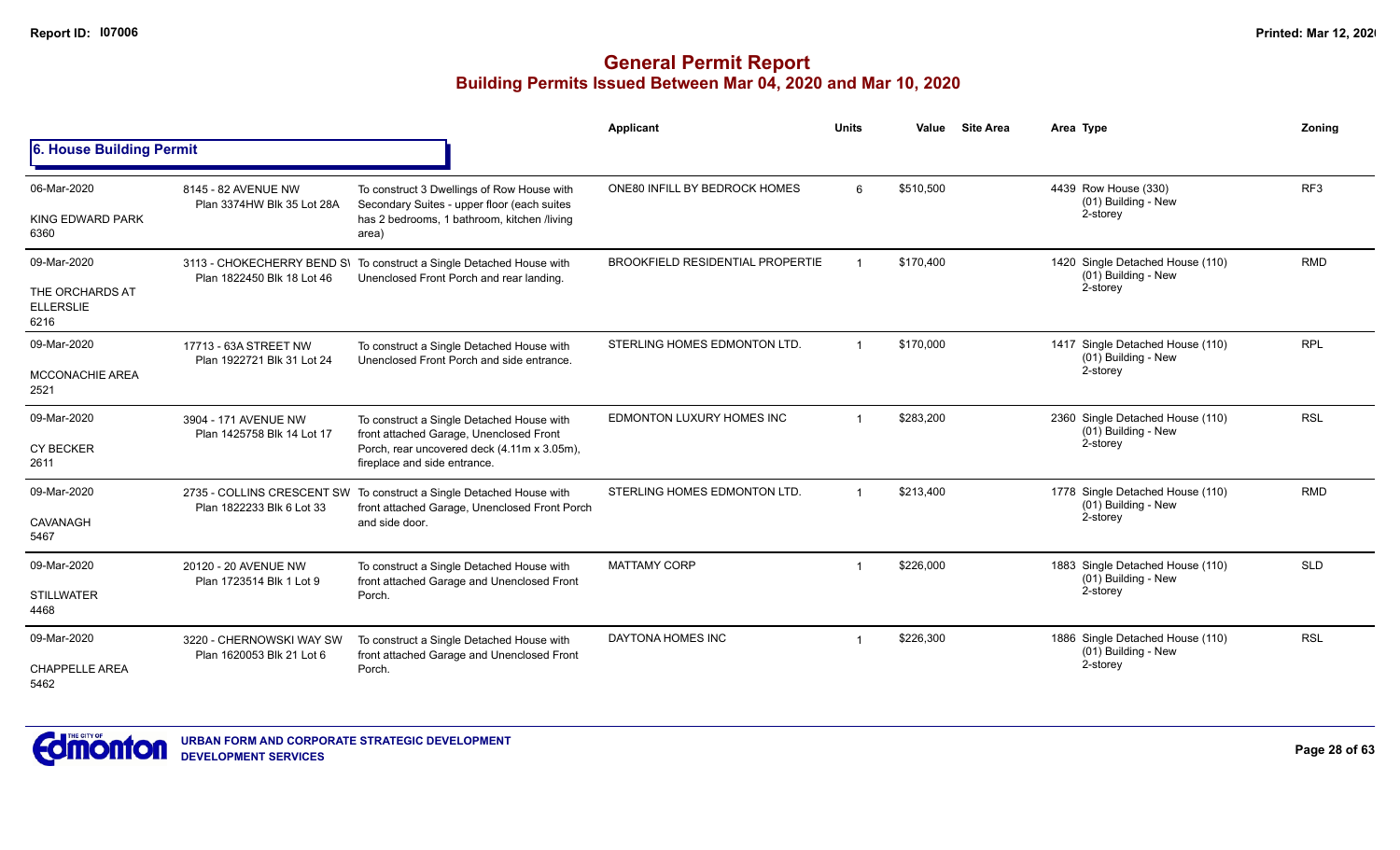|                                                  |                                                                                                                                                                                                                                                                                                                  |                                                                                                                                                                                                                                                                               | Applicant                     | <b>Units</b>   | Value     | <b>Site Area</b><br>Area Type                                       | <b>Zoning</b>    |
|--------------------------------------------------|------------------------------------------------------------------------------------------------------------------------------------------------------------------------------------------------------------------------------------------------------------------------------------------------------------------|-------------------------------------------------------------------------------------------------------------------------------------------------------------------------------------------------------------------------------------------------------------------------------|-------------------------------|----------------|-----------|---------------------------------------------------------------------|------------------|
| 6. House Building Permit                         |                                                                                                                                                                                                                                                                                                                  |                                                                                                                                                                                                                                                                               |                               |                |           |                                                                     |                  |
| 09-Mar-2020<br><b>GRIESBACH</b><br>3111          | 5353 - ADMIRAL GIROUARD<br><b>STREET NW</b><br>Plan 1822492 Blk 25 Lot 69<br>5351 - ADMIRAL GIROUARD<br><b>STREET NW</b><br>Plan 1822492 Blk 25 Lot 70<br>5349 - ADMIRAL GIROUARD<br><b>STREET NW</b><br>Plan 1822492 Blk 25 Lot 71<br>5347 - ADMIRAL GIROUARD<br><b>STREET NW</b><br>Plan 1822492 Blk 25 Lot 72 | To construct a 4 Dwelling unit Row House with<br>Unenclosed Front Porch, rear uncovered decks<br>(lot 60: 3.15m x 3.05m, lot 70: 2.44m x 3.86m, lot<br>71: 2.59m x 3.51m, lot 72: 3.05m x 3.05m) and<br>Basement developments (NOT to be used as an<br>additional Dwellings). | <b>COVENTRY HOMES INC</b>     |                | \$703,000 | 5858 Row House (330)<br>(01) Building - New                         | RF <sub>5g</sub> |
| 09-Mar-2020<br><b>GLENRIDDING RAVINE</b><br>5579 | 1356 - 157 STREET SW<br>Plan 1723488 Blk 19 Lot 9                                                                                                                                                                                                                                                                | To construct a Single Detached House with<br>front attached Garage, Unenclosed Front Porch<br>and fireplace.                                                                                                                                                                  | PACESETTER HOMES LTD          |                | \$228,400 | 1903 Single Detached House (110)<br>(01) Building - New<br>2-storey | <b>RSL</b>       |
| 09-Mar-2020<br><b>RAPPERSWILL</b><br>3370        | 12228 - 177 AVENUE NW<br>Plan 1525031 Blk 108 Lot 95                                                                                                                                                                                                                                                             | To construct a Single Detached House with<br>front attached Garage and Unenclosed Front<br>Porch.                                                                                                                                                                             | STERLING HOMES EDMONTON LTD.  |                | \$213,400 | 1778 Single Detached House (110)<br>(01) Building - New<br>2-storey | DC <sub>1</sub>  |
| 09-Mar-2020<br><b>CHAPPELLE AREA</b><br>5462     | 4140 - CHAPPELLE GREEN SW<br>Plan 1822411 Blk 34 Lot 17                                                                                                                                                                                                                                                          | To construct a Single Detached House with<br>Unenclosed Front Porch and rear Uncovered<br>Deck (3.05m x 3.05m).                                                                                                                                                               | MORRISON HOMES (EDMONTON) LTD |                | \$187,400 | 1562 Single Detached House (110)<br>(01) Building - New<br>2-storey | <b>RPL</b>       |
| 09-Mar-2020<br><b>SECORD</b><br>4487             | 22724 - 96 AVENUE NW<br>Plan 1920924 Blk 26 Lot 14                                                                                                                                                                                                                                                               | To construct a Single Detached House with<br>front attached Garage, Unenclosed Front<br>Porch.                                                                                                                                                                                | STERLING HOMES EDMONTON LTD.  | $\overline{1}$ | \$213,400 | 1778 Single Detached House (110)<br>(01) Building - New<br>2-storey | <b>RMD</b>       |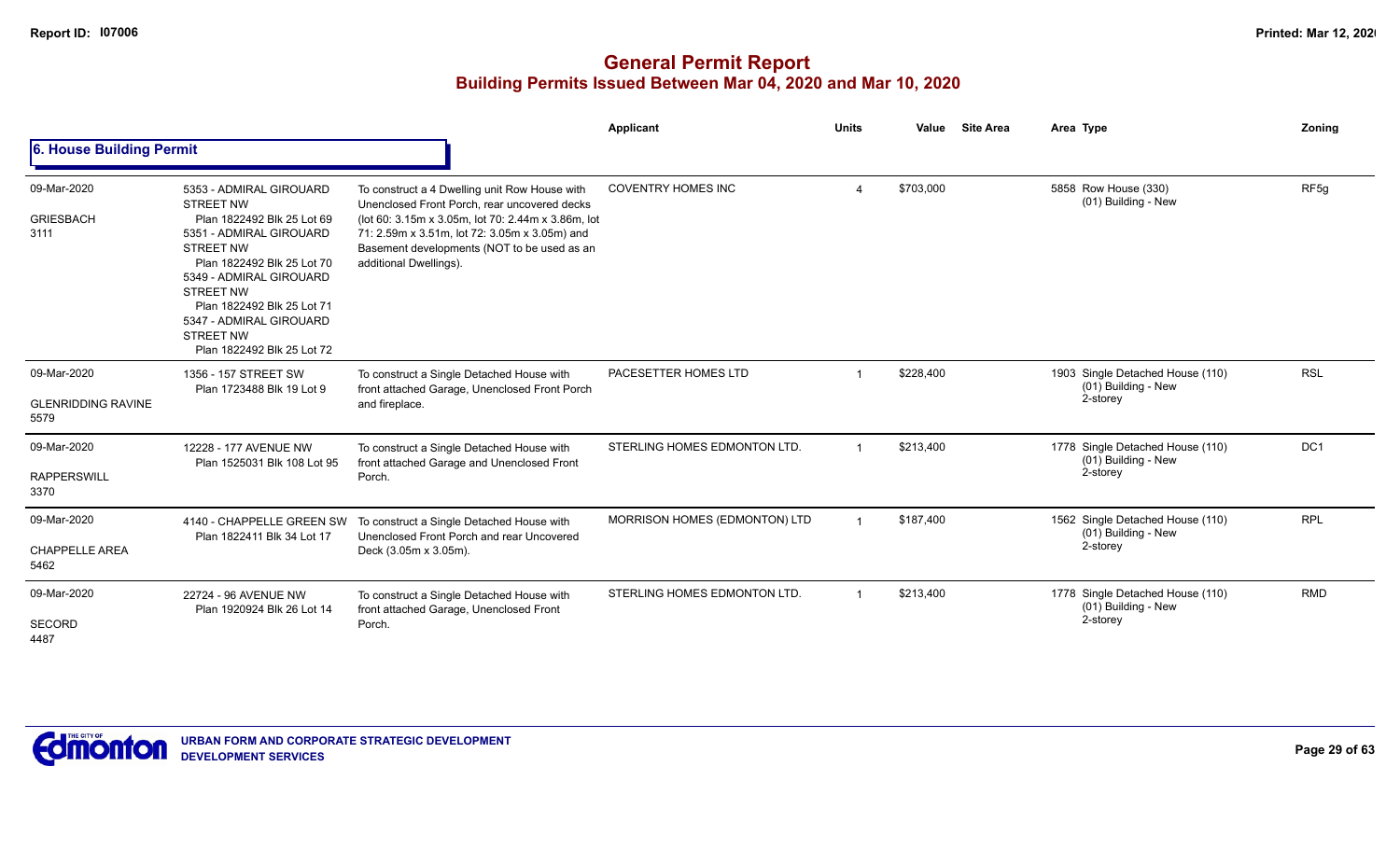|                                              |                                                                                                                |                                                                                                                                                                                                 | Applicant                               | <b>Units</b>   | Value     | <b>Site Area</b> | Area Type                                                           | Zoning     |
|----------------------------------------------|----------------------------------------------------------------------------------------------------------------|-------------------------------------------------------------------------------------------------------------------------------------------------------------------------------------------------|-----------------------------------------|----------------|-----------|------------------|---------------------------------------------------------------------|------------|
| 6. House Building Permit                     |                                                                                                                |                                                                                                                                                                                                 |                                         |                |           |                  |                                                                     |            |
| 09-Mar-2020<br><b>CY BECKER</b><br>2611      | 17120 - 43 STREET NW<br>Plan 1323004 Blk 15 Lot 20                                                             | To construct a Single Detached House with<br>front attached Garage, Unenclosed Front Porch<br>and fireplace.                                                                                    | PACESETTER HOMES LTD                    |                | \$233,500 |                  | 1946 Single Detached House (110)<br>(01) Building - New<br>2-storey | <b>RSL</b> |
| 09-Mar-2020<br><b>EDGEMONT</b><br>4462       | Plan 1822455 Blk 28 Lot 21                                                                                     | 684 - EAGLESON CRESCENT N\ To construct a Single Detached House with<br>front attached Garage, Unenclosed Front Porch<br>and rear uncovered deck (3.96 m x 3.05 m).                             | <b>BROOKFIELD RESIDENTIAL PROPERTIE</b> |                | \$256.800 |                  | 2140 Single Detached House (110)<br>(01) Building - New<br>2-storey | <b>RMD</b> |
| 09-Mar-2020<br><b>CHAPPELLE AREA</b><br>5462 | 8600 - CUSHING PLACE SW<br>Plan 1525204 Blk 18 Lot 72<br>8598 - CUSHING PLACE SW<br>Plan 1525204 Blk 18 Lot 73 | To construct a Semi-Detached House with front<br>attached Garage and Unenclosed Front Porch.                                                                                                    | YORK CUSTOM HOMES INC                   | $\overline{2}$ | \$363,600 |                  | 3030 Semi-Detached House (210)<br>(01) Building - New<br>2-storey   | <b>RMD</b> |
| 09-Mar-2020<br><b>STEWART GREENS</b><br>4486 | Plan 1920902 Blk 9 Lot 23                                                                                      | 564 - LEWIS GREENS DRIVE NV To construct a Single Detached House with<br>Unenclosed Front Porch, Secondary Suite (1<br>Bed, 1 Bath, Living with Kitchen Area, Shared<br>Utility) and fireplace. | <b>KIRKLAND HOMES LTD</b>               | $\overline{2}$ | \$182,500 |                  | 1521 Single Detached House (110)<br>(01) Building - New<br>2-storey | <b>RPL</b> |
| 09-Mar-2020<br><b>CHARLESWORTH</b><br>6661   | 322 - 41 STREET SW<br>Plan 1723655 Blk 9 Lot 7<br>324 - 41 STREET SW<br>Plan 1723655 Blk 9 Lot 8               | To construct a Semi-Detached House with front<br>attached Garages and Unenclosed Front<br>Porches.                                                                                              | <b>DOLCE VITA HOMES</b>                 | $\overline{2}$ | \$412,600 |                  | 3438 Semi-Detached House (210)<br>(01) Building - New<br>2-storey   | <b>RMD</b> |
| 09-Mar-2020<br><b>CY BECKER</b><br>2611      | 379 - CY BECKER BOULEVARD<br><b>NW</b><br>Plan 1425758 Blk 19 Lot 10                                           | To construct a Single Detached House with<br>front attached Garage, Unenclosed Front Porch<br>and fireplace.                                                                                    | PACESETTER HOMES LTD                    |                | \$254,000 |                  | 2117 Single Detached House (110)<br>(01) Building - New<br>2-storey | <b>RSL</b> |
| 09-Mar-2020<br><b>SECORD</b><br>4487         | 22823 - 96 AVENUE NW<br>Plan 1920924 Blk 18 Lot 94                                                             | To construct a Single Detached House with<br>front attached Garage and Unenclosed Front<br>Porch.                                                                                               | PACESETTER HOMES LTD                    | $\overline{1}$ | \$186,100 |                  | 1551 Single Detached House (110)<br>(01) Building - New<br>2-storey | <b>RMD</b> |

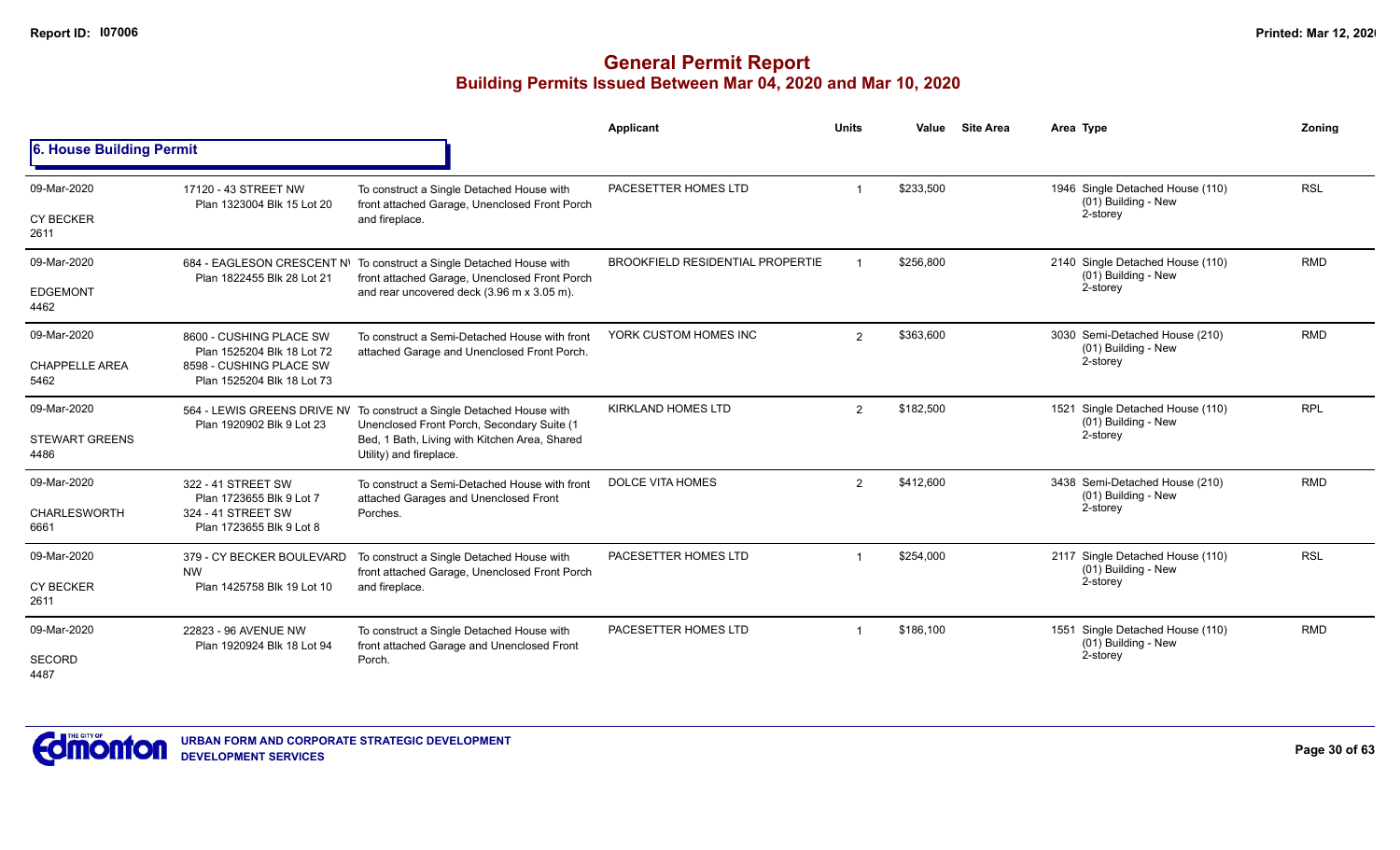|                                                            |                                                                                |                                                                                                                                                                                                                                                                             | <b>Applicant</b>                                       | <b>Units</b> | Value     | <b>Site Area</b> | Area Type                                                           | Zoning          |
|------------------------------------------------------------|--------------------------------------------------------------------------------|-----------------------------------------------------------------------------------------------------------------------------------------------------------------------------------------------------------------------------------------------------------------------------|--------------------------------------------------------|--------------|-----------|------------------|---------------------------------------------------------------------|-----------------|
| 6. House Building Permit                                   |                                                                                |                                                                                                                                                                                                                                                                             |                                                        |              |           |                  |                                                                     |                 |
| 09-Mar-2020<br>THE ORCHARDS AT<br><b>ELLERSLIE</b><br>6216 | 3107 - CHOKECHERRY BEND<br>SW<br>Plan 1822450 Blk 18 Lot 43                    | To construct a Single Detached House with<br>Unenclosed Front Porch.                                                                                                                                                                                                        | <b>BROOKFIELD RESIDENTIAL PROPERTIE</b>                |              | \$172,400 |                  | 1437 Single Detached House (110)<br>(01) Building - New<br>2-storey | <b>RMD</b>      |
| 09-Mar-2020<br><b>HOLLICK-KENYON</b><br>2340               | 5214 - 157A AVENUE NW<br>Plan 1225114 Blk 32 Lot 56                            | To construct a Single Detached House with<br>front attached Garage, Unenclosed Front<br>Porch, Basement development (NOT to be used<br>as an additional Dwelling) and rear Uncovered<br>Deck (3.66m x 2.44m). 1 Bedroom, 1 Rec<br>Room, 1 Bathroom, 1 Mech Room, 1 Storage. | <b>HABITAT FOR HUMANITY EDMONTON</b><br><b>SOCIETY</b> |              | \$156,600 |                  | 1362 Single Detached House (110)<br>(01) Building - New<br>2-storey | RF <sub>1</sub> |
| 10-Mar-2020<br><b>KESWICK AREA</b><br>5576                 | 4057 - KINSELLA WAY SW<br>Plan 1920220 Blk 3 Lot 12                            | To construct a Single Detached House with<br>front attached Garage and Unenclosed Front<br>Porch.                                                                                                                                                                           | <b>COVENTRY HOMES INC</b>                              |              | \$240,400 |                  | 2003 Single Detached House (110)<br>(01) Building - New<br>2-storey | <b>RMD</b>      |
| 10-Mar-2020<br><b>WINDERMERE</b><br>5570                   | 707 - 180 STREET SW<br>Plan 1520722 Blk 14 Lot 25                              | To construct a Single Detached House with<br>front attached Garage and Uncovered Front<br>Porch.                                                                                                                                                                            | ACE CUSTOM HOMES INC                                   |              | \$361,000 |                  | 3139 Single Detached House (110)<br>(01) Building - New<br>2-storey | <b>RSL</b>      |
| 10-Mar-2020<br><b>TAMARACK</b><br>6443                     | 1530C - TAMARACK<br><b>BOULEVARD NW</b><br>Condo Common Area (Plan<br>1624071) | To Construct a 4 dwellings stacked row house.<br>(Dwellings 104-107Unit 106 and 107 are<br>stacked) BLK 28                                                                                                                                                                  | STREETSIDE DEVELOPMENTS                                |              | \$496.000 |                  | 4133 Row House Condo (335)<br>(01) Building - New<br>3-storey       | RA7             |
| 10-Mar-2020<br><b>TAMARACK</b><br>6443                     | 1530C - TAMARACK<br><b>BOULEVARD NW</b><br>Condo Common Area (Plan<br>1624071) | To Construct a 4 dwellings stacked row house.<br>(Dwellings 100-103 Unit 100 and 101 are<br>stacked) BLK 27                                                                                                                                                                 | STREETSIDE DEVELOPMENTS                                |              | \$496,800 |                  | 4140 Row House Condo (335)<br>(01) Building - New<br>3-storey       | RA7             |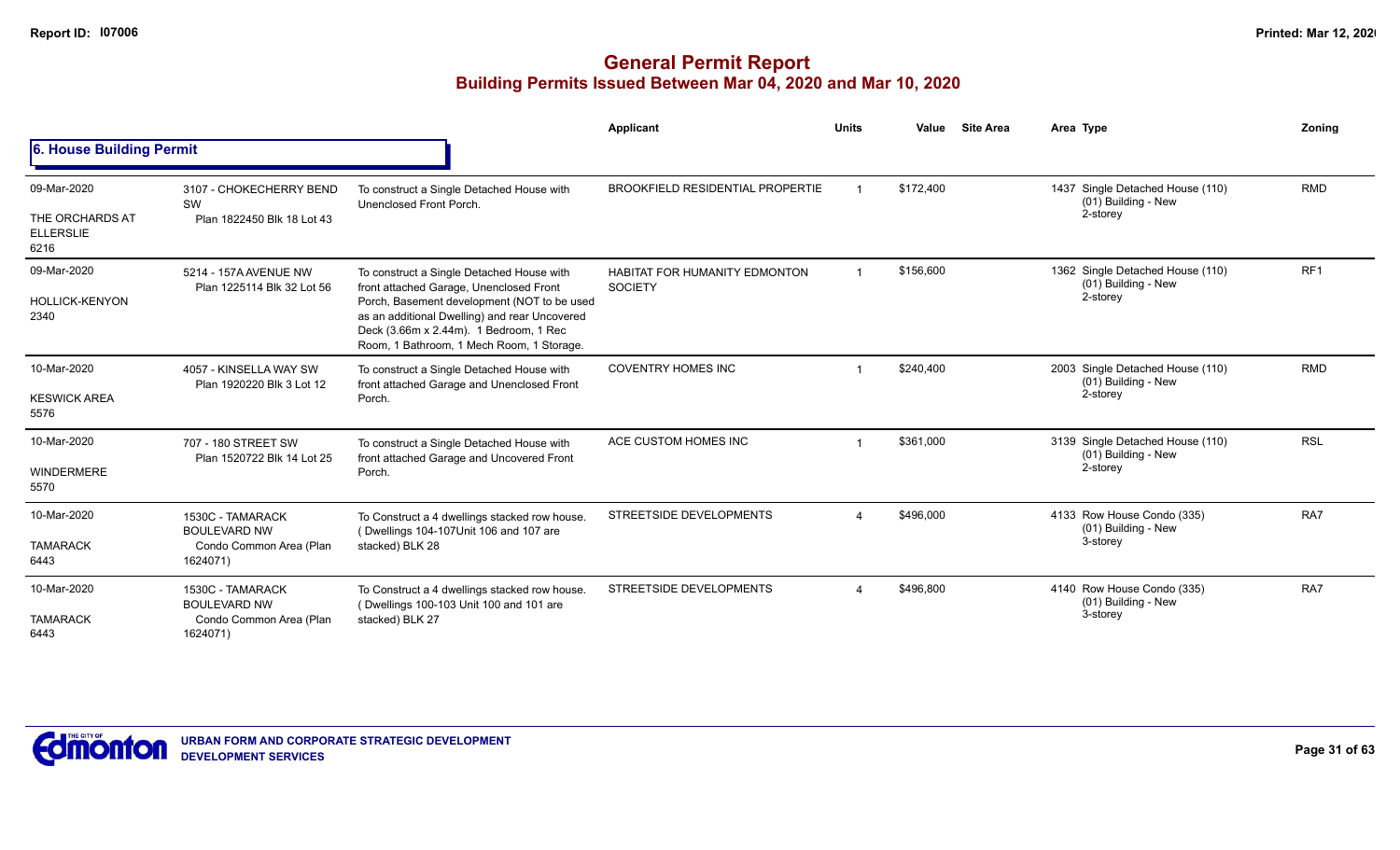|                                                  |                                                                                                                                                                      |                                                                                                                                                                                                                                            | Applicant                     | <b>Units</b> | Value     | <b>Site Area</b> | Area Type                                                           | Zoning          |
|--------------------------------------------------|----------------------------------------------------------------------------------------------------------------------------------------------------------------------|--------------------------------------------------------------------------------------------------------------------------------------------------------------------------------------------------------------------------------------------|-------------------------------|--------------|-----------|------------------|---------------------------------------------------------------------|-----------------|
| <b>6. House Building Permit</b>                  |                                                                                                                                                                      |                                                                                                                                                                                                                                            |                               |              |           |                  |                                                                     |                 |
| 10-Mar-2020<br><b>KESWICK AREA</b><br>5576       | 4028 - KINSELLA WAY SW<br>Plan 1920220 Blk 2 Lot 13<br>4030 - KINSELLA WAY SW<br>Plan 1920220 Blk 2 Lot 14                                                           | To construct a Semi-Detached House with front<br>attached Garages, Unenclosed Front Porches,<br>and rear uncovered decks (lot 13: 2.59m x<br>2.44m, lot 14: 3.05m x 2.44m).                                                                | AKASH HOMES LTD               | 2            | \$362,000 |                  | 3017 Semi-Detached House (210)<br>(01) Building - New<br>2-storey   | RMD, RMD        |
| 10-Mar-2020<br><b>STARLING</b><br>4474           | 1762 - TANAGER CLOSE NW<br>Plan 1820197 Blk 7 Lot 15                                                                                                                 | To construct a Single Detached House with<br>front attached Garage, Unenclosed Front<br>Porch, Basement development (NOT to be used<br>as an additional Dwelling), fireplace and<br>walkout Basement.                                      | <b>GILL BUILT HOMES LTD</b>   |              | \$309,500 |                  | 2579 Single Detached House (110)<br>(01) Building - New<br>2-storey | <b>RSL</b>      |
| 10-Mar-2020<br><b>ALLARD</b><br>5458             | 4831 - ALWOOD POINT SW<br>Plan 1920591 Blk 18 Lot 29<br>4829 - ALWOOD POINT SW<br>Plan 1920591 Blk 18 Lot 30<br>4827 - ALWOOD POINT SW<br>Plan 1920591 Blk 18 Lot 31 | To construct a 3 unit Row Housing Development<br>with front attached Garages, Unenclosed Front<br>Porches, rear uncovered deck (each - 2.44 m x<br>2.44 m) and side door.                                                                  | AKASH HOMES LTD               | 3            | \$486,100 |                  | 4051 Row House (330)<br>(01) Building - New                         | RF <sub>5</sub> |
| 10-Mar-2020<br><b>GLENRIDDING RAVINE</b><br>5579 | 2131 - 160 STREET SW<br>Plan 1723622 Blk 14 Lot 12                                                                                                                   | To construct a Single Detached House with<br>Unenclosed Front Porch.                                                                                                                                                                       | LANDMARK LEGACY HOMES INC     |              | \$213,200 |                  | 1777 Single Detached House (110)<br>(01) Building - New<br>2-storey | <b>RPL</b>      |
| 10-Mar-2020                                      | 6404 - 174 AVENUE NW<br>Plan 1822646 Blk 13 Lot 47                                                                                                                   | To construct a Single Detached House with<br>front attached Garage, Unenclosed Front                                                                                                                                                       | <b>JAYMAN MASTERBUILT INC</b> |              | \$265,700 |                  | 2214 Single Detached House (110)<br>(01) Building - New             | <b>RMD</b>      |
| <b>MCCONACHIE AREA</b><br>2521                   |                                                                                                                                                                      | Porch, solar photovoltaic system and walkout<br>Basement.                                                                                                                                                                                  |                               |              |           |                  | 2-storey                                                            |                 |
| 10-Mar-2020<br><b>ALLARD</b><br>5458             | 4825 - ALWOOD POINT SW<br>Plan 1920591 Blk 18 Lot 32<br>4823 - ALWOOD POINT SW<br>Plan 1920591 Blk 18 Lot 33<br>4821 - ALWOOD POINT SW<br>Plan 1920591 Blk 18 Lot 34 | To construct a 3 unit Row Housing Development<br>with front attached Garages, Unenclosed Front<br>Porches, rear uncovered deck (Lot 32 - 2.44 m<br>x 2.44 m. Lot 33 - 2.44 m x 2.74 m. Lot 34 - 2.44<br>$m \times 2.44$ m) and side doors. | AKASH HOMES LTD               | 3            | \$491,000 |                  | 4092 Row House (330)<br>(01) Building - New                         | <b>RF5, RF5</b> |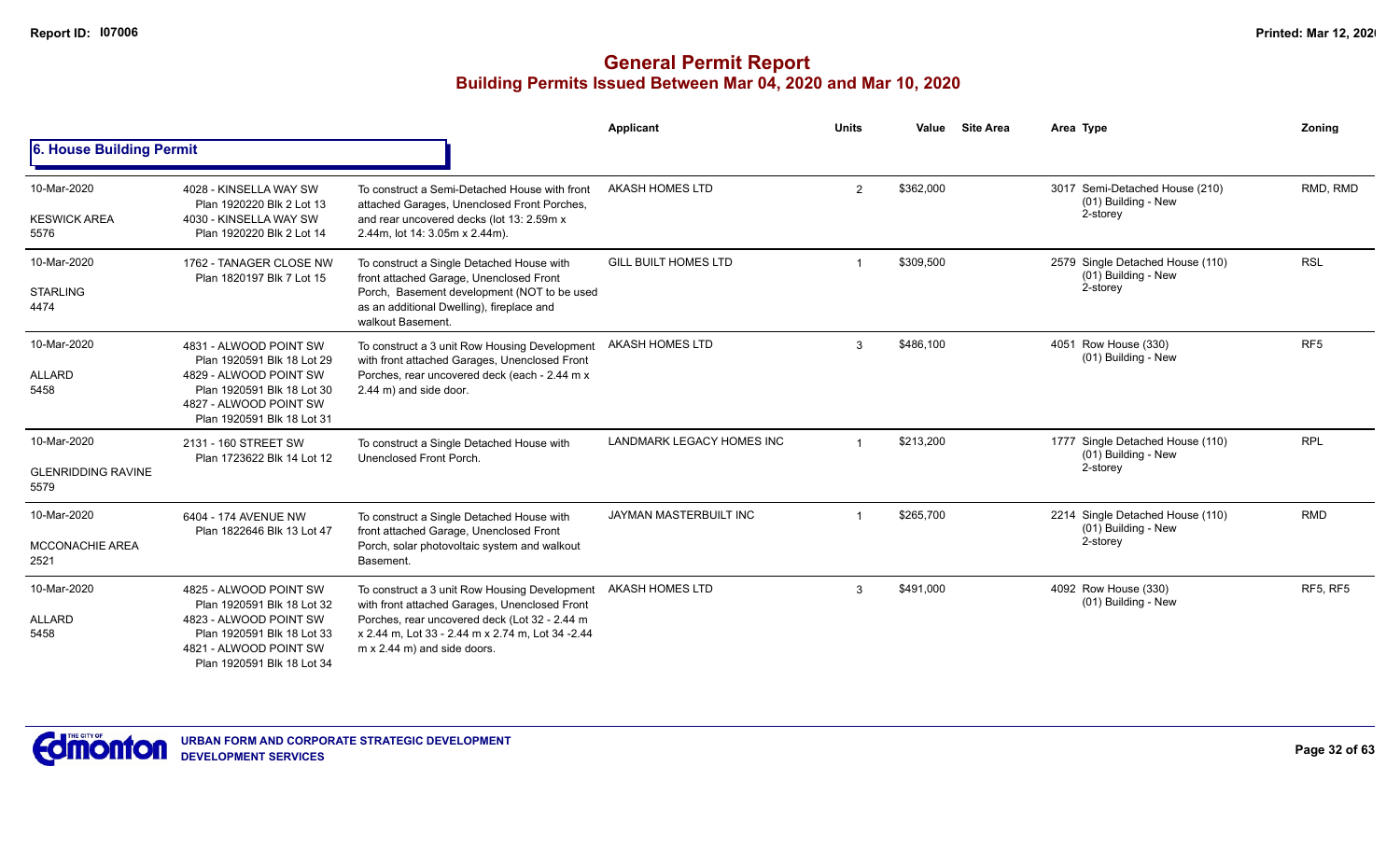|                               |                                                                                            |                                                                                             | Applicant                                    | Units                | Value     | <b>Site Area</b> | Area Type                                               | Zoning     |
|-------------------------------|--------------------------------------------------------------------------------------------|---------------------------------------------------------------------------------------------|----------------------------------------------|----------------------|-----------|------------------|---------------------------------------------------------|------------|
| 6. House Building Permit      |                                                                                            |                                                                                             |                                              |                      |           |                  |                                                         |            |
| 10-Mar-2020                   | 19315 - 27 AVENUE NW<br>Plan 1923051 Blk 15 Lot 5                                          | To construct a Single Detached House with<br>Unenclosed Front Porch and side door.          | STERLING HOMES EDMONTON LTD.                 | $\blacktriangleleft$ | \$206,000 |                  | 1717 Single Detached House (110)<br>(01) Building - New | <b>RPL</b> |
| THE UPLANDS<br>4464           |                                                                                            |                                                                                             |                                              |                      |           |                  | 2-storey                                                |            |
| 10-Mar-2020                   | 19341 - 26A AVENUE NW<br>Plan 1923051 Blk 16 Lot 1                                         | To construct a Single Detached House with<br>front attached Garage, Unenclosed Front Porch  | STERLING HOMES EDMONTON LTD.                 | $\overline{1}$       | \$213,400 |                  | 1778 Single Detached House (110)<br>(01) Building - New | DC1        |
| THE UPLANDS<br>4464           |                                                                                            | and side door.                                                                              |                                              |                      |           |                  | 2-storey                                                |            |
| 10-Mar-2020                   | 17116 - 46 STREET NW<br>Plan 1923410 Blk 14 Lot 52                                         | To construct a Single Detached House with<br>front attached Garage and Unenclosed Front     | CITY HOMES MASTER BUILDER INC                | $\mathbf{1}$         | \$245.900 |                  | 2049 Single Detached House (110)<br>(01) Building - New | <b>RSL</b> |
| <b>CY BECKER</b><br>2611      |                                                                                            | Porch.                                                                                      |                                              |                      | 2-storey  |                  |                                                         |            |
| 10-Mar-2020                   | 22612 - 96 AVENUE NW                                                                       | To construct a Single Detached House with<br>front attached Garage, unenclosed Front Porch  | STERLING HOMES EDMONTON LTD.                 |                      | \$179,000 |                  | 1492 Single Detached House (110)<br>(01) Building - New | <b>RMD</b> |
| <b>SECORD</b><br>4487         | Plan 1723645 Blk 26 Lot 3                                                                  | and side door.                                                                              |                                              |                      |           |                  | 2-storey                                                |            |
| 10-Mar-2020                   | 22712 - 96 AVENUE NW<br>Plan 1920924 Blk 26 Lot 11                                         | To construct a Single Detached House with<br>front attached Garage and Unenclosed Front     | STERLING HOMES EDMONTON LTD.                 | $\blacktriangleleft$ | \$213,400 |                  | 1778 Single Detached House (110)<br>(01) Building - New | <b>RMD</b> |
| <b>SECORD</b><br>4487         |                                                                                            | Porch.                                                                                      |                                              |                      | 2-storey  |                  |                                                         |            |
| 10-Mar-2020                   | 15162 - 26 STREET NW                                                                       | To construct a Semi-Detached House with front<br>attached Garages, Unenclosed Front Porches | HOPEWELL RESIDENTIAL MANAGEMEN<br><b>LLP</b> | $\overline{2}$       | \$334,400 |                  | 2787 Semi-Detached House (210)<br>(01) Building - New   | RF4        |
| <b>FRASER</b><br>2280         | Plan 1822707 Blk 90 Lot 17<br>15164 - 26 STREET NW<br>Plan 1822707 Blk 90 Lot 18           | and Basement development Lot (Lot 18) (NOT<br>to be used as an additional Dwelling).        |                                              |                      |           |                  |                                                         |            |
| 10-Mar-2020                   | 3841 - CHRUSTAWKA PLACE<br>SW                                                              | To construct a Semi-Detached House with<br>Unenclosed Front Porches.                        | DAYTONA HOMES INC                            | $\mathfrak{p}$       | \$330,500 |                  | 2754 Semi-Detached House (210)<br>(01) Building - New   | <b>RMD</b> |
| <b>CHAPPELLE AREA</b><br>5462 | Plan 1723560 Blk 15 Lot 99<br>3839 - CHRUSTAWKA PLACE<br>SW<br>Plan 1723560 Blk 15 Lot 100 |                                                                                             |                                              |                      |           |                  | 2-storey                                                |            |

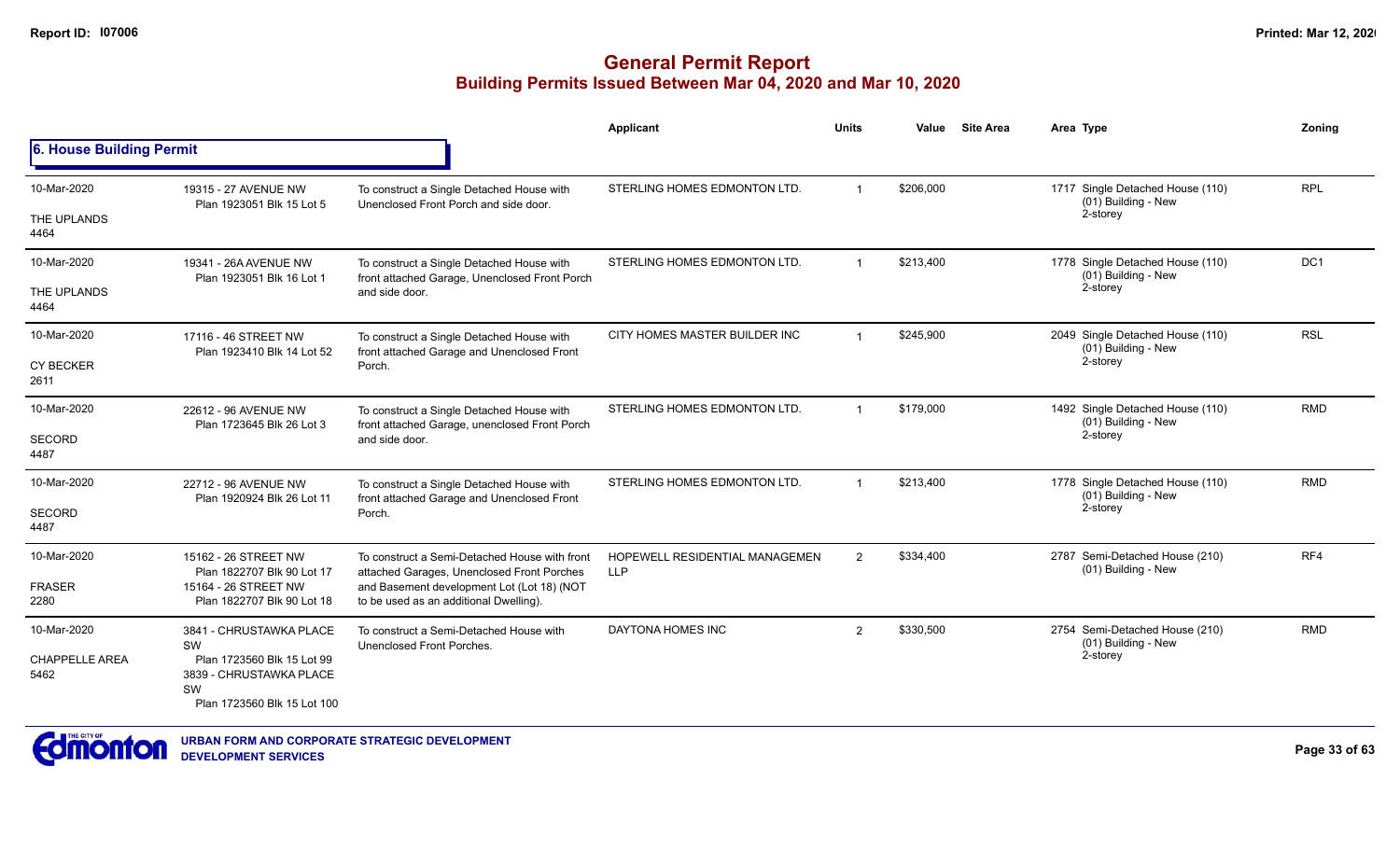|                                                     |                                                        |                                                                                                                                                       | Applicant                        | <b>Units</b> | Value     | <b>Site Area</b> | Area Type                                                           | Zoning          |
|-----------------------------------------------------|--------------------------------------------------------|-------------------------------------------------------------------------------------------------------------------------------------------------------|----------------------------------|--------------|-----------|------------------|---------------------------------------------------------------------|-----------------|
| 6. House Building Permit                            |                                                        |                                                                                                                                                       |                                  |              |           |                  |                                                                     |                 |
| 10-Mar-2020<br>LAUREL<br>6444                       | 1822 - 25A STREET NW<br>Plan 1722382 Blk 9 Lot 82      | To construct a Single Detached House with<br>Unenclosed Front Porch and rear Landing<br>$(1.37m \times 0.91m)$ .                                      | <b>LANDMARK LEGACY HOMES INC</b> |              | \$157,400 |                  | 1312 Single Detached House (110)<br>(01) Building - New<br>2-storey | DC <sub>1</sub> |
| 10-Mar-2020<br><b>ROSENTHAL</b><br>4750             | 8116 - 226 STREET NW<br>Plan 1723497 Blk 26 Lot 17     | To construct a Single Detached House with<br>Unenclosed Front Porch, rear uncovered deck<br>$(2.74m \times 3.05m)$ and side door.                     | <b>HOMES BY AVI</b>              |              | \$169,000 |                  | 1408 Single Detached House (110)<br>(01) Building - New<br>2-storey | <b>RMD</b>      |
| 10-Mar-2020<br><b>MCCONACHIE AREA</b><br>2521       | 5932 - 174 AVENUE NW<br>Plan 1520683 Blk 8 Lot 9       | To construct a Single Detached House with<br>front attached Garage, Unenclosed Front Porch<br>and rear uncovered deck (3.05 m x 3.66 m).              | <b>CASSINI HOMES INC</b>         |              | \$264,000 |                  | 2200 Single Detached House (110)<br>(01) Building - New<br>2-storey | <b>RSL</b>      |
| 10-Mar-2020<br><b>LAUREL</b><br>6444                | 1772 - 25 STREET NW<br>Plan 1722382 Blk 8 Lot 21       | To construct a Single Detached House with<br>Unenclosed Front Porch and side entrance.                                                                | <b>HOMES BY AVI</b>              |              | \$171,800 |                  | 1432 Single Detached House (110)<br>(01) Building - New<br>2-storey | DC1             |
| 10-Mar-2020<br><b>CRYSTALLINA NERA WEST</b><br>2463 | <b>NW</b><br>Plan 1224595 Blk 1 Lot 1                  | 979 - CRYSTALLINA NERA WAY  To Construct a 4 Unit Row House. (Units 25-28)                                                                            | <b>EFG ARCHITECTS INC</b>        | $\Delta$     | \$924,300 |                  | 8037 Row House Condo (335)<br>(01) Building - New<br>3-storey       | RF <sub>6</sub> |
| 09-Mar-2020<br><b>EBBERS</b><br>2251                | 962 - EBBERS CRESCENT NW<br>Plan 1524148 Blk 7 Lot 109 | To construct a Single Detached House with<br>front attached Garage, Unenclosed Front<br>Porch, rear uncovered deck (3.35m x 3.05m),<br>and side door. | <b>BELVISTA HOMES LTD</b>        |              | \$246,000 |                  | 2050 Single Detached House (110)<br>(01) Building - New<br>2-storey | <b>RSL</b>      |
| 09-Mar-2020<br><b>KESWICK AREA</b><br>5576          | 4418 - KINSELLA GREEN SW<br>Plan 1920220 Blk 1 Lot 8   | To construct a Single Detached House with<br>front attached Garage, Unenclosed Front Porch<br>and fireplace.                                          | <b>COVENTRY HOMES INC.</b>       |              | \$252,800 |                  | 2107 Single Detached House (110)<br>(01) Building - New<br>2-storey | <b>RMD</b>      |

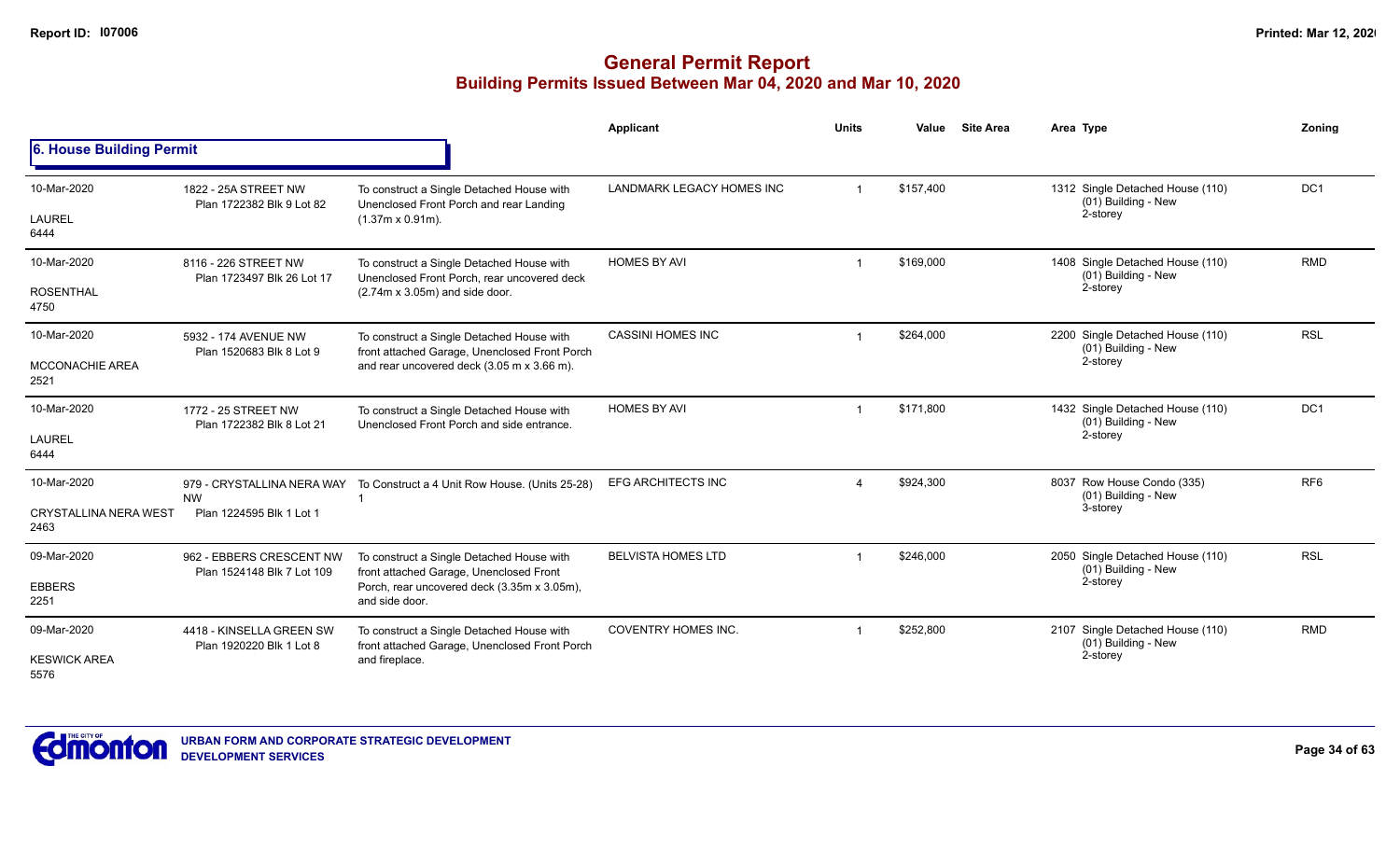|                                                   |                                                                                                                                                                                                                                                                                                                                                                                  | <b>Applicant</b>              | <b>Units</b> | Value     |       | Area Type                                                           | Zoning          |
|---------------------------------------------------|----------------------------------------------------------------------------------------------------------------------------------------------------------------------------------------------------------------------------------------------------------------------------------------------------------------------------------------------------------------------------------|-------------------------------|--------------|-----------|-------|---------------------------------------------------------------------|-----------------|
|                                                   |                                                                                                                                                                                                                                                                                                                                                                                  |                               |              |           |       |                                                                     |                 |
| 5706 - LARK POINT NW<br>Plan 2020424 Blk 2 Lot 24 | To construct a Single Detached House with<br>front attached Garage and Unenclosed Front<br>Porch.                                                                                                                                                                                                                                                                                | CITY HOMES MASTER BUILDER INC | $\mathbf{1}$ | \$291,800 |       | 2537 Single Detached House (110)<br>(01) Building - New<br>2-storey | <b>RSL</b>      |
|                                                   |                                                                                                                                                                                                                                                                                                                                                                                  |                               |              |           |       |                                                                     |                 |
| 10903 - 67 AVENUE NW<br>Plan 2196HW Blk 5 Lot 54  | To construct an addition, exterior alterations,<br>rear uncovered deck and to install a hot tub to a<br>Single Detached House (Unenclosed Front<br>Porch, 9.17m x 2.44m; rear addition, 9.17m x<br>3.97m; rear balcony, facade improvements,<br>window changes, side landing, deck, 4.88m x<br>3.05m @ 1.22m in Height; and hot tub, 2.03m x<br>2.24m) existing without permits. | N/A                           | $\mathbf 0$  | \$25,000  |       | 385 Single Detached House (110)<br>(02) Addition                    | RF <sub>5</sub> |
|                                                   |                                                                                                                                                                                                                                                                                                                                                                                  |                               |              |           |       |                                                                     |                 |
| 11303 - 79 AVENUE NW<br>Plan 244HW Blk 7 Lot F    | To construct an Accessory Building (mutual<br>rear detached Garage, 6.71m x 10.82m).                                                                                                                                                                                                                                                                                             | <b>KBM VILLAS INC</b>         | $\mathbf 0$  | \$9,000   | 530.5 | Detached Garage (010)<br>$(01)$ New                                 | RF3             |
|                                                   |                                                                                                                                                                                                                                                                                                                                                                                  |                               |              |           |       |                                                                     |                 |
| 11521 - 96 STREET NW<br>Plan RN43 Blk 17 Lot 7    | To construct an Accessory Building (detached<br>Garage (7.62m x 6.96m)) and to demolish an<br>existing Accessory Building (rear detached<br>Garage, 6.61m x 4.41).                                                                                                                                                                                                               | N/A                           | $\mathbf 0$  | \$8,600   |       | 53 Detached Garage (010)<br>(01) Building - New                     | RF3             |
|                                                   | 6. House Building Permit<br><b>Other Misc. Building Permits</b><br><b>Accessory Building Combo Permit</b><br><b>Home Improvement Permit</b>                                                                                                                                                                                                                                      |                               |              |           |       | <b>Site Area</b>                                                    |                 |

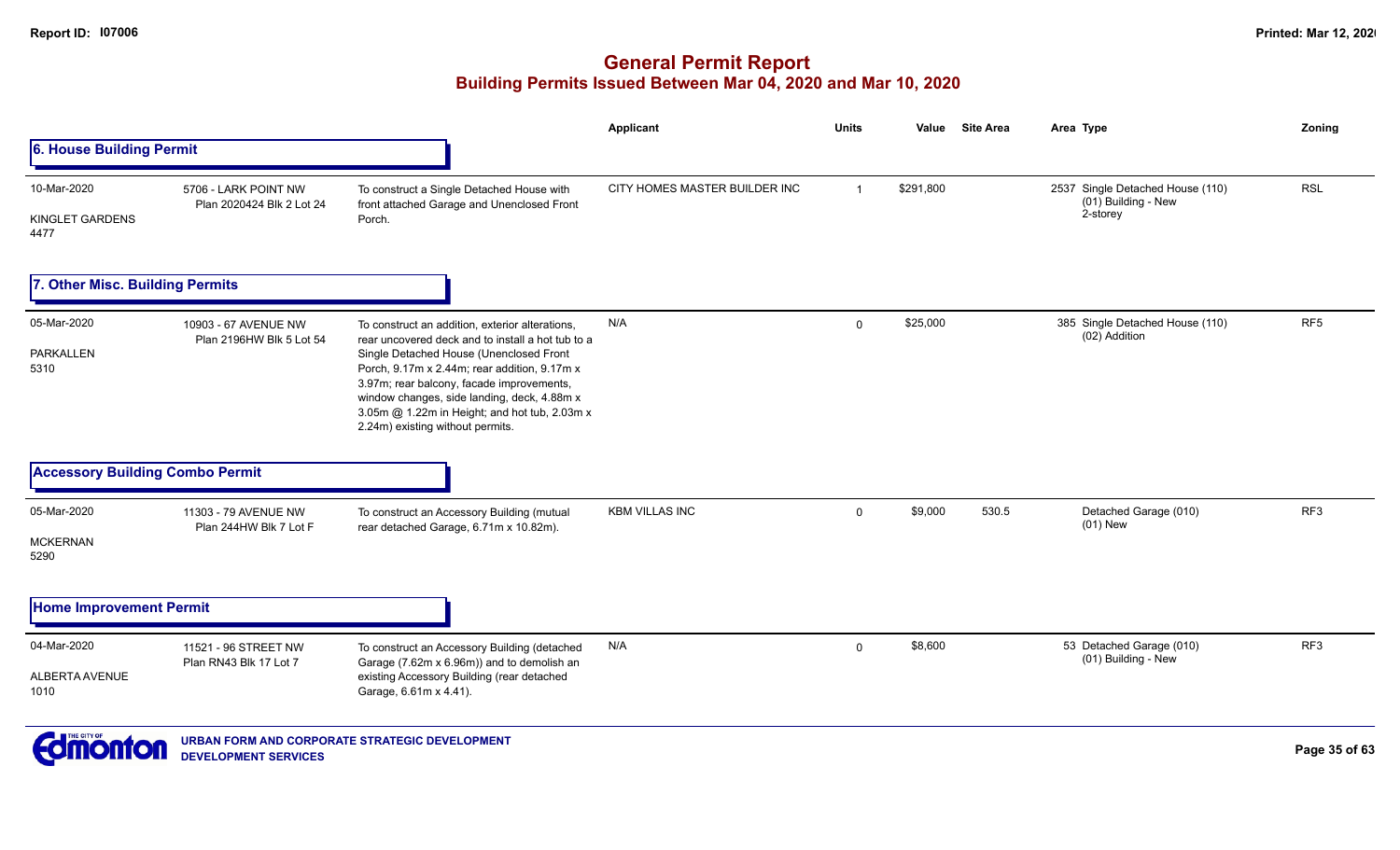|                                         |                                                   |                                                                                                                                                                    | Applicant                  | <b>Units</b>   | Value    | <b>Site Area</b> | Area Type                                                            | Zoning          |
|-----------------------------------------|---------------------------------------------------|--------------------------------------------------------------------------------------------------------------------------------------------------------------------|----------------------------|----------------|----------|------------------|----------------------------------------------------------------------|-----------------|
| <b>Home Improvement Permit</b>          |                                                   |                                                                                                                                                                    |                            |                |          |                  |                                                                      |                 |
| 04-Mar-2020<br>ALBERTA AVENUE<br>1010   | 11521 - 96 STREET NW<br>Plan RN43 Blk 17 Lot 7    | To construct an Accessory Building (detached<br>Garage (7.62m x 6.96m)) and to demolish an<br>existing Accessory Building (rear detached<br>Garage, 6.61m x 4.41). | N/A                        | $\mathbf{0}$   | \$3,400  |                  | Detached Garage(010)<br>(99) Demolition                              | RF <sub>3</sub> |
| 09-Mar-2020<br>ALBERTA AVENUE<br>1010   | 11326 - 95A STREET NW<br>Plan RN43 Blk 15 Lot 23  | To construct an Accessory building (detached<br>Garage, 7.32m x 6.71m).                                                                                            | <b>VIDA NOVA HOMES LTD</b> | $\mathbf{0}$   | \$7,900  |                  | 49 Detached Garage (010)<br>(01) Building - New                      | RF <sub>3</sub> |
| 10-Mar-2020<br><b>BROOKSIDE</b><br>5090 | 4607 - 140 STREET NW<br>Plan 996TR Blk 1 Lot 24A  | To construct exterior alterations to a Single<br>Detached House (new rooftop patio).                                                                               | JILLIAN BUILDERS INC       | 0              | \$40,000 |                  | Single Detached House (110)<br>(02) Addition                         | RF <sub>1</sub> |
| 04-Mar-2020<br>PLEASANTVIEW<br>5320     | 10920 - 60 AVENUE NW<br>Plan 2854KS Blk 17 Lot 1C | To develop a Secondary Suite (Existing Suite).                                                                                                                     | N/A                        | $\overline{1}$ | \$0      |                  | 93 Single Detached House (110)<br>(07) Add Suites to Single Dwelling | RF <sub>1</sub> |
| 05-Mar-2020<br>KILDARE<br>2400          | 14211 - 71 STREET NW<br>Plan 4044NY Blk 6 Lot 13  | To construct an Accessory Building (rear<br>detached Garage, 6.74m x 7.37m).                                                                                       | N/A                        | $\mathbf{0}$   | \$8,000  |                  | 50 Detached Garage (010)<br>(01) Building - New                      | RF <sub>1</sub> |
| 05-Mar-2020<br><b>PARKDALE</b><br>1160  | 11250 - 88 STREET NW<br>Plan RN43B Blk 69 Lot 22  | To construct exterior alterations to a Single<br>Detached House, existing without permits<br>(increase main floor height).                                         | <b>VIDA NOVA HOMES LTD</b> | $\mathbf 0$    | \$100    |                  | Single Detached House (110)<br>(02) Addition                         | RF3             |
| 05-Mar-2020<br><b>PARKDALE</b><br>1160  | 11250 - 88 STREET NW<br>Plan RN43B Blk 69 Lot 22  | To construct exterior alterations to a Single<br>Detached House, existing without permits<br>(increase main floor height).                                         | <b>VIDA NOVA HOMES LTD</b> | $\mathbf 0$    |          |                  | Single Detached House (110)<br>(03) Exterior Alterations             | RF3             |

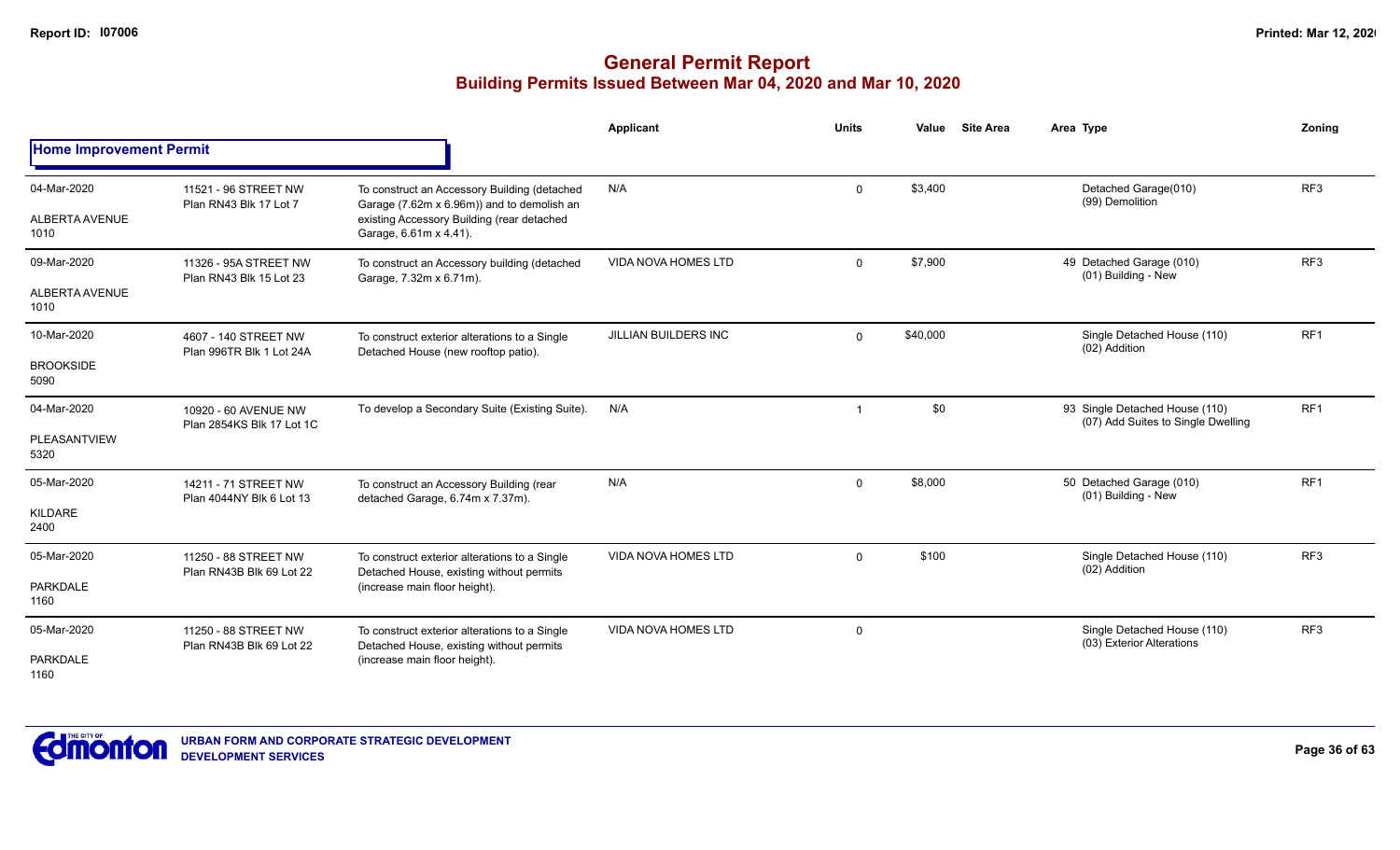|                                |                                                      |                                                                                                                  | Applicant                      | <b>Units</b>   | Value    | <b>Site Area</b> | Area Type                                                         | Zonina          |
|--------------------------------|------------------------------------------------------|------------------------------------------------------------------------------------------------------------------|--------------------------------|----------------|----------|------------------|-------------------------------------------------------------------|-----------------|
| <b>Home Improvement Permit</b> |                                                      |                                                                                                                  |                                |                |          |                  |                                                                   |                 |
| 05-Mar-2020                    | 12A - VALLEYVIEW CRESCENT<br><b>NW</b>               | To construct an Accessory Building (addition To<br>Existing Accessory Building, 2.28m x 6.71m).                  | <b>NOVESTA HOMES LTD</b>       | $\mathbf 0$    | \$0      |                  | 62 Addition To Existing Accessory Building<br>(01) Building - New | RF1             |
| <b>PARKVIEW</b><br>3330        | Plan 1820775 Blk 9 Lot 19B                           |                                                                                                                  |                                |                |          |                  |                                                                   |                 |
| 09-Mar-2020                    | 415 - LEE RIDGE ROAD NW<br>Plan 3566TR Blk 21 Lot 37 | To construct an Accessory Building (shed,<br>3.14m x 4.35m), existing without permits.                           | N/A                            | $\mathbf 0$    | \$400    |                  | 14 Shed (040)<br>(01) Building - New                              | RF <sub>1</sub> |
| <b>LEE RIDGE</b><br>6400       |                                                      |                                                                                                                  |                                |                |          |                  |                                                                   |                 |
| 09-Mar-2020                    | 18445 - 122 AVENUE NW<br>Plan 9323292 Lot 11A        | To construct an Accessory Building (detached<br>Garage (12.19m x 24.38m)).                                       | LUSO INTERNATIONAL DESIGN INC  | $\mathbf{0}$   | \$8,600  |                  | 53 Detached Garage (010)<br>(01) Building - New                   | DC <sub>2</sub> |
| KINOKAMAU PLAINS AREA<br>4475  |                                                      |                                                                                                                  |                                |                |          |                  |                                                                   |                 |
| 09-Mar-2020                    | 9118 - 66 AVENUE NW<br>Plan 1923369 Blk 17 Lot 22A   | To construct an Accessory building (rear                                                                         | ENCORE MASTER BUILDER INC      | $\overline{0}$ | \$6,100  |                  | 38 Detached Garage (010)<br>(01) Building - New                   | RF1, RF1        |
| <b>HAZELDEAN</b><br>6290       |                                                      | detached Garage (5.79m x 6.55m)).                                                                                |                                |                |          |                  |                                                                   |                 |
| 06-Mar-2020                    | 8754 - 79 AVENUE NW<br>Plan 1389HW Blk 15 Lot 1      | To construct an Accessory Building (mutual<br>detached Garage (12.04m x 6.1m)).                                  | <b>ACCENT INFILLS LTD</b>      | $\Omega$       | \$5,800  |                  | 36 Detached Garage (010)<br>(01) Building - New                   | RF <sub>3</sub> |
| KING EDWARD PARK<br>6360       |                                                      |                                                                                                                  |                                |                |          |                  |                                                                   |                 |
| 10-Mar-2020                    | 4530 - 35A AVENUE NW<br>Plan 7922359 Blk 13 Lot 44   | To construct exterior alterations and develop a<br>Secondary Suite in the basement of a Single                   | <b>DINO CONTRACT KINGS LTD</b> |                | \$32,000 |                  | Single Detached House (110)<br>(07) Add Suites to Single Dwelling | <b>RPL</b>      |
| <b>MINCHAU</b><br>6530         |                                                      | Detached House (2 basement window<br>enlargement, 1.02 m x 0.61 m). Secondary Suite<br>existing without permits. |                                |                |          |                  |                                                                   |                 |
| 10-Mar-2020                    | 4530 - 35A AVENUE NW<br>Plan 7922359 Blk 13 Lot 44   | To construct exterior alterations and develop a<br>Secondary Suite in the basement of a Single                   | DINO CONTRACT KINGS LTD        | $\overline{0}$ |          |                  | Single Detached House (110)<br>(03) Exterior Alterations          | <b>RPL</b>      |
| <b>MINCHAU</b><br>6530         |                                                      | Detached House (2 basement window<br>enlargement, 1.02 m x 0.61 m). Secondary Suite<br>existing without permits. |                                |                |          |                  |                                                                   |                 |

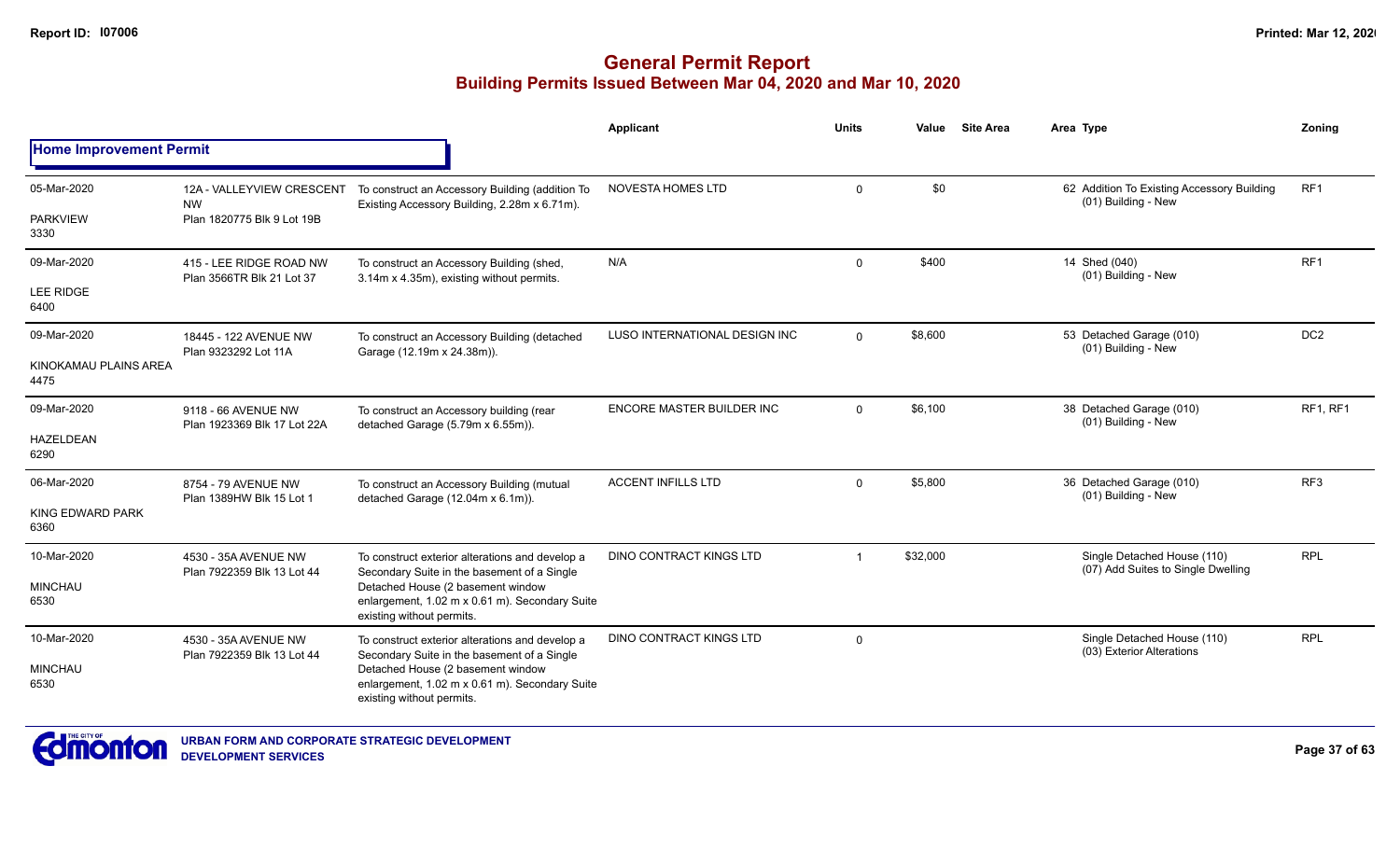|                                |                                                                      |                                                                                                                                   | Applicant                     | <b>Units</b> | Value    | <b>Site Area</b> | Area Type                                         | Zonina          |
|--------------------------------|----------------------------------------------------------------------|-----------------------------------------------------------------------------------------------------------------------------------|-------------------------------|--------------|----------|------------------|---------------------------------------------------|-----------------|
| <b>Home Improvement Permit</b> |                                                                      |                                                                                                                                   |                               |              |          |                  |                                                   |                 |
| 06-Mar-2020                    | 1.9515 - 76 AVENUE NW<br>Plan 1922882 Blk 17 Lot 41                  | To construct a rear uncovered deck to a<br>Semi-detached House (2.74m x 1.98m @ 0.60m                                             | <b>SILVER CREST HOMES</b>     | $\mathbf 0$  | \$1,400  |                  | 5 Semi-Detached House (210)<br>(03) Deck Attached | RF <sub>3</sub> |
| <b>RITCHIE</b><br>6610         |                                                                      | in Height), existing without permits.                                                                                             |                               |              |          |                  |                                                   |                 |
| 10-Mar-2020                    | 2.9515 - 76 AVENUE NW<br>Plan 1922882 Blk 17 Lot 42                  | To construct a rear uncovered deck to a<br>Semi-detached House (2.74m x 1.98m @ 0.96m                                             | SILVER CREST HOMES INC        | $\mathbf 0$  | \$1,400  |                  | 5 Semi-Detached House (210)<br>(03) Deck Attached | RF <sub>3</sub> |
| <b>RITCHIE</b><br>6610         |                                                                      | in Height), existing without permits.                                                                                             |                               |              |          |                  |                                                   |                 |
| 10-Mar-2020                    | 10811 - 130 STREET NW<br>Plan 2020231 Blk 22 Lot 16B                 | To construct an Accessory Building (rear<br>detached Garage 5.79m x 6.71m).                                                       | <b>JUSTIN GRAY HOMES</b>      | $\mathbf 0$  | \$20,200 |                  | 125 Detached Garage (010)<br>(01) Building - New  | RF1, RF1        |
| <b>WESTMOUNT</b><br>3440       |                                                                      |                                                                                                                                   |                               |              |          |                  |                                                   |                 |
| 04-Mar-2020                    | 13720 - 118 AVENUE NW<br>Plan 5902HW Blk 16 Lot 62                   | To construct a rear addition to a Single<br>Detached House (shed attached to Garage,<br>5.24m x 2.50m), existing without permits. | N/A                           | $\mathbf 0$  | \$1,700  |                  | Single Detached House (110)<br>(02) Addition      | RF1             |
| <b>DOVERCOURT</b><br>3170      |                                                                      |                                                                                                                                   |                               |              |          |                  |                                                   |                 |
| 04-Mar-2020                    | 10226 - 146 STREET NW<br>Plan 1631AQ Blk 7A Lot 3                    | To construct an Accessory building (detached<br>Garage, 8.23m x 7.32m).                                                           | PLATINUM LIVING HOMES         | $\mathbf 0$  | \$9,700  |                  | 60 Detached Garage (010)<br>(01) Building - New   | RF <sub>3</sub> |
| <b>GROVENOR</b><br>3210        |                                                                      |                                                                                                                                   |                               |              |          |                  |                                                   |                 |
| 09-Mar-2020                    | 12028 - 90 STREET NW                                                 | To construct a side addition to a Single                                                                                          | <b>WILLOWDALE RENOVATIONS</b> | $\Omega$     | \$19,000 |                  | Single Detached House (110)<br>(02) Addition      | RF <sub>3</sub> |
| ALBERTA AVENUE<br>1010         | Plan 2452AP Blk 1 Lots 4-5<br>Detached House (foyer, 1.52m x 6.40m). |                                                                                                                                   |                               |              |          |                  |                                                   |                 |
| 10-Mar-2020                    | 16003 - 109 STREET NW<br>Plan 7920295 Blk 52 Lot 102                 | To construct three Accessory buildings (shed<br>1, 1.88m x 1.83m; shed 2, 1.75m x 1.12m; shed                                     | PERMIT MASTERS                | $\mathbf 0$  | \$200    |                  | 8 Shed (040)<br>(01) Building - New               | RF <sub>1</sub> |
| <b>BEAUMARIS</b><br>3040       |                                                                      | 3, 3.14m x 2.53m), existing without permits.                                                                                      |                               |              |          |                  |                                                   |                 |

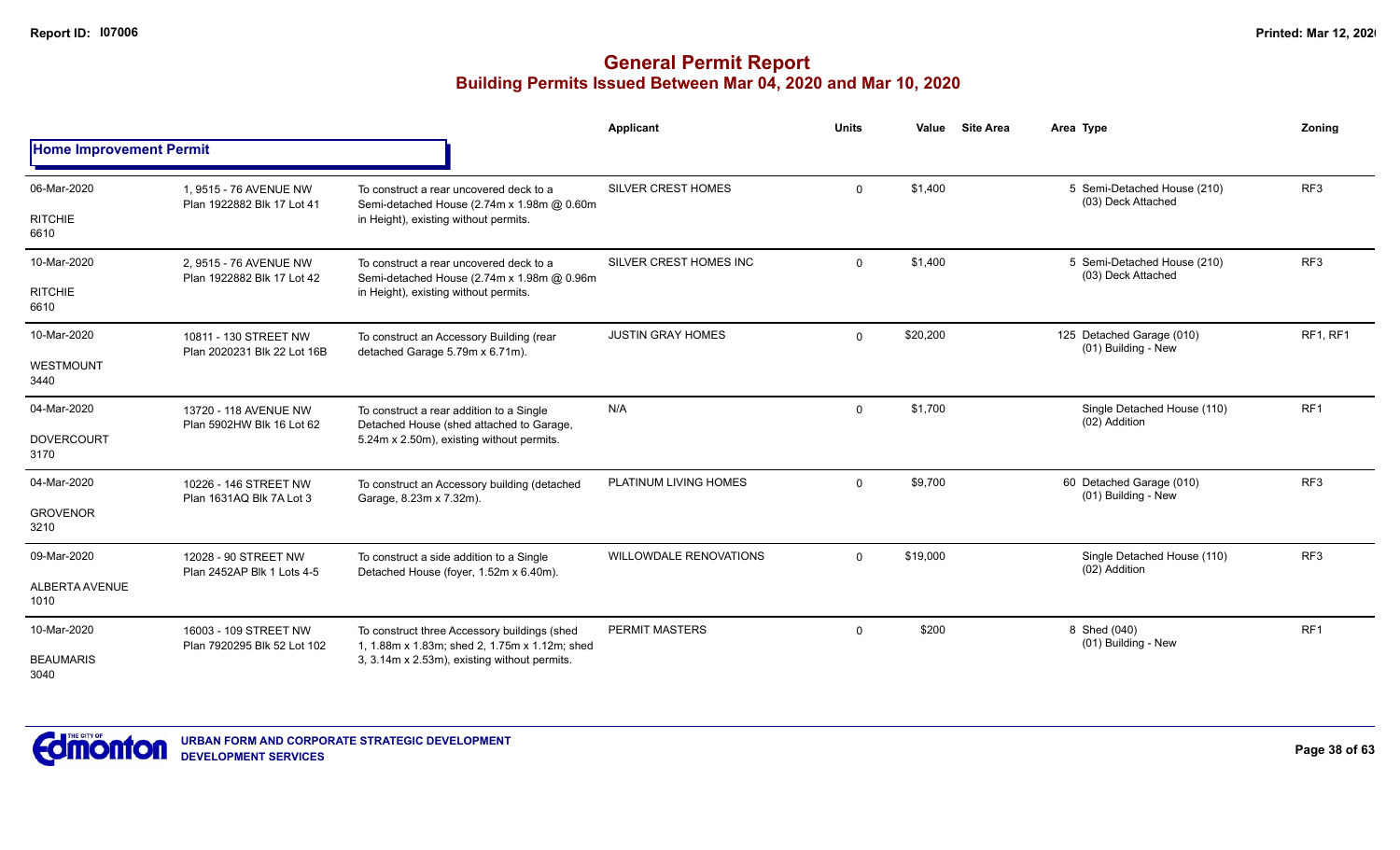|                                |                                                             |                                                                                                                              | Applicant                        | Units        | Value     | <b>Site Area</b>                    | Area Type                                                         | Zoning     |
|--------------------------------|-------------------------------------------------------------|------------------------------------------------------------------------------------------------------------------------------|----------------------------------|--------------|-----------|-------------------------------------|-------------------------------------------------------------------|------------|
| <b>Home Improvement Permit</b> |                                                             |                                                                                                                              |                                  |              |           |                                     |                                                                   |            |
| 10-Mar-2020                    | 16003 - 109 STREET NW<br>Plan 7920295 Blk 52 Lot 102        | To construct three Accessory buildings (shed<br>1, 1.88m x 1.83m; shed 2, 1.75m x 1.12m; shed                                | <b>PERMIT MASTERS</b>            | $\Omega$     | \$100     |                                     | 3 Shed (040)<br>(01) Building - New                               | RF1        |
| <b>BEAUMARIS</b><br>3040       |                                                             | 3, 3.14m x 2.53m), existing without permits.                                                                                 |                                  |              |           |                                     |                                                                   |            |
| 10-Mar-2020                    | 16003 - 109 STREET NW<br>Plan 7920295 Blk 52 Lot 102        | To construct three Accessory buildings (shed<br>1. 1.88m x 1.83m; shed 2. 1.75m x 1.12m; shed                                | PERMIT MASTERS<br>0              | \$100        |           | 2 Shed (040)<br>(01) Building - New | RF <sub>1</sub>                                                   |            |
| <b>BEAUMARIS</b><br>3040       |                                                             | 3, 3.14m x 2.53m), existing without permits.                                                                                 |                                  |              |           |                                     |                                                                   |            |
| 09-Mar-2020                    | 16303 - 49 STREET NW<br>Plan 0523420 Blk 15 Lot 75          | To construct an Accessory building, existing<br>without permits (play structure, 3.65 m x 2.74                               | N/A                              | $\mathbf{0}$ | \$0       |                                     | 8 Play Structure (090)<br>(01) Building - New                     | <b>RSL</b> |
| <b>BRINTNELL</b><br>2110       |                                                             | m).                                                                                                                          |                                  |              |           |                                     |                                                                   |            |
| 05-Mar-2020                    | 112 - 206 STREET SW<br>Plan 9724012 Blk 3 Lot 13            | To construct an addition and interior alterations<br>to a Single Detached House (addition to the                             | <b>B&amp;J CONSTRUCTION INC.</b> | $\Omega$     | \$255,000 |                                     | Single Detached House (110)<br>(02) Addition                      | <b>RR</b>  |
| <b>RIVERVIEW AREA</b><br>4463  |                                                             | Main Floor, Second Storey, and Attached<br>Garage, interior alterations to cut into basement<br>wall to heated crawl space). |                                  |              |           |                                     |                                                                   |            |
| 05-Mar-2020                    | 112 - 206 STREET SW<br>Plan 9724012 Blk 3 Lot 13            | To construct an addition and interior alterations<br>to a Single Detached House (addition to the                             | <b>B&amp;J CONSTRUCTION INC.</b> | $\Omega$     |           |                                     | Single Detached House (110)<br>(03) Interior Alterations          | <b>RR</b>  |
| <b>RIVERVIEW AREA</b><br>4463  |                                                             | Main Floor, Second Storey, and Attached<br>Garage, interior alterations to cut into basement<br>wall to heated crawl space). |                                  |              |           |                                     |                                                                   |            |
| 06-Mar-2020                    | 22348 - 94 AVENUE NW                                        | To develop a Secondary Suite in the Basement                                                                                 | N/A                              | -1           | \$50,000  |                                     | Single Detached House (110)<br>(07) Add Suites to Single Dwelling | <b>RMD</b> |
| <b>SECORD</b><br>4487          | Plan 1723442 Blk 14 Lot 35<br>of the Single Detached House. |                                                                                                                              |                                  |              |           |                                     |                                                                   |            |
| 05-Mar-2020                    | 11136 - 76 AVENUE NW                                        | To construct an addition to a Single Detached                                                                                | N/A                              | $\Omega$     | \$15,000  |                                     | Single Detached House (110)<br>(02) Addition                      | RF3        |
| <b>MCKERNAN</b><br>5290        | Plan 1522762 Blk 16 Lot 23                                  | House (Unheated Room) and to extend the<br>depth of the front balcony.                                                       |                                  |              |           |                                     |                                                                   |            |

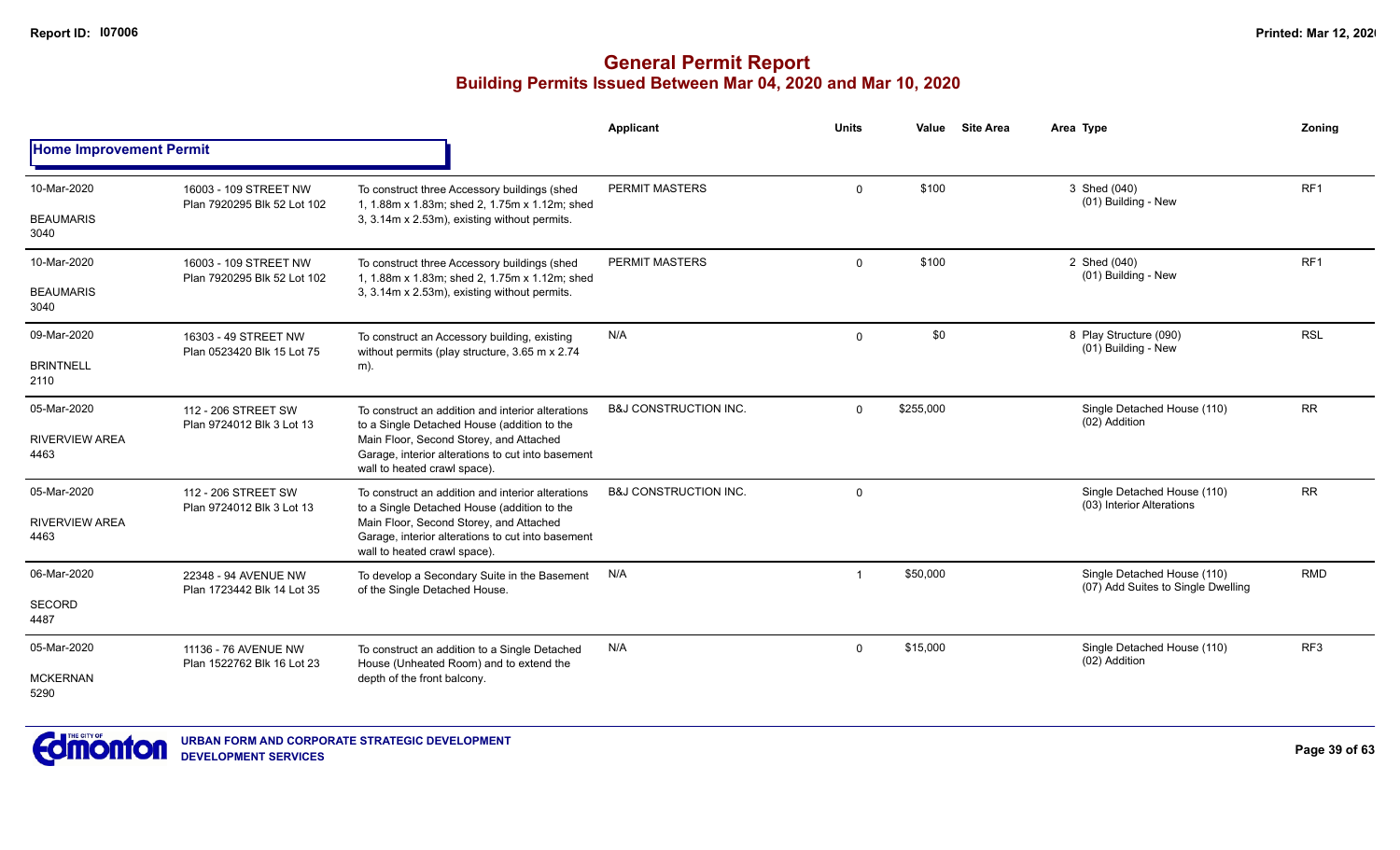|                                  |                                                                                                                                                                                                                                        |                                                                                                              | Applicant                                              | <b>Units</b> | Value                                                        | <b>Site Area</b>                                | Area Type                                                           | Zoning          |
|----------------------------------|----------------------------------------------------------------------------------------------------------------------------------------------------------------------------------------------------------------------------------------|--------------------------------------------------------------------------------------------------------------|--------------------------------------------------------|--------------|--------------------------------------------------------------|-------------------------------------------------|---------------------------------------------------------------------|-----------------|
| <b>Home Improvement Permit</b>   |                                                                                                                                                                                                                                        |                                                                                                              |                                                        |              |                                                              |                                                 |                                                                     |                 |
| 09-Mar-2020                      | 6224 - 127 STREET NW                                                                                                                                                                                                                   | To construct exterior alterations and an addition                                                            | <b>INFINITY CONSTRUCTION LTD.</b>                      | $\Omega$     |                                                              |                                                 | Single Detached House (110)<br>(03) Exterior Alterations            | RF <sub>1</sub> |
| <b>GRANDVIEW HEIGHTS</b><br>5210 | Plan 600MC Blk 7 Lot 15                                                                                                                                                                                                                | to a Single Detached House (Unenclosed Front<br>Porch, 3.00m x 2.01m, roof changes, facade<br>improvements). |                                                        |              |                                                              |                                                 |                                                                     |                 |
| 06-Mar-2020                      | 11320 - 46 AVENUE NW<br>Plan 5397MC Blk 6 Lot 21                                                                                                                                                                                       | To construct an addition to a Single Detached                                                                | <b>GEODETIC SURVEYS &amp; ENGINEERING L</b>            | $\Omega$     | \$500                                                        |                                                 | Single Detached House (110)<br>(02) Addition                        | RF <sub>1</sub> |
| <b>MALMO PLAINS</b><br>5280      |                                                                                                                                                                                                                                        | House (addition of cantilever on main floor),<br>existing without permits.                                   |                                                        |              |                                                              |                                                 |                                                                     |                 |
| 06-Mar-2020                      | 20710 - 99B AVENUE NW<br>Plan 1920902 Blk 5 Lot 104                                                                                                                                                                                    | To construct an Accessory Building (detached<br>Garage, 5.49m x 6.1m).                                       | DAYTONA HOMES INC                                      | $\Omega$     | \$5,400                                                      | 33 Detached Garage (010)<br>(01) Building - New | <b>UCRH</b>                                                         |                 |
| <b>STEWART GREENS</b><br>4486    |                                                                                                                                                                                                                                        |                                                                                                              |                                                        |              |                                                              |                                                 |                                                                     |                 |
| 06-Mar-2020                      | 20708 - 99B AVENUE NW                                                                                                                                                                                                                  | To construct an Accessory Building (detached<br>Garage, 5.49m x 6.1m).                                       | DAYTONA HOMES INC                                      | $\Omega$     | \$5,400                                                      |                                                 | 33 Detached Garage (010)<br>(01) Building - New                     | <b>UCRH</b>     |
| <b>STEWART GREENS</b><br>4486    | Plan 1920902 Blk 5 Lot 105                                                                                                                                                                                                             |                                                                                                              |                                                        |              |                                                              |                                                 |                                                                     |                 |
| 10-Mar-2020                      | 21809 - 93 AVENUE NW<br>Plan 1923304 Blk 31 Lot 26                                                                                                                                                                                     | To construct an Accessory Building (detached<br>mutual Garage 24.4 m x 6.1 m).                               | <b>STREETSIDE DEVELOPMENTS</b>                         | $\Omega$     | 149 Detached Garage (010)<br>\$24,000<br>(01) Building - New |                                                 | <b>RF5, RF5, RF5</b><br>RF <sub>5</sub>                             |                 |
| <b>SECORD</b><br>4487            |                                                                                                                                                                                                                                        |                                                                                                              |                                                        |              |                                                              |                                                 |                                                                     |                 |
| 05-Mar-2020                      | 8123 - 83 AVENUE NW                                                                                                                                                                                                                    | To develop a Secondary Suite in the Basement<br>of a Semi-Detached House.                                    | DINO CONTRACT KINGS                                    |              | \$20,000                                                     |                                                 | 822 Semi-Detached House (210)<br>(07) Add Suites to Single Dwelling | RF <sub>3</sub> |
| <b>IDYLWYLDE</b><br>6320         | Plan 6101NY Blk 34 Lot 32A                                                                                                                                                                                                             | (2 Bedrooms, 1 Bathroom, 1 Kitchen, 1 Living<br>room, and 1 Mechanical room)                                 |                                                        |              |                                                              |                                                 |                                                                     |                 |
| 06-Mar-2020                      | 9506 - 91 STREET NW                                                                                                                                                                                                                    | To construct exterior and interior alterations                                                               | 2002995 ALBERTA LTD O/A ALAIR<br><b>HOMES EDMONTON</b> | $\mathbf 0$  |                                                              |                                                 | Single Detached House (110)<br>(03) Exterior Alterations            | RF <sub>1</sub> |
| <b>STRATHEARN</b><br>6710        | Plan 8296ET Blk 4 Lot 37<br>(windows replacements and relocation; Main<br>floor load bearing wall removal and new<br>stairwell, and a Basement development in a<br>Single Detached House, NOT to be used as an<br>additional Dwelling. |                                                                                                              |                                                        |              |                                                              |                                                 |                                                                     |                 |

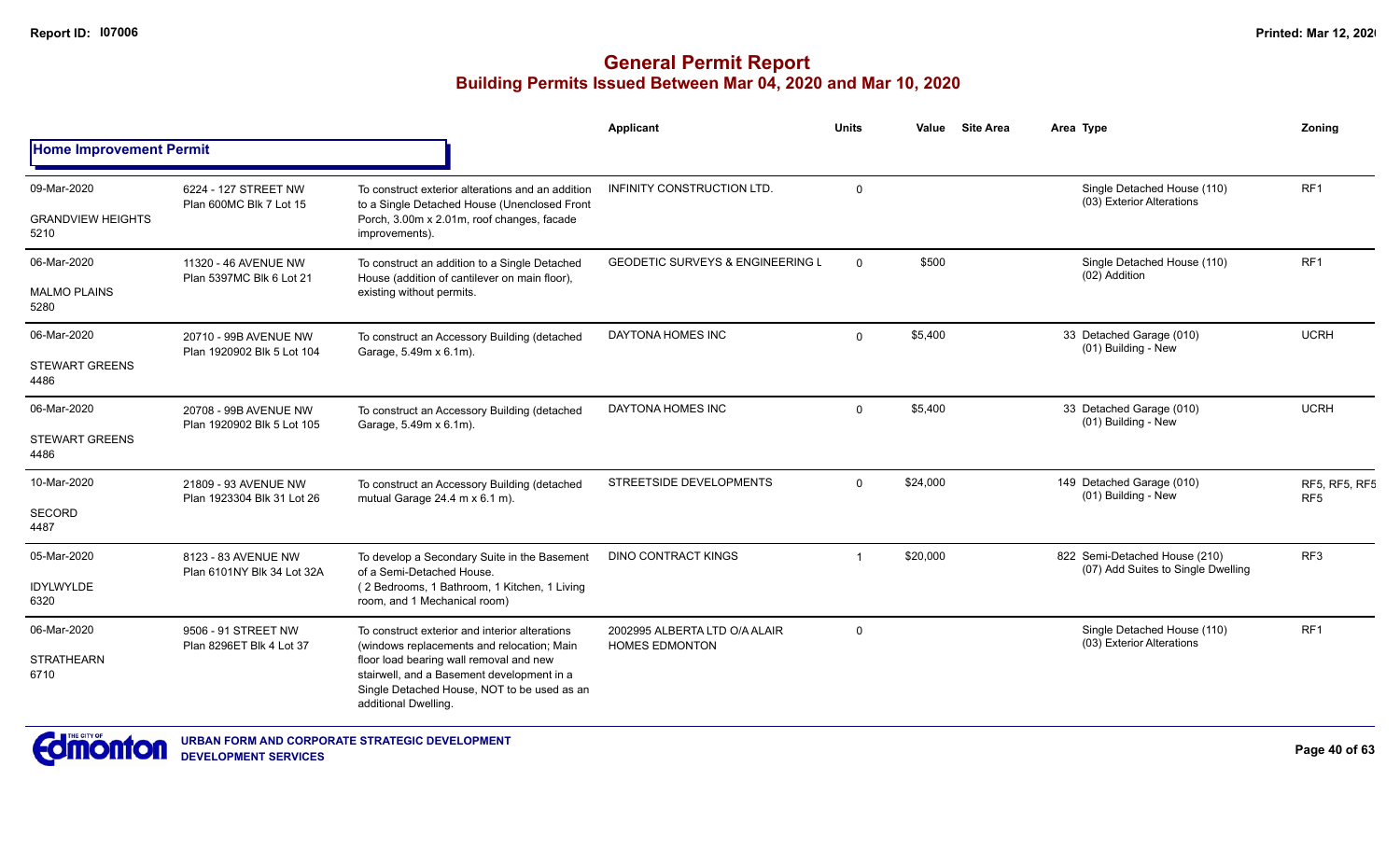|                                            |                                                                      |                                                                                                                                                                                                                                                                                                                                                                  | Applicant                                              | <b>Units</b> | Value<br><b>Site Area</b> | Area Type     |                                                          | Zoning                                  |
|--------------------------------------------|----------------------------------------------------------------------|------------------------------------------------------------------------------------------------------------------------------------------------------------------------------------------------------------------------------------------------------------------------------------------------------------------------------------------------------------------|--------------------------------------------------------|--------------|---------------------------|---------------|----------------------------------------------------------|-----------------------------------------|
| <b>Home Improvement Permit</b>             |                                                                      |                                                                                                                                                                                                                                                                                                                                                                  |                                                        |              |                           |               |                                                          |                                         |
| 06-Mar-2020<br><b>STRATHEARN</b><br>6710   | 9506 - 91 STREET NW<br>Plan 8296ET Blk 4 Lot 37                      | To construct exterior and interior alterations<br>(windows replacements and relocation; Main<br>floor load bearing wall removal and new<br>stairwell, and a Basement development in a<br>Single Detached House, NOT to be used as an<br>additional Dwelling.                                                                                                     | 2002995 ALBERTA LTD O/A ALAIR<br><b>HOMES EDMONTON</b> | $\Omega$     |                           |               | Single Detached House (110)<br>(03) Interior Alterations | RF <sub>1</sub>                         |
| 10-Mar-2020<br><b>SECORD</b><br>4487       | 21811 - 93 AVENUE NW<br>Plan 1923304 Blk 31 Lot 25                   | To construct an Accessory Building (detached<br>mutual Garage $24.4$ m x 6.1 m).                                                                                                                                                                                                                                                                                 | <b>STREETSIDE DEVELOPMENTS</b>                         | $\Omega$     | \$24,000                  |               | 149 Detached Garage (010)<br>(01) Building - New         | <b>RF5, RF5, RF5</b><br>RF <sub>5</sub> |
| 06-Mar-2020<br><b>MEYONOHK</b><br>6470     | 2656 - 89 STREET NW<br>Plan 7621055 Blk 23 Lot 21                    | To construct a rear addition (sun room, 4.45m x<br>3.66m) and rear uncovered deck (irregular<br>shape, $8.41m \times 4.27m$ @ 1.3m in Height).                                                                                                                                                                                                                   | <b>IDEAL SUNDECKS</b>                                  | $\Omega$     | \$42,500                  | (02) Addition | Single Detached House (110)                              | RF <sub>1</sub>                         |
| 06-Mar-2020<br><b>MEYONOHK</b><br>6470     | 2656 - 89 STREET NW<br>Plan 7621055 Blk 23 Lot 21                    | To construct a rear addition (sun room, 4.45m x<br>3.66m) and rear uncovered deck (irregular<br>shape, 8.41m x 4.27m @ 1.3m in Height).                                                                                                                                                                                                                          | <b>IDEAL SUNDECKS</b>                                  | $\Omega$     | \$9,000                   |               | 36 Single Detached House (110)<br>(03) Deck Attached     | RF <sub>1</sub>                         |
| 05-Mar-2020<br><b>CARTER CREST</b><br>5130 | 1383 - CARTER CREST ROAD<br><b>NW</b><br>Plan 9321169 Blk 140 Lot 82 | To construct a rear addition (Main Floor, 3.75m<br>x 3.65m), interior alterations (Basement<br>development, NOT to be used as an additional<br>Dwelling; main floor, existing kitchen to become<br>nook and existing dining room to become<br>kitchen and alterations to laundry room), and<br>exterior alterations (new windows in main floor<br>and basement). | KIMBERLEY CONSTRUCTION<br><b>MANAGEMENT LTD</b>        | <sup>0</sup> | \$120,000                 | (02) Addition | Single Detached House (110)                              | RF <sub>1</sub>                         |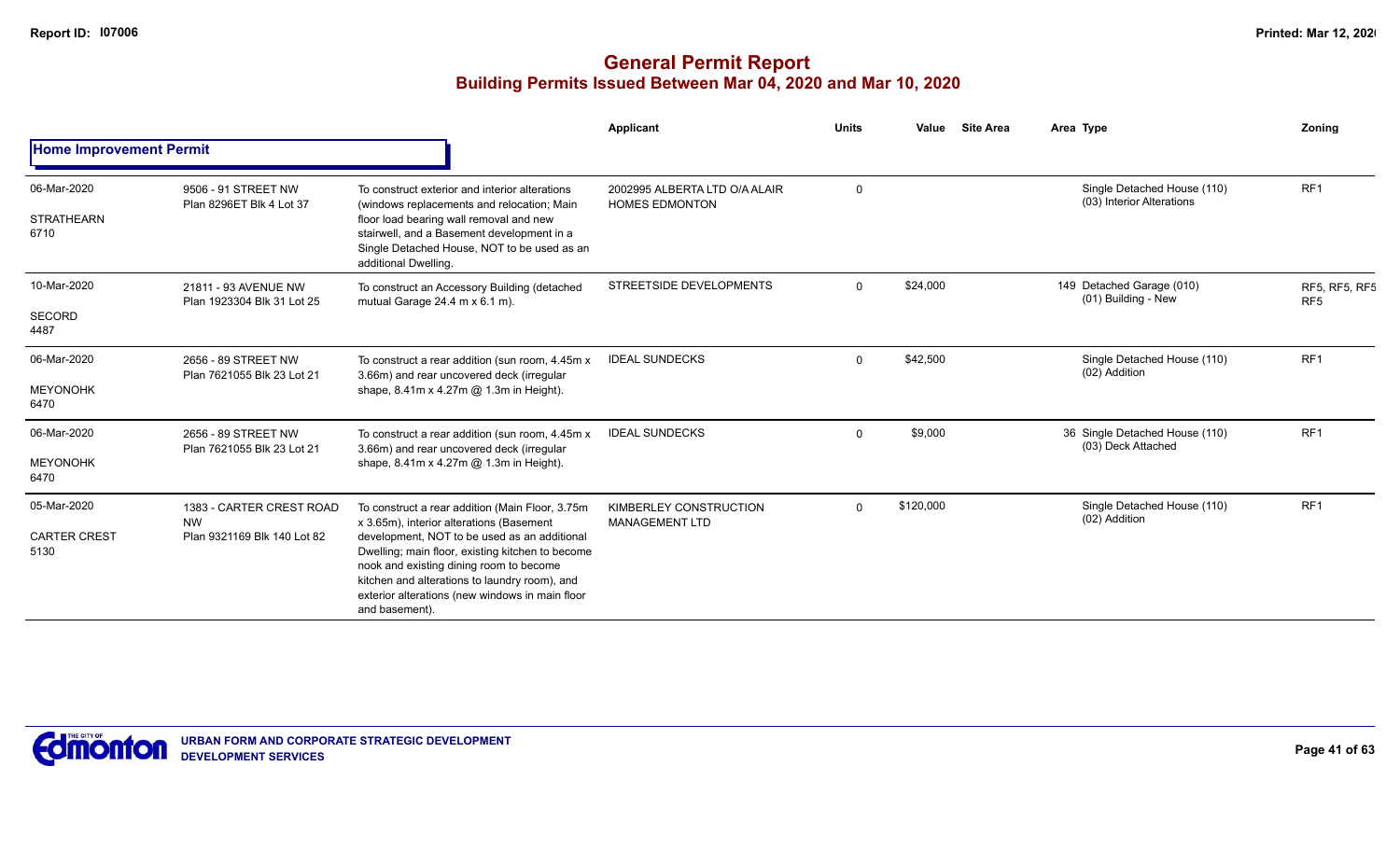|                                            |                                                                      |                                                                                                                                                                                                                                                                                                                                                                   | Applicant                                       | <b>Units</b> | Value<br><b>Site Area</b> | Area Type                                                            | Zoning          |
|--------------------------------------------|----------------------------------------------------------------------|-------------------------------------------------------------------------------------------------------------------------------------------------------------------------------------------------------------------------------------------------------------------------------------------------------------------------------------------------------------------|-------------------------------------------------|--------------|---------------------------|----------------------------------------------------------------------|-----------------|
| <b>Home Improvement Permit</b>             |                                                                      |                                                                                                                                                                                                                                                                                                                                                                   |                                                 |              |                           |                                                                      |                 |
| 05-Mar-2020<br><b>CARTER CREST</b><br>5130 | 1383 - CARTER CREST ROAD<br><b>NW</b><br>Plan 9321169 Blk 140 Lot 82 | To construct a rear addition (Main Floor, 3.75m<br>x 3.65m), interior alterations (Basement<br>development, NOT to be used as an additional<br>Dwelling; main floor, existing kitchen to become<br>nook and existing dining room to become<br>kitchen and alterations to laundry room), and<br>exterior alterations (new windows in main floor<br>and basement).  | KIMBERLEY CONSTRUCTION<br><b>MANAGEMENT LTD</b> | $\Omega$     |                           | Single Detached House (110)<br>(03) Exterior Alterations             | RF <sub>1</sub> |
| 05-Mar-2020<br><b>CARTER CREST</b><br>5130 | 1383 - CARTER CREST ROAD<br><b>NW</b><br>Plan 9321169 Blk 140 Lot 82 | To construct a rear addition (Main Floor, 3.75m)<br>x 3.65m), interior alterations (Basement<br>development, NOT to be used as an additional<br>Dwelling; main floor, existing kitchen to become<br>nook and existing dining room to become<br>kitchen and alterations to laundry room), and<br>exterior alterations (new windows in main floor<br>and basement). | KIMBERLEY CONSTRUCTION<br><b>MANAGEMENT LTD</b> | $\Omega$     |                           | Single Detached House (110)<br>(03) Interior Alterations             | RF <sub>1</sub> |
| 04-Mar-2020<br><b>HIGHLANDS</b><br>2330    | 11321 - 52 STREET NW<br>Plan 2951HW Blk 5 Lot 5                      | To develop a Secondary Suite in the Basement<br>of a Single Detached House, existing without<br>permits.                                                                                                                                                                                                                                                          | N/A                                             |              | \$20,000                  | 41 Single Detached House (110)<br>(07) Add Suites to Single Dwelling | RF <sub>1</sub> |
| 04-Mar-2020<br><b>WALKER</b><br>6662       | 3750 - WEIDLE CRESCENT SW<br>Plan 1525168 Blk 17 Lot 50              | To construct interior alterations to a<br>Semi-Detached House (Basement development,<br>NOT to be used as an additional Dwelling, 1<br>Bedroom, 1 Mech Room, 1 Bathroom, 1 Living<br>Room).                                                                                                                                                                       | <b>FABULOUS CONSTRUCTION LTD</b>                | $\Omega$     | \$12,000                  | Semi-Detached House (210)<br>(03) Interior Alterations               | RF4, RF4        |
| 05-Mar-2020<br>MAPLE<br>6441               | 2146 - MAPLE ROAD NW<br>Plan 1922185 Blk 2 Lot 31                    | To construct an Accessory building (detached<br>Garage, 10.95m x 6.10m).                                                                                                                                                                                                                                                                                          | <b>HOMES BY AVI</b>                             | $\Omega$     | \$11,100                  | 67 Detached Garage (010)<br>(01) Building - New                      | <b>RMD</b>      |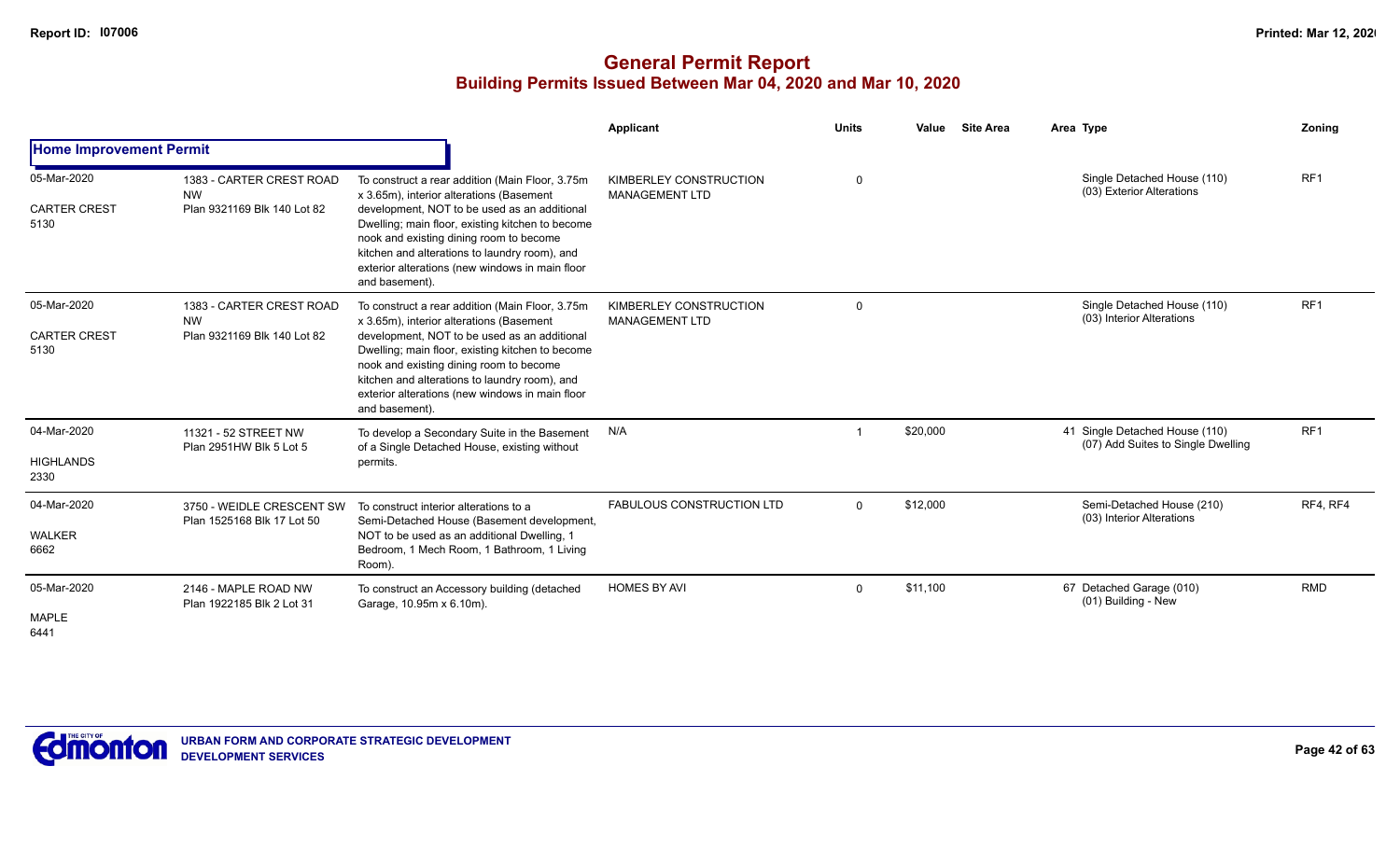|                                        |                                                    |                                                                                                                                                                                                                                                                | Applicant                                                           | <b>Units</b> | Value    | <b>Site Area</b> | Area Type                                                              | Zoning          |
|----------------------------------------|----------------------------------------------------|----------------------------------------------------------------------------------------------------------------------------------------------------------------------------------------------------------------------------------------------------------------|---------------------------------------------------------------------|--------------|----------|------------------|------------------------------------------------------------------------|-----------------|
| <b>Home Improvement Permit</b>         |                                                    |                                                                                                                                                                                                                                                                |                                                                     |              |          |                  |                                                                        |                 |
| 06-Mar-2020<br><b>FRASER</b><br>2280   | 286 - FRASER WAY NW<br>Plan 1325000 Blk 115 Lot 4  | To develop a Secondary Suite in the Basement<br>of a Single Detached House.                                                                                                                                                                                    | 1993085 ALBERTA LTD O/A AR<br><b>BASEMENT DEVELOPERS AND MOVERS</b> |              | \$40,000 |                  | Single Detached House (110)<br>(07) Add Suites to Single Dwelling      | RSL, RSL        |
| 06-Mar-2020<br><b>BISSET</b><br>6030   | 3511 - 33 AVENUE NW<br>Plan 8021675 Blk 52 Lot 25  | To develop a Secondary Suite in the basement<br>of a Single Detached House and to construct<br>interior and exterior alterations (adding rear<br>door for suite entrance and wall/door<br>separation between the Primary Dwelling and<br>the Secondary Suite). | N/A                                                                 |              | \$35,000 |                  | 1375 Single Detached House (110)<br>(07) Add Suites to Single Dwelling | RF <sub>1</sub> |
| 06-Mar-2020<br><b>BISSET</b><br>6030   | 3511 - 33 AVENUE NW<br>Plan 8021675 Blk 52 Lot 25  | To develop a Secondary Suite in the basement<br>of a Single Detached House and to construct<br>interior and exterior alterations (adding rear<br>door for suite entrance and wall/door<br>separation between the Primary Dwelling and<br>the Secondary Suite). | N/A                                                                 | $\Omega$     |          |                  | Single Detached House (110)<br>(03) Exterior Alterations               | RF <sub>1</sub> |
| 09-Mar-2020<br><b>MAYFIELD</b><br>4290 | 10921 - 159 STREET NW<br>Plan 2020259 Blk 7 Lot 5A | To construct an Accessory building (detached<br>Garage, 5.74m x 5.79m).                                                                                                                                                                                        | ENCORE MASTER BUILDER INC                                           | $\Omega$     | \$5,500  |                  | 33 Detached Garage (010)<br>(01) Building - New                        | RF <sub>1</sub> |
| 09-Mar-2020<br><b>WALKER</b><br>6662   | 2332 - 54 STREET SW<br>Plan 1823364 Blk 10 Lot 30  | To construct exterior alterations to a Single<br>Detached House (new side door on left<br>elevation).                                                                                                                                                          | <b>MONTORIO HOMES</b>                                               | $\Omega$     |          |                  | Single Detached House (110)<br>(03) Exterior Alterations               | <b>RSL</b>      |
| 05-Mar-2020<br><b>GOLD BAR</b><br>6270 | 4639 - 105 AVENUE NW<br>Plan 3878KS Blk 73 Lot 35  | To construct exterior alterations to a Single<br>Detached House (replace siding with vinyl<br>siding, add insulation and replace front bay<br>window).                                                                                                         | SHIGNANSKI CONSTRUCTION                                             | $\Omega$     |          |                  | Single Detached House (110)<br>(03) Exterior Alterations               | RF <sub>1</sub> |

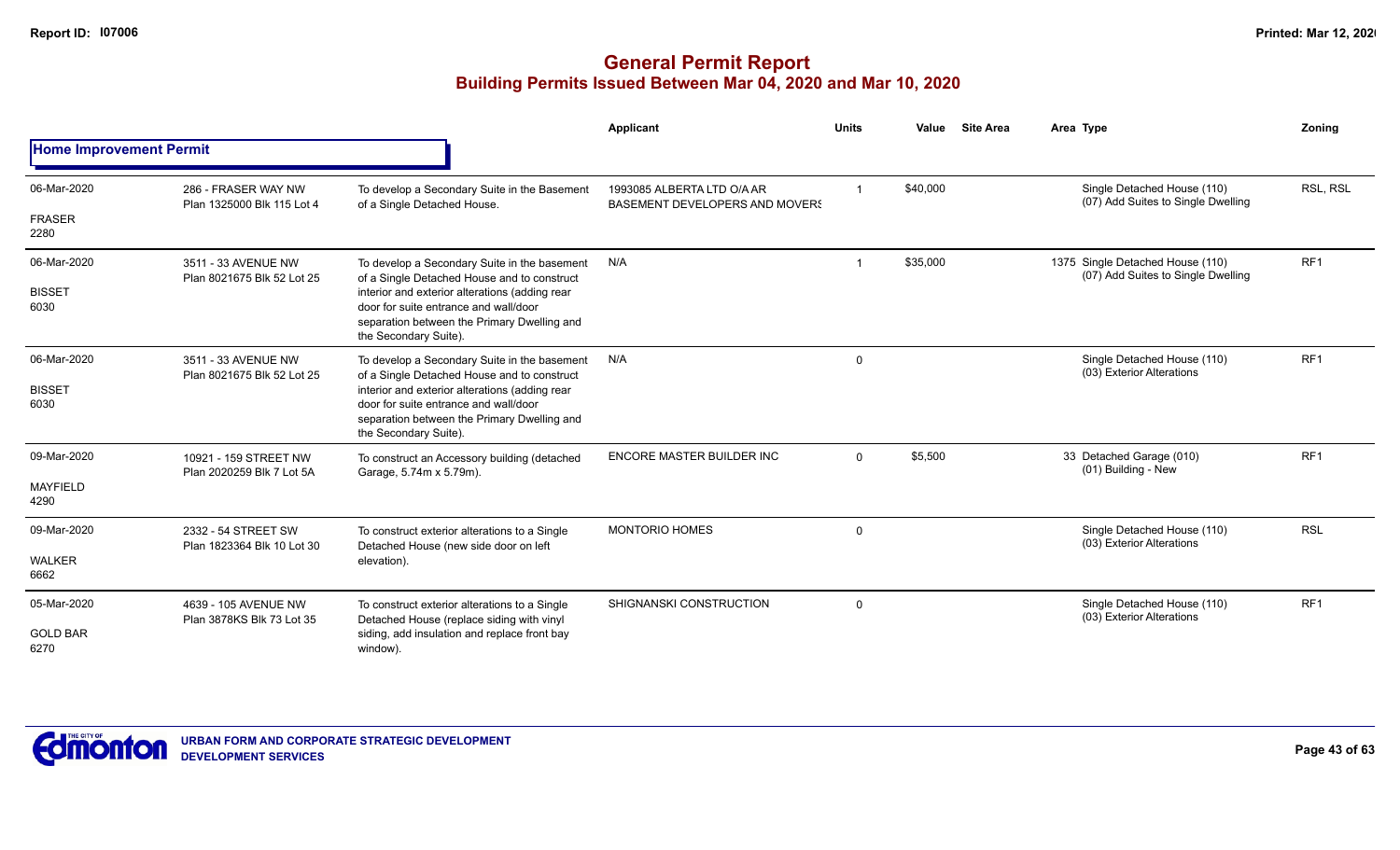|                                                |                                                    |                                                                                                                                                                                                                                                                                                                                                                     | Applicant                                       | <b>Units</b> | Value    | <b>Site Area</b> | Area Type                                                       | Zoning          |
|------------------------------------------------|----------------------------------------------------|---------------------------------------------------------------------------------------------------------------------------------------------------------------------------------------------------------------------------------------------------------------------------------------------------------------------------------------------------------------------|-------------------------------------------------|--------------|----------|------------------|-----------------------------------------------------------------|-----------------|
| <b>Home Improvement Permit</b>                 |                                                    |                                                                                                                                                                                                                                                                                                                                                                     |                                                 |              |          |                  |                                                                 |                 |
| 05-Mar-2020<br><b>LENDRUM PLACE</b><br>5270    | 5116 - 114 STREET NW<br>Plan 2955MC Blk 3 Lot 22   | To construct interior and exterior alterations to a<br>Single Detached House (Basement<br>development, NOT to be used as an additional<br>Dwelling, front addition (Covered Deck),<br>foundation repair, enlargement of three<br>basement windows, removal of one basement<br>window, and removal of one main floor<br>window and installation of rear patio door). | JARRAD CONTRACTING                              | $\Omega$     |          |                  | Single Detached House (110)<br>(03) Exterior Alterations        | RF <sub>1</sub> |
| 05-Mar-2020<br><b>LENDRUM PLACE</b><br>5270    | 5116 - 114 STREET NW<br>Plan 2955MC Blk 3 Lot 22   | To construct interior and exterior alterations to a<br>Single Detached House (Basement<br>development, NOT to be used as an additional<br>Dwelling, front addition (Covered Deck),<br>foundation repair, enlargement of three<br>basement windows, removal of one basement<br>window, and removal of one main floor<br>window and installation of rear patio door). | <b>JARRAD CONTRACTING</b>                       | $\Omega$     |          |                  | Single Detached House (110)<br>(03) Interior Alterations        | RF <sub>1</sub> |
| 05-Mar-2020<br><b>LENDRUM PLACE</b><br>5270    | 5116 - 114 STREET NW<br>Plan 2955MC Blk 3 Lot 22   | To construct interior and exterior alterations to a<br>Single Detached House (Basement<br>development, NOT to be used as an additional<br>Dwelling, front addition (Covered Deck),<br>foundation repair, enlargement of three<br>basement windows, removal of one basement<br>window, and removal of one main floor<br>window and installation of rear patio door). | <b>JARRAD CONTRACTING</b>                       | $\Omega$     |          |                  | Single Detached House (110)<br>(02) Addition                    | RF <sub>1</sub> |
| 06-Mar-2020 HAYS<br><b>RIDGE AREA</b><br>5465  | 651 - HOWATT DRIVE SW<br>Plan 1324082 Blk 1 Lot 22 | To construct interior alterations to a Single<br>Detached House (Basement development, NOT<br>to be used as an additional Dwelling).                                                                                                                                                                                                                                | KIMBERLEY CONSTRUCTION<br><b>MANAGEMENT LTD</b> | $\mathbf{0}$ | \$57,100 |                  | Single Detached House (110)<br>(03) Interior Alterations        | <b>RSL</b>      |
| 10-Mar-2020<br><b>KING EDWARD PARK</b><br>6360 | 7330 - 79 AVENUE NW<br>Plan 1830NY Blk 13 Lot 18   | To develop a Secondary Suite in the Basement<br>of a Semi-detached House (New Suite).                                                                                                                                                                                                                                                                               | <b>BOB THE BUILDER AND SONS</b>                 | $\mathbf 1$  | \$20,000 |                  | Semi-Detached House (210)<br>(07) Add Suites to Single Dwelling | RF <sub>3</sub> |

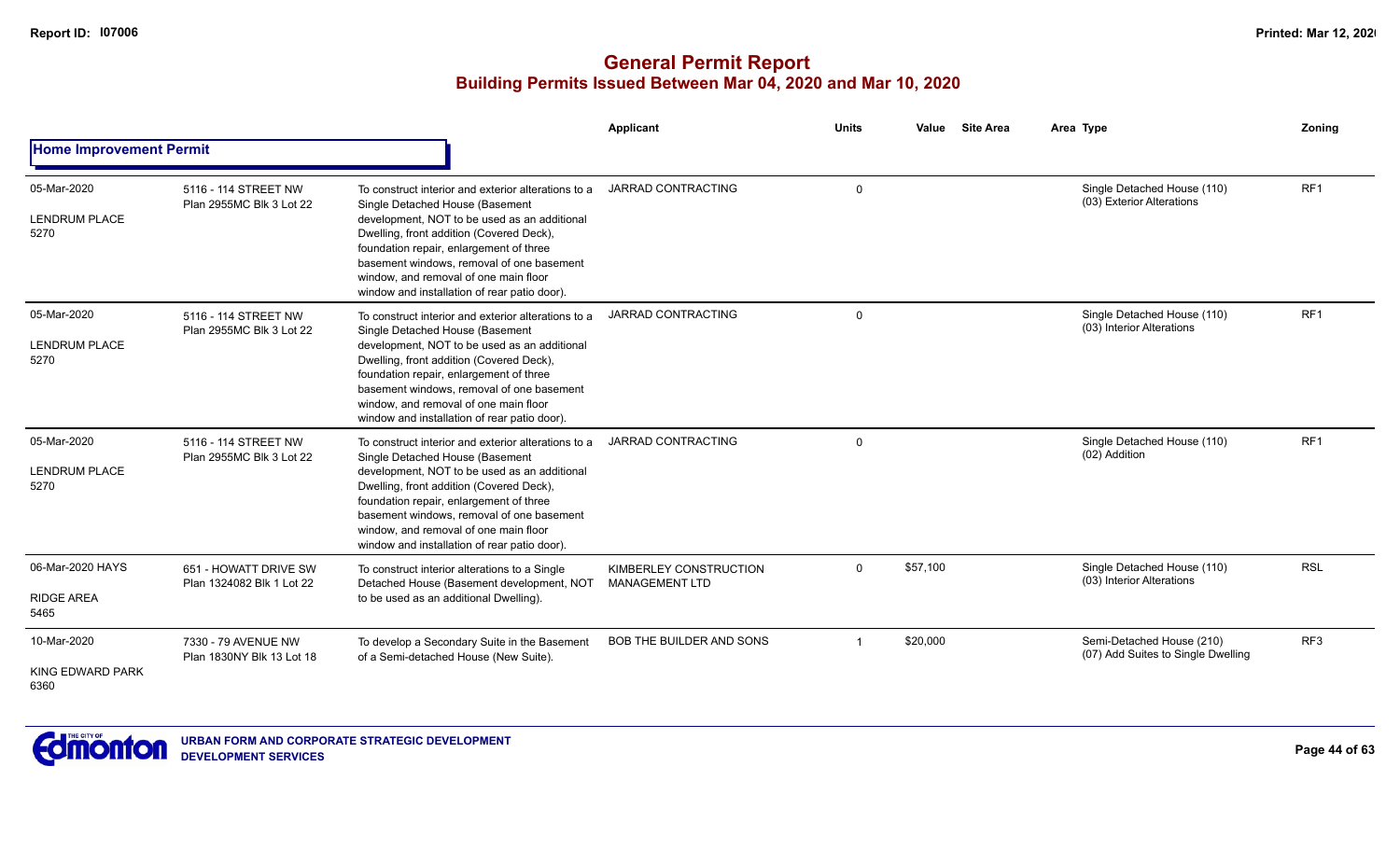|                                |                                                   |                                                                                                                                                                                                                                                                                                                                                                                      | Applicant                                                         | <b>Units</b>            | Value    | <b>Site Area</b> | Area Type                                                             | Zoning          |
|--------------------------------|---------------------------------------------------|--------------------------------------------------------------------------------------------------------------------------------------------------------------------------------------------------------------------------------------------------------------------------------------------------------------------------------------------------------------------------------------|-------------------------------------------------------------------|-------------------------|----------|------------------|-----------------------------------------------------------------------|-----------------|
| <b>Home Improvement Permit</b> |                                                   |                                                                                                                                                                                                                                                                                                                                                                                      |                                                                   |                         |          |                  |                                                                       |                 |
| 10-Mar-2020                    | 7328 - 79 AVENUE NW<br>Plan 1830NY Blk 13 Lot 17  | To develop a Secondary Suite in the Basement<br>of a Semi-detached House (New Suite).                                                                                                                                                                                                                                                                                                | <b>BOB THE BUILDER AND SONS</b>                                   |                         | \$20,000 |                  | Semi-Detached House (210)<br>(07) Add Suites to Single Dwelling       | RF <sub>3</sub> |
| KING EDWARD PARK<br>6360       |                                                   |                                                                                                                                                                                                                                                                                                                                                                                      |                                                                   |                         |          |                  |                                                                       |                 |
| 09-Mar-2020                    | 2336 - 54 STREET SW<br>Plan 1823364 Blk 10 Lot 31 | To construct exterior alterations to a Single<br>Detached House (adding a side entrance door                                                                                                                                                                                                                                                                                         | <b>MONTORIO HOMES</b>                                             | 0                       |          |                  | Single Detached House (110)<br>(03) Exterior Alterations              | <b>RSL</b>      |
| <b>WALKER</b><br>6662          |                                                   | to the north elevation of the house).                                                                                                                                                                                                                                                                                                                                                |                                                                   |                         |          |                  |                                                                       |                 |
| 09-Mar-2020                    | 10519 - 83 STREET NW                              | To construct an Accessory Building (rear<br>detached Garage (5.79m x 7.01m)).<br>Plan 2020063 Blk 50 Lot 4B                                                                                                                                                                                                                                                                          | <b>NEW URBAN HOMES LTD</b>                                        | $\mathbf 0$             | \$6,800  |                  | 41 Detached Garage (010)<br>(01) Building - New                       | RF <sub>3</sub> |
| <b>FOREST HEIGHTS</b><br>6230  |                                                   |                                                                                                                                                                                                                                                                                                                                                                                      |                                                                   |                         |          |                  |                                                                       |                 |
| 06-Mar-2020                    | 10610 - 81 STREET NW<br>Plan 3034HW Blk 40 Lot 30 | To develop a Secondary Suite in the basement<br>of a Single Detached House (Existing Suite).                                                                                                                                                                                                                                                                                         | 1821254 ALBERTA INC O/A TEKNICON<br><b>CONSTRUCTION SERVICES.</b> | $\overline{\mathbf{1}}$ | \$10,000 |                  | 100 Single Detached House (110)<br>(07) Add Suites to Single Dwelling | RF <sub>3</sub> |
| <b>FOREST HEIGHTS</b><br>6230  |                                                   |                                                                                                                                                                                                                                                                                                                                                                                      |                                                                   |                         |          |                  |                                                                       |                 |
| 04-Mar-2020                    | 12228 - 136 AVENUE NW<br>Plan 4374KS Blk 4 Lot 66 | To construct interior alterations to a Single<br>Detached House (Basement development, NOT                                                                                                                                                                                                                                                                                           | N/A                                                               | 0                       |          |                  | Single Detached House (110)<br>(03) Exterior Alterations              | RF <sub>1</sub> |
| <b>KENSINGTON</b><br>3250      |                                                   | to be used as an additional Dwelling and<br>renovate main floor with new kitchen and open<br>concept removing a partial wall, 1 Bedroom, 2<br>Bathrooms, 1 mech room, 1 Family Room, ) and<br>to construct exterior alterations (replace front<br>door with 36 inch door from 32 inch, replace<br>exterior vinyl siding on house and replace<br>stucco on garage with vinyl siding). |                                                                   |                         |          |                  |                                                                       |                 |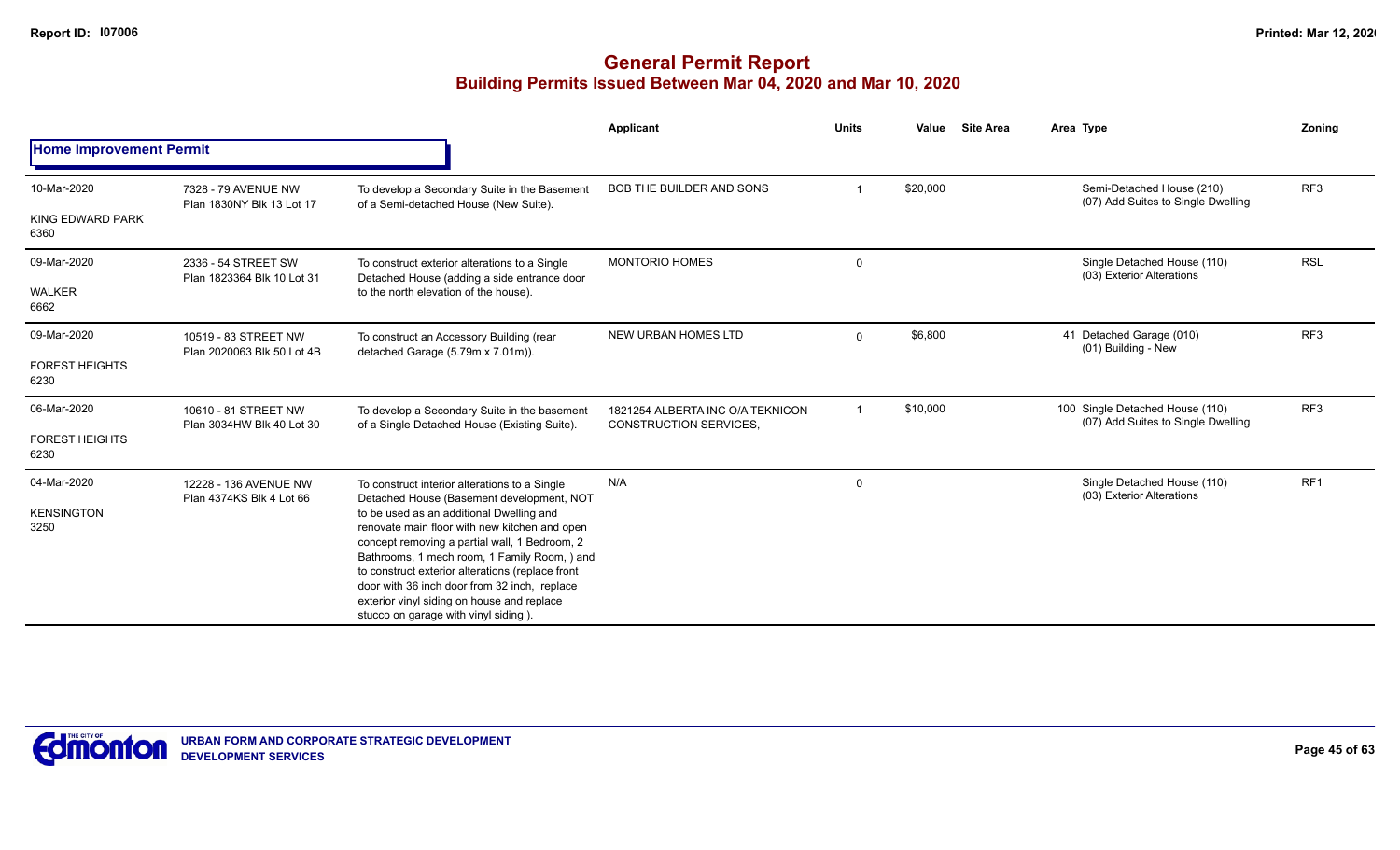|                                               |                                                                       |                                                                                                                                                                                                                                                                                                                                                                                                                                                                                    | <b>Applicant</b>                | <b>Units</b> | <b>Site Area</b><br>Value | Area Type                                                            | Zoning               |
|-----------------------------------------------|-----------------------------------------------------------------------|------------------------------------------------------------------------------------------------------------------------------------------------------------------------------------------------------------------------------------------------------------------------------------------------------------------------------------------------------------------------------------------------------------------------------------------------------------------------------------|---------------------------------|--------------|---------------------------|----------------------------------------------------------------------|----------------------|
| <b>Home Improvement Permit</b>                |                                                                       |                                                                                                                                                                                                                                                                                                                                                                                                                                                                                    |                                 |              |                           |                                                                      |                      |
| 04-Mar-2020<br><b>KENSINGTON</b><br>3250      | 12228 - 136 AVENUE NW<br>Plan 4374KS Blk 4 Lot 66                     | To construct interior alterations to a Single<br>Detached House (Basement development, NOT<br>to be used as an additional Dwelling and<br>renovate main floor with new kitchen and open<br>concept removing a partial wall, 1 Bedroom, 2<br>Bathrooms, 1 mech room, 1 Family Room, ) and<br>to construct exterior alterations (replace front<br>door with 36 inch door from 32 inch, replace<br>exterior vinyl siding on house and replace<br>stucco on garage with vinyl siding). | N/A                             | $\mathbf 0$  |                           | Single Detached House (110)<br>(03) Interior Alterations             | RF <sub>1</sub>      |
| 04-Mar-2020<br><b>GREENFIELD</b><br>5220      | 11136 - 37 AVENUE NW<br>Plan 590NY Blk 72 Lot 36                      | To construct interior alterations to a Single<br>Detached House (Main floor renovations)                                                                                                                                                                                                                                                                                                                                                                                           | N/A                             | $\Omega$     | \$10,000                  | Single Detached House (110)<br>(03) Interior Alterations             | RF1                  |
| 04-Mar-2020<br><b>MCCONACHIE AREA</b><br>2521 | 1278 - MCCONACHIE<br><b>BOULEVARD NW</b><br>Plan 1823225 Blk 29 Lot 5 | To construct an Accessory Building (mutual<br>detached Garage, 12.2m x 6.71m).                                                                                                                                                                                                                                                                                                                                                                                                     | STERLING HOMES EDMONTON LTD.    | $\Omega$     | \$13,600                  | 82 Detached Garage (010)<br>(01) Building - New                      | RLD, RF4, RLI<br>RF4 |
| 05-Mar-2020<br><b>SECORD</b><br>4487          | 22910 - 96A AVENUE NW<br>Plan 1920924 Blk 18 Lot 150                  | To develop a Secondary Suite in the Basement<br>of a Single Detached House (New Suite).                                                                                                                                                                                                                                                                                                                                                                                            | JOAO MARCELO DE CASTRO MONTEIRO |              | \$5,000                   | 57 Single Detached House (110)<br>(07) Add Suites to Single Dwelling | <b>RMD</b>           |
| 05-Mar-2020<br><b>PARKALLEN</b><br>5310       | 6331 - 112 STREET NW<br>Plan 2428HW Blk 8 Lot 44                      | To demolish a Single Detached House and<br>Accessory building (detached Garage).                                                                                                                                                                                                                                                                                                                                                                                                   | <b>FRANKEN HOMES LTD</b>        | $\Omega$     | \$3,500                   | Detached Garage(010)<br>(99) Demolition                              | RF <sub>1</sub>      |
| 05-Mar-2020<br><b>PARKALLEN</b><br>5310       | 6331 - 112 STREET NW<br>Plan 2428HW Blk 8 Lot 44                      | To demolish a Single Detached House and<br>Accessory building (detached Garage).                                                                                                                                                                                                                                                                                                                                                                                                   | <b>FRANKEN HOMES LTD</b>        | $-1$         | \$6,700                   | Single Detached House (110)<br>(99) Demolition                       | RF1                  |

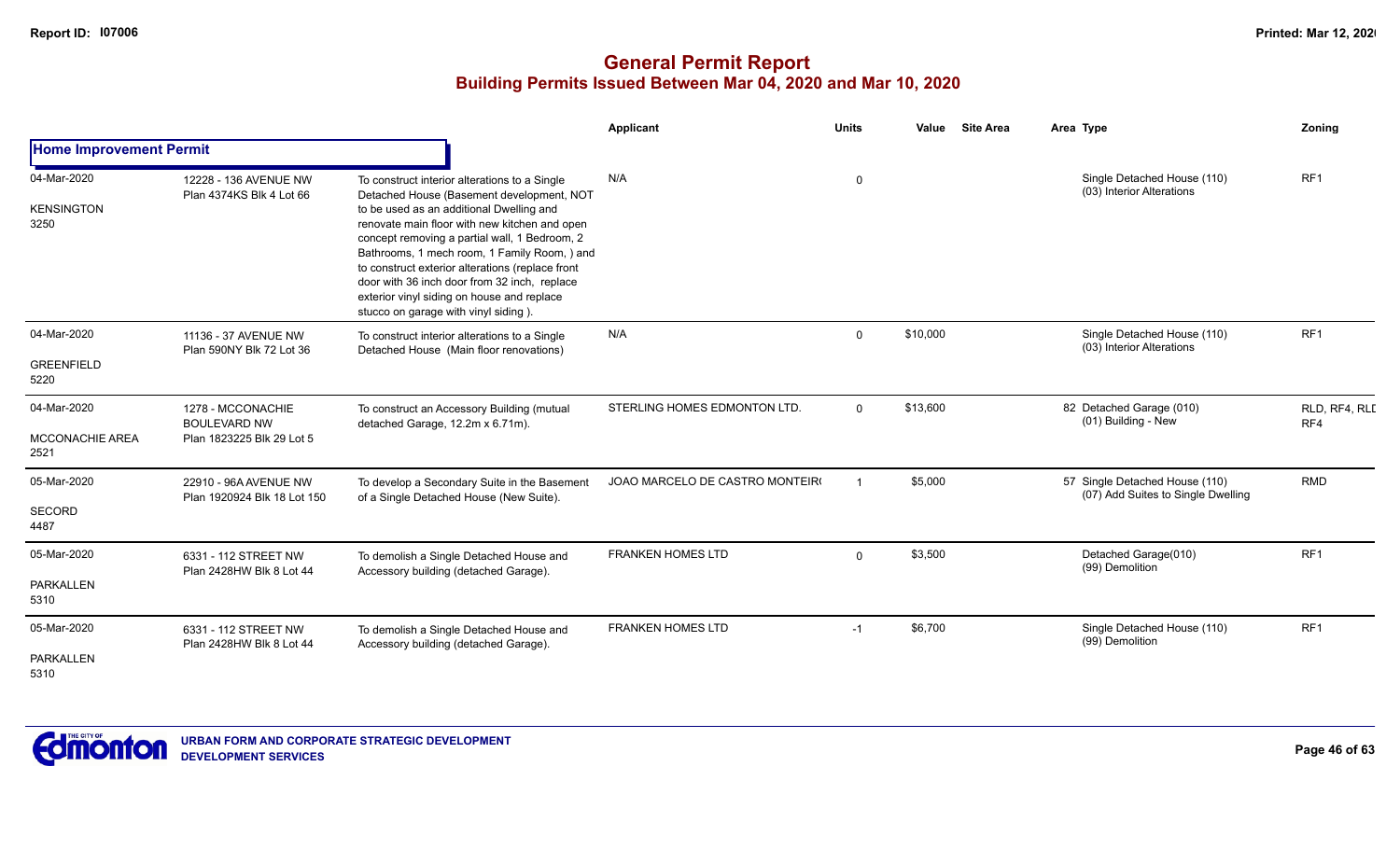|                                             |                                                       |                                                                                                       | Applicant                        | Units          | Value    | <b>Site Area</b> | Area Type                                                              | Zoning     |
|---------------------------------------------|-------------------------------------------------------|-------------------------------------------------------------------------------------------------------|----------------------------------|----------------|----------|------------------|------------------------------------------------------------------------|------------|
| <b>Home Improvement Permit</b>              |                                                       |                                                                                                       |                                  |                |          |                  |                                                                        |            |
| 10-Mar-2020                                 | 835 - 35 AVENUE NW<br>Plan 1425565 Blk 2 Lot 134      | To develop a Secondary Suite in the Basement<br>of the Single Detached House and to construct         | BAJ CONSTRUCTION & RENOVATION LT | $\overline{1}$ | \$24,000 |                  | 70 Single Detached House (110)<br>(07) Add Suites to Single Dwelling   | <b>RSL</b> |
| <b>MAPLE</b><br>6441                        |                                                       | exterior alterations to a Single Detached House<br>(new side entry door).                             |                                  |                |          |                  |                                                                        |            |
| 10-Mar-2020                                 | 835 - 35 AVENUE NW<br>Plan 1425565 Blk 2 Lot 134      | To develop a Secondary Suite in the Basement<br>of the Single Detached House and to construct         | BAJ CONSTRUCTION & RENOVATION LT | $\Omega$       |          |                  | Single Detached House (110)<br>(03) Exterior Alterations               | <b>RSL</b> |
| <b>MAPLE</b><br>6441                        |                                                       | exterior alterations to a Single Detached House<br>(new side entry door).                             |                                  |                |          |                  |                                                                        |            |
| 09-Mar-2020                                 | 2351 - CASSIDY WAY SW<br>Plan 1525426 Blk 14 Lot 24   | To construct interior alterations to a Single<br>Detached House (Basement development, NOT            | N/A                              | $\mathbf{0}$   | \$10,000 |                  | Single Detached House (110)<br>(03) Interior Alterations               | <b>RSL</b> |
| <b>CHAPPELLE AREA</b><br>5462               |                                                       | to be used as an additional Dwelling).                                                                |                                  |                |          |                  |                                                                        |            |
| 06-Mar-2020                                 | 3310 - KIDD CLOSE SW<br>Plan 1321153 Blk 1 Lot 10     | To construct interior alterations to a Single<br>Detached House (Basement development, NOT            | N/A                              | $\Omega$       | \$20,000 |                  | Single Detached House (110)<br>(03) Interior Alterations               | <b>RSL</b> |
| <b>KESWICK AREA</b><br>5576                 |                                                       | to be used as an additional Dwelling, 1 Family<br>Room, 1 Bathroom, 2 Storage Rooms, 1 Mech<br>Room). |                                  |                |          |                  |                                                                        |            |
| 10-Mar-2020                                 | 1294 - MCCONACHIE<br><b>BOULEVARD NW</b>              | To construct interior alterations to a Single<br>Detached House (Basement development, NOT            | N/A                              | $\Omega$       | \$22,700 |                  | Single Detached House (110)<br>(03) Interior Alterations               | RLD, RF4   |
| <b>MCCONACHIE AREA</b><br>2521              | Plan 1823225 Blk 29 Lot 13                            | to be used as an additional Dwelling and adding<br>a door on the main floor).                         |                                  |                |          |                  |                                                                        |            |
| 05-Mar-2020                                 | 4910 - CRABAPPLE LANE SW<br>Plan 1026834 Blk 5 Lot 10 | To develop a Secondary Suite in the Basement<br>of a Single Detached House.                           | <b>FIVE STAR HOMES INC</b>       | -1             | \$20,000 |                  | 1288 Single Detached House (110)<br>(07) Add Suites to Single Dwelling | <b>RSL</b> |
| THE ORCHARDS AT<br><b>ELLERSLIE</b><br>6216 |                                                       |                                                                                                       |                                  |                |          |                  |                                                                        |            |
| 06-Mar-2020                                 | 17536 - 109 STREET NW<br>Plan 0723943 Blk 85 Lot 85   | To construct exterior alterations (Driveway<br>extension (1.72 m) to be used as a walkway),           | <b>MASUCH LAW LLP</b>            |                |          |                  | Single Detached House (110)<br>(03) Exterior Alterations               | <b>RSL</b> |
| <b>CHAMBERY</b><br>3120                     |                                                       | existing without permits.                                                                             |                                  |                |          |                  |                                                                        |            |

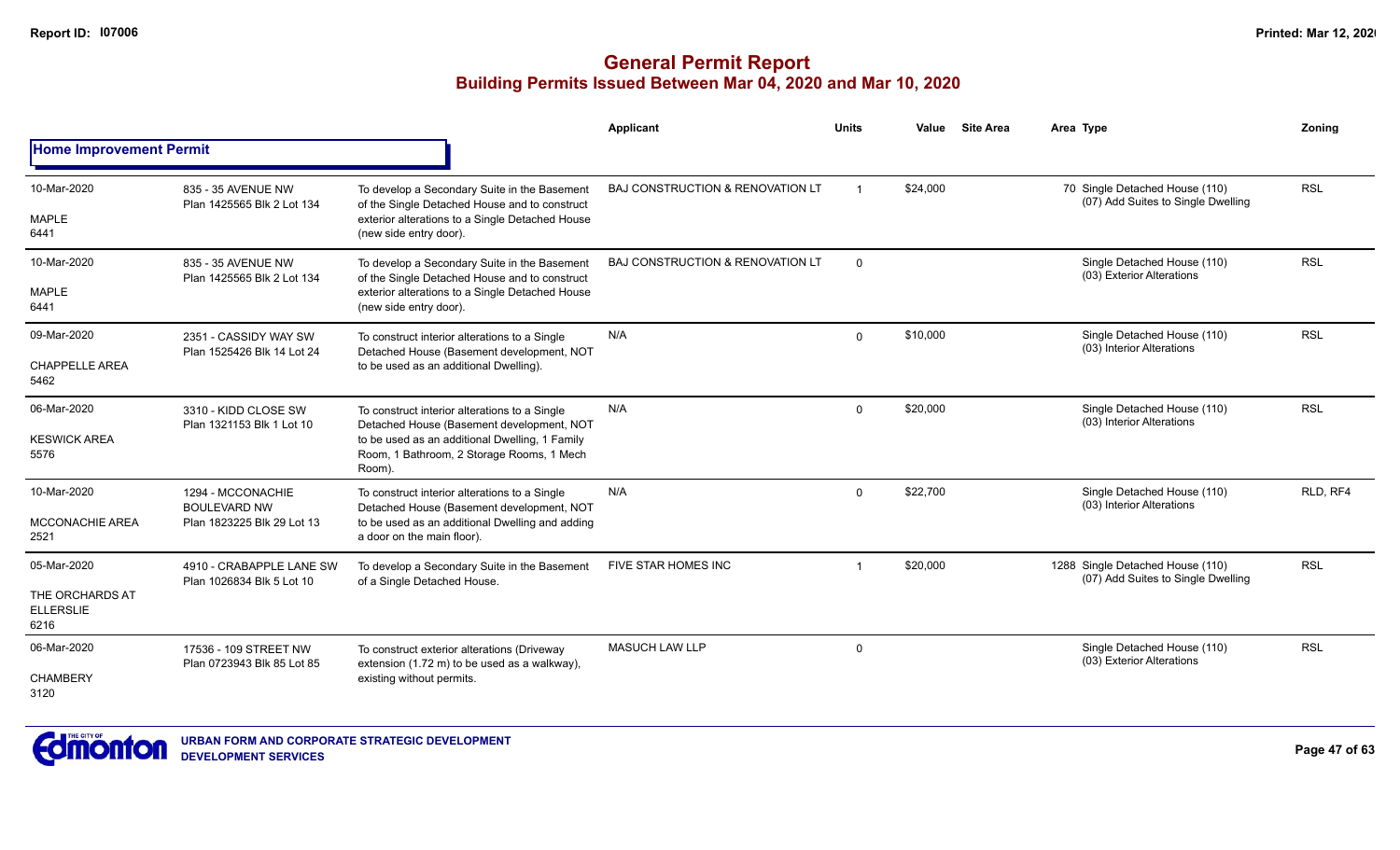|                                     |                                                    |                                                                                                                                                    | Applicant                                             | <b>Units</b> | Value    | <b>Site Area</b>                                     | Area Type                                                         | Zoning          |
|-------------------------------------|----------------------------------------------------|----------------------------------------------------------------------------------------------------------------------------------------------------|-------------------------------------------------------|--------------|----------|------------------------------------------------------|-------------------------------------------------------------------|-----------------|
| <b>Home Improvement Permit</b>      |                                                    |                                                                                                                                                    |                                                       |              |          |                                                      |                                                                   |                 |
| 04-Mar-2020<br><b>SPRUCE AVENUE</b> | 11240 - 101 STREET NW<br>Plan 7540AH Blk 1 Lot 449 | To demolish a Single Detached House and an<br>Accessory building (detached Garage).                                                                | 2047821 ALBERTA LTD O/A KEJUNA<br><b>DEVELOPMENTS</b> | $\Omega$     | \$3,500  |                                                      | Detached Garage(010)<br>(99) Demolition                           | RF <sub>3</sub> |
| 1230                                |                                                    |                                                                                                                                                    |                                                       |              |          |                                                      |                                                                   |                 |
| 04-Mar-2020                         | 11240 - 101 STREET NW<br>Plan 7540AH Blk 1 Lot 449 | To demolish a Single Detached House and an<br>Accessory building (detached Garage).                                                                | 2047821 ALBERTA LTD O/A KEJUNA<br><b>DEVELOPMENTS</b> | $-1$         | \$6,700  |                                                      | Single Detached House (110)<br>(99) Demolition                    | RF3             |
| <b>SPRUCE AVENUE</b><br>1230        |                                                    |                                                                                                                                                    |                                                       |              |          |                                                      |                                                                   |                 |
| 10-Mar-2020                         | 326 - 41 STREET SW                                 | To construct interior alterations to a                                                                                                             | N/A                                                   | $\Omega$     | \$10,000 |                                                      | Semi-Detached House (210)<br>(03) Interior Alterations            | <b>RMD</b>      |
| <b>CHARLESWORTH</b><br>6661         | Plan 1723655 Blk 9 Lot 9                           | Semi-detached House (Basement development,<br>NOT to be used as an additional Dwelling) (1<br>bed, 1 bath, living room with Kitchen, Utility).     |                                                       |              |          |                                                      |                                                                   |                 |
| 09-Mar-2020                         | 1455 - 25 STREET NW<br>Plan 1822989 Blk 14 Lot 13  | To develop a Secondary Suite in the Basement<br>of a Single Detached House (2 bed, 1 Bath,                                                         | N/A                                                   |              | \$30,000 |                                                      | Single Detached House (110)<br>(07) Add Suites to Single Dwelling | <b>RSL</b>      |
| <b>LAUREL</b><br>6444               |                                                    | Living Room, Kitchen, Utility).                                                                                                                    |                                                       |              |          |                                                      |                                                                   |                 |
| 10-Mar-2020                         | 13504 - 136 AVENUE NW<br>Plan 3785KS Blk 12 Lot 21 | To demolish an attached Garage and to<br>construct exterior alterations (replace siding on                                                         | <b>FLO-PLO CANADA LTD</b>                             | $\Omega$     | \$3,500  |                                                      | Detached Garage(010)<br>(99) Demolition                           | RF <sub>1</sub> |
| <b>WELLINGTON</b><br>3430           |                                                    | west side of house).                                                                                                                               |                                                       |              |          |                                                      |                                                                   |                 |
| 05-Mar-2020                         | 10936 - 130 STREET NW                              | To construct an Accessory Building (detached                                                                                                       | PLATINUM LIVING HOMES                                 | $\Omega$     | \$6,500  |                                                      | 39 Detached Garage (010)<br>(01) Building - New                   | RF <sub>1</sub> |
| <b>WESTMOUNT</b><br>3440            | Plan 1921137 Blk 1 Lot 8A                          | Garage (5.79m x 6.71m)).                                                                                                                           |                                                       |              |          |                                                      |                                                                   |                 |
| 09-Mar-2020                         | 11115 - 77 AVENUE NW<br>Plan 169HW Blk 16 Lot 12   | To construct a front uncovered deck to a Single<br>RED ISLE CONTRACTING LTD, CRAIG<br>Detached House (9.92m x 3.63m @ 0.85m in<br><b>MACARTHUR</b> | 0                                                     | \$9,300      |          | 36 Single Detached House (110)<br>(03) Deck Attached | RF <sub>3</sub>                                                   |                 |
| <b>MCKERNAN</b><br>5290             |                                                    | Height).                                                                                                                                           |                                                       |              |          |                                                      |                                                                   |                 |

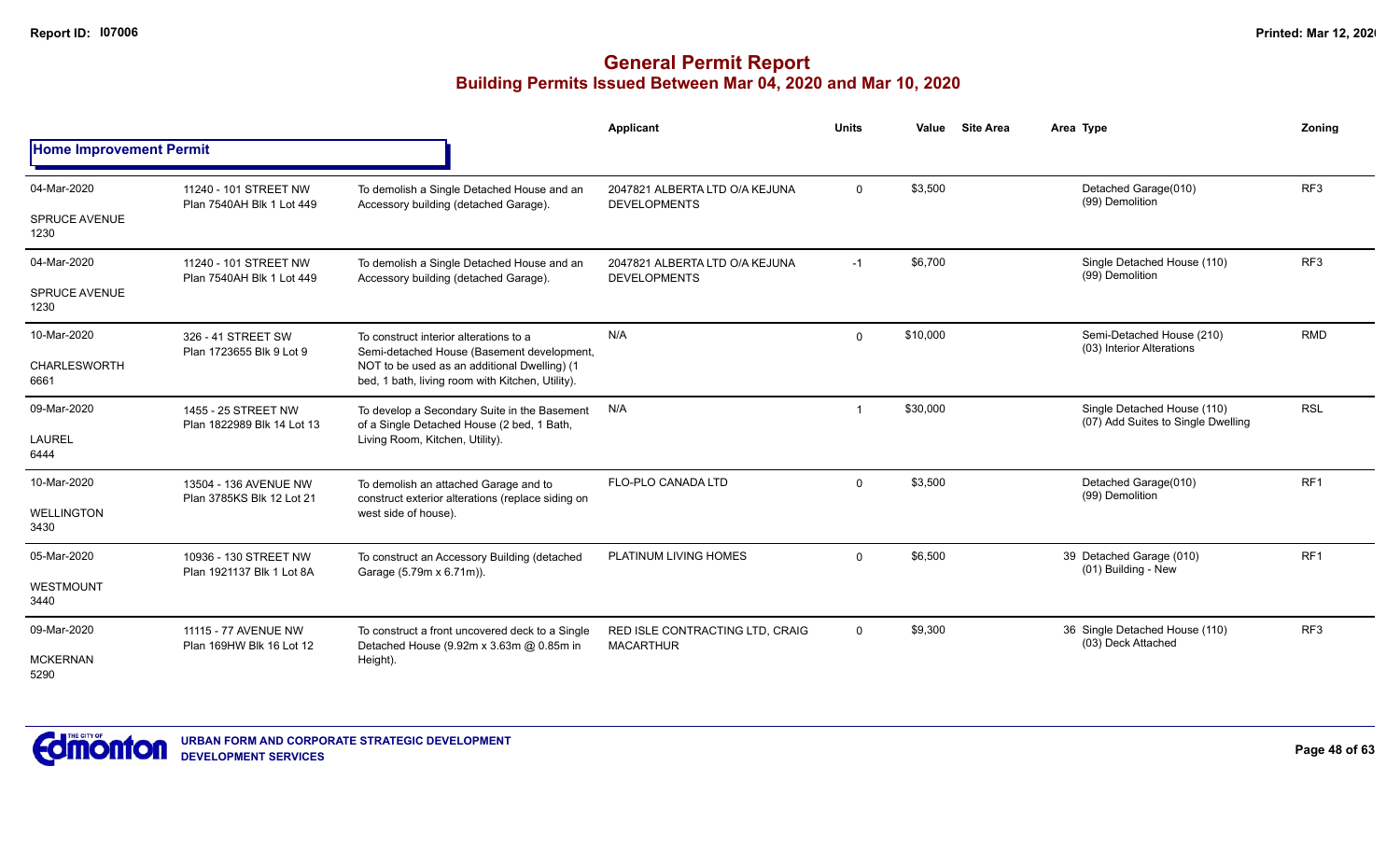|                                                            |                                                             |                                                                                                                                                                                                                                                                                                    | <b>Applicant</b>                        | <b>Units</b> | Value    | <b>Site Area</b> | Area Type                                                | Zoning          |
|------------------------------------------------------------|-------------------------------------------------------------|----------------------------------------------------------------------------------------------------------------------------------------------------------------------------------------------------------------------------------------------------------------------------------------------------|-----------------------------------------|--------------|----------|------------------|----------------------------------------------------------|-----------------|
| <b>Home Improvement Permit</b>                             |                                                             |                                                                                                                                                                                                                                                                                                    |                                         |              |          |                  |                                                          |                 |
| 05-Mar-2020<br><b>GRANVILLE</b><br>4551                    | 7737 - GETTY WYND NW<br>Plan 1125045 Blk 2 Lot 17           | To construct interior alterations to a Single<br>Detached House (Basement development, NOT<br>to be used as an additional Dwelling). 1 OFFICE,<br>1 BATHROOM, 1 LIVING ROOM, 0 BEDROOMS                                                                                                            | N/A                                     | $\Omega$     | \$22,000 |                  | Single Detached House (110)<br>(03) Interior Alterations | <b>RSL</b>      |
| 10-Mar-2020<br>THE ORCHARDS AT<br><b>ELLERSLIE</b><br>6216 | 3109 - CHOKECHERRY BEND<br>SW<br>Plan 1822450 Blk 18 Lot 44 | To construct an Accessory Building (rear<br>detached Garage (6.1m x 6.1m)).                                                                                                                                                                                                                        | <b>BROOKFIELD RESIDENTIAL PROPERTIE</b> | $\mathbf 0$  | \$6,200  |                  | 37 Detached Garage (010)<br>(01) Building - New          | <b>RMD</b>      |
| 04-Mar-2020<br><b>MAYLIEWAN</b><br>2511                    | 7623 - 158 AVENUE NW<br>Plan 8622490 Blk 54 Lot 45          | To construct interior and exterior alterations to a N/A<br>Single Detached House (main floor wall removal<br>and rear window alteration).                                                                                                                                                          |                                         | $\mathbf 0$  |          |                  | Single Detached House (110)<br>(03) Exterior Alterations | RF <sub>1</sub> |
| 04-Mar-2020<br><b>MAYLIEWAN</b><br>2511                    | 7623 - 158 AVENUE NW<br>Plan 8622490 Blk 54 Lot 45          | To construct interior and exterior alterations to a<br>Single Detached House (main floor wall removal<br>and rear window alteration).                                                                                                                                                              | N/A                                     | $\mathbf 0$  |          |                  | Single Detached House (110)<br>(03) Interior Alterations | RF <sub>1</sub> |
| 05-Mar-2020<br><b>GREENFIELD</b><br>5220                   | 3711 - 117 STREET NW<br>Plan 3614NY Blk 58 Lot 35           | To construct interior and exterior alterations to a<br>Single Detached house (Basement<br>development, NOT to be used as an additional<br>Dwelling, add, remove and enlarge windows<br>on main floor and basement, raising the front<br>and rear entrance locations & kitchen<br>renovations).     | N/A                                     | $\mathsf{O}$ |          |                  | Single Detached House (110)<br>(03) Exterior Alterations | RF <sub>1</sub> |
| 05-Mar-2020<br><b>GREENFIELD</b><br>5220                   | 3711 - 117 STREET NW<br>Plan 3614NY Blk 58 Lot 35           | To construct interior and exterior alterations to a N/A<br>Single Detached house (Basement<br>development, NOT to be used as an additional<br>Dwelling, add, remove and enlarge windows<br>on main floor and basement, raising the front<br>and rear entrance locations & kitchen<br>renovations). |                                         | $\mathbf 0$  |          |                  | Single Detached House (110)<br>(03) Interior Alterations | RF1             |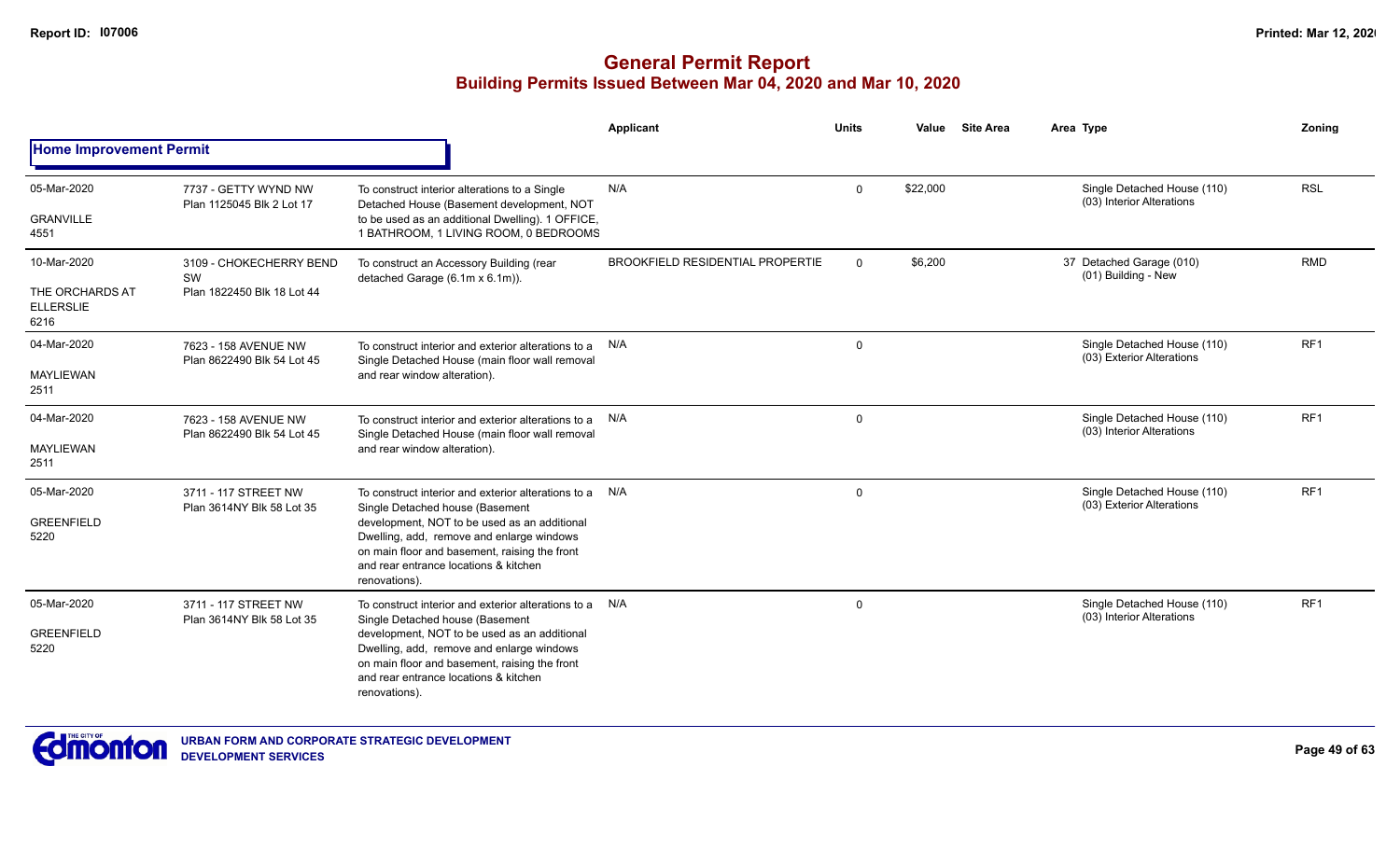|                                             |                                                             |                                                                                                   | Applicant                               | <b>Units</b>             | Value    | <b>Site Area</b>                                       | Area Type                                       | Zoning      |
|---------------------------------------------|-------------------------------------------------------------|---------------------------------------------------------------------------------------------------|-----------------------------------------|--------------------------|----------|--------------------------------------------------------|-------------------------------------------------|-------------|
| <b>Home Improvement Permit</b>              |                                                             |                                                                                                   |                                         |                          |          |                                                        |                                                 |             |
| 04-Mar-2020                                 | 3107 - CHOKECHERRY BEND<br>SW                               | To construct an Accessory Building (detached<br>Garage, 6.1m x 6.1m).                             | <b>BROOKFIELD RESIDENTIAL PROPERTIE</b> | $\mathbf{0}$             | \$6,200  |                                                        | 37 Detached Garage (010)<br>(01) Building - New | <b>RMD</b>  |
| THE ORCHARDS AT<br><b>ELLERSLIE</b><br>6216 | Plan 1822450 Blk 18 Lot 43                                  |                                                                                                   |                                         |                          |          |                                                        |                                                 |             |
| 10-Mar-2020                                 | 287 - ORCHARDS BOULEVARD<br>SW                              | To construct an Accessory Building (mutual<br>detached Garage 11.58m x 6.1m).                     | FIVE STAR HOMES INC                     | $\Omega$                 | \$11,800 |                                                        | 71 Detached Garage (010)<br>(01) Building - New | RF4, RF4    |
| THE ORCHARDS AT<br><b>ELLERSLIE</b><br>6216 | Plan 1822472 Blk 22 Lot 22<br>11317 - 123 STREET NW         |                                                                                                   |                                         |                          |          |                                                        |                                                 |             |
| 06-Mar-2020                                 | Plan 1320573 Blk 14 Lot 17B                                 | To construct interior alterations to a<br>Semi-detached House (Basement development,              | <b>TRISTAR RENOVATIONS &amp; REPAIR</b> | \$25,000<br>$\mathbf{0}$ |          | Semi-Detached House (210)<br>(03) Interior Alterations | RF3                                             |             |
| <b>INGLEWOOD</b><br>3240                    |                                                             | NOT to be used as an additional Dwelling) (1<br>bedroom, 1 bathroom, mechanical room).            |                                         |                          |          |                                                        |                                                 |             |
| 10-Mar-2020                                 | Plan 1822450 Blk 18 Lot 46                                  | 3113 - CHOKECHERRY BEND S\ To construct an Accessory Building (detached<br>Garage 6.10m x 6.10m). | <b>BROOKFIELD RESIDENTIAL PROPERTIE</b> | $\Omega$                 | \$6,200  |                                                        | 37 Detached Garage (010)<br>(01) Building - New | <b>RMD</b>  |
| THE ORCHARDS AT<br><b>ELLERSLIE</b><br>6216 |                                                             |                                                                                                   |                                         |                          |          |                                                        |                                                 |             |
| 05-Mar-2020                                 | 556 - PATERSON WAY SW                                       | To construct an Accessory Building (detached<br>Garage (6.1m x 6.1m)).                            | <b>BROOKFIELD RESIDENTIAL PROPERTIE</b> | $\Omega$                 | \$6,200  |                                                        | 37 Detached Garage (010)<br>(01) Building - New | <b>HVLD</b> |
| <b>PAISLEY</b><br>5469                      | Plan 1821022 Blk 15 Lot 14                                  |                                                                                                   |                                         |                          |          |                                                        |                                                 |             |
| 10-Mar-2020                                 | 3105 - CHOKECHERRY BEND<br>SW<br>Plan 1822450 Blk 18 Lot 42 | To construct an Accessory Building (detached<br>Garage 6.10m x 6.10m).                            | BROOKFIELD RESIDENTIAL PROPERTIE        | $\Omega$                 | \$6,200  |                                                        | 37 Detached Garage (010)<br>(01) Building - New | <b>RMD</b>  |
| THE ORCHARDS AT<br><b>ELLERSLIE</b><br>6216 |                                                             |                                                                                                   |                                         |                          |          |                                                        |                                                 |             |

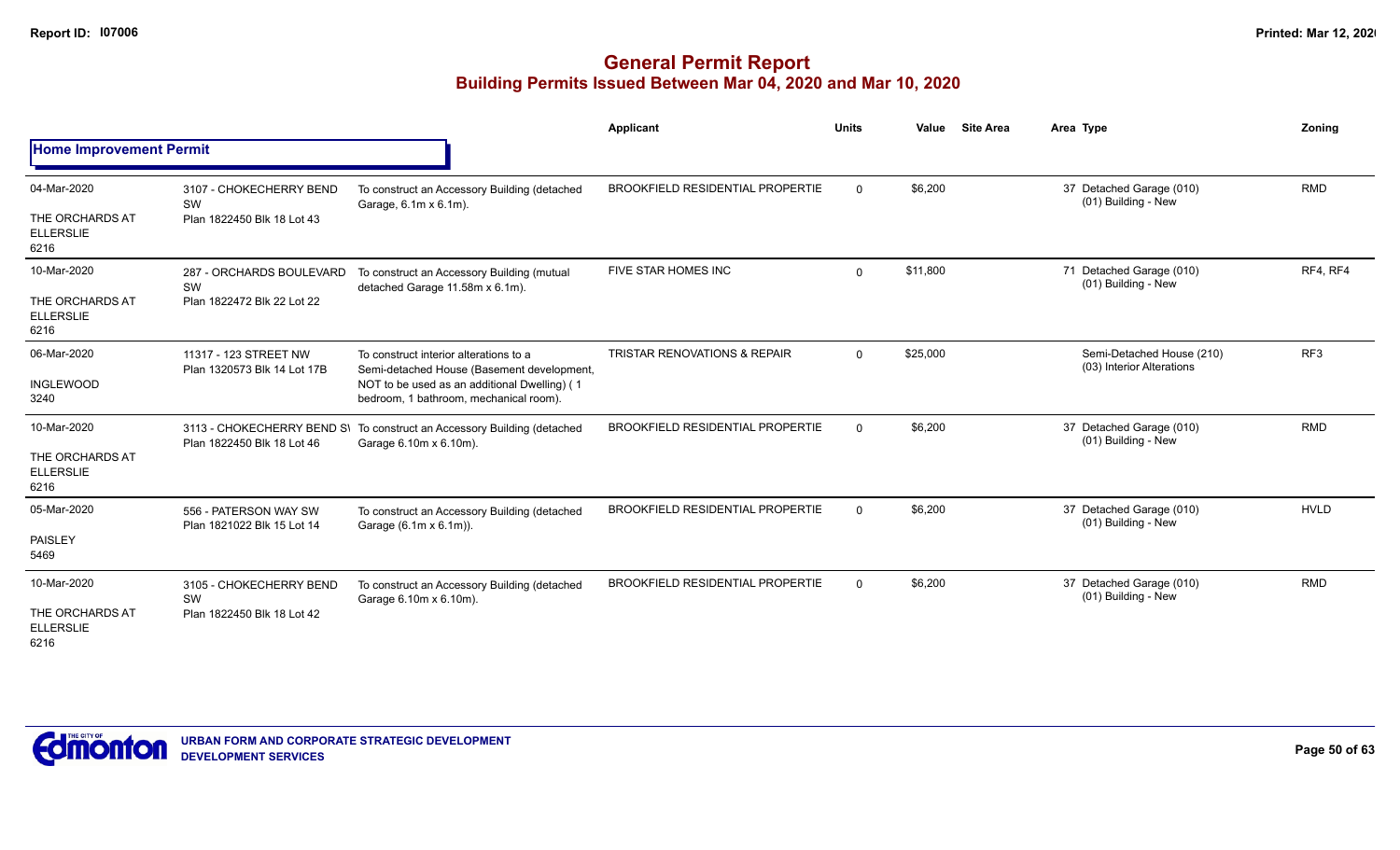|                                |                                                     |                                                                                             | <b>Applicant</b>                 | <b>Units</b> | Value    | <b>Site Area</b> | Area Type                                                             | Zoning          |
|--------------------------------|-----------------------------------------------------|---------------------------------------------------------------------------------------------|----------------------------------|--------------|----------|------------------|-----------------------------------------------------------------------|-----------------|
| <b>Home Improvement Permit</b> |                                                     |                                                                                             |                                  |              |          |                  |                                                                       |                 |
| 05-Mar-2020                    | 8256 - 93A AVENUE NW<br>Plan 1923204 Blk 17 Lot 1B  | To develop a Secondary Suite in the Basement<br>of Semi-detached House (New Suite).         | ARCHIVE CONTRACTING & DESIGN INC |              | \$45,300 |                  | Semi-Detached House (210)<br>(07) Add Suites to Single Dwelling       | RF <sub>1</sub> |
| <b>HOLYROOD</b><br>6310        |                                                     |                                                                                             |                                  |              |          |                  |                                                                       |                 |
| 06-Mar-2020                    | 10633 - 64 AVENUE NW<br>Plan 2457S Blk 17 Lot 31    | To demolish a Single Detached House and<br>detached Garage.                                 | N/A                              | $\mathbf 0$  | \$3,500  |                  | Detached Garage(010)<br>(99) Demolition                               | RF3             |
| ALLENDALE<br>5010              |                                                     |                                                                                             |                                  |              |          |                  |                                                                       |                 |
| 06-Mar-2020                    | 10633 - 64 AVENUE NW<br>Plan 2457S Blk 17 Lot 31    | To demolish a Single Detached House and<br>detached Garage.                                 | N/A                              | $-1$         | \$6,700  |                  | Single Detached House (110)<br>(99) Demolition                        | RF <sub>3</sub> |
| ALLENDALE<br>5010              |                                                     |                                                                                             |                                  |              |          |                  |                                                                       |                 |
| 05-Mar-2020                    | 11828 - 135 STREET NW<br>Plan 2639KS Blk 16 Lot 36A | To develop a Secondary Suite in the Basement<br>of the Single Detached House (New Suite) (2 | N/A                              |              | \$49,000 |                  | 105 Single Detached House (110)<br>(07) Add Suites to Single Dwelling | RF <sub>1</sub> |
| <b>DOVERCOURT</b><br>3170      |                                                     | bedrooms, 1 bathroom, kitchen, mechanical<br>room)                                          |                                  |              |          |                  |                                                                       |                 |
| 09-Mar-2020                    | 3123 - 11 AVENUE NW<br>Plan 1524824 Blk 22 Lot 108  | To develop a Secondary Suite in the Basement<br>of a Semi-detached House, 2 Bedrooms, 1     | N/A                              | -1           | \$33,000 |                  | Semi-Detached House (210)<br>(07) Add Suites to Single Dwelling       | RF4             |
| <b>LAUREL</b><br>6444          |                                                     | Sitting Area, 1 Bathroom, 1 Kitchen, 1 Mech<br>Room.                                        |                                  |              |          |                  |                                                                       |                 |
| 05-Mar-2020                    | 8116 - 226 STREET NW                                | To construct an Accessory Building (detached<br>Garage (6.1m x 6.1m)).                      | <b>HOMES BY AVI</b>              | $\mathbf 0$  | \$6,200  |                  | 37 Detached Garage (010)<br>(01) Building - New                       | RMD             |
| <b>ROSENTHAL</b><br>4750       | Plan 1723497 Blk 26 Lot 17                          |                                                                                             |                                  |              |          |                  |                                                                       |                 |
| 10-Mar-2020                    | 7324 - MORGAN ROAD NW<br>Plan 1423823 Blk 12 Lot 3  | To construct an Accessory Building (detached<br>Garage (6.1m x 6.1m)).                      | <b>COVENTRY HOMES INC.</b>       | $\mathbf 0$  | \$6,200  |                  | 37 Detached Garage (010)<br>(01) Building - New                       | <b>GLG</b>      |
| <b>GRIESBACH</b><br>3111       |                                                     |                                                                                             |                                  |              |          |                  |                                                                       |                 |

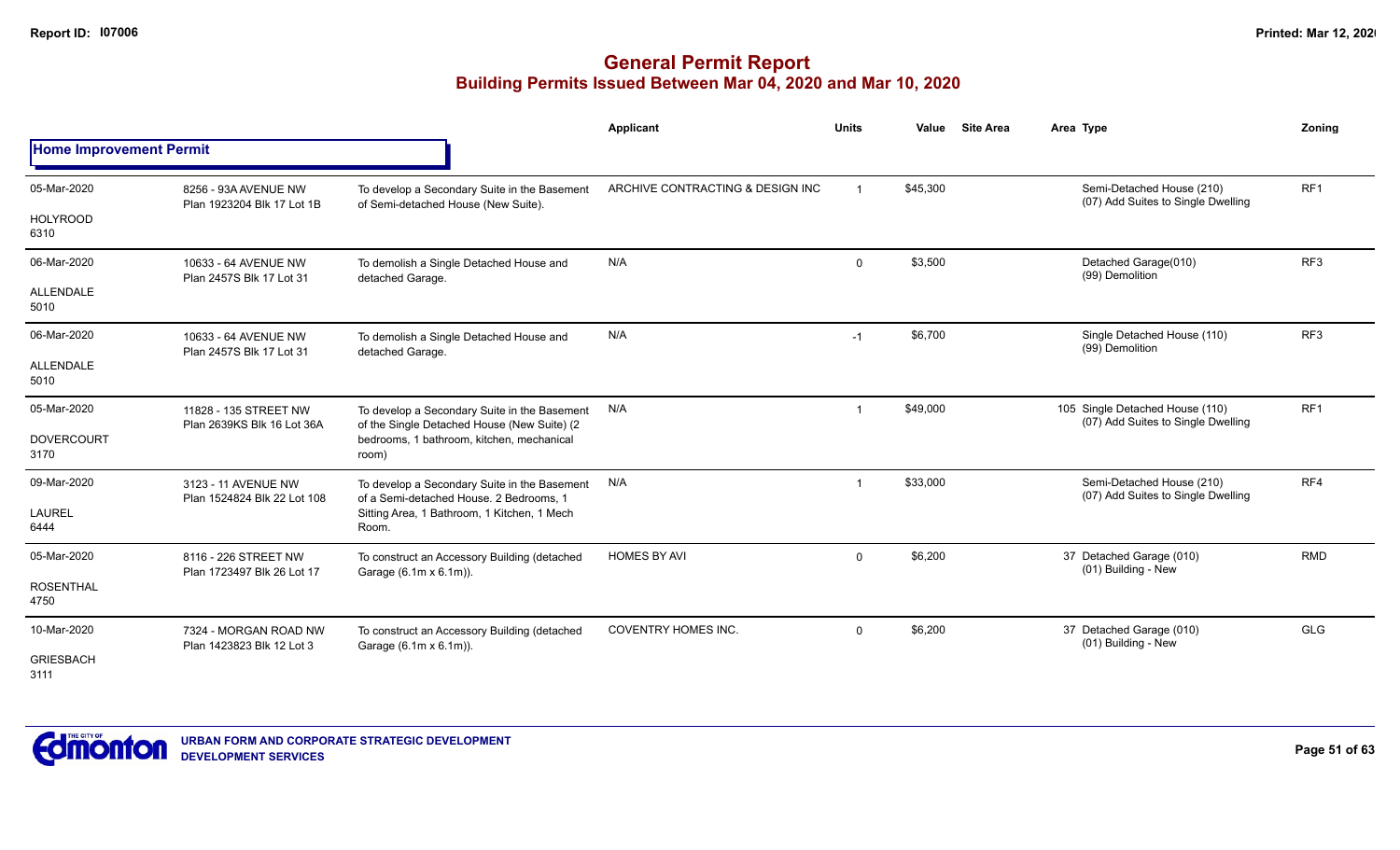|                                            |                                                                        |                                                                                                                                                                                                                                                                                                                           | Applicant                            | <b>Units</b>  | Value    | <b>Site Area</b>                                         | Area Type                                                | Zoning          |
|--------------------------------------------|------------------------------------------------------------------------|---------------------------------------------------------------------------------------------------------------------------------------------------------------------------------------------------------------------------------------------------------------------------------------------------------------------------|--------------------------------------|---------------|----------|----------------------------------------------------------|----------------------------------------------------------|-----------------|
| <b>Home Improvement Permit</b>             |                                                                        |                                                                                                                                                                                                                                                                                                                           |                                      |               |          |                                                          |                                                          |                 |
| 10-Mar-2020<br><b>MCKERNAN</b><br>5290     | 11151 - 77 AVENUE NW<br>Plan 169HW Blk 16 Lot 3                        | To construct interior alterations to a Single<br>Detached House (main floor kitchen / dining<br>room load bearing wall removal and replace<br>with new beam).                                                                                                                                                             | <b>INDESIGN &amp; RENOVATION INC</b> | 0             | \$3,000  |                                                          | Single Detached House (110)<br>(03) Interior Alterations | RF <sub>3</sub> |
|                                            |                                                                        |                                                                                                                                                                                                                                                                                                                           |                                      |               |          |                                                          |                                                          |                 |
| 05-Mar-2020<br><b>SUMMERSIDE</b>           | 1940 - 78 STREET SW<br>Plan 1323184 Blk 51 Lot 11                      | To construct interior alterations to a Single<br>Detached House (Basement development, NOT<br>to be used as an additional Dwelling). 1                                                                                                                                                                                    | N/A                                  | 0             | \$5,000  |                                                          | Single Detached House (110)<br>(03) Interior Alterations | <b>RSL</b>      |
| 6213                                       |                                                                        | BEDROOM, 1 BATHROOM, 1 GYM                                                                                                                                                                                                                                                                                                |                                      |               |          |                                                          |                                                          |                 |
| 04-Mar-2020<br><b>STARLING</b><br>4474     | 2349 - SPARROW CRESCENT<br><b>NW</b><br>Plan 1221067 Blk 1 Lot 21      | To construct interior alterations to a Single<br>Detached House (Basement development and<br>basement stair alterations (directional change<br>with load bearing wall alterations), NOT to be<br>used as an additional Dwelling). (1 bedroom, 1<br>bathroom, 1 living room, 1 mechanical room, NO<br>wet bar or kitchen). | MODE CONTRACTING INC.                | $\mathbf{0}$  | \$38,000 |                                                          | Single Detached House (110)<br>(03) Interior Alterations | <b>RSL</b>      |
| 09-Mar-2020                                | 1003 - 148 AVENUE NW<br>Plan 1223307 Blk 113 Lot 12                    | To construct interior alterations to a Single<br>Detached House (Basement development, NOT                                                                                                                                                                                                                                | JUTT MANAGEMENT INC.                 | \$10,000<br>0 |          | Single Detached House (110)<br>(03) Interior Alterations | RF <sub>1</sub>                                          |                 |
| <b>FRASER</b><br>2280                      |                                                                        | to be used as an additional Dwelling, 1<br>Bedroom, 1 Living Area, 1 Kitchen, 1 Den, 1<br>Bathroom, 1 Mech Room).                                                                                                                                                                                                         |                                      |               |          |                                                          |                                                          |                 |
| 09-Mar-2020                                | 1772 - 25 STREET NW                                                    | To construct an Accessory Building (detached<br>Garage 5.79m x 6.10m).                                                                                                                                                                                                                                                    | <b>HOMES BY AVI</b>                  | 0             | \$5,900  |                                                          | 35 Detached Garage (010)<br>(01) Building - New          | DC <sub>1</sub> |
| <b>LAUREL</b><br>6444                      | Plan 1722382 Blk 8 Lot 21                                              |                                                                                                                                                                                                                                                                                                                           |                                      |               |          |                                                          |                                                          |                 |
| 09-Mar-2020<br><b>GRAYDON HILL</b><br>5468 | 2107 - GRAYDON HILL<br><b>CRESCENT SW</b><br>Plan 1822866 Blk 9 Lot 32 | To construct an Accessory Building (detached<br>Garage, 6.1m x 6.1m).                                                                                                                                                                                                                                                     | STERLING HOMES EDMONTON LTD.         | $\mathbf{0}$  | \$6,200  |                                                          | 37 Detached Garage (010)<br>(01) Building - New          | <b>GHLD</b>     |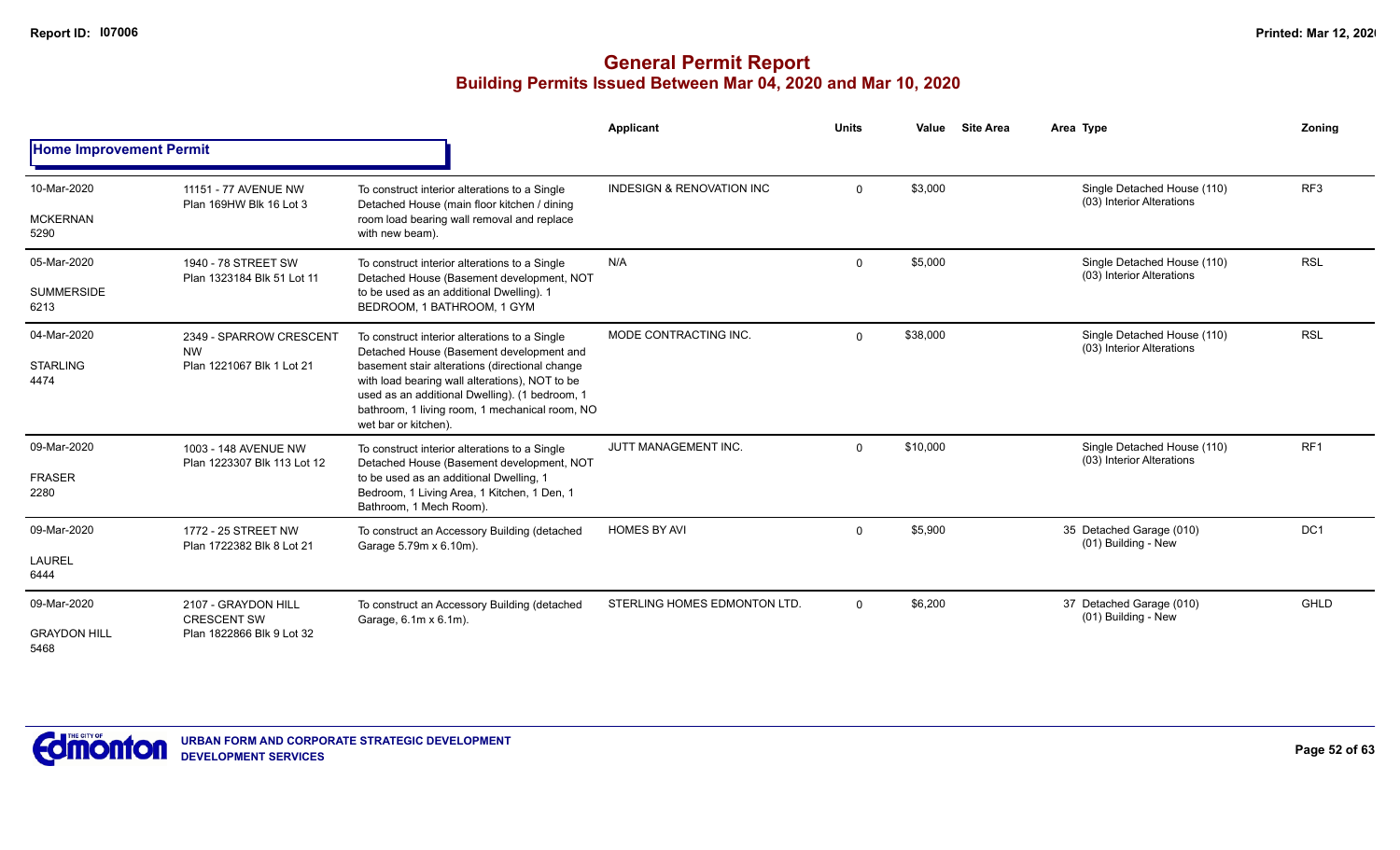|                                            |                                                      |                                                                                                                                                                             | Applicant             | <b>Units</b> | <b>Site Area</b><br>Value | Area Type                                                          | Zoning          |
|--------------------------------------------|------------------------------------------------------|-----------------------------------------------------------------------------------------------------------------------------------------------------------------------------|-----------------------|--------------|---------------------------|--------------------------------------------------------------------|-----------------|
| <b>Home Improvement Permit</b>             |                                                      |                                                                                                                                                                             |                       |              |                           |                                                                    |                 |
| 06-Mar-2020<br><b>HAZELDEAN</b><br>6290    | 9323 - 64 AVENUE NW<br>Plan 6045HW Blk 10 Lot 32     | To construct an exterior alterations to a Single<br>Detached House (rear covered patio, 5.13m x<br>3.23m) existing without permits.                                         | N/A                   | $\mathbf 0$  |                           | Single Detached House (110)<br>(02) Addition                       | RF <sub>1</sub> |
| 05-Mar-2020<br><b>MAPLE</b><br>6441        | 2138 - MAPLE ROAD NW<br>Plan 1922185 Blk 2 Lot 35    | To construct an Accessory Building (mutual<br>rear detached Garage 10.98m x 6.10m).                                                                                         | <b>HOMES BY AVI</b>   | $\mathbf 0$  | \$11,100                  | 67 Detached Garage (010)<br>(01) Building - New                    | RMD, RMD        |
| 04-Mar-2020<br><b>KESWICK AREA</b><br>5576 | 6435 - KING WYND SW<br>Plan 1920145 Blk 6 Lot 47     | To develop a Secondary Suite in the Basement<br>of a Semi-detached House.<br>(1 Bedroom, 1 Bath, 1 Kitchen/dining, 1 Living<br>room, 1 Closet/storage, and Mechanical room) | ROHIT COMMUNITIES INC |              | \$40,000                  | 59 Semi-Detached House (210)<br>(07) Add Suites to Single Dwelling | RF4             |
| 04-Mar-2020<br><b>KESWICK AREA</b><br>5576 | 6437 - KING WYND SW<br>Plan 1920145 Blk 6 Lot 47     | To develop a Secondary Suite in the Basement<br>of a Semi-detached House.<br>(1 Bedroom, 1 Living room, 1 Kitchen, 1<br>Laundry, 1 Bath, 1 Storage, and Mechanical<br>room) | ROHIT COMMUNITIES INC |              | \$40,000                  | 57 Semi-Detached House (210)<br>(07) Add Suites to Single Dwelling | RF4             |
| 09-Mar-2020<br><b>WINDERMERE</b><br>5570   | 2397 - WARE CRESCENT NW<br>Plan 1323952 Blk 6 Lot 21 | To construct exterior alterations to a Single<br>Detached House (add a man door to the<br>attached Garage on the right side elevation).                                     | N/A                   | 0            |                           | Single Detached House (110)<br>(03) Exterior Alterations           | <b>RSL</b>      |
| 06-Mar-2020<br><b>GLENORA</b><br>3200      | 10425 - 135 STREET NW<br>Plan 3875P Blk 77 Lot 15    | To demolish a Single Detached House and<br>detached Garage.                                                                                                                 | FC DEVELOPMENTS INC   | $\mathbf 0$  | \$3,500                   | Detached Garage(010)<br>(99) Demolition                            | RF <sub>1</sub> |
| 06-Mar-2020<br><b>GLENORA</b><br>3200      | 10425 - 135 STREET NW<br>Plan 3875P Blk 77 Lot 15    | To demolish a Single Detached House and<br>detached Garage.                                                                                                                 | FC DEVELOPMENTS INC   | $-1$         | \$6,700                   | Single Detached House (110)<br>(99) Demolition                     | RF1             |

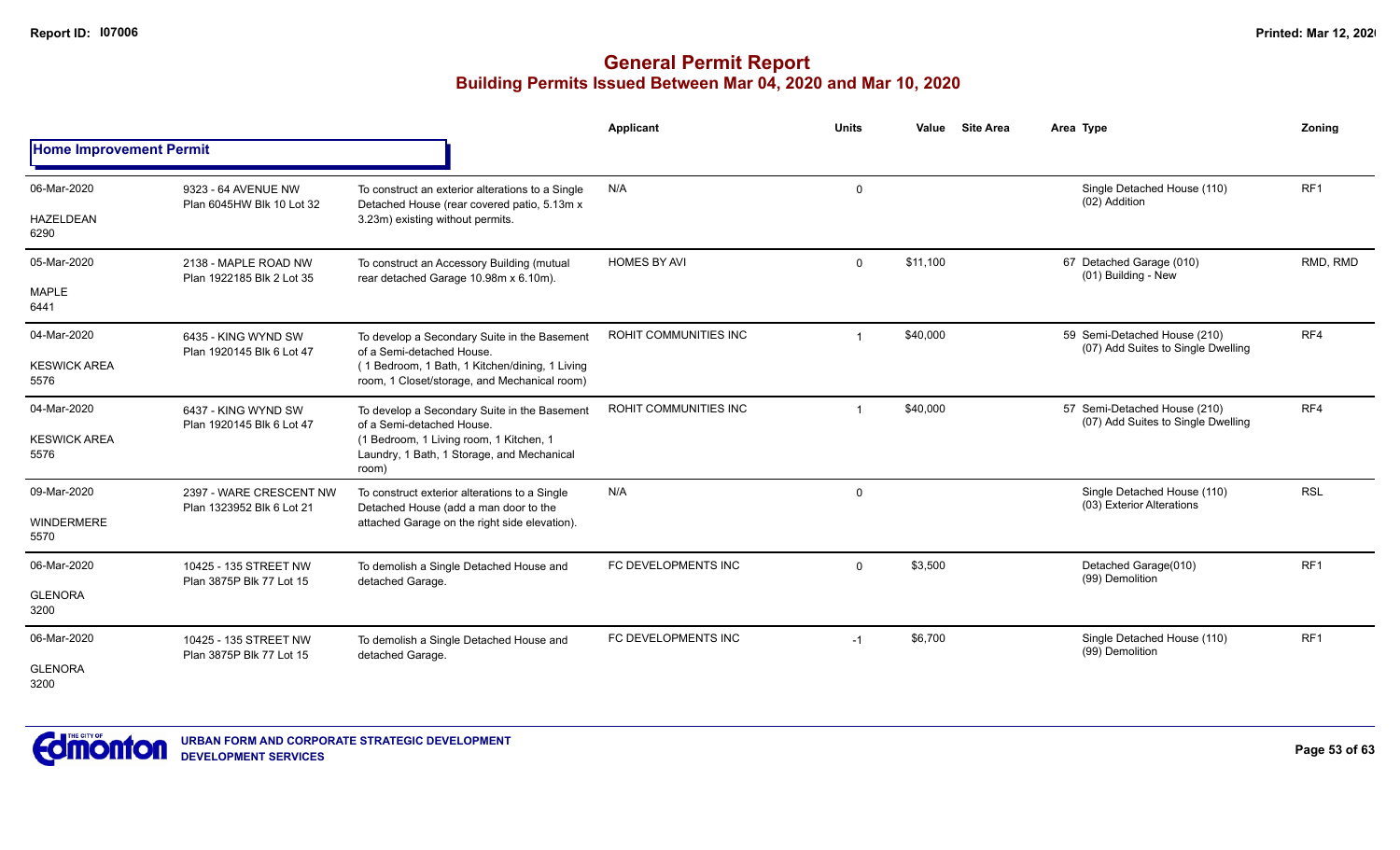|                                           |                                                                        |                                                                                                                                                                                                                           | Applicant                    | <b>Units</b> | Value    | <b>Site Area</b> | Area Type                                                | Zoning          |
|-------------------------------------------|------------------------------------------------------------------------|---------------------------------------------------------------------------------------------------------------------------------------------------------------------------------------------------------------------------|------------------------------|--------------|----------|------------------|----------------------------------------------------------|-----------------|
| <b>Home Improvement Permit</b>            |                                                                        |                                                                                                                                                                                                                           |                              |              |          |                  |                                                          |                 |
| 09-Mar-2020<br><b>GRIESBACH</b><br>3111   | 7459 - COLONEL MEWBURN<br><b>ROAD NW</b><br>Plan 1423823 Blk 16 Lot 34 | To construct interior alterations to a Single<br>Detached House (Basement development, NOT<br>to be used as an additional Dwelling) (1 Bed, 1<br>Bath, Gym, Rec Area With Wet Bar, Utility).                              | BLOC 53 DEVELOPMENTS INC     | $\Omega$     | \$45.000 |                  | Single Detached House (110)<br>(03) Interior Alterations | <b>GLG</b>      |
| 09-Mar-2020<br><b>TWIN BROOKS</b><br>5511 | 1020 - 110B STREET NW<br>Plan 8822447 Blk 24 Lot 72                    | To construct interior alterations to a Single<br>Detached House (Basement development, NOT<br>to be used as an additional Dwelling) (1 Bath,<br>exercise room, Multipurpose space with Wet<br>Bar, Storage, Utility).     | N/A                          | $\Omega$     | \$5,000  |                  | Single Detached House (110)<br>(03) Interior Alterations | RF <sub>1</sub> |
| 10-Mar-2020<br><b>LAUREL</b><br>6444      | 2804 - 12 AVENUE NW<br>Plan 1722070 Blk 22 Lot 29                      | To construct interior alterations to a<br>Semi-detached House (Basement development<br>w/ wetbar, NOT to be used as an additional<br>Dwelling) (1 Bed, 1 Bath, Living Room with Wet<br>Bar, Mechanical).                  | N/A                          | $\Omega$     | \$10,000 |                  | Semi-Detached House (210)<br>(03) Interior Alterations   | RF4             |
| 09-Mar-2020<br>THE UPLANDS<br>4464        | 19315 - 27 AVENUE NW<br>Plan 1923051 Blk 15 Lot 5                      | To construct an Accessory Building (detached<br>Garage, 6.1m x 6.1m).                                                                                                                                                     | STERLING HOMES EDMONTON LTD. | $\Omega$     | \$6,200  |                  | 37 Detached Garage (010)<br>(01) Building - New          | <b>RPL</b>      |
| 04-Mar-2020<br><b>HIGHLANDS</b><br>2330   | 6115 - 111 AVENUE NW<br>Plan 1820248 Blk 10 Lot 3B                     | To construct interior alterations to a Single<br>Detached House (Basement development with<br>wet bar. NOT to be used as an additional<br>Dwelling, 1 Bedroom, 1 Games, 1 Lounge, 1<br>storage, 1 Bathroom, 1 Mech Room). | <b>VIBRANT HOMES LTD</b>     | $\Omega$     | \$20,000 |                  | Single Detached House (110)<br>(03) Interior Alterations | RF <sub>1</sub> |
| 06-Mar-2020<br><b>ALLENDALE</b><br>5010   | 10555 - 63 AVENUE NW<br>Plan 5158HW Blk 37 Lot 14                      | To construct a rear uncovered deck to a Single<br>Detached House (3.67m x 4.92m @ 0.8m in<br>Height), existing without permits.                                                                                           | SMITH THOMPSON LAW LLP       | $\Omega$     | \$4.700  |                  | 18 Single Detached House (110)<br>(03) Deck Attached     | RF <sub>3</sub> |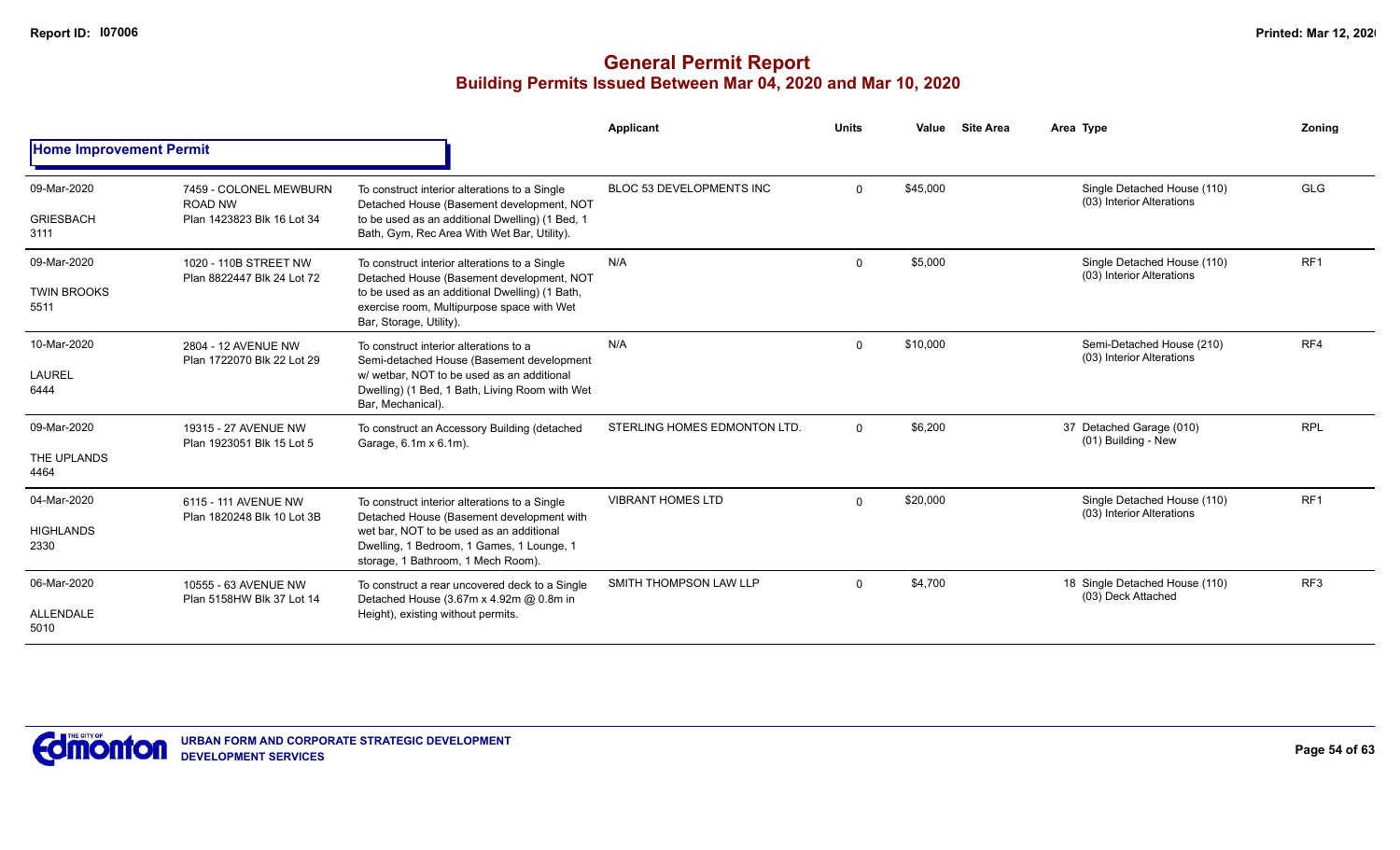|                                                 |                                                                          |                                                                                                                                                                                                                                                                       | Applicant                                                                                      | <b>Units</b> | Value    | <b>Site Area</b> | Area Type                                                | Zoning          |
|-------------------------------------------------|--------------------------------------------------------------------------|-----------------------------------------------------------------------------------------------------------------------------------------------------------------------------------------------------------------------------------------------------------------------|------------------------------------------------------------------------------------------------|--------------|----------|------------------|----------------------------------------------------------|-----------------|
| <b>Home Improvement Permit</b>                  |                                                                          |                                                                                                                                                                                                                                                                       |                                                                                                |              |          |                  |                                                          |                 |
| 09-Mar-2020<br><b>DELTON</b><br>1080            | 12432 - 89 STREET NW<br>Plan 2608HW Blk 48 Lot 11                        | To construct interior alterations to a Single<br>Detached House (decommission an existing<br>Secondary Suite in the Basement, Basement<br>development, NOT to be used as an additional<br>Dwelling, 1 Kitchen, 1 Office/Gym, 1 Bathroom,<br>1 Furnace Room).          | N/A                                                                                            | $\Omega$     | \$4,000  |                  | Single Detached House (110)<br>(03) Interior Alterations | RF <sub>3</sub> |
| 06-Mar-2020<br><b>MACEWAN</b><br>5452           | Plan 0224671 Blk 3 Lot 38                                                | 3213 - MCPHADDEN PLACE SW To construct interior alterations to a Single<br>Detached House (Basement development w/<br>wetbar, NOT to be used as an additional<br>Dwelling, 1 Exercise Room, 1 Utility Room, 1<br>Bathroom, 1 Bedroom, 1 Rec Room, 1 Storage<br>Room). | N/A                                                                                            | $\mathbf{0}$ | \$9,000  |                  | Single Detached House (110)<br>(03) Interior Alterations | <b>RSL</b>      |
| 04-Mar-2020<br><b>TERWILLEGAR TOWNE</b><br>5640 | 2034 - TOWNE CENTRE<br><b>BOULEVARD NW</b><br>Plan 0324296 Blk 27 Lot 31 | To construct interior alterations to a Single<br>Detached House (Basement development, NOT<br>to be used as an additional Dwelling), (1<br>bedroom, 1 bathroom, living room, mechanical /<br>laundry room, NO wet bar or kitchen).                                    | N/A                                                                                            | $\Omega$     | \$8,000  |                  | Single Detached House (110)<br>(03) Interior Alterations | <b>TSDR</b>     |
| 06-Mar-2020<br><b>KESWICK AREA</b><br>5576      | Plan 1321153 Blk 9 Lot 12                                                | 3925 - KENNEDY CRESCENT SV To construct interior alterations to a Single<br>Detached House (Basement development, NOT<br>to be used as an additional Dwelling, 1 Mech<br>Room, 1 Bathroom, 1 Storage Room, 1 Theater,<br>1 Living Room, 1 Fitness Room).              | N/A                                                                                            | $\Omega$     | \$15,000 |                  | Single Detached House (110)<br>(03) Interior Alterations | <b>RSL</b>      |
| 10-Mar-2020<br><b>RAMSAY HEIGHTS</b><br>5340    | 4714 - 147 STREET NW<br>Plan 7822292 Blk 37 Lot 11                       | To construct interior alterations and exterior<br>alterations to a Single Detached House,<br>(removal of non-structural main floor wall.<br>removal of rear cantilever, installation of 1 new<br>rear window, and enlarging 1 rear window).                           | <b>DIAMOND CONTRACTING &amp; CABINETRY</b><br>LTD O/A DIAMOND CONTRACTING,<br>(PLUMBING & GAS) | $\Omega$     |          |                  | Single Detached House (110)<br>(03) Exterior Alterations | RF1             |
| 10-Mar-2020<br><b>RAMSAY HEIGHTS</b><br>5340    | 4714 - 147 STREET NW<br>Plan 7822292 Blk 37 Lot 11                       | To construct interior alterations and exterior<br>alterations to a Single Detached House,<br>(removal of non-structural main floor wall.<br>removal of rear cantilever, installation of 1 new<br>rear window, and enlarging 1 rear window).                           | DIAMOND CONTRACTING & CABINETRY<br>LTD O/A DIAMOND CONTRACTING.<br>(PLUMBING & GAS)            | $\Omega$     |          |                  | Single Detached House (110)<br>(03) Interior Alterations | RF <sub>1</sub> |

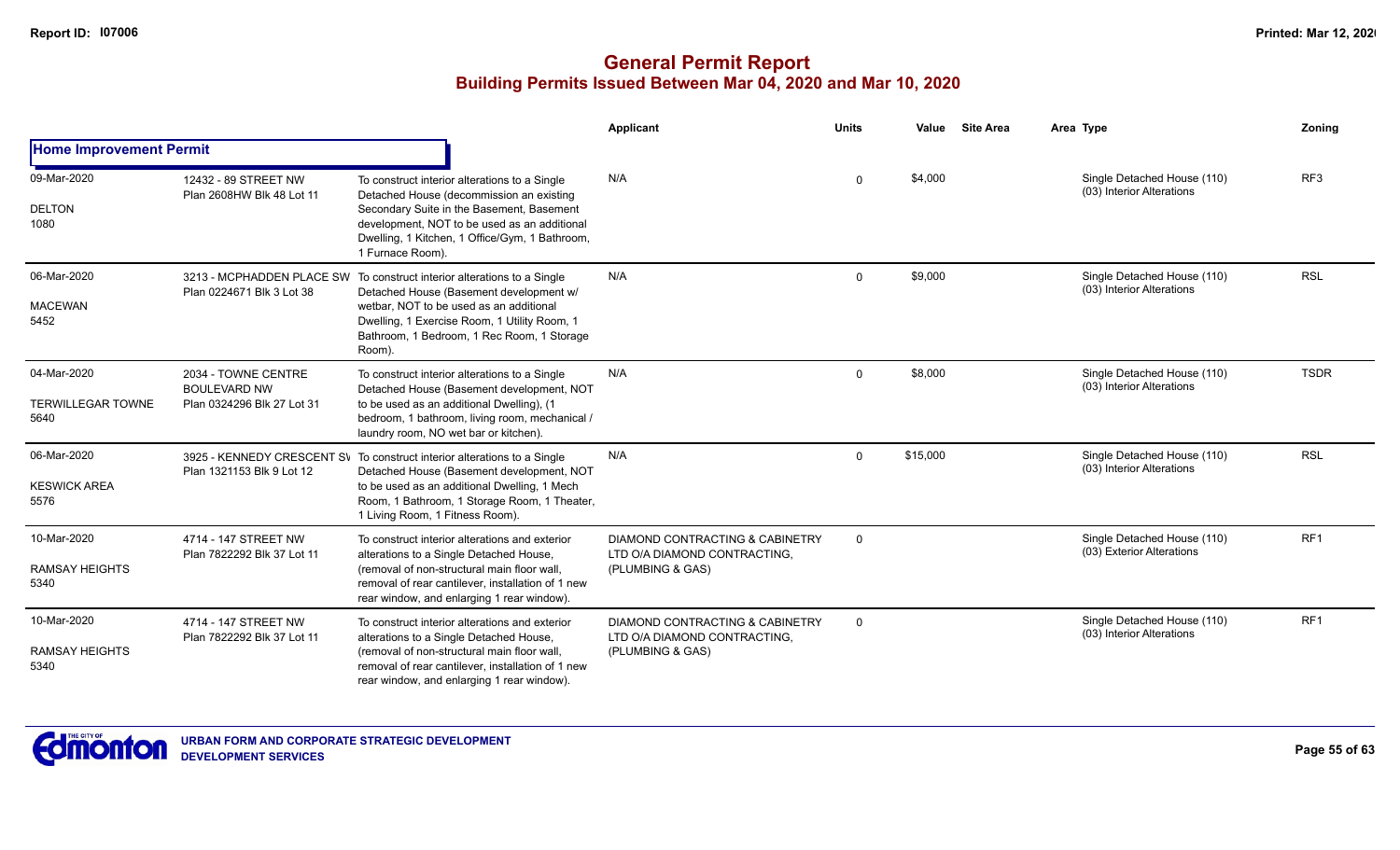|                                             |                                                     |                                                                                                                                | Applicant                        | <b>Units</b> | Value    | <b>Site Area</b> | Area Type                                                | Zoning          |
|---------------------------------------------|-----------------------------------------------------|--------------------------------------------------------------------------------------------------------------------------------|----------------------------------|--------------|----------|------------------|----------------------------------------------------------|-----------------|
| <b>Home Improvement Permit</b>              |                                                     |                                                                                                                                |                                  |              |          |                  |                                                          |                 |
| 06-Mar-2020                                 | 13003 - 211 STREET NW<br>Plan 1823379 Blk 16 Lot 13 | To construct an Accessory Building (detached<br>Garage, 5.79m x 6.4m).                                                         | PACESETTER HOMES LTD             | $\mathbf 0$  | \$6,200  |                  | 37 Detached Garage (010)<br>(01) Building - New          | DC1             |
| <b>TRUMPETER AREA</b><br>4471               |                                                     |                                                                                                                                |                                  |              |          |                  |                                                          |                 |
| 04-Mar-2020                                 | 15108 - 48 STREET NW<br>Plan 0022844 Blk 8 Lot 58   | To construct interior alterations to a Single<br>Detached House (Basement development, NOT                                     | N/A                              | $\mathbf 0$  | \$5,000  |                  | Single Detached House (110)<br>(03) Interior Alterations | RF <sub>1</sub> |
| <b>MILLER</b><br>2541                       |                                                     | to be used as an additional Dwelling), (1<br>bedroom, 1 bathroom, recreation room,<br>mechanical room, NO wet bar or kitchen). |                                  |              |          |                  |                                                          |                 |
| 05-Mar-2020                                 | 10818 - 134 STREET NW<br>Plan 3751HW Blk 3A Lot 10  | To demolish a Single Detached House and<br>detached Garage.                                                                    | SPECTRA PROJECTS LTD.            | $\Omega$     | \$3,500  |                  | Detached Garage(010)<br>(99) Demolition                  | RF <sub>1</sub> |
| NORTH GLENORA<br>3310                       |                                                     |                                                                                                                                |                                  |              |          |                  |                                                          |                 |
| 05-Mar-2020                                 | 10818 - 134 STREET NW<br>Plan 3751HW Blk 3A Lot 10  | To demolish a Single Detached House and<br>detached Garage.                                                                    | SPECTRA PROJECTS LTD.            | $-1$         | \$6,700  |                  | Single Detached House (110)<br>(99) Demolition           | RF <sub>1</sub> |
| <b>NORTH GLENORA</b><br>3310                |                                                     |                                                                                                                                |                                  |              |          |                  |                                                          |                 |
| 05-Mar-2020                                 | SW                                                  | 4305 - CRABAPPLE CRESCENT To construct interior alterations to a Single<br>Detached House (Basement development, NOT           | <b>EXHIBIT HOMES LTD</b>         | $\Omega$     | \$12,000 |                  | Single Detached House (110)<br>(03) Interior Alterations | RSL, RSL        |
| THE ORCHARDS AT<br><b>ELLERSLIE</b><br>6216 | Plan 1321198 Blk 9 Lot 81                           | to be used as an additional Dwelling, 1 Office, 1<br>Lliving room, 1 Mech Room).                                               |                                  |              |          |                  |                                                          |                 |
| 09-Mar-2020                                 | 9643 - 155 STREET NW                                | To demolish a Single Detached House and<br>detached Garage.                                                                    | <b>ENCORE MASTER BUILDER INC</b> | $\Omega$     | \$3,500  |                  | Detached Garage(010)<br>(99) Demolition                  | RF <sub>1</sub> |
| <b>WEST JASPER PLACE</b><br>4580            | Plan 6871ET Blk 15 Lot 16                           |                                                                                                                                |                                  |              |          |                  |                                                          |                 |
| 09-Mar-2020                                 | 9643 - 155 STREET NW<br>Plan 6871ET Blk 15 Lot 16   | To demolish a Single Detached House and<br>detached Garage.                                                                    | <b>ENCORE MASTER BUILDER INC</b> | $-1$         | \$6,700  |                  | Single Detached House (110)<br>(99) Demolition           | RF <sub>1</sub> |
| <b>WEST JASPER PLACE</b><br>4580            |                                                     |                                                                                                                                |                                  |              |          |                  |                                                          |                 |

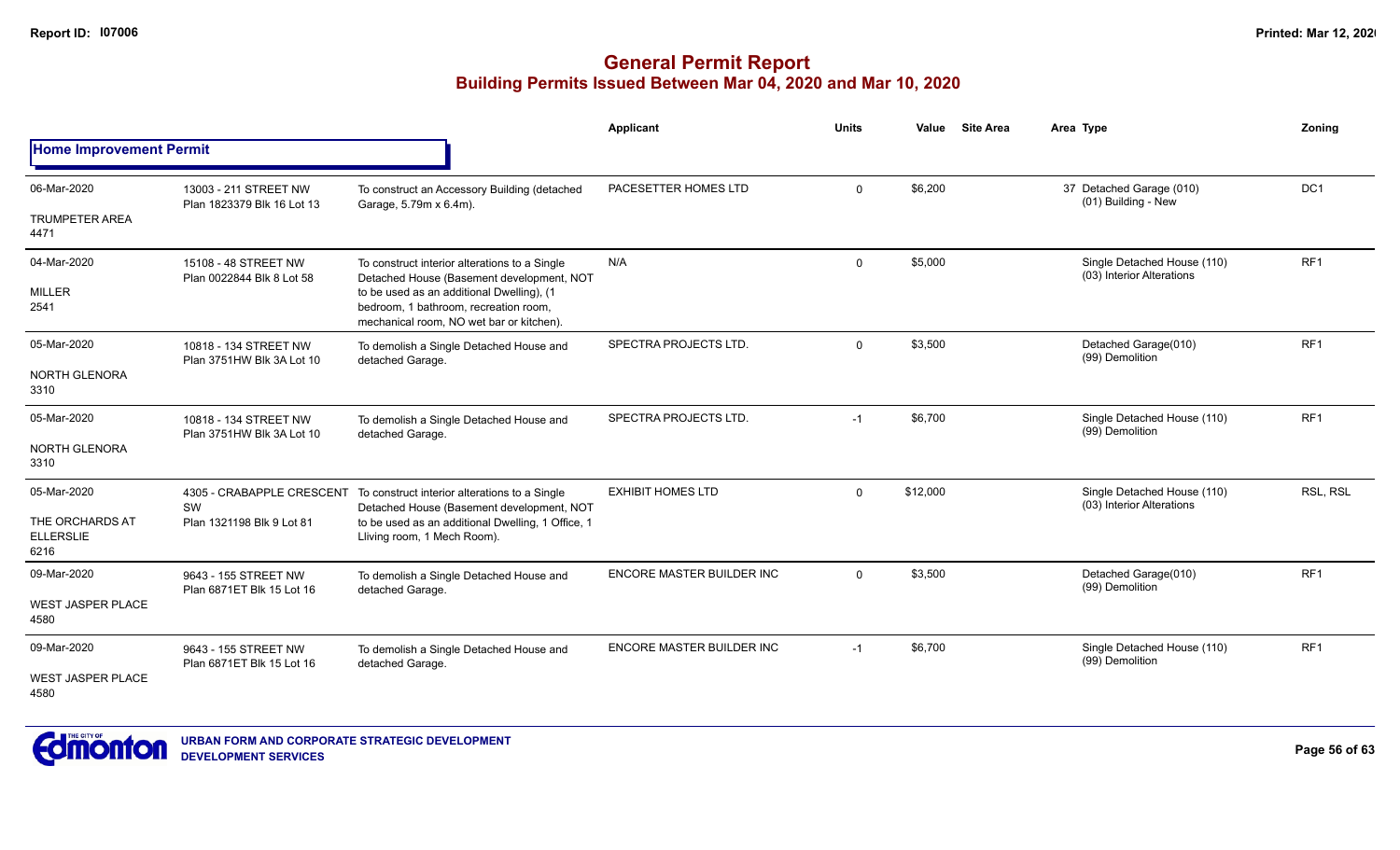|                                |                                                        |                                                                                                                        | <b>Applicant</b>                 | <b>Units</b> | Value    | <b>Site Area</b> | Area Type                                                | Zonina          |
|--------------------------------|--------------------------------------------------------|------------------------------------------------------------------------------------------------------------------------|----------------------------------|--------------|----------|------------------|----------------------------------------------------------|-----------------|
| <b>Home Improvement Permit</b> |                                                        |                                                                                                                        |                                  |              |          |                  |                                                          |                 |
| 04-Mar-2020                    | 15212 - 92 AVENUE NW                                   | To construct a rear uncovered deck (irregular                                                                          | N/A                              | $\mathbf 0$  | \$4,800  |                  | 19 Single Detached House (110)<br>(03) Deck Attached     | RF <sub>1</sub> |
| SHERWOOD<br>4500               | Plan 819KS Blk 31 Lot 12                               | shaped, 8.47m x 3.14m @ 0.95m in Height) to a<br>Single Detached House, deck existing with<br>permits.                 |                                  |              |          |                  |                                                          |                 |
| 05-Mar-2020                    | <b>NW</b>                                              | 10220 - CHURCHILL CRESCENT To construct interior alterations to a Single<br>Detached House (Basement development, NOT  | N/A                              | $\Omega$     | \$25,000 |                  | Single Detached House (110)<br>(03) Interior Alterations | RF <sub>1</sub> |
| <b>GLENORA</b><br>3200         | Plan 2803AF Blk 116 Lot 1                              | to be used as an additional Dwelling).                                                                                 |                                  |              |          |                  |                                                          |                 |
| 09-Mar-2020                    | 4115 - WHISPERING RIVER<br>DRIVE NW                    | To install a Renewable Energy Device On a<br>House (38 Solar PhotoVoltaic (PV) Panel(s) on                             | <b>VIRTUOSO ENERGY</b>           | $\mathbf 0$  | \$0      |                  | Single Detached House (110)<br>(03) Exterior Alterations | RF <sub>1</sub> |
| <b>WINDERMERE</b><br>5570      | Plan 1125154 Blk 1 Lot 21                              | the Roof).                                                                                                             |                                  |              |          |                  |                                                          |                 |
| 09-Mar-2020                    | 17809 - 62A STREET NW<br>Plan 1823225 Blk 21 Lot 89    | To construct a rear uncovered deck (3.66m x<br>3.05m @ 0.80m in Height) to a Single Detached                           | STERLING HOMES EDMONTON LTD.     | $\Omega$     | \$2,900  |                  | 11 Single Detached House (110)<br>(03) Deck Attached     | <b>RSL</b>      |
| <b>MCCONACHIE AREA</b><br>2521 |                                                        | House.                                                                                                                 |                                  |              |          |                  |                                                          |                 |
| 10-Mar-2020                    | 6215 - 4 AVENUE SW                                     | To construct interior alterations to a Single<br>Detached House (Partial Basement                                      | SHIGEHIRO, SHIGNANSKI CONSTRUCTI | $\Omega$     | \$30,000 |                  | Single Detached House (110)<br>(03) Interior Alterations | <b>RSL</b>      |
| <b>CHARLESWORTH</b><br>6661    | Plan 0626012 Blk 4 Lot 32                              | development, NOT to be used as an additional<br>Dwelling) (Open area, 1 bathroom - rough in<br>only, mechanical room). |                                  |              |          |                  |                                                          |                 |
| 06-Mar-2020                    | 2057 - GRAYDON HILL                                    | To construct interior alterations to a Single<br>Detached House (Basement development, NOT                             | LEAD BUILDERS GROUP INC.         | $\Omega$     | \$15,000 |                  | Single Detached House (110)<br>(03) Interior Alterations | <b>GHLD</b>     |
| <b>GRAYDON HILL</b><br>5468    | <b>CRESCENT SW</b><br>Plan 1723470 Blk 9 Lot 17        | to be used as an additional Dwelling).                                                                                 |                                  |              |          |                  |                                                          |                 |
| 10-Mar-2020                    | 2322 - CASEY CRESCENT SW<br>Plan 1523350 Blk 10 Lot 26 | To construct interior alterations to Single<br>Detached House (Basement development, NOT                               | N/A                              | $\Omega$     | \$14,400 |                  | Semi-Detached House (210)<br>(03) Interior Alterations   | RMD, RMD        |
| <b>CAVANAGH</b><br>5467        |                                                        | to be used as an additional Dwelling), (1<br>bedroom, 1 bathroom, rec room (with wet bar),<br>mechanical room).        |                                  |              |          |                  |                                                          |                 |

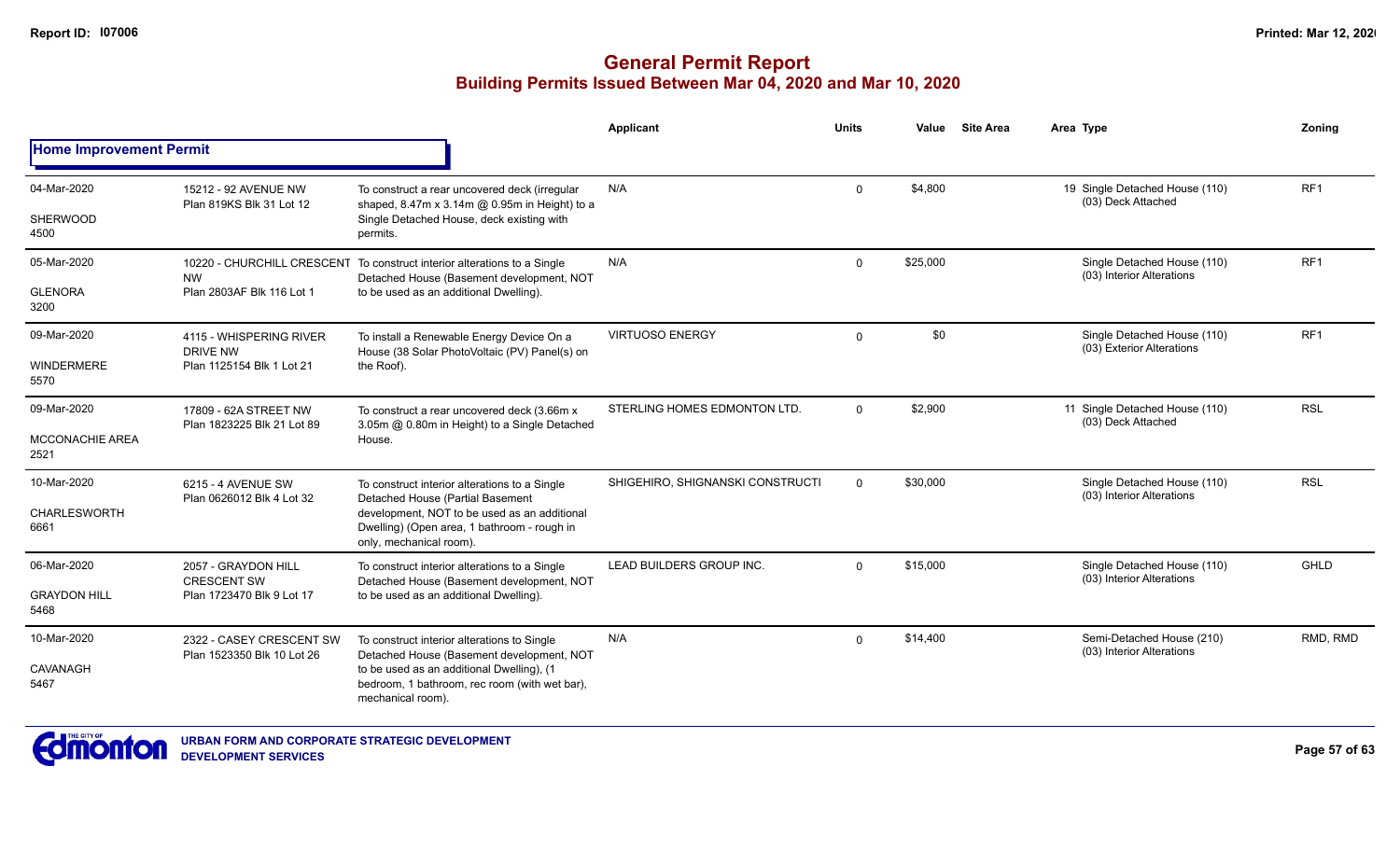|                                                     |                                                      |                                                                                                                                                                                                                                          | Applicant                    | <b>Units</b> | Value    | <b>Site Area</b> | Area Type                                                | Zoning          |
|-----------------------------------------------------|------------------------------------------------------|------------------------------------------------------------------------------------------------------------------------------------------------------------------------------------------------------------------------------------------|------------------------------|--------------|----------|------------------|----------------------------------------------------------|-----------------|
| <b>Home Improvement Permit</b>                      |                                                      |                                                                                                                                                                                                                                          |                              |              |          |                  |                                                          |                 |
| 09-Mar-2020<br><b>CRYSTALLINA NERA WEST</b><br>2463 | 17447 - 77 STREET NW<br>Plan 1820022 Blk 16 Lot 42   | To construct an Accessory Building (detached<br>Garage (6.10m x 6.10m)).                                                                                                                                                                 | DAYTONA HOMES INC            | $\Omega$     | \$6,200  |                  | 37 Detached Garage (010)<br>(01) Building - New          | <b>RPL</b>      |
| 10-Mar-2020<br><b>DESROCHERS AREA</b><br>5463       | Plan 1623939 Blk 4 Lot 88                            | 1221 - DANIELS CRESCENT SW To construct interior alterations to a Single<br>Detached House (Basement development, NOT<br>to be used as an additional Dwelling), (1<br>bathroom, living room, mechanical room, NO<br>wet bar or kitchen). | N/A                          | 0            | \$5,000  |                  | Single Detached House (110)<br>(03) Interior Alterations | <b>RMD</b>      |
| 10-Mar-2020<br><b>EDGEMONT</b><br>4462              | 832 - EAGLESON LINK NW<br>Plan 1620118 Blk 29 Lot 32 | To construct an Accessory Building (rear<br>detached Garage (6.10m x 6.10m)).                                                                                                                                                            | N/A                          | $\Omega$     | \$6,200  |                  | 37 Detached Garage (010)<br>(01) Building - New          | <b>RPL</b>      |
| 10-Mar-2020<br><b>GLENORA</b><br>3200               | 14005 - 105 AVENUE NW<br>Plan 1623705 Blk 70 Lot 21  | To construct interior alterations to a Single<br>Detached House (Basement development, NOT<br>to be used as an additional Dwelling), (1<br>bedroom, 1 bathroom, rec room, mechanical<br>room. NO wet bar or kitchen).                    | N/A                          | 0            | \$25,000 |                  | Single Detached House (110)<br>(03) Interior Alterations | RF <sub>1</sub> |
| 05-Mar-2020<br><b>MACEWAN</b><br>5452               | Plan 0226176 Blk 2 Lot 8                             | 3584 - MCLEAN CRESCENT SW To construct interior alterations to a Single<br>Detached House (Basement development, NOT<br>to be used as an additional Dwelling).                                                                           | N/A                          | $\Omega$     | \$13,000 |                  | Single Detached House (110)<br>(03) Interior Alterations | <b>RSL</b>      |
| 05-Mar-2020<br><b>ROYAL GARDENS</b><br>5430         | 4112 - 116 STREET NW<br>Plan 1210NY Blk 41 Lot 6     | To construct interior alterations to a Single<br>Detached House (removing and replacing wall).                                                                                                                                           | <b>REVINGTON RENOVATIONS</b> | $\mathbf{0}$ | \$3,800  |                  | Single Detached House (110)<br>(03) Interior Alterations | RF <sub>1</sub> |
| 09-Mar-2020<br><b>GRANVILLE</b><br>4551             | 7211 - GETTY CLOSE NW<br>Plan 1125045 Blk 1 Lot 14   | To construct interior alterations to a Single<br>Detached House (Basement development, NOT<br>to be used as an additional Dwelling), (1<br>bedroom, 1 bathroom, living room, mechanical<br>room, NO wet bar or kitchen).                 | N/A                          | $\mathbf{0}$ | \$10,000 |                  | Single Detached House (110)<br>(03) Interior Alterations | <b>RSL</b>      |

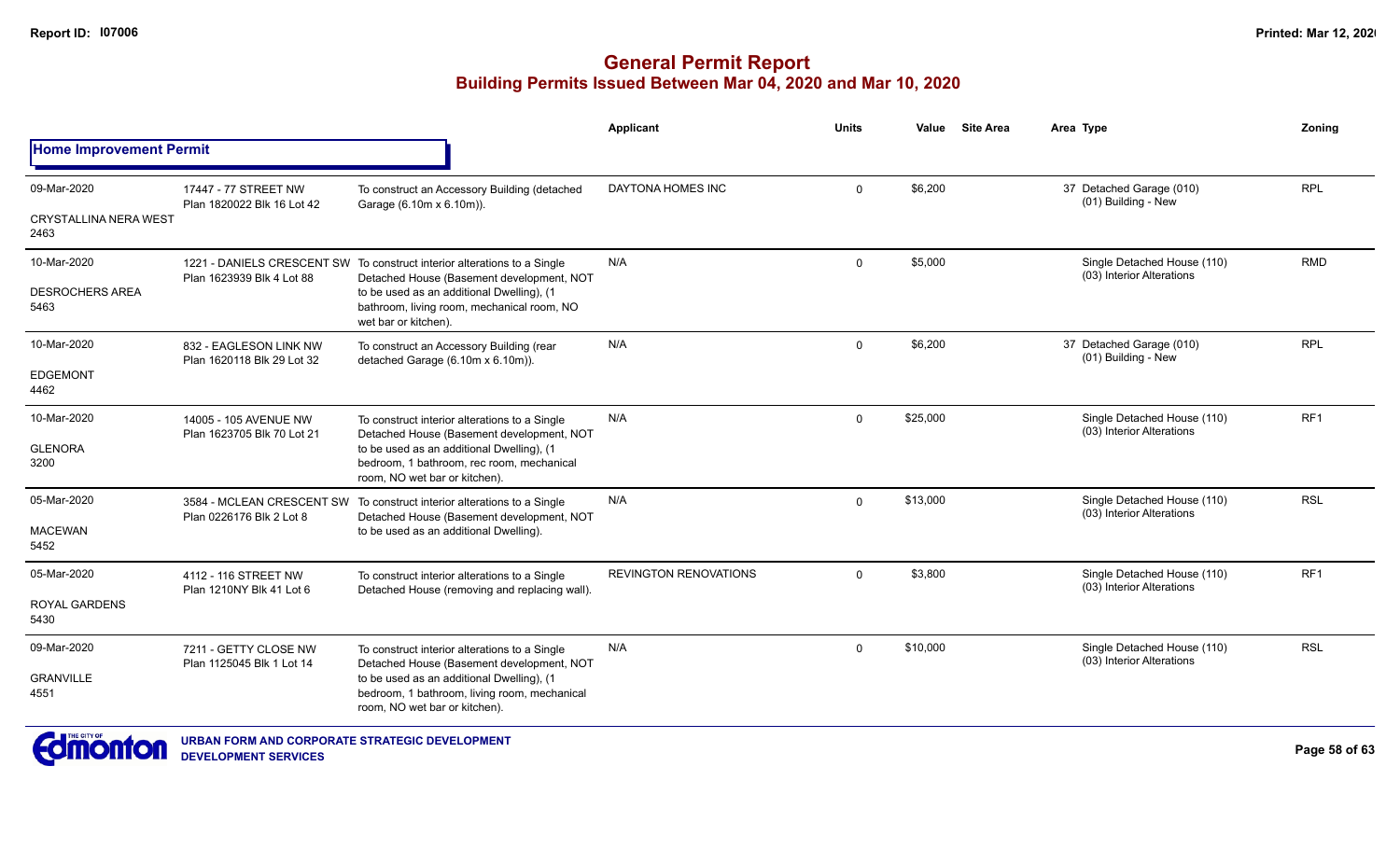|                                |                                                       |                                                                                                                         | Applicant                    | <b>Units</b> | Value    | <b>Site Area</b> | Area Type                                                | Zoning          |
|--------------------------------|-------------------------------------------------------|-------------------------------------------------------------------------------------------------------------------------|------------------------------|--------------|----------|------------------|----------------------------------------------------------|-----------------|
| <b>Home Improvement Permit</b> |                                                       |                                                                                                                         |                              |              |          |                  |                                                          |                 |
| 10-Mar-2020                    | 7208 - 105A STREET NW<br>Plan 2020233 Blk 49 Lot 12B  | To install a Renewable Energy Device to a<br>Single Detached House (16 Solar-electric (PV)                              | KUBY RENEWABLE ENERGY LTD    | $\mathbf 0$  | \$0      |                  | Single Detached House (110)<br>(03) Exterior Alterations | RF <sub>3</sub> |
| QUEEN ALEXANDRA<br>5330        |                                                       | panels on the roof).                                                                                                    |                              |              |          |                  |                                                          |                 |
| 04-Mar-2020                    | 20120 - 128 AVENUE NW<br>Plan 0941729 Blk 2 Lot 18    | To construct interior alterations to a Single<br>Detached House (Basement development, NOT                              | N/A                          | $\mathbf 0$  | \$35,000 |                  | Single Detached House (110)<br>(03) Interior Alterations | <b>RSL</b>      |
| <b>TRUMPETER AREA</b><br>4471  |                                                       | to be used as an additional Dwelling), (1<br>bedroom, 1 bathroom, rec room, mechanical<br>room, NO wet bar or kitchen). |                              |              |          |                  |                                                          |                 |
| 06-Mar-2020                    | 1522 - 27 AVENUE NW<br>Plan 1321173 Blk 8 Lot 20      | To construct interior alterations to a<br>Semi-detached House (Basement development,                                    | N/A                          | $\Omega$     | \$10,000 |                  | Semi-Detached House (210)<br>(03) Interior Alterations   | RF <sub>5</sub> |
| <b>TAMARACK</b><br>6443        |                                                       | NOT to be used as an additional Dwelling, 1 Rec<br>Room, 1 Bathroom, 1 Mech Room, 1 Storage<br>Room).                   |                              |              |          |                  |                                                          |                 |
| 06-Mar-2020                    | 809 - 37A AVENUE NW<br>Plan 1125359 Blk 3 Lot 5       | To construct interior alterations to a Single<br>Detached House (Basement development, NOT                              | N/A                          | $\Omega$     | \$10,000 |                  | Single Detached House (110)<br>(03) Interior Alterations | <b>RPL</b>      |
| <b>MAPLE</b><br>6441           |                                                       | to be used as an additional Dwelling, 1<br>Bedroom, 1 Bathroom, 1 Mech Room, 1 Living<br>Area).                         |                              |              |          |                  |                                                          |                 |
| 06-Mar-2020                    | 106 - 53 STREET SW                                    | To construct interior alterations to a<br>Semi-detached House (Basement development,                                    | N/A                          | $\Omega$     | \$24,000 |                  | Semi-Detached House (210)<br>(03) Interior Alterations   | RF4             |
| CHARLESWORTH<br>6661           | Plan 1026029 Blk 1 Lot 251A                           | NOT to be used as an additional Dwelling, 1<br>Bedroom, 1 Bathroom, 1 Utility Room, 1 Living<br>Room).                  |                              |              |          |                  |                                                          |                 |
| 06-Mar-2020                    | 4872 - ALWOOD POINT SW<br>Plan 1920591 Blk 18 Lot 163 | To construct interior alterations to a Row House<br>(Basement development, NOT to be used as an                         | STERLING HOMES EDMONTON LTD. | $\Omega$     | \$19,700 |                  | Row House (330)<br>(03) Interior Alterations             | RF <sub>5</sub> |
| <b>ALLARD</b><br>5458          |                                                       | additional Dwelling, 1 Bedroom, 1 Family Room,<br>1 Bathroom, 1 Storage room, 1 Furnace Room).                          |                              |              |          |                  |                                                          |                 |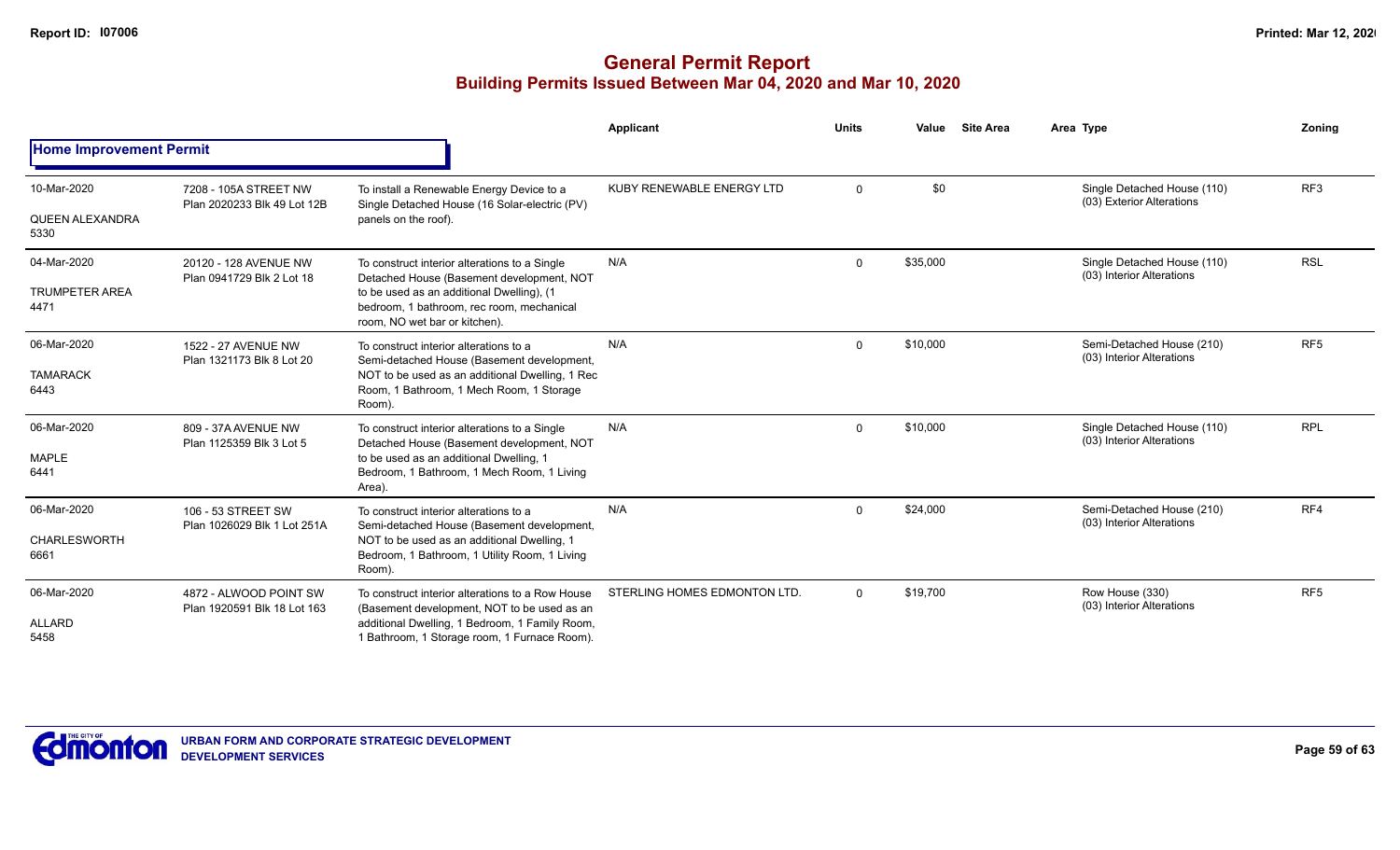|                                                     |                                                            |                                                                                                                                                                               | Applicant                    | <b>Units</b> | Value     | <b>Site Area</b> | Area Type                                                | Zoning          |
|-----------------------------------------------------|------------------------------------------------------------|-------------------------------------------------------------------------------------------------------------------------------------------------------------------------------|------------------------------|--------------|-----------|------------------|----------------------------------------------------------|-----------------|
| <b>Home Improvement Permit</b>                      |                                                            |                                                                                                                                                                               |                              |              |           |                  |                                                          |                 |
| 09-Mar-2020<br><b>HOLYROOD</b><br>6310              | 7624 - 91 AVENUE NW<br>Plan 1622146 Blk 24 Lot 6A          | To construct interior alterations to a Single<br>Detached House (Basement development, NOT<br>to be used as an additional Dwelling, 1 Gym, 1<br>Family Room, 1 Utility Room). | N/A                          | $\mathbf{0}$ | \$9,000   |                  | Single Detached House (110)<br>(03) Interior Alterations | RF <sub>1</sub> |
| 06-Mar-2020<br><b>MCCONACHIE AREA</b><br>2521       | 17717 - 63A STREET NW<br>Plan 1922721 Blk 31 Lot 25        | To construct interior alterations to a Single<br>Detached House (Basement development, NOT<br>to be used as an additional Dwelling).                                          | STERLING HOMES EDMONTON LTD. | $\Omega$     | \$21,700  |                  | Single Detached House (110)<br>(03) Interior Alterations | <b>RPL</b>      |
| 09-Mar-2020<br><b>HOLYROOD</b><br>6310              | 9320 - 79 STREET NW<br>Plan 5970HW Blk 17A Lot 8           | To construct interior alterations to a Single<br>Detached House (remove load bearing walls on<br>main floor).                                                                 | ROCOCO HOMES INC             | $\mathbf{0}$ | \$150,000 |                  | Single Detached House (110)<br>(03) Interior Alterations | RF1             |
| 04-Mar-2020<br><b>SUMMERSIDE</b><br>6213            | 6834 - 21A AVENUE SW<br>Plan 1024744 Blk 37 Lot 76A        | To construct an Accessory Building (rear<br>detached Garage (5.49m x 6.71m), LOT 76A<br>ONLY).                                                                                | PREMIER BUILT GARAGES        | $\mathbf{0}$ | \$6,100   |                  | 37 Detached Garage (010)<br>(01) Building - New          | RF4             |
| 10-Mar-2020<br><b>CRYSTALLINA NERA WEST</b><br>2463 | 17479 - 77 STREET NW<br>Plan 1820022 Blk 16 Lot 50         | To construct an Accessory Building (detached<br>Garage, 6.10m x 6.10m).                                                                                                       | <b>IMPACT HOMES LTD</b>      | $\mathbf{0}$ | \$6,200   |                  | 37 Detached Garage (010)<br>(01) Building - New          | <b>RPL</b>      |
| 05-Mar-2020<br><b>BONNIE DOON</b><br>6040           | 8836 - 91 STREET NW<br>Condo Common Area (Plan<br>1720061) | To construct interior alterations tot a<br>Semi-Detached House (Basement development,<br>NOT to be used as an additional Dwelling).                                           | N/A                          | $\mathbf{0}$ | \$25,000  |                  | Semi-Detached House (210)<br>(03) Interior Alterations   | RF <sub>3</sub> |
| 04-Mar-2020<br><b>MCLEOD</b><br>2530                | 6111 - 148 AVENUE NW<br>Plan 4606NY Blk 34 Lot 46          | To construct exterior alterations to a Single<br>Detached House (Weeping tile replacement).                                                                                   | LETY CONSTRUCTION LTD        | $\Omega$     |           |                  | Single Detached House (110)<br>(03) Exterior Alterations | RF <sub>1</sub> |

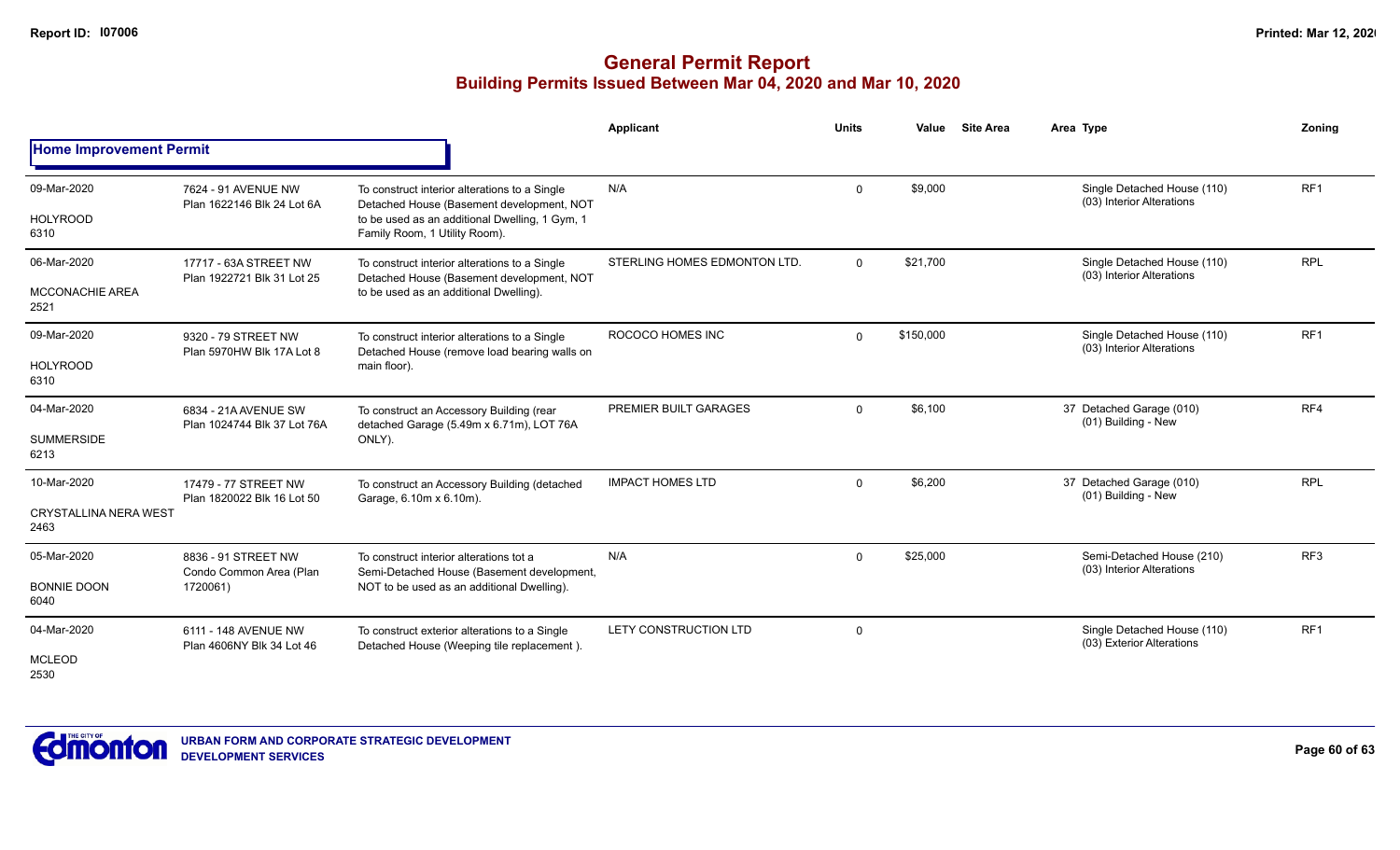|                                |                                                        |                                                                                                                                                                                                       | Applicant               | <b>Units</b> | Value    | <b>Site Area</b> | Area Type                                                | Zonina     |
|--------------------------------|--------------------------------------------------------|-------------------------------------------------------------------------------------------------------------------------------------------------------------------------------------------------------|-------------------------|--------------|----------|------------------|----------------------------------------------------------|------------|
| <b>Home Improvement Permit</b> |                                                        |                                                                                                                                                                                                       |                         |              |          |                  |                                                          |            |
| 10-Mar-2020                    | 320 - 41 STREET SW<br>Plan 1723655 Blk 9 Lot 6         | To construct interior alterations to a<br>Semi-detached House (Basement development,<br>NOT to be used as an additional Dwelling)(1<br>bedroom, 1 bathroom, mechanical room).                         | <b>DOLCE VITA HOMES</b> | $\mathbf 0$  | \$20,000 |                  | Semi-Detached House (210)<br>(03) Interior Alterations   | <b>RMD</b> |
| <b>CHARLESWORTH</b><br>6661    |                                                        |                                                                                                                                                                                                       |                         |              |          |                  |                                                          |            |
| 10-Mar-2020                    | 16252 - 51 STREET NW<br>Plan 0423074 Blk 49 Lot 31     | To construct interior alterations to a Single<br>Detached House (Basement development, NOT                                                                                                            | N/A                     | $\mathbf 0$  | \$20,000 |                  | Single Detached House (110)<br>(03) Interior Alterations | <b>RSL</b> |
| <b>HOLLICK-KENYON</b><br>2340  |                                                        | to be used as an additional Dwelling) (2<br>bedrooms, 1 bathroom, mechanical room).                                                                                                                   |                         |              |          |                  |                                                          |            |
| 09-Mar-2020                    | 5621 - 175A AVENUE NW<br>Plan 1221328 Blk 13 Lot 19    | To construct interior alterations to a Single<br>Detached House (Basement development, NOT                                                                                                            | N/A                     | $\mathbf 0$  | \$3,000  |                  | Single Detached House (110)<br>(03) Interior Alterations | <b>RSL</b> |
| <b>MCCONACHIE AREA</b><br>2521 |                                                        | to be used as an additional Dwelling), (1<br>bathroom, living room, mechanical room, NO<br>wet bar or kitchen).                                                                                       |                         |              |          |                  |                                                          |            |
| 05-Mar-2020                    | Plan 1521444 Blk 16 Lot 30                             | 9131 - COOPER CRESCENT SW To construct an Accessory Building (detached<br>Garage, 6.1m x 6.71m).                                                                                                      | N/A                     | $\mathbf 0$  | \$6,800  |                  | 41 Detached Garage (010)<br>(01) Building - New          | <b>RMD</b> |
| <b>CHAPPELLE AREA</b><br>5462  |                                                        |                                                                                                                                                                                                       |                         |              |          |                  |                                                          |            |
| 05-Mar-2020                    | 3121 - 17A AVENUE NW<br>Plan 1125515 Blk 7 Lot 3       | To construct interior alterations in a Single<br>Detached House (Basement development, NOT<br>to be used as an additional Dwelling). 1 SITTING<br>ROOM, 1 BATHROOM, 1 GAME ROOM, 0<br><b>BEDROOMS</b> | C2 GROUP CONTRACTING    | $\mathbf 0$  | \$18,000 |                  | Single Detached House (110)<br>(03) Interior Alterations | <b>RPL</b> |
| <b>LAUREL</b><br>6444          |                                                        |                                                                                                                                                                                                       |                         |              |          |                  |                                                          |            |
| 05-Mar-2020                    | 2209 - KELLY CRESCENT SW<br>Plan 1622397 Blk 11 Lot 14 | To construct interior alterations to a Single<br>Detached House (Basement development, NOT                                                                                                            | N/A                     | $\mathbf 0$  | \$23,000 |                  | Single Detached House (110)<br>(03) Interior Alterations | <b>RSL</b> |
| <b>KESWICK AREA</b><br>5576    |                                                        | to be used as an additional Dwelling). 1<br>BEDROOM, 1 BATHROOM, 1 MECH ROOM, 1<br>STORAGE ROOM, 1 FAMILY ROOM                                                                                        |                         |              |          |                  |                                                          |            |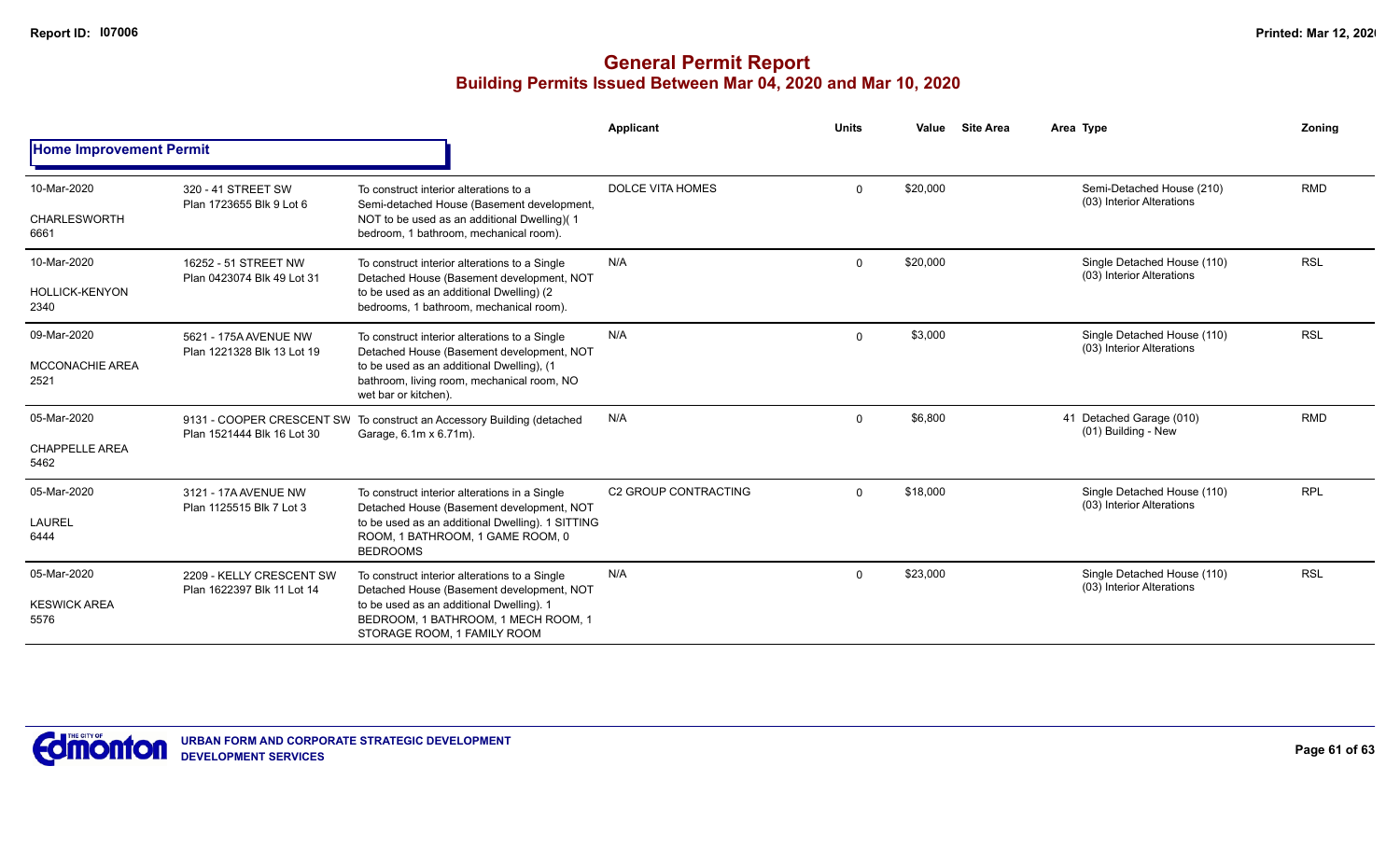|                                              |                                                       |                                                                                                                                                                                                                                   | Applicant             | <b>Units</b> | Value    | <b>Site Area</b> | Area Type                                                | Zonina          |
|----------------------------------------------|-------------------------------------------------------|-----------------------------------------------------------------------------------------------------------------------------------------------------------------------------------------------------------------------------------|-----------------------|--------------|----------|------------------|----------------------------------------------------------|-----------------|
| <b>Home Improvement Permit</b>               |                                                       |                                                                                                                                                                                                                                   |                       |              |          |                  |                                                          |                 |
| 06-Mar-2020<br><b>RUTHERFORD</b><br>5454     | 11325 - 13A AVENUE SW<br>Plan 0820745 Blk 9 Lot 69    | To construct interior alterations to a Single<br>Detached House (Basement development, NOT<br>to be used as an additional Dwelling), (1<br>bedroom, 1 office, 1 bathroom, open space,<br>mechanical room, NO wet bar or kitchen). | N/A                   | $\mathbf 0$  | \$4,500  |                  | Single Detached House (110)<br>(03) Interior Alterations | <b>RSL</b>      |
| 05-Mar-2020<br><b>EDGEMONT</b><br>4462       | 8335 - ELLIS CRESCENT NW<br>Plan 1320959 Blk 1 Lot 17 | To construct interior alterations to a Single<br>Detached House (Basement development, NOT<br>to be used as an additional Dwelling). LIVING<br>ROOM, 1 BATHROOM, 0 BEDROOMS                                                       | N/A                   | $\Omega$     | \$10,000 |                  | Single Detached House (110)<br>(03) Interior Alterations | <b>RPL</b>      |
| 05-Mar-2020<br>WINDERMERE<br>5570            | 3415 - WEST LANDING NW<br>Plan 0926441 Blk 8 Lot 7    | To construct interior alterations in a Single<br>Detached House (Basement development, NOT<br>to be used as an additional<br>Dwelling).LIVING/MEDIA ROOM, 1 BEDROOM,<br><b>BATHROOM</b>                                           | N/A                   | $\Omega$     | \$40,000 |                  | Single Detached House (110)<br>(03) Interior Alterations | <b>RSL</b>      |
| 06-Mar-2020<br><b>HILLVIEW</b><br>6300       | 3524 - 60 STREET NW<br>Plan 7721467 Blk 21 Lot 27     | To demolish a detached Garage and to<br>construct an Accessory Building (detached<br>Garage (7.92m x 7.32m)).                                                                                                                     | N/A                   | $\mathbf 0$  | \$3,500  |                  | Detached Garage(010)<br>(99) Demolition                  | RF1             |
| 06-Mar-2020<br><b>HILLVIEW</b><br>6300       | 3524 - 60 STREET NW<br>Plan 7721467 Blk 21 Lot 27     | To demolish a detached Garage and to<br>construct an Accessory Building (detached<br>Garage (7.92m x 7.32m)).                                                                                                                     | N/A                   | $\Omega$     | \$9,600  |                  | 58 Detached Garage (010)<br>(01) Building - New          | RF <sub>1</sub> |
| 06-Mar-2020<br><b>WALKER</b><br>6662         | 6012 - 19 AVENUE SW<br>Plan 1425483 Blk 20 Lot 5      | To construct interior alterations to a Single<br>Detached House (Basement development, NOT<br>to be used as an additional Dwelling, 1 Living<br>Room, 1 Mech Room, 1 Bathroom).                                                   | N/A                   | $\Omega$     | \$25,000 |                  | Single Detached House (110)<br>(03) Interior Alterations | <b>RSL</b>      |
| 06-Mar-2020<br><b>JAMIESON PLACE</b><br>4220 | 18924 - 46 AVENUE NW<br>Plan 9925361 Blk 61 Lot 18    | To construct a rear uncovered deck (irregular<br>shaped, 5.08m x 8.18m @ 0.75m m in Height) to<br>a Single Detached House, deck existing without<br>permits.                                                                      | <b>PERMIT MASTERS</b> | $\Omega$     | \$10,800 |                  | 42 Single Detached House (110)<br>(03) Deck Attached     | <b>RSL</b>      |